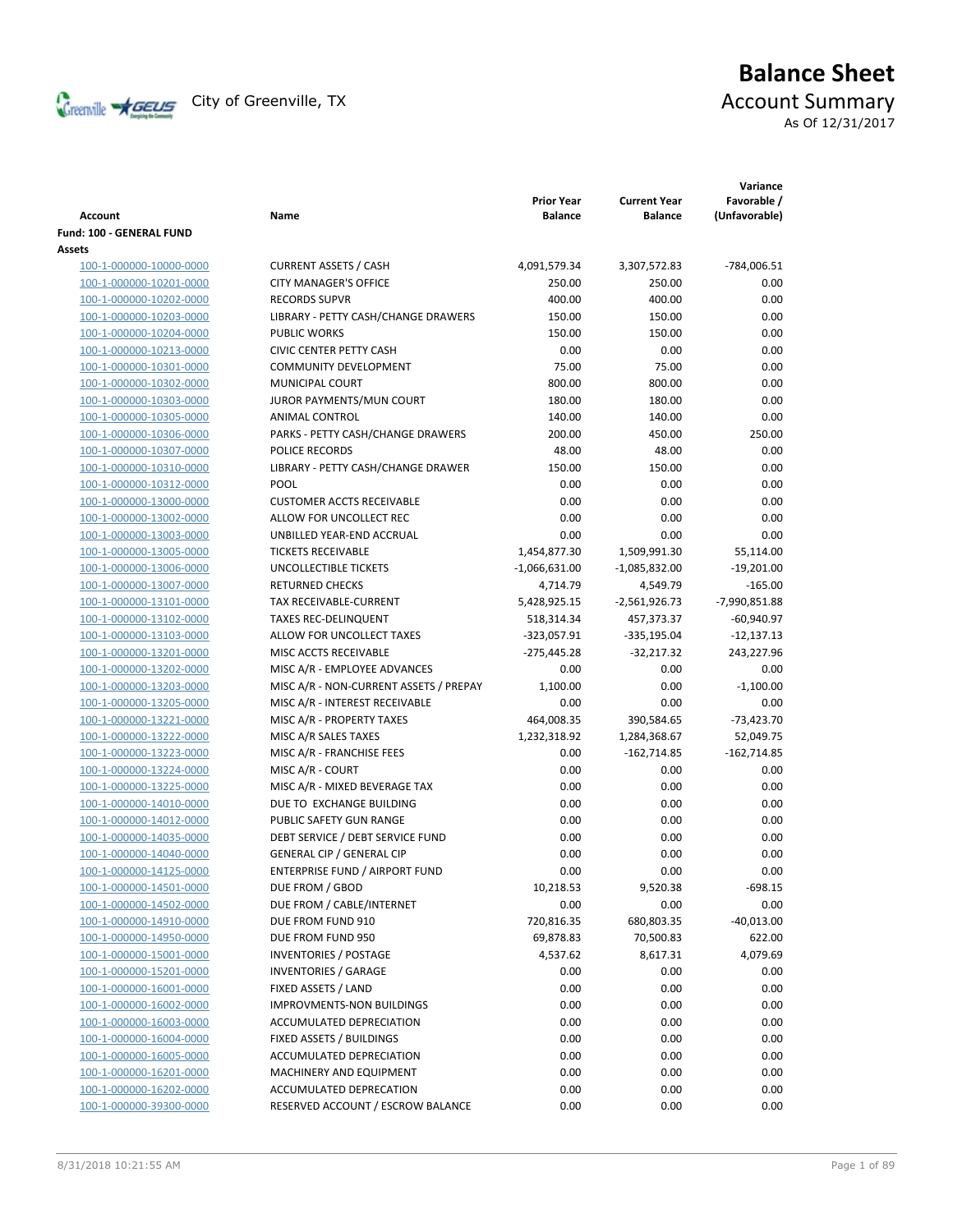**Variance**

|                         |                                             | <b>Prior Year</b> | <b>Current Year</b> | Favorable /   |
|-------------------------|---------------------------------------------|-------------------|---------------------|---------------|
| <b>Account</b>          | Name                                        | <b>Balance</b>    | <b>Balance</b>      | (Unfavorable) |
| 100-1-000000-91030-0000 | 4A-EDC                                      | 0.00              | 0.00                | 0.00          |
| 100-1-000000-91410-0000 | <b>INVENTORY / MATERIALS &amp; SUPPLIES</b> | 0.00              | 0.00                | 0.00          |
| 100-1-000000-91410-0700 | <b>INVENTORY / PAPER STOCK</b>              | 0.00              | 0.00                | 0.00          |
| 100-1-000000-91430-0000 | NON-CURRENT ASSETS / PREPAYMENTS            | 0.00              | 0.00                | 0.00          |
|                         | <b>Total Assets:</b>                        | 12,338,698.33     | 3,548,789.54        | -8,789,908.79 |
|                         |                                             |                   |                     |               |
| Liability               |                                             |                   |                     |               |
| 100-1-000000-20101-0000 | <b>ACCOUNTS PAYABLE</b>                     | $-15,024.47$      | $-67.94$            | $-14,956.53$  |
| 100-1-000000-20102-0000 | <b>CREDIT CARD PAYABLE</b>                  | 0.00              | 0.00                | 0.00          |
| 100-1-000000-20103-0000 | <b>ACCRUED ACCOUNTS PAYABLE</b>             | 29,682.60         | 29,682.60           | 0.00          |
| 100-1-000000-20114-0000 | <b>INVESTMENT ADVISORY FEES</b>             | 0.00              | 0.00                | 0.00          |
| 100-1-000000-20115-0000 | PD EMP COMMISSION                           | 815.02            | 104.60              | 710.42        |
| 100-1-000000-20116-0000 | POLICE DONATIONS                            | 16,062.61         | 14,183.60           | 1,879.01      |
| 100-1-000000-20117-0000 | <b>FIRE DONATIONS</b>                       | 10,566.16         | 11,599.27           | -1,033.11     |
| 100-1-000000-20118-0000 | <b>COMBAT CHALLENGE</b>                     | 6,361.27          | 804.06              | 5,557.21      |
| 100-1-000000-20119-0000 | <b>CEMETERIES DONATIONS</b>                 | 61.79             | 61.79               | 0.00          |
| 100-1-000000-20120-0000 | <b>LIBRARY DONATIONS</b>                    | 13,979.70         | 13,483.50           | 496.20        |
| 100-1-000000-20121-0000 | ANIMAL SHELTER DONATIONS                    | 640.85            | 566.85              | 74.00         |
| 100-1-000000-20122-0000 | <b>PARKS DONATIONS</b>                      | 4,500.00          | 1,716.03            | 2,783.97      |
| 100-1-000000-20125-0000 | SALES TAX PAYABLE / IN THE CITY             | 7.58              | 4.89                | 2.69          |
| 100-1-000000-20127-0000 | STATE COURT COST/FEE PAYB                   | 54,630.77         | 70,160.06           | $-15,529.29$  |
| 100-1-000000-20128-0000 | SEATBELT&CHILD RESTRAINT                    | 6,734.43          | 8,010.36            | $-1,275.93$   |
| 100-1-000000-20129-0000 | MUNICIPAL COURT CLEARING                    | 346.00            | 316.10              | 29.90         |
| 100-1-000000-20130-0000 | <b>3RD PARTY FTA FEE PAYABLE</b>            | 502.72            | 257.14              | 245.58        |
| 100-1-000000-20131-0000 | REFUNDS / OVERPAYMENTS                      | $-123.70$         | $-122.70$           | $-1.00$       |
| 100-1-000000-20132-0000 | <b>COURT COLL AGENCY FEES</b>               | 628.77            | 27.55               | 601.22        |
| 100-1-000000-20136-0000 | ATTORNEY COLLECTION FEES                    | 0.00              | 0.00                | 0.00          |
| 100-1-000000-20137-0000 | PLAT FILING FEES PAYABLE                    | 20,553.74         | 24,891.74           | $-4,338.00$   |
| 100-1-000000-20138-0000 | COMMUNITY DEV TRUST ACCT                    | 1,328.50          | 1,383.50            | $-55.00$      |
| 100-1-000000-20139-0000 | RETAINAGES PAYABLE                          | 0.00              | 0.00                | 0.00          |
| 100-1-000000-20141-0000 | <b>TELEPHONE CLEARING</b>                   | 10,515.52         | 5,671.11            | 4,844.41      |
| 100-1-000000-20143-0000 | POLICE PROPERTY ROOM CLEARING               | 10,775.99         | 10,775.99           | 0.00          |
| 100-1-000000-20146-0000 | MAIN ST / FARMERS MRKT RESALE               | 209.12            | $-0.88$             | 210.00        |
| 100-1-000000-20147-0000 | YMCA REGISTRATIONS                          | 0.00              | 0.00                | 0.00          |
| 100-1-000000-20155-0000 | MAIN STREET - DONATIONS                     | 365.87            | 2,449.92            | $-2,084.05$   |
| 100-1-000000-20160-0000 | <b>UNAPPLIED CREDIT</b>                     | 0.00              | 0.00                | 0.00          |
| 100-1-000000-20201-0000 | <b>DEFERRED REVENUE</b>                     | 0.00              | 0.00                | 0.00          |
| 100-1-000000-20203-0000 | DEFERRED TAX REVENUE                        | 5,602,504.38      | $-2,461,425.60$     | 8,063,929.98  |
| 100-1-000000-20204-0000 | DEFERRED TICKET REVENUE                     | 323,539.30        | 353,466.30          | $-29,927.00$  |
| 100-1-000000-21040-0000 | DUE TO / GENERAL CIP FUND                   | 0.00              | 0.00                | 0.00          |
| 100-1-000000-21201-0000 | DUE TO / CENTRAL SERVICE FUND               | 0.00              | 0.00                | 0.00          |
| 100-1-000000-21401-0000 | DUE TO / ELECTRIC OPERATING FUND            | 0.00              | 0.00                | 0.00          |
| 100-1-000000-21506-0000 | DUE TO / 4A-EDC                             | 2,026.38          | 1,797.35            | 229.03        |
| 100-1-000000-21507-0000 | DUE TO / BOARD OF DEVELOPMENT               | $-40,503.89$      | -33,684.35          | $-6,819.54$   |
| 100-1-000000-22001-0000 | SALARIES PAYABLE                            | 490,669.47        | 562,350.41          | $-71,680.94$  |
| 100-1-000000-23001-0000 | CAPITAL LEASE PAYABLE                       | 0.00              | 0.00                | 0.00          |
| 100-1-000000-23101-0000 | CAPITAL LEASE PAYABLE                       | 0.00              | 0.00                | 0.00          |
| 100-1-000000-24001-0000 | O/S CHECKS PAYABLE                          | 0.00              | 0.00                | 0.00          |
| 100-1-000000-24004-0000 | INTEREST PAYABLE ON DEP                     | 0.00              | 0.00                | 0.00          |
| 100-1-000000-24007-0000 | <b>BILLED DEPOSITS SUSPENSE</b>             | 0.00              | 0.00                | 0.00          |
| 100-1-000000-24008-0000 | <b>CUSTOMER DEPOSITS / ANIMAL SHELTER</b>   | 0.00              | 0.00                | 0.00          |
| 100-1-000000-24009-0000 | LIBRARY MEETING ROOM DEPOSITS               | 501.20            | 616.20              | $-115.00$     |
| 100-1-000000-24010-0000 | <b>CIVIC CENTER DEPOSITS</b>                | 0.00              | 0.00                | 0.00          |
| 100-1-000000-24011-0000 | <b>AUDITORIUM DEPOSITS</b>                  | 0.00              | 0.00                | 0.00          |
| 100-1-000000-26001-0000 | <b>COMPENSATED ABSENCES PAY</b>             | 0.00              | 0.00                | 0.00          |
| 100-1-000000-29000-0000 | MISC LIABILITY - GREENVILLE ENERGY LLC      | 0.00              | 0.00                | 0.00          |
| 100-1-000000-29001-0000 | RESALE                                      | 0.00              | 0.00                | 0.00          |
| 100-1-000000-29300-0000 | <b>ENCUMBRANCE SUMMARY</b>                  | 0.00              | 0.00                | 0.00          |
| 100-1-000000-29400-0000 | RESERVED ACCOUNT / ENCUMBRANCES             | 0.00              | 0.00                | 0.00          |
|                         |                                             |                   |                     |               |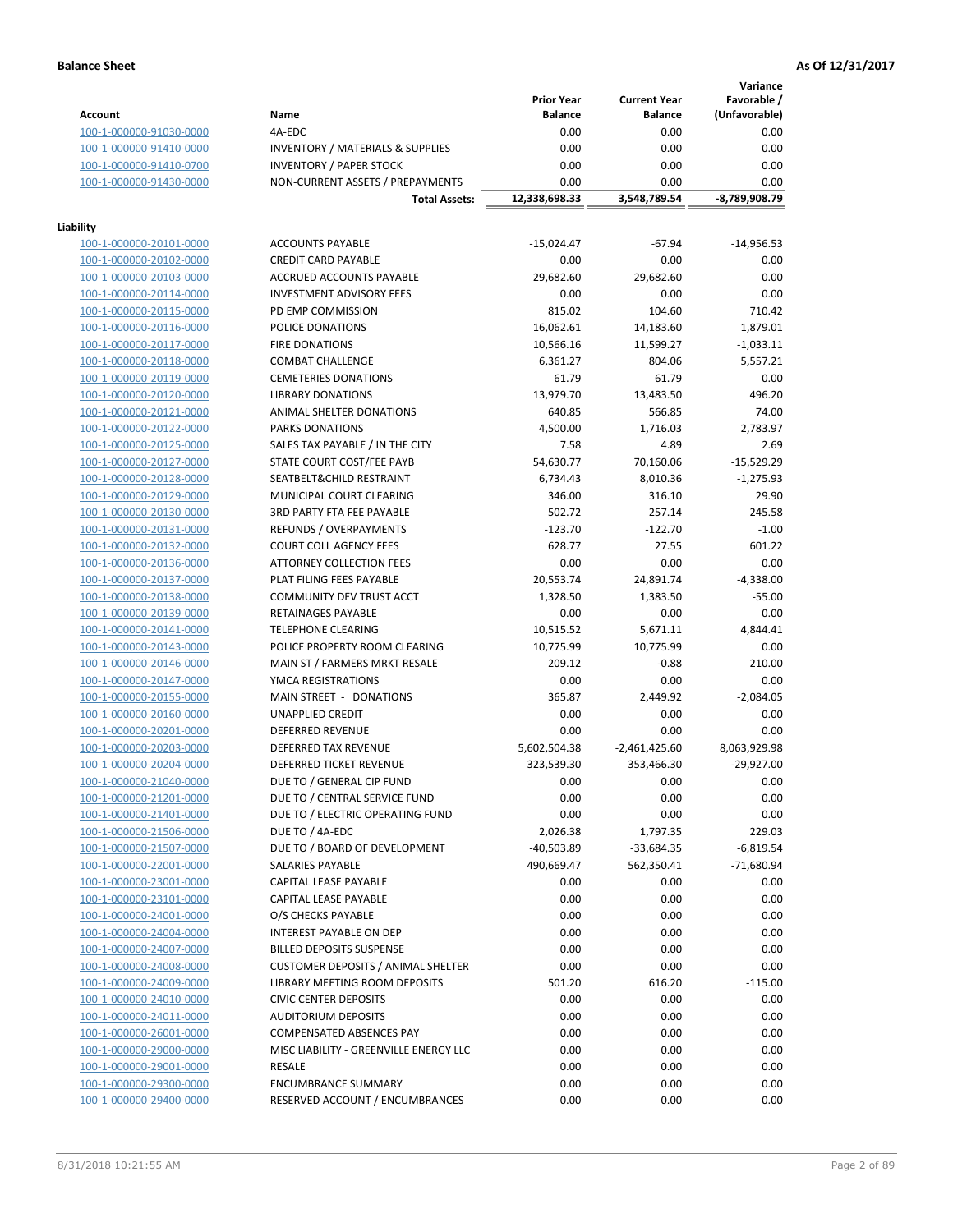| <b>Account</b>                        | <b>Name</b>                                              | <b>Prior Year</b><br><b>Balance</b> | <b>Current Year</b><br><b>Balance</b> | Variance<br>Favorable /<br>(Unfavorable) |
|---------------------------------------|----------------------------------------------------------|-------------------------------------|---------------------------------------|------------------------------------------|
| 100-1-000000-29400-0900               | RESERVED ACCOUNT / ENCUMBRANCES                          | 0.00                                | 0.00                                  | 0.00                                     |
| 100-1-000000-92190-1202               | LABORATORY CLEARING                                      | 0.00                                | 0.00                                  | 0.00                                     |
| 100-1-000000-92191-0000               | <b>SPONSORS - PARKS</b>                                  | 0.00                                | 0.00                                  | 0.00                                     |
| 100-1-000000-92200-0000               | MISCELLANEOUS LIABILITIES                                | 0.00                                | 0.00                                  | 0.00                                     |
| 100-1-000000-92270-1600               | <b>CREDIT CARD FEES PAYABLE</b>                          | 0.00                                | 0.00                                  | 0.00                                     |
|                                       | <b>Total Liability:</b>                                  | 6,552,857.68                        | $-1,380,920.55$                       | 7,933,778.23                             |
| <b>Equity</b>                         |                                                          |                                     |                                       |                                          |
| 100-1-000000-39000-0000               | UNRESERVED-FUND BALANCE                                  | 6,221,851.32                        | 5,189,230.97                          | $-1,032,620.35$                          |
|                                       | <b>Total Beginning Equity:</b>                           | 6,221,851.32                        | 5,189,230.97                          | $-1,032,620.35$                          |
| <b>Total Revenue</b>                  |                                                          | 5,232,244.29                        | 6,209,783.28                          | 977,538.99                               |
| <b>Total Expense</b>                  |                                                          | 5,668,254.91                        | 6,469,304.00                          | $-801,049.09$                            |
| <b>Revenues Over/(Under) Expenses</b> |                                                          | $-436,010.62$                       | $-259,520.72$                         | 176,489.90                               |
|                                       | <b>Total Equity and Current Surplus (Deficit):</b>       | 5,785,840.70                        | 4,929,710.25                          | $-856, 130.45$                           |
|                                       | Total Liabilities, Equity and Current Surplus (Deficit): | 12,338,698.38                       | 3,548,789.70                          | $-8,789,908.68$                          |
|                                       | *** FUND 100 OUT OF BALANCE ***                          | $-0.05$                             | $-0.16$                               | $-0.11$                                  |

**\*\*\*Warning: Account Authorization is turned on. Please run the Unauthorized Account Listing Report to see if you are out of balance due to missing accounts \*\*\***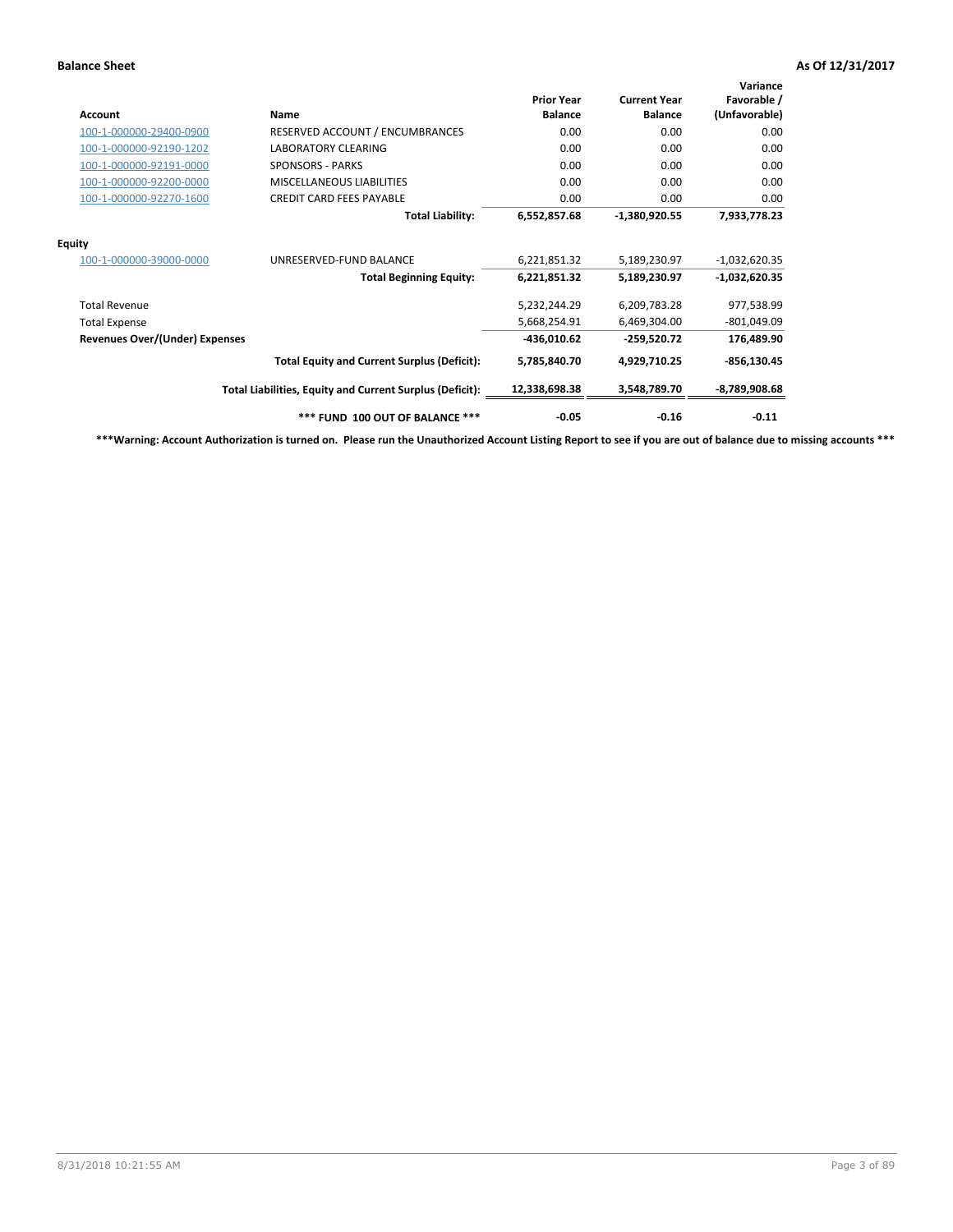| <b>Account</b>                                            | Name                                                     | <b>Prior Year</b><br><b>Balance</b> | <b>Current Year</b><br><b>Balance</b> | Variance<br>Favorable /<br>(Unfavorable) |
|-----------------------------------------------------------|----------------------------------------------------------|-------------------------------------|---------------------------------------|------------------------------------------|
| <b>Fund: 101 - MUNICIPAL COURT BUILDING SECURITY FEES</b> |                                                          |                                     |                                       |                                          |
| Assets                                                    |                                                          |                                     |                                       |                                          |
| 101-1-000000-10000-0000                                   | <b>CURRENT ASSETS / CASH</b>                             | 41,879.61                           | 50,915.75                             | 9,036.14                                 |
| 101-1-000000-13201-0000                                   | MISC ACCTS RECEIVABLE                                    | 0.00                                | 0.00                                  | 0.00                                     |
| 101-1-000000-13203-0000                                   | NON-CURRENT ASSETS / PREPAYMENTS                         | 0.00                                | 0.00                                  | 0.00                                     |
| 101-1-000000-13205-0000                                   | <b>INTEREST RECEIVABLE</b>                               | 0.00                                | 0.00                                  | 0.00                                     |
|                                                           | <b>Total Assets:</b>                                     | 41,879.61                           | 50,915.75                             | 9,036.14                                 |
| Liability                                                 |                                                          |                                     |                                       |                                          |
| 101-1-000000-20101-0000                                   | <b>ACCOUNTS PAYABLE</b>                                  | 0.00                                | 0.00                                  | 0.00                                     |
| 101-1-000000-20102-0000                                   | <b>CREDIT CARD PAYABLE</b>                               | 0.00                                | 0.00                                  | 0.00                                     |
| 101-1-000000-20103-0000                                   | <b>ACCRUED ACCOUNTS PAYABLE</b>                          | 0.00                                | 0.00                                  | 0.00                                     |
| 101-1-000000-29300-0000                                   | <b>ENCUMBRANCE SUMMARY</b>                               | 0.00                                | 0.00                                  | 0.00                                     |
| 101-1-000000-29400-0000                                   | RESERVED ACCOUNT / ENCUMBRANCES                          | 0.00                                | 0.00                                  | 0.00                                     |
|                                                           | <b>Total Liability:</b>                                  | 0.00                                | 0.00                                  | 0.00                                     |
| <b>Equity</b>                                             |                                                          |                                     |                                       |                                          |
| 101-1-000000-39000-0000                                   | UNRESERVED-FUND BALANCE                                  | 40,094.13                           | 48,740.74                             | 8,646.61                                 |
|                                                           | <b>Total Beginning Equity:</b>                           | 40.094.13                           | 48.740.74                             | 8,646.61                                 |
| <b>Total Revenue</b>                                      |                                                          | 1,794.99                            | 2,126.78                              | 331.79                                   |
| <b>Total Expense</b>                                      |                                                          | 9.51                                | $-48.23$                              | 57.74                                    |
| <b>Revenues Over/(Under) Expenses</b>                     |                                                          | 1.785.48                            | 2,175.01                              | 389.53                                   |
|                                                           | <b>Total Equity and Current Surplus (Deficit):</b>       | 41,879.61                           | 50,915.75                             | 9,036.14                                 |
|                                                           | Total Liabilities, Equity and Current Surplus (Deficit): | 41,879.61                           | 50,915.75                             | 9,036.14                                 |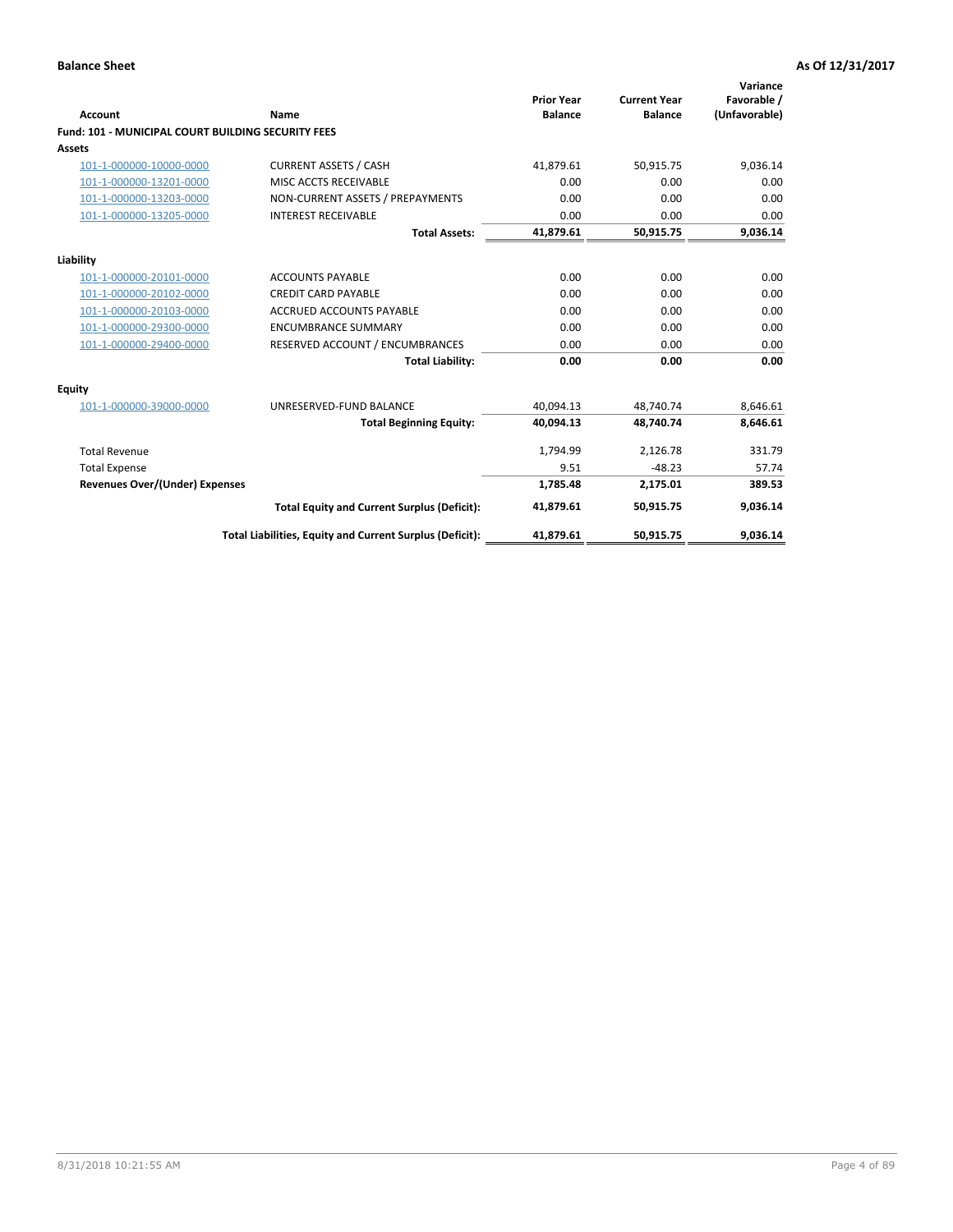| Account                                      | Name                                                     | <b>Prior Year</b><br><b>Balance</b> | <b>Current Year</b><br><b>Balance</b> | Variance<br>Favorable /<br>(Unfavorable) |
|----------------------------------------------|----------------------------------------------------------|-------------------------------------|---------------------------------------|------------------------------------------|
| <b>Fund: 102 - MUNICIPAL COURT TECH FUND</b> |                                                          |                                     |                                       |                                          |
| Assets                                       |                                                          |                                     |                                       |                                          |
| 102-1-000000-10000-0000                      | <b>CURRENT ASSETS / CASH</b>                             | 12,899.12                           | 25,228.35                             | 12,329.23                                |
| 102-1-000000-13201-0000                      | MISC ACCTS RECEIVABLE                                    | 0.00                                | 0.00                                  | 0.00                                     |
|                                              | <b>Total Assets:</b>                                     | 12,899.12                           | 25,228.35                             | 12,329.23                                |
| Liability                                    |                                                          |                                     |                                       |                                          |
| 102-1-000000-20101-0000                      | <b>ACCOUNTS PAYABLE</b>                                  | 0.00                                | 0.00                                  | 0.00                                     |
| 102-1-000000-20102-0000                      | <b>CREDIT CARD PAYABLE</b>                               | 0.00                                | 0.00                                  | 0.00                                     |
| 102-1-000000-20103-0000                      | <b>ACCRUED ACCOUNTS PAYABLE</b>                          | 0.00                                | 0.00                                  | 0.00                                     |
| 102-1-000000-23001-0000                      | <b>CAPITAL LEASE PAYABLE</b>                             | 0.00                                | 0.00                                  | 0.00                                     |
| 102-1-000000-23101-0000                      | <b>CAPITAL LEASE PAYABLE</b>                             | 0.00                                | 0.00                                  | 0.00                                     |
| 102-1-000000-29300-0000                      | <b>ENCUMBRANCE SUMMARY</b>                               | 0.00                                | 0.00                                  | 0.00                                     |
| 102-1-000000-29400-0000                      | RESERVED ACCOUNT / ENCUMBRANCES                          | 0.00                                | 0.00                                  | 0.00                                     |
|                                              | <b>Total Liability:</b>                                  | 0.00                                | 0.00                                  | 0.00                                     |
| Equity                                       |                                                          |                                     |                                       |                                          |
| 102-1-000000-39000-0000                      | UNRESERVED-FUND BALANCE                                  | 10,478.37                           | 22,395.61                             | 11,917.24                                |
|                                              | <b>Total Beginning Equity:</b>                           | 10,478.37                           | 22.395.61                             | 11,917.24                                |
| <b>Total Revenue</b>                         |                                                          | 2,423.45                            | 2,833.57                              | 410.12                                   |
| <b>Total Expense</b>                         |                                                          | 2.70                                | 0.83                                  | 1.87                                     |
| Revenues Over/(Under) Expenses               |                                                          | 2.420.75                            | 2.832.74                              | 411.99                                   |
|                                              | <b>Total Equity and Current Surplus (Deficit):</b>       | 12,899.12                           | 25,228.35                             | 12,329.23                                |
|                                              | Total Liabilities, Equity and Current Surplus (Deficit): | 12,899.12                           | 25,228.35                             | 12,329.23                                |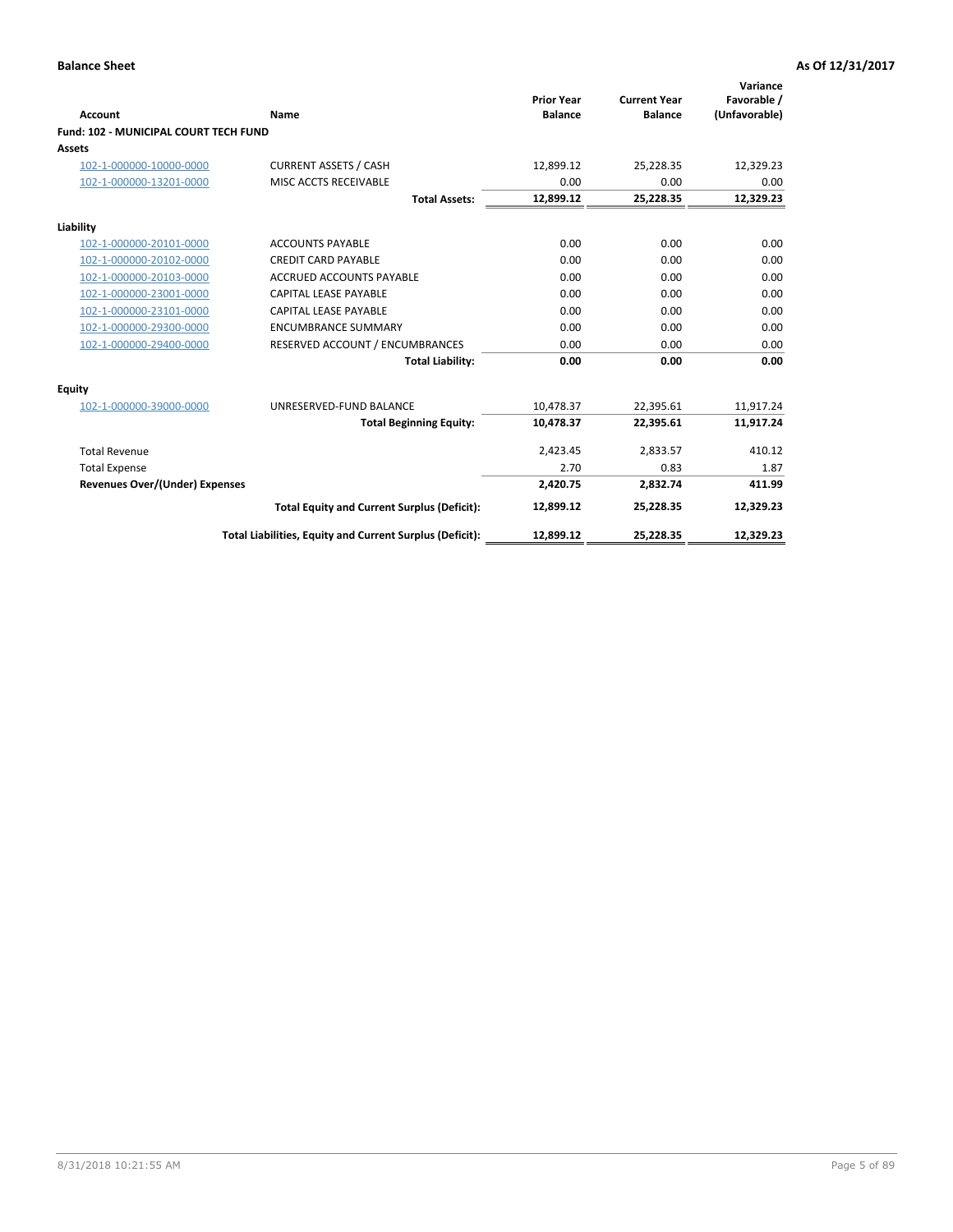| <b>Account</b>                                       | Name                                                     | <b>Prior Year</b><br><b>Balance</b> | <b>Current Year</b><br><b>Balance</b> | Variance<br>Favorable /<br>(Unfavorable) |
|------------------------------------------------------|----------------------------------------------------------|-------------------------------------|---------------------------------------|------------------------------------------|
| <b>Fund: 103 - MUNICIPAL COURT CHILD SAFETY FUND</b> |                                                          |                                     |                                       |                                          |
| <b>Assets</b>                                        |                                                          |                                     |                                       |                                          |
| 103-1-000000-10000-0000                              | <b>CURRENT ASSETS / CASH</b>                             | 10,518.50                           | 12,161.35                             | 1,642.85                                 |
| 103-1-000000-13201-0000                              | MISC ACCTS RECEIVABLE                                    | 0.00                                | 0.00                                  | 0.00                                     |
| 103-1-000000-13203-0000                              | NON-CURRENT ASSETS / PREPAYMENTS                         | 0.00                                | 0.00                                  | 0.00                                     |
| 103-1-000000-13205-0000                              | <b>INTEREST RECEIVABLE</b>                               | 0.00                                | 0.00                                  | 0.00                                     |
|                                                      | <b>Total Assets:</b>                                     | 10,518.50                           | 12,161.35                             | 1,642.85                                 |
| Liability                                            |                                                          |                                     |                                       |                                          |
| 103-1-000000-20101-0000                              | <b>ACCOUNTS PAYABLE</b>                                  | 0.00                                | 0.00                                  | 0.00                                     |
| 103-1-000000-20103-0000                              | <b>ACCRUED ACCOUNTS PAYABLE</b>                          | 0.00                                | 0.00                                  | 0.00                                     |
|                                                      | <b>Total Liability:</b>                                  | 0.00                                | 0.00                                  | 0.00                                     |
| Equity                                               |                                                          |                                     |                                       |                                          |
| 103-1-000000-39000-0000                              | UNRESERVED-FUND BALANCE                                  | 9,909.90                            | 19,143.89                             | 9,233.99                                 |
|                                                      | <b>Total Beginning Equity:</b>                           | 9,909.90                            | 19,143.89                             | 9,233.99                                 |
| <b>Total Revenue</b>                                 |                                                          | 611.10                              | 557.21                                | $-53.89$                                 |
| <b>Total Expense</b>                                 |                                                          | 2.50                                | 7,539.75                              | $-7,537.25$                              |
| Revenues Over/(Under) Expenses                       |                                                          | 608.60                              | $-6,982.54$                           | $-7,591.14$                              |
|                                                      | <b>Total Equity and Current Surplus (Deficit):</b>       | 10,518.50                           | 12,161.35                             | 1,642.85                                 |
|                                                      | Total Liabilities, Equity and Current Surplus (Deficit): | 10,518.50                           | 12,161.35                             | 1,642.85                                 |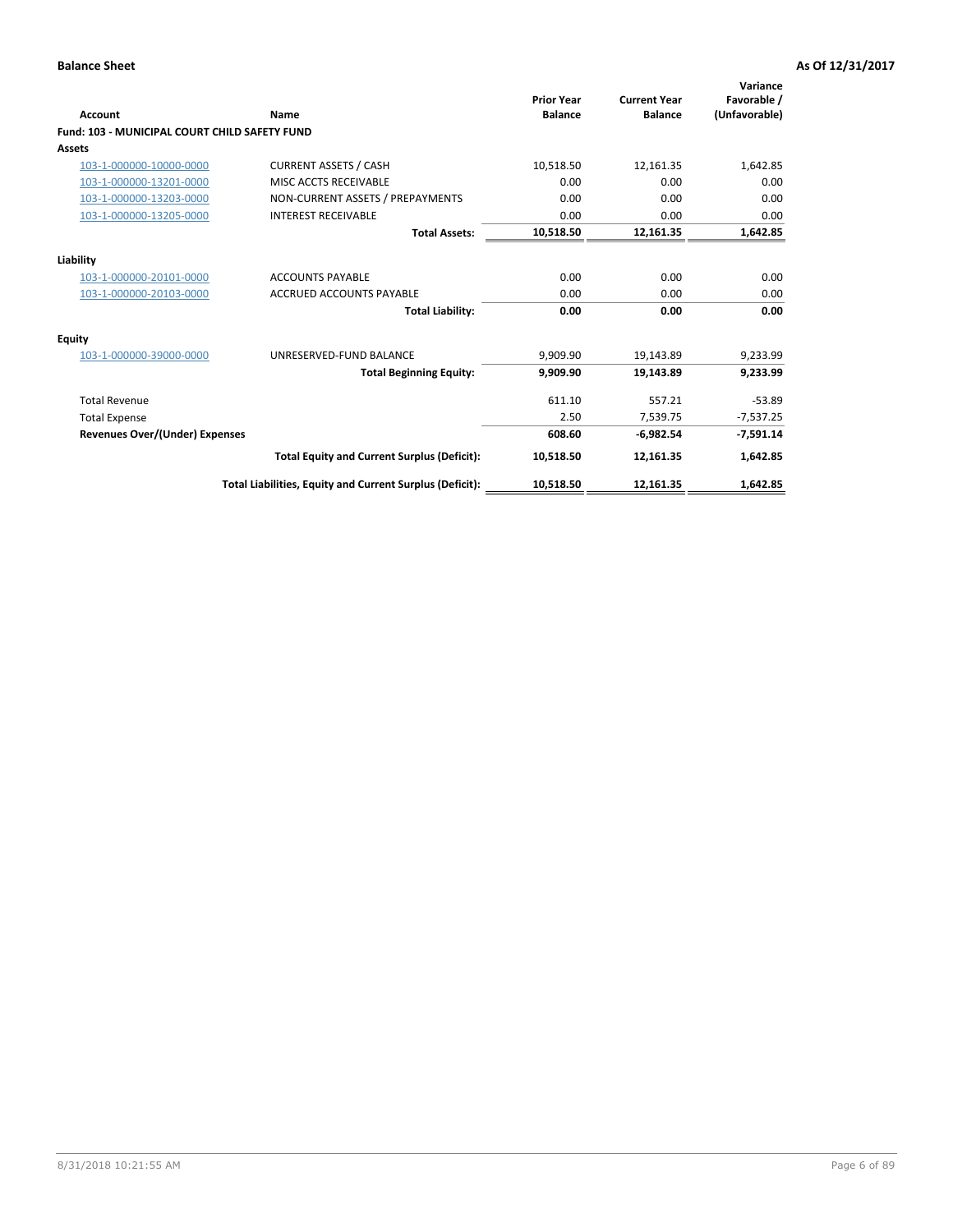|                                           |                                                          |                                     |                                       | Variance                     |
|-------------------------------------------|----------------------------------------------------------|-------------------------------------|---------------------------------------|------------------------------|
| <b>Account</b>                            | Name                                                     | <b>Prior Year</b><br><b>Balance</b> | <b>Current Year</b><br><b>Balance</b> | Favorable /<br>(Unfavorable) |
| <b>Fund: 110 - EXCHANGE BUILDING FUND</b> |                                                          |                                     |                                       |                              |
| Assets                                    |                                                          |                                     |                                       |                              |
| 110-1-000000-10000-0000                   | <b>CURRENT ASSETS / CASH</b>                             | -533,347.53                         | $-533,019.77$                         | 327.76                       |
| 110-1-000000-13201-0000                   | MISC ACCTS RECEIVABLE                                    | 0.00                                | 0.00                                  | 0.00                         |
| 110-1-000000-13203-0000                   | NON-CURRENT ASSETS / PREPAYMENTS                         | 0.00                                | 0.00                                  | 0.00                         |
| 110-1-000000-13205-0000                   | <b>INTEREST RECEIVABLE</b>                               | 0.00                                | 0.00                                  | 0.00                         |
| 110-1-000000-14100-0000                   | DUE FROM FUND 100                                        | 0.00                                | 0.00                                  | 0.00                         |
| 110-1-000000-16001-0000                   | FIXED ASSETS / LAND                                      | 0.00                                | 0.00                                  | 0.00                         |
| 110-1-000000-16002-0000                   | <b>IMPROVMENTS-NON BUILDINGS</b>                         | 0.00                                | 0.00                                  | 0.00                         |
| 110-1-000000-16003-0000                   | ACCUMULATED DEPRECIATION                                 | 0.00                                | 0.00                                  | 0.00                         |
| 110-1-000000-16004-0000                   | FIXED ASSETS / BUILDINGS                                 | 0.00                                | 0.00                                  | 0.00                         |
| 110-1-000000-16005-0000                   | ACCUMULATED DEPRECIATION                                 | 0.00                                | 0.00                                  | 0.00                         |
| 110-1-000000-16201-0000                   | <b>MACHINERY AND EQUIPMENT</b>                           | 0.00                                | 0.00                                  | 0.00                         |
| 110-1-000000-16202-0000                   | ACCUMULATED DEPRECATION                                  | 0.00                                | 0.00                                  | 0.00                         |
| 110-1-000000-16301-0000                   | FIXED ASSETS / C W I P                                   | 0.00                                | 0.00                                  | 0.00                         |
|                                           | <b>Total Assets:</b>                                     | $-533,347.53$                       | -533.019.77                           | 327.76                       |
| Liability                                 |                                                          |                                     |                                       |                              |
| 110-1-000000-20101-0000                   | <b>ACCOUNTS PAYABLE</b>                                  | 0.00                                | 0.00                                  | 0.00                         |
| 110-1-000000-20102-0000                   | <b>CREDIT CARD PAYABLE</b>                               | 0.00                                | 0.00                                  | 0.00                         |
| 110-1-000000-20103-0000                   | ACCRUED ACCOUNTS PAYABLE                                 | 0.00                                | 0.00                                  | 0.00                         |
| 110-1-000000-20109-0000                   | MISCELLANEOUS LIABILITIES                                | 0.00                                | 0.00                                  | 0.00                         |
| 110-1-000000-20110-0000                   | REVENUE BONDS PAYABLE                                    | 0.00                                | 0.00                                  | 0.00                         |
| 110-1-000000-20112-0000                   | <b>ACCRUED INTEREST PAYABLE</b>                          | 0.00                                | 0.00                                  | 0.00                         |
| 110-1-000000-20141-0000                   | <b>TELEPHONE CLEARING</b>                                | 0.00                                | 0.00                                  | 0.00                         |
| 110-1-000000-20160-0000                   | <b>UNAPPLIED CREDIT</b>                                  | 0.00                                | 0.00                                  | 0.00                         |
| 110-1-000000-20201-0000                   | <b>DEFERRED REVENUE</b>                                  | 0.00                                | 0.00                                  | 0.00                         |
| 110-1-000000-21001-0000                   | <b>GENERAL FUND / GENERAL FUND</b>                       | 0.00                                | 0.00                                  | 0.00                         |
| 110-1-000000-22001-0000                   | SALARIES PAYABLE                                         | 0.00                                | 0.00                                  | 0.00                         |
| 110-1-000000-22002-0000                   | <b>VACATION/SICK PAYABLE</b>                             | 0.00                                | 0.00                                  | 0.00                         |
| 110-1-000000-26001-0000                   | <b>OBLIG FOR COMP ABSENCES</b>                           | 0.00                                | 0.00                                  | 0.00                         |
| 110-1-000000-26102-0000                   | REVENUE BONDS PAYABLE                                    | 0.00                                | 0.00                                  | 0.00                         |
| 110-1-000000-27001-0000                   | <b>CONTRIBUTED CAPITAL</b>                               | 0.00                                | 0.00                                  | 0.00                         |
| 110-1-000000-29300-0000                   | <b>ENCUMBRANCE SUMMARY</b>                               | 0.00                                | 0.00                                  | 0.00                         |
| 110-1-000000-29400-0100                   | RESERVED ACCOUNT / ENCUMBRANCES                          | 0.00                                | 0.00                                  | 0.00                         |
|                                           | <b>Total Liability:</b>                                  | 0.00                                | 0.00                                  | 0.00                         |
| <b>Equity</b>                             |                                                          |                                     |                                       |                              |
| 110-1-000000-39000-0000                   | UNRESERVED-FUND BALANCE                                  | 0.00                                | 0.00                                  | 0.00                         |
| 110-1-000000-39100-0000                   | UNRESERVED-RET. EARNINGS                                 | $-533,357.14$                       | -533,019.77                           | 337.37                       |
|                                           | <b>Total Beginning Equity:</b>                           | $-533,357.14$                       | -533,019.77                           | 337.37                       |
|                                           |                                                          |                                     |                                       |                              |
| <b>Total Revenue</b>                      |                                                          | 12.61                               | 0.00                                  | $-12.61$                     |
| <b>Total Expense</b>                      |                                                          | 3.00                                | 0.00                                  | 3.00                         |
| <b>Revenues Over/(Under) Expenses</b>     |                                                          | 9.61                                | 0.00                                  | -9.61                        |
|                                           | <b>Total Equity and Current Surplus (Deficit):</b>       | $-533,347.53$                       | -533,019.77                           | 327.76                       |
|                                           | Total Liabilities, Equity and Current Surplus (Deficit): | -533,347.53                         | -533,019.77                           | 327.76                       |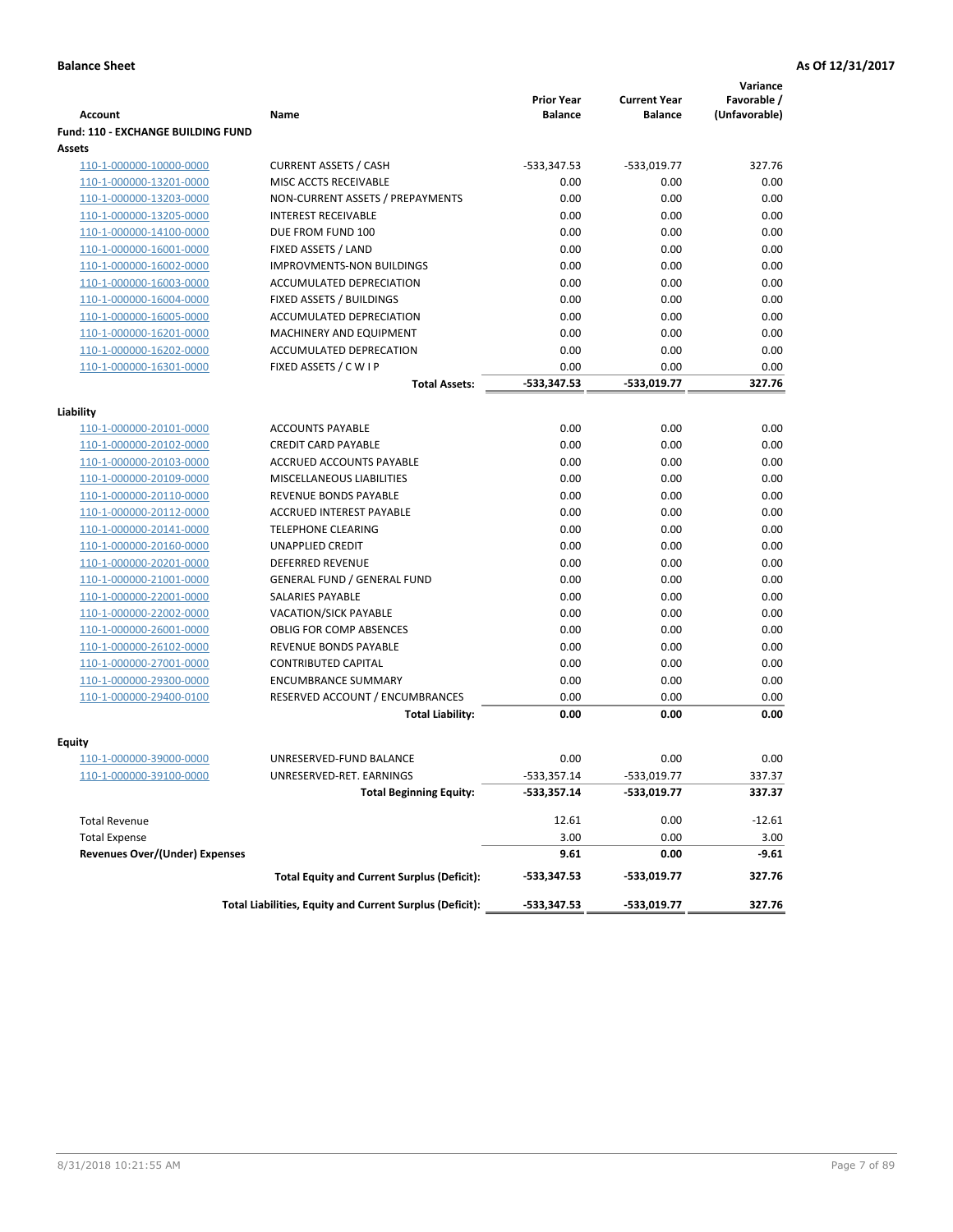| <b>Account</b>                         | <b>Name</b>                                              | <b>Prior Year</b><br><b>Balance</b> | <b>Current Year</b><br><b>Balance</b> | Variance<br>Favorable /<br>(Unfavorable) |
|----------------------------------------|----------------------------------------------------------|-------------------------------------|---------------------------------------|------------------------------------------|
| Fund: 111 - RECREATION ACTIVITIES FUND |                                                          |                                     |                                       |                                          |
| Assets                                 |                                                          |                                     |                                       |                                          |
| 111-1-000000-10000-0000                | <b>CURRENT ASSETS / CASH</b>                             | $-20,114.05$                        | $-14,545.91$                          | 5,568.14                                 |
| 111-1-000000-10313-0000                | <b>CHANGE DRAWER - PARK CONCESSIONS</b>                  | 0.00                                | 0.00                                  | 0.00                                     |
| 111-1-000000-13201-0000                | MISC ACCTS RECEIVABLE                                    | 0.00                                | 0.00                                  | 0.00                                     |
| 111-1-000000-13205-0000                | <b>INTEREST RECEIVABLE</b>                               | 0.00                                | 0.00                                  | 0.00                                     |
|                                        | <b>Total Assets:</b>                                     | $-20,114.05$                        | $-14,545.91$                          | 5,568.14                                 |
|                                        |                                                          |                                     |                                       |                                          |
| Liability                              |                                                          |                                     |                                       |                                          |
| 111-1-000000-20101-0000                | <b>ACCOUNTS PAYABLE</b>                                  | 0.00                                | 0.00                                  | 0.00                                     |
| 111-1-000000-20102-0000                | <b>CREDIT CARD PAYABLE</b>                               | 0.00                                | 0.00                                  | 0.00                                     |
| 111-1-000000-20103-0000                | <b>ACCRUED ACCOUNTS PAYABLE</b>                          | 0.00                                | 0.00                                  | 0.00                                     |
| 111-1-000000-20125-0000                | SALES TAX PAYABLE / IN THE CITY                          | 0.00                                | 13.20                                 | $-13.20$                                 |
| 111-1-000000-20160-0000                | <b>UNAPPLIED CREDIT</b>                                  | 0.00                                | 0.00                                  | 0.00                                     |
| 111-1-000000-20201-0000                | <b>DEFERRED REVENUE</b>                                  | 0.00                                | 0.00                                  | 0.00                                     |
| 111-1-000000-22001-0000                | <b>SALARIES PAYABLE</b>                                  | 0.00                                | 0.00                                  | 0.00                                     |
| 111-1-000000-29300-0000                | <b>ENCUMBRANCE SUMMARY</b>                               | 0.00                                | 0.00                                  | 0.00                                     |
| 111-1-000000-29400-0100                | RESERVED ACCOUNT / ENCUMBRANCES                          | 0.00                                | 0.00                                  | 0.00                                     |
|                                        | <b>Total Liability:</b>                                  | 0.00                                | 13.20                                 | $-13.20$                                 |
| <b>Equity</b>                          |                                                          |                                     |                                       |                                          |
| 111-1-000000-39000-0000                | UNRESERVED-FUND BALANCE                                  | $-21,137.22$                        | $-13,054.13$                          | 8,083.09                                 |
| 111-1-000000-39100-0000                | UNRESERVED-RET. EARNINGS                                 | 0.00                                | 0.00                                  | 0.00                                     |
|                                        | <b>Total Beginning Equity:</b>                           | $-21,137.22$                        | $-13,054.13$                          | 8,083.09                                 |
| <b>Total Revenue</b>                   |                                                          | 31,089.78                           | 18,330.24                             | $-12,759.54$                             |
| <b>Total Expense</b>                   |                                                          | 30,066.61                           | 19,835.22                             | 10,231.39                                |
| <b>Revenues Over/(Under) Expenses</b>  |                                                          | 1,023.17                            | $-1,504.98$                           | $-2,528.15$                              |
|                                        | <b>Total Equity and Current Surplus (Deficit):</b>       | $-20,114.05$                        | $-14,559.11$                          | 5,554.94                                 |
|                                        | Total Liabilities, Equity and Current Surplus (Deficit): | $-20,114.05$                        | $-14,545.91$                          | 5,568.14                                 |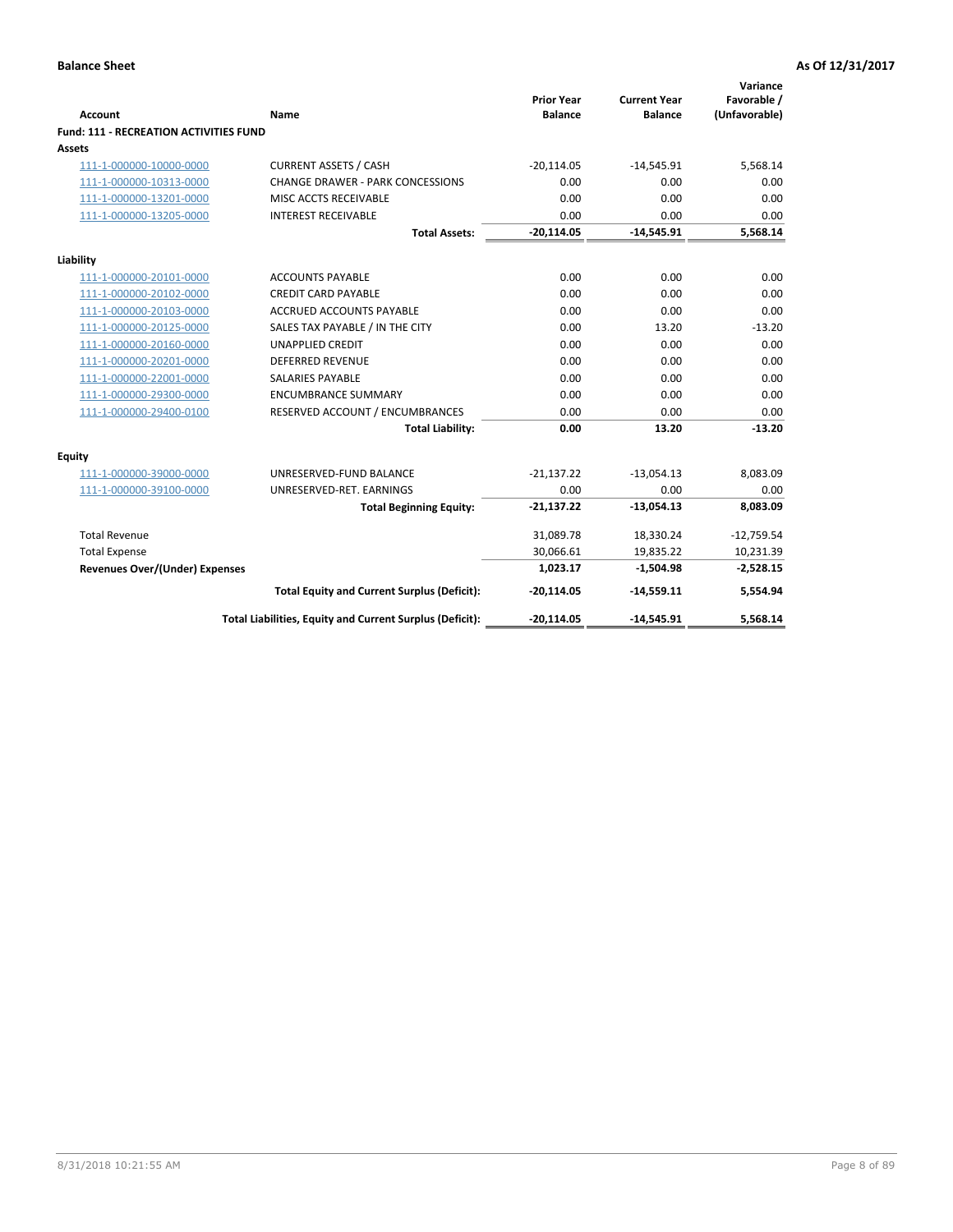|                                       |                                                          |                                     |                                       | Variance                     |
|---------------------------------------|----------------------------------------------------------|-------------------------------------|---------------------------------------|------------------------------|
| <b>Account</b>                        | Name                                                     | <b>Prior Year</b><br><b>Balance</b> | <b>Current Year</b><br><b>Balance</b> | Favorable /<br>(Unfavorable) |
| Fund: 112 - GUN RANGE FUND            |                                                          |                                     |                                       |                              |
| <b>Assets</b>                         |                                                          |                                     |                                       |                              |
| 112-1-000000-10000-0000               | <b>CURRENT ASSETS / CASH</b>                             | 27,102.03                           | 21,622.51                             | $-5,479.52$                  |
| 112-1-000000-13201-0000               | MISC ACCTS RECEIVABLE                                    | 0.00                                | 0.00                                  | 0.00                         |
|                                       | <b>Total Assets:</b>                                     | 27,102.03                           | 21,622.51                             | $-5,479.52$                  |
| Liability                             |                                                          |                                     |                                       |                              |
| 112-1-000000-20101-0000               | <b>ACCOUNTS PAYABLE</b>                                  | 0.00                                | 0.00                                  | 0.00                         |
| 112-1-000000-20103-0000               | <b>ACCRUED ACCOUNTS PAYABLE</b>                          | 0.00                                | 0.00                                  | 0.00                         |
| 112-1-000000-20160-0000               | <b>UNAPPLIED CREDIT</b>                                  | 0.00                                | 0.00                                  | 0.00                         |
| 112-1-000000-21001-0000               | <b>GENERAL FUND / GENERAL FUND</b>                       | 0.00                                | 0.00                                  | 0.00                         |
| 112-1-000000-29300-0000               | <b>ENCUMBRANCE SUMMARY</b>                               | 0.00                                | 0.00                                  | 0.00                         |
| 112-1-000000-29400-0100               | RESERVED ACCOUNT / ENCUMBRANCES                          | 0.00                                | 0.00                                  | 0.00                         |
|                                       | <b>Total Liability:</b>                                  | 0.00                                | 0.00                                  | 0.00                         |
| Equity                                |                                                          |                                     |                                       |                              |
| 112-1-000000-39000-0000               | UNRESERVED-FUND BALANCE                                  | 26,256.56                           | 29,489.10                             | 3,232.54                     |
| 112-1-000000-39100-0000               | UNRESERVED-RET. EARNINGS                                 | 0.00                                | 0.00                                  | 0.00                         |
|                                       | <b>Total Beginning Equity:</b>                           | 26,256.56                           | 29.489.10                             | 3,232.54                     |
| <b>Total Revenue</b>                  |                                                          | 991.59                              | 330.59                                | $-661.00$                    |
| <b>Total Expense</b>                  |                                                          | 146.12                              | 8,197.18                              | $-8,051.06$                  |
| <b>Revenues Over/(Under) Expenses</b> |                                                          | 845.47                              | $-7,866.59$                           | $-8,712.06$                  |
|                                       | <b>Total Equity and Current Surplus (Deficit):</b>       | 27,102.03                           | 21,622.51                             | $-5,479.52$                  |
|                                       | Total Liabilities, Equity and Current Surplus (Deficit): | 27,102.03                           | 21,622.51                             | $-5,479.52$                  |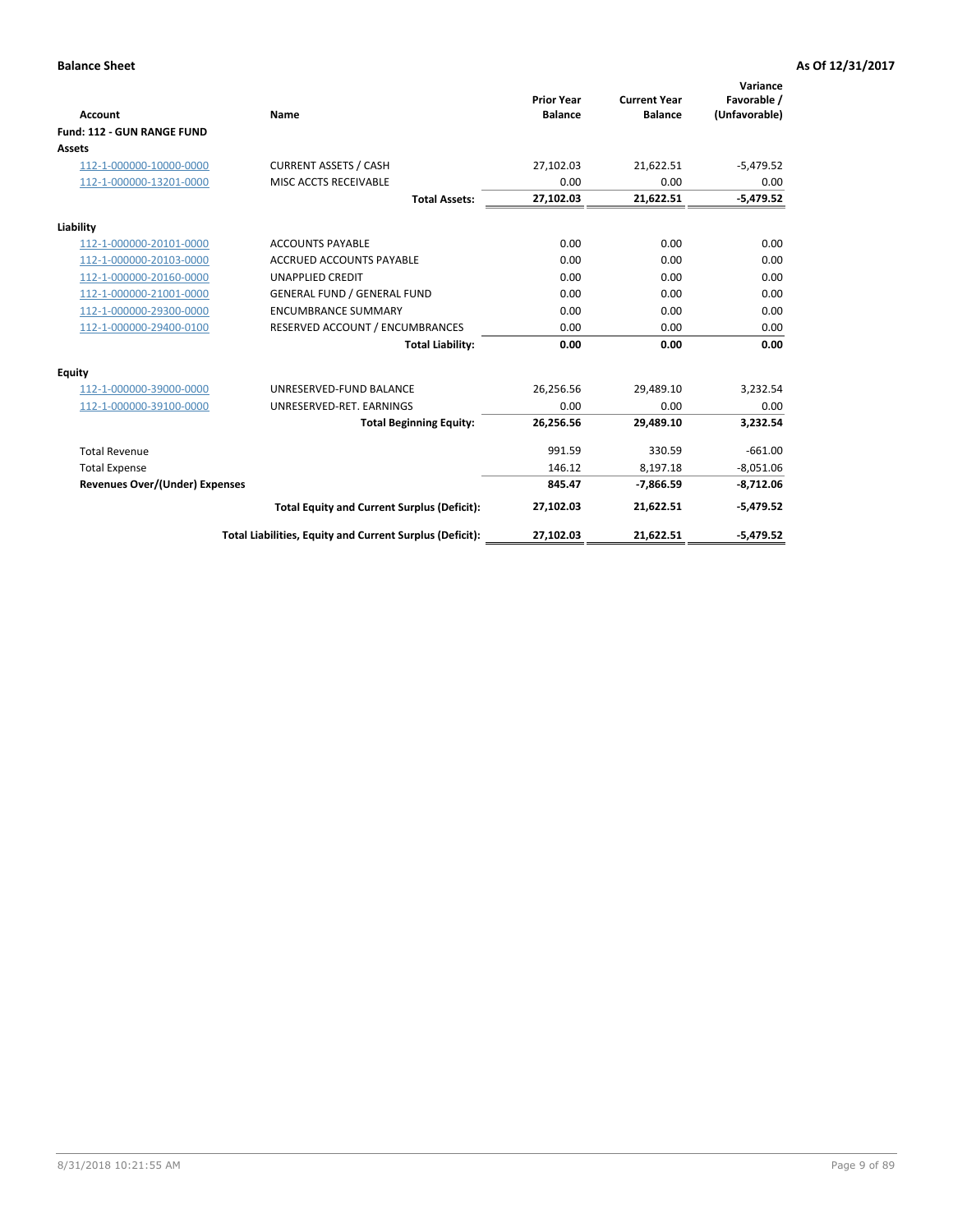| <b>Account</b>                               | Name                                                     | <b>Prior Year</b><br><b>Balance</b> | <b>Current Year</b><br><b>Balance</b> | Variance<br>Favorable /<br>(Unfavorable) |
|----------------------------------------------|----------------------------------------------------------|-------------------------------------|---------------------------------------|------------------------------------------|
| Fund: 113 - HOTEL / MOTEL OCCUPANCY TAX FUND |                                                          |                                     |                                       |                                          |
| Assets                                       |                                                          |                                     |                                       |                                          |
| 113-1-000000-10000-0000                      | <b>CURRENT ASSETS / CASH</b>                             | 457,202.80                          | 571,101.28                            | 113,898.48                               |
| 113-1-000000-13101-0000                      | <b>TAX RECEIVABLE-CURRENT</b>                            | 0.00                                | 0.00                                  | 0.00                                     |
| 113-1-000000-13201-0000                      | MISC ACCTS RECEIVABLE                                    | 0.00                                | 0.00                                  | 0.00                                     |
| 113-1-000000-13202-0000                      | <b>EMPLOYEE ADVANCES</b>                                 | 0.00                                | 0.00                                  | 0.00                                     |
| 113-1-000000-13203-0000                      | NON-CURRENT ASSETS / PREPAYMENTS                         | 0.00                                | 0.00                                  | 0.00                                     |
| 113-1-000000-13205-0000                      | <b>INTEREST RECEIVABLE</b>                               | 0.00                                | 0.00                                  | 0.00                                     |
|                                              | <b>Total Assets:</b>                                     | 457,202.80                          | 571,101.28                            | 113,898.48                               |
| Liability                                    |                                                          |                                     |                                       |                                          |
| 113-1-000000-20101-0000                      | <b>ACCOUNTS PAYABLE</b>                                  | 0.00                                | 0.00                                  | 0.00                                     |
| 113-1-000000-20102-0000                      | <b>CREDIT CARD PAYABLE</b>                               | 0.00                                | 0.00                                  | 0.00                                     |
| 113-1-000000-20103-0000                      | <b>ACCRUED ACCOUNTS PAYABLE</b>                          | 0.00                                | 0.00                                  | 0.00                                     |
| 113-1-000000-20144-0000                      | SPECIAL EVENT DONATIONS                                  | 0.00                                | $-1,046.65$                           | 1,046.65                                 |
| 113-1-000000-22001-0000                      | <b>SALARIES PAYABLE</b>                                  | 1,622.86                            | 1,673.24                              | $-50.38$                                 |
| 113-1-000000-24001-0000                      | O/S CHECKS PAYABLE                                       | 0.00                                | 0.00                                  | 0.00                                     |
| 113-1-000000-29300-0000                      | <b>ENCUMBRANCE SUMMARY</b>                               | 0.00                                | 0.00                                  | 0.00                                     |
| 113-1-000000-29400-0100                      | RESERVED ACCOUNT / ENCUMBRANCES                          | 0.00                                | 0.00                                  | 0.00                                     |
|                                              | <b>Total Liability:</b>                                  | 1,622.86                            | 626.59                                | 996.27                                   |
| Equity                                       |                                                          |                                     |                                       |                                          |
| 113-1-000000-39000-0000                      | UNRESERVED-FUND BALANCE                                  | 417,432.34                          | 616,628.89                            | 199,196.55                               |
|                                              | <b>Total Beginning Equity:</b>                           | 417,432.34                          | 616,628.89                            | 199,196.55                               |
| <b>Total Revenue</b>                         |                                                          | 161,919.65                          | 145,585.89                            | $-16,333.76$                             |
| <b>Total Expense</b>                         |                                                          | 123,772.05                          | 191,740.09                            | $-67,968.04$                             |
| Revenues Over/(Under) Expenses               |                                                          | 38,147.60                           | $-46, 154.20$                         | $-84,301.80$                             |
|                                              | <b>Total Equity and Current Surplus (Deficit):</b>       | 455,579.94                          | 570,474.69                            | 114,894.75                               |
|                                              | Total Liabilities, Equity and Current Surplus (Deficit): | 457,202.80                          | 571,101.28                            | 113,898.48                               |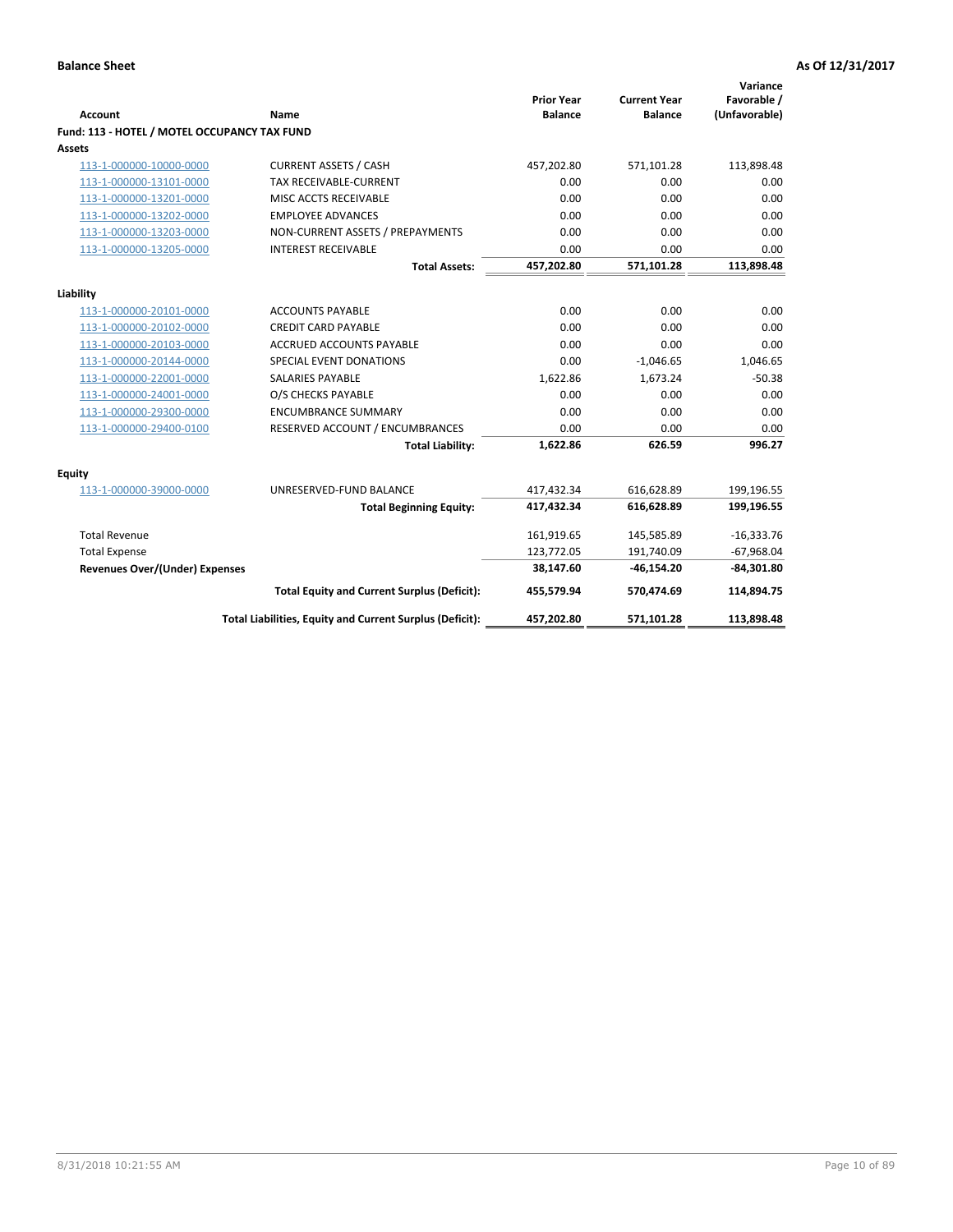| <b>Account</b><br>Fund: 114 - VENUE MANAGEMENT FUND | Name                                                     | <b>Prior Year</b><br><b>Balance</b> | <b>Current Year</b><br><b>Balance</b> | Variance<br>Favorable /<br>(Unfavorable) |
|-----------------------------------------------------|----------------------------------------------------------|-------------------------------------|---------------------------------------|------------------------------------------|
| Assets                                              |                                                          |                                     |                                       |                                          |
| 114-1-000000-10000-0000                             | <b>CURRENT ASSETS / CASH</b>                             | $-192, 116.74$                      | -230,985.94                           | $-38,869.20$                             |
| 114-1-000000-10311-0000                             | CASH / PETTY CASH/CHANGE DRAWERS                         | 200.00                              | 200.00                                | 0.00                                     |
| 114-1-000000-13201-0000                             | MISC ACCTS RECEIVABLE                                    | 0.00                                | 0.00                                  | 0.00                                     |
| 114-1-000000-13203-0000                             | NON-CURRENT ASSETS / PREPAYMENTS                         | 0.00                                | 0.00                                  | 0.00                                     |
| 114-1-000000-13205-0000                             | <b>INTEREST RECEIVABLE</b>                               | 0.00                                | 0.00                                  | 0.00                                     |
|                                                     | <b>Total Assets:</b>                                     | $-191,916.74$                       | -230,785.94                           | $-38,869.20$                             |
| Liability                                           |                                                          |                                     |                                       |                                          |
| 114-1-000000-20101-0000                             | <b>ACCOUNTS PAYABLE</b>                                  | 0.00                                | 0.00                                  | 0.00                                     |
| 114-1-000000-20102-0000                             | <b>CREDIT CARD PAYABLE</b>                               | 0.00                                | 0.00                                  | 0.00                                     |
| 114-1-000000-20103-0000                             | <b>ACCRUED ACCOUNTS PAYABLE</b>                          | 0.00                                | 0.00                                  | 0.00                                     |
| 114-1-000000-20125-0000                             | SALES TAX PAYABLE / IN THE CITY                          | 0.00                                | 16.83                                 | $-16.83$                                 |
| 114-1-000000-20144-0000                             | SPECIAL EVENT DONATIONS                                  | 0.00                                | $-29,328.08$                          | 29,328.08                                |
| 114-1-000000-20150-0000                             | <b>TICKET SALE SHARING</b>                               | 2,643.74                            | 60,347.25                             | $-57,703.51$                             |
| 114-1-000000-20151-0000                             | <b>SOUND &amp; LIGHTING</b>                              | 0.00                                | 0.00                                  | 0.00                                     |
| 114-1-000000-20160-0000                             | <b>UNAPPLIED CREDIT</b>                                  | 0.00                                | 0.00                                  | 0.00                                     |
| 114-1-000000-20201-0000                             | <b>DEFERRED REVENUE</b>                                  | 0.00                                | 0.00                                  | 0.00                                     |
| 114-1-000000-22001-0000                             | SALARIES PAYABLE                                         | 1,082.08                            | 1,129.52                              | $-47.44$                                 |
| 114-1-000000-24010-0000                             | <b>CIVIC CENTER DEPOSITS</b>                             | 5,100.00                            | 4,750.00                              | 350.00                                   |
| 114-1-000000-24012-0000                             | <b>AUDITORIUM DEPOSITS</b>                               | 4,000.00                            | 7,025.00                              | $-3,025.00$                              |
| 114-1-000000-29300-0000                             | <b>ENCUMBRANCE SUMMARY</b>                               | 0.00                                | 0.00                                  | 0.00                                     |
| 114-1-000000-29400-0000                             | RESERVED ACCOUNT / ENCUMBRANCES                          | 0.00                                | 0.00                                  | 0.00                                     |
|                                                     | <b>Total Liability:</b>                                  | 12,825.82                           | 43,940.52                             | $-31,114.70$                             |
| Equity                                              |                                                          |                                     |                                       |                                          |
| 114-1-000000-39000-0000                             | UNRESERVED-FUND BALANCE                                  | $-196,531.63$                       | $-275,832.77$                         | $-79,301.14$                             |
|                                                     | <b>Total Beginning Equity:</b>                           | $-196,531.63$                       | $-275,832.77$                         | $-79,301.14$                             |
| <b>Total Revenue</b>                                |                                                          | 82,760.65                           | 79,124.55                             | $-3,636.10$                              |
| <b>Total Expense</b>                                |                                                          | 90,971.58                           | 78,018.24                             | 12,953.34                                |
| <b>Revenues Over/(Under) Expenses</b>               |                                                          | $-8,210.93$                         | 1,106.31                              | 9,317.24                                 |
|                                                     | <b>Total Equity and Current Surplus (Deficit):</b>       | $-204,742.56$                       | -274,726.46                           | $-69,983.90$                             |
|                                                     | Total Liabilities, Equity and Current Surplus (Deficit): | -191,916.74                         | -230,785.94                           | $-38,869.20$                             |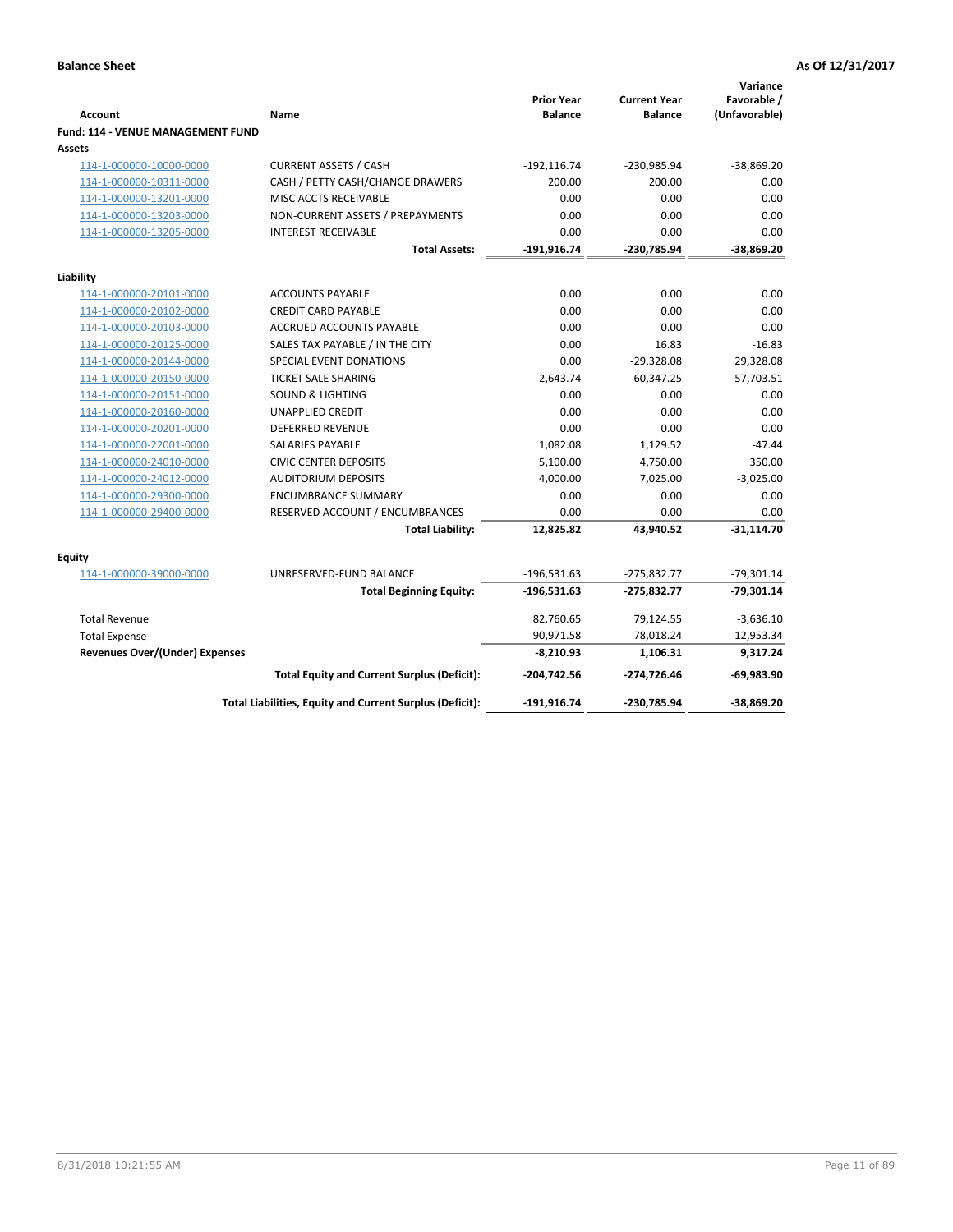| <b>Account</b>                        | <b>Name</b>                                              | <b>Prior Year</b><br><b>Balance</b> | <b>Current Year</b><br><b>Balance</b> | Variance<br>Favorable /<br>(Unfavorable) |
|---------------------------------------|----------------------------------------------------------|-------------------------------------|---------------------------------------|------------------------------------------|
| Fund: 115 - TIRZ FUND                 |                                                          |                                     |                                       |                                          |
| <b>Assets</b>                         |                                                          |                                     |                                       |                                          |
| 115-1-000000-10000-0000               | <b>CURRENT ASSETS / CASH</b>                             | 0.00                                | 0.00                                  | 0.00                                     |
| 115-1-000000-13101-0000               | <b>TAX RECEIVABLE-CURRENT</b>                            | 0.00                                | 0.00                                  | 0.00                                     |
| 115-1-000000-13102-0000               | <b>TAXES REC-DELINQUENT</b>                              | 0.00                                | 0.00                                  | 0.00                                     |
| 115-1-000000-13103-0000               | ALLOW FOR UNCOLLECT TAXES                                | 0.00                                | 0.00                                  | 0.00                                     |
| 115-1-000000-13201-0000               | <b>MISC ACCTS RECEIVABLE</b>                             | 0.00                                | 0.00                                  | 0.00                                     |
| 115-1-000000-13205-0000               | <b>INTEREST RECEIVABLE</b>                               | 0.00                                | 0.00                                  | 0.00                                     |
|                                       | <b>Total Assets:</b>                                     | 0.00                                | 0.00                                  | 0.00                                     |
| Liability                             |                                                          |                                     |                                       |                                          |
| 115-1-000000-20101-0000               | <b>ACCOUNTS PAYABLE</b>                                  | 0.00                                | 0.00                                  | 0.00                                     |
| 115-1-000000-20103-0000               | <b>ACCRUED ACCOUNTS PAYABLE</b>                          | 0.00                                | 0.00                                  | 0.00                                     |
| 115-1-000000-20203-0000               | <b>DEFERRED TAX REVENUE</b>                              | 0.00                                | 0.00                                  | 0.00                                     |
| 115-1-000000-29300-0000               | <b>ENCUMBRANCE SUMMARY</b>                               | 0.00                                | 0.00                                  | 0.00                                     |
| 115-1-000000-29400-0100               | RESERVED ACCOUNT / ENCUMBRANCES                          | 0.00                                | 0.00                                  | 0.00                                     |
|                                       | <b>Total Liability:</b>                                  | 0.00                                | 0.00                                  | 0.00                                     |
| <b>Equity</b>                         |                                                          |                                     |                                       |                                          |
| 115-1-000000-39000-0000               | UNRESERVED-FUND BALANCE                                  | 0.00                                | 0.00                                  | 0.00                                     |
| 115-1-000000-39100-0000               | UNRESERVED-RET. EARNINGS                                 | 0.00                                | 0.00                                  | 0.00                                     |
|                                       | <b>Total Beginning Equity:</b>                           | 0.00                                | 0.00                                  | 0.00                                     |
| <b>Total Revenue</b>                  |                                                          | 0.00                                | 0.00                                  | 0.00                                     |
| <b>Total Expense</b>                  |                                                          | 0.00                                | 0.00                                  | 0.00                                     |
| <b>Revenues Over/(Under) Expenses</b> |                                                          | 0.00                                | 0.00                                  | 0.00                                     |
|                                       | <b>Total Equity and Current Surplus (Deficit):</b>       | 0.00                                | 0.00                                  | 0.00                                     |
|                                       | Total Liabilities, Equity and Current Surplus (Deficit): | 0.00                                | 0.00                                  | 0.00                                     |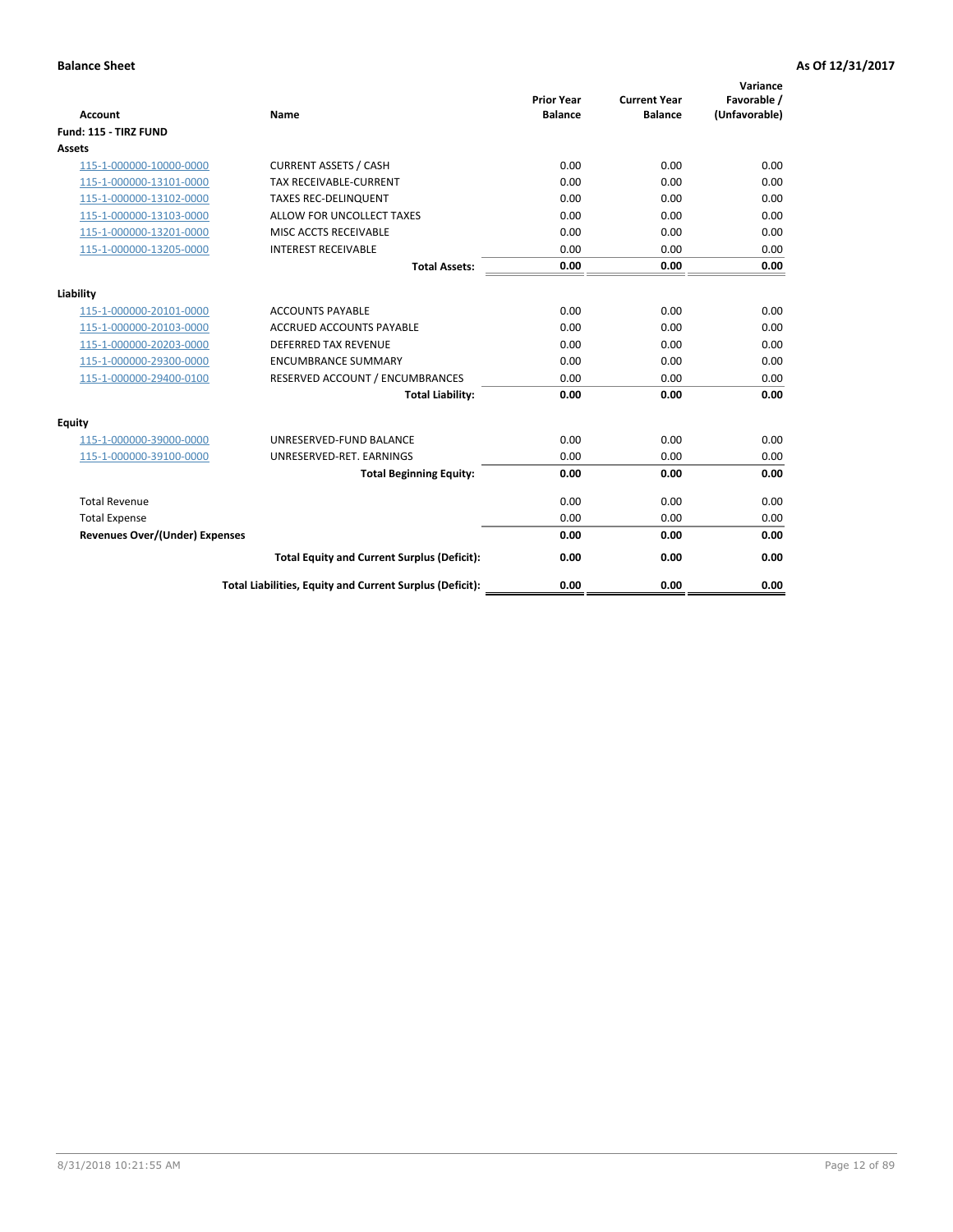| <b>Account</b>                        | <b>Name</b>                                              | <b>Prior Year</b><br><b>Balance</b> | <b>Current Year</b><br><b>Balance</b> | Variance<br>Favorable /<br>(Unfavorable) |
|---------------------------------------|----------------------------------------------------------|-------------------------------------|---------------------------------------|------------------------------------------|
| Fund: 116 - ROADWAY IMPACT FEE 1      |                                                          |                                     |                                       |                                          |
| Assets                                |                                                          |                                     |                                       |                                          |
| 116-1-000000-10000-0000               | <b>CURRENT ASSETS / CASH</b>                             | 13,109.02                           | 13,136.44                             | 27.42                                    |
| 116-1-000000-13201-0000               | <b>MISC ACCTS RECEIVABLE</b>                             | 0.00                                | 0.00                                  | 0.00                                     |
| 116-1-000000-13205-0000               | <b>INTEREST RECEIVABLE</b>                               | 0.00                                | 0.00                                  | 0.00                                     |
|                                       | <b>Total Assets:</b>                                     | 13,109.02                           | 13,136.44                             | 27.42                                    |
| Liability                             |                                                          |                                     |                                       |                                          |
| 116-1-000000-20101-0000               | <b>ACCOUNTS PAYABLE</b>                                  | 0.00                                | 0.00                                  | 0.00                                     |
| 116-1-000000-20103-0000               | <b>ACCRUED ACCOUNTS PAYABLE</b>                          | 0.00                                | 0.00                                  | 0.00                                     |
|                                       | <b>Total Liability:</b>                                  | 0.00                                | 0.00                                  | 0.00                                     |
| Equity                                |                                                          |                                     |                                       |                                          |
| 116-1-000000-39000-0000               | UNRESERVED-FUND BALANCE                                  | 0.00                                | 0.00                                  | 0.00                                     |
| 116-1-000000-39100-0000               | UNRESERVED-RET. EARNINGS                                 | 13,121.26                           | 13,136.26                             | 15.00                                    |
|                                       | <b>Total Beginning Equity:</b>                           | 13,121.26                           | 13,136.26                             | 15.00                                    |
| <b>Total Revenue</b>                  |                                                          | $-9.19$                             | 0.66                                  | 9.85                                     |
| <b>Total Expense</b>                  |                                                          | 3.05                                | 0.48                                  | 2.57                                     |
| <b>Revenues Over/(Under) Expenses</b> |                                                          | $-12.24$                            | 0.18                                  | 12.42                                    |
|                                       | <b>Total Equity and Current Surplus (Deficit):</b>       | 13,109.02                           | 13,136.44                             | 27.42                                    |
|                                       | Total Liabilities, Equity and Current Surplus (Deficit): | 13,109.02                           | 13,136.44                             | 27.42                                    |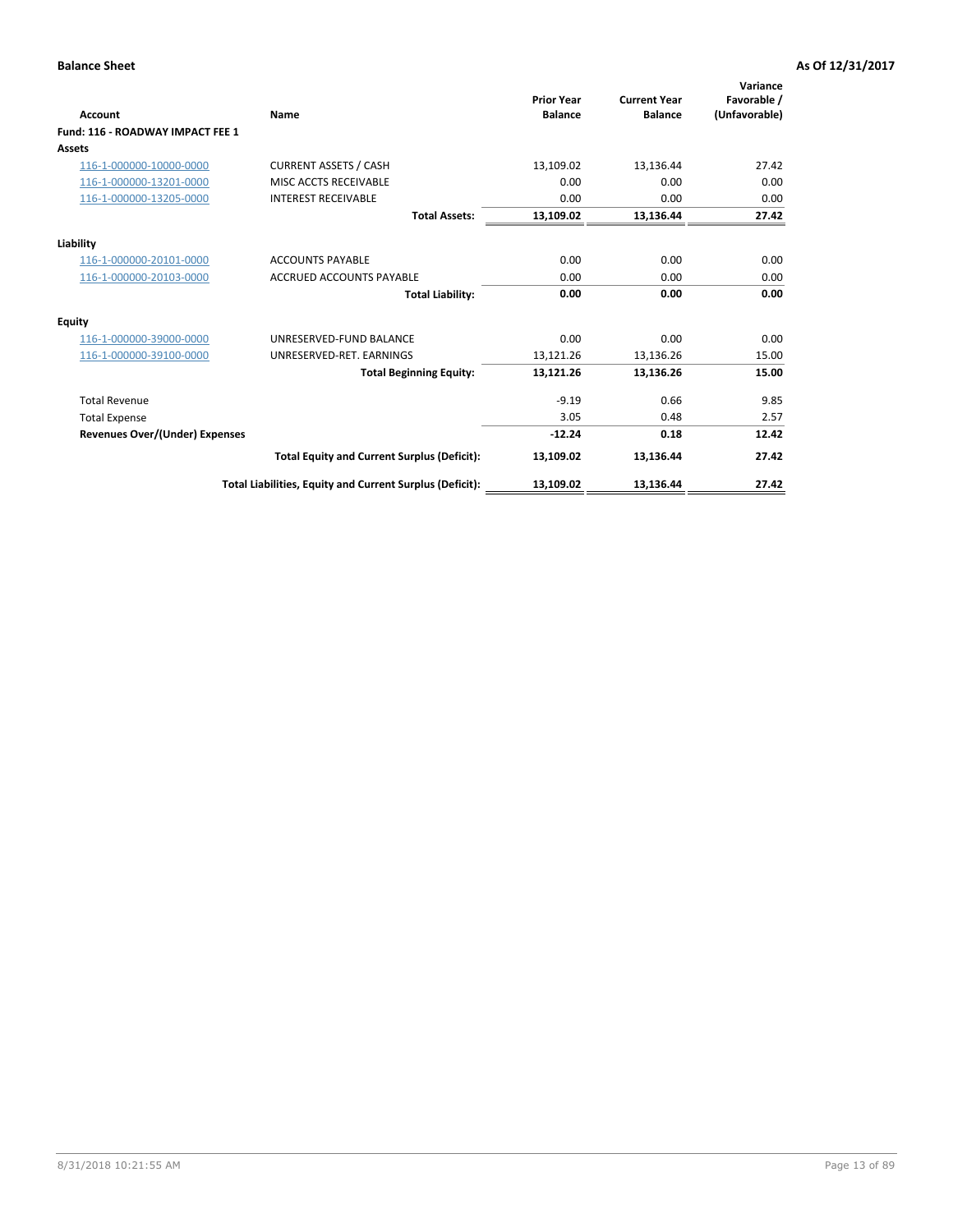| <b>Account</b>                        | Name                                                     | <b>Prior Year</b><br><b>Balance</b> | <b>Current Year</b><br><b>Balance</b> | Variance<br>Favorable /<br>(Unfavorable) |
|---------------------------------------|----------------------------------------------------------|-------------------------------------|---------------------------------------|------------------------------------------|
| Fund: 117 - ROADWAY IMPACT FEE 2      |                                                          |                                     |                                       |                                          |
| Assets                                |                                                          |                                     |                                       |                                          |
| 117-1-000000-10000-0000               | <b>CURRENT ASSETS / CASH</b>                             | 64.73                               | 64.88                                 | 0.15                                     |
| 117-1-000000-13201-0000               | MISC ACCTS RECEIVABLE                                    | 0.00                                | 0.00                                  | 0.00                                     |
| 117-1-000000-13205-0000               | <b>INTEREST RECEIVABLE</b>                               | 0.00                                | 0.00                                  | 0.00                                     |
|                                       | <b>Total Assets:</b>                                     | 64.73                               | 64.88                                 | 0.15                                     |
| Liability                             |                                                          |                                     |                                       |                                          |
| 117-1-000000-20101-0000               | <b>ACCOUNTS PAYABLE</b>                                  | 0.00                                | 0.00                                  | 0.00                                     |
| 117-1-000000-20103-0000               | <b>ACCRUED ACCOUNTS PAYABLE</b>                          | 0.00                                | 0.00                                  | 0.00                                     |
|                                       | <b>Total Liability:</b>                                  | 0.00                                | 0.00                                  | 0.00                                     |
| Equity                                |                                                          |                                     |                                       |                                          |
| 117-1-000000-39000-0000               | UNRESERVED-FUND BALANCE                                  | 0.00                                | 0.00                                  | 0.00                                     |
| 117-1-000000-39100-0000               | UNRESERVED-RET, EARNINGS                                 | 64.77                               | 64.88                                 | 0.11                                     |
|                                       | <b>Total Beginning Equity:</b>                           | 64.77                               | 64.88                                 | 0.11                                     |
| <b>Total Revenue</b>                  |                                                          | $-0.04$                             | 0.00                                  | 0.04                                     |
| <b>Total Expense</b>                  |                                                          | 0.00                                | 0.00                                  | 0.00                                     |
| <b>Revenues Over/(Under) Expenses</b> |                                                          | $-0.04$                             | 0.00                                  | 0.04                                     |
|                                       | <b>Total Equity and Current Surplus (Deficit):</b>       | 64.73                               | 64.88                                 | 0.15                                     |
|                                       | Total Liabilities, Equity and Current Surplus (Deficit): | 64.73                               | 64.88                                 | 0.15                                     |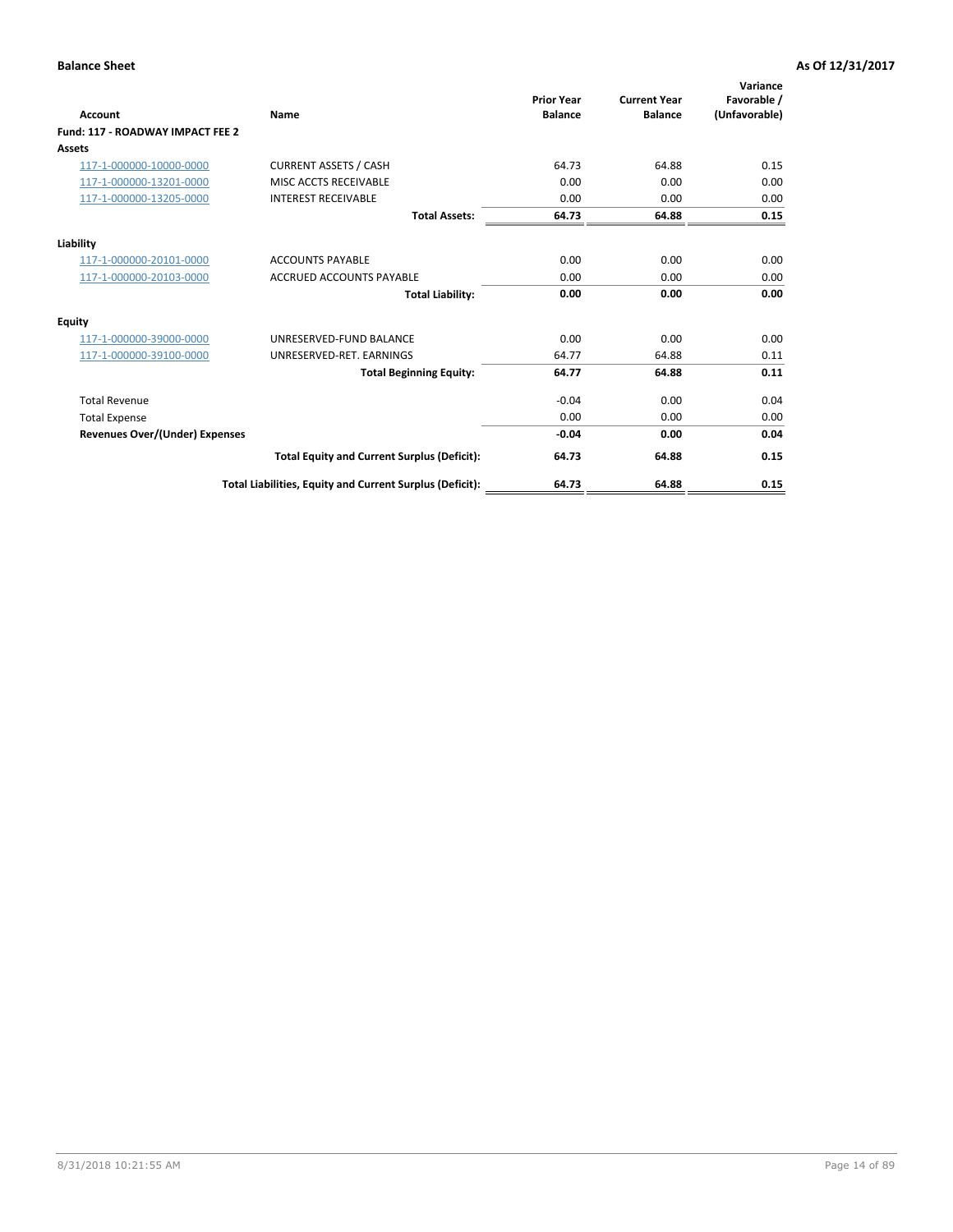| <b>Account</b>                          | Name                                                     | <b>Prior Year</b><br><b>Balance</b> | <b>Current Year</b><br><b>Balance</b> | Variance<br>Favorable /<br>(Unfavorable) |
|-----------------------------------------|----------------------------------------------------------|-------------------------------------|---------------------------------------|------------------------------------------|
| <b>Fund: 118 - ROADWAY IMPACT FEE 3</b> |                                                          |                                     |                                       |                                          |
| Assets                                  |                                                          |                                     |                                       |                                          |
| 118-1-000000-10000-0000                 | <b>CURRENT ASSETS / CASH</b>                             | 109.82                              | 110.11                                | 0.29                                     |
| 118-1-000000-13201-0000                 | MISC ACCTS RECEIVABLE                                    | 0.00                                | 0.00                                  | 0.00                                     |
| 118-1-000000-13205-0000                 | <b>INTEREST RECEIVABLE</b>                               | 0.00                                | 0.00                                  | 0.00                                     |
|                                         | <b>Total Assets:</b>                                     | 109.82                              | 110.11                                | 0.29                                     |
| Liability                               |                                                          |                                     |                                       |                                          |
| 118-1-000000-20101-0000                 | <b>ACCOUNTS PAYABLE</b>                                  | 0.00                                | 0.00                                  | 0.00                                     |
| 118-1-000000-20103-0000                 | <b>ACCRUED ACCOUNTS PAYABLE</b>                          | 0.00                                | 0.00                                  | 0.00                                     |
|                                         | <b>Total Liability:</b>                                  | 0.00                                | 0.00                                  | 0.00                                     |
| <b>Equity</b>                           |                                                          |                                     |                                       |                                          |
| 118-1-000000-39000-0000                 | UNRESERVED-FUND BALANCE                                  | 0.00                                | 0.00                                  | 0.00                                     |
| 118-1-000000-39100-0000                 | UNRESERVED-RET, EARNINGS                                 | 109.92                              | 110.10                                | 0.18                                     |
|                                         | <b>Total Beginning Equity:</b>                           | 109.92                              | 110.10                                | 0.18                                     |
| <b>Total Revenue</b>                    |                                                          | $-0.07$                             | 0.01                                  | 0.08                                     |
| <b>Total Expense</b>                    |                                                          | 0.03                                | 0.00                                  | 0.03                                     |
| <b>Revenues Over/(Under) Expenses</b>   |                                                          | $-0.10$                             | 0.01                                  | 0.11                                     |
|                                         | <b>Total Equity and Current Surplus (Deficit):</b>       | 109.82                              | 110.11                                | 0.29                                     |
|                                         | Total Liabilities, Equity and Current Surplus (Deficit): | 109.82                              | 110.11                                | 0.29                                     |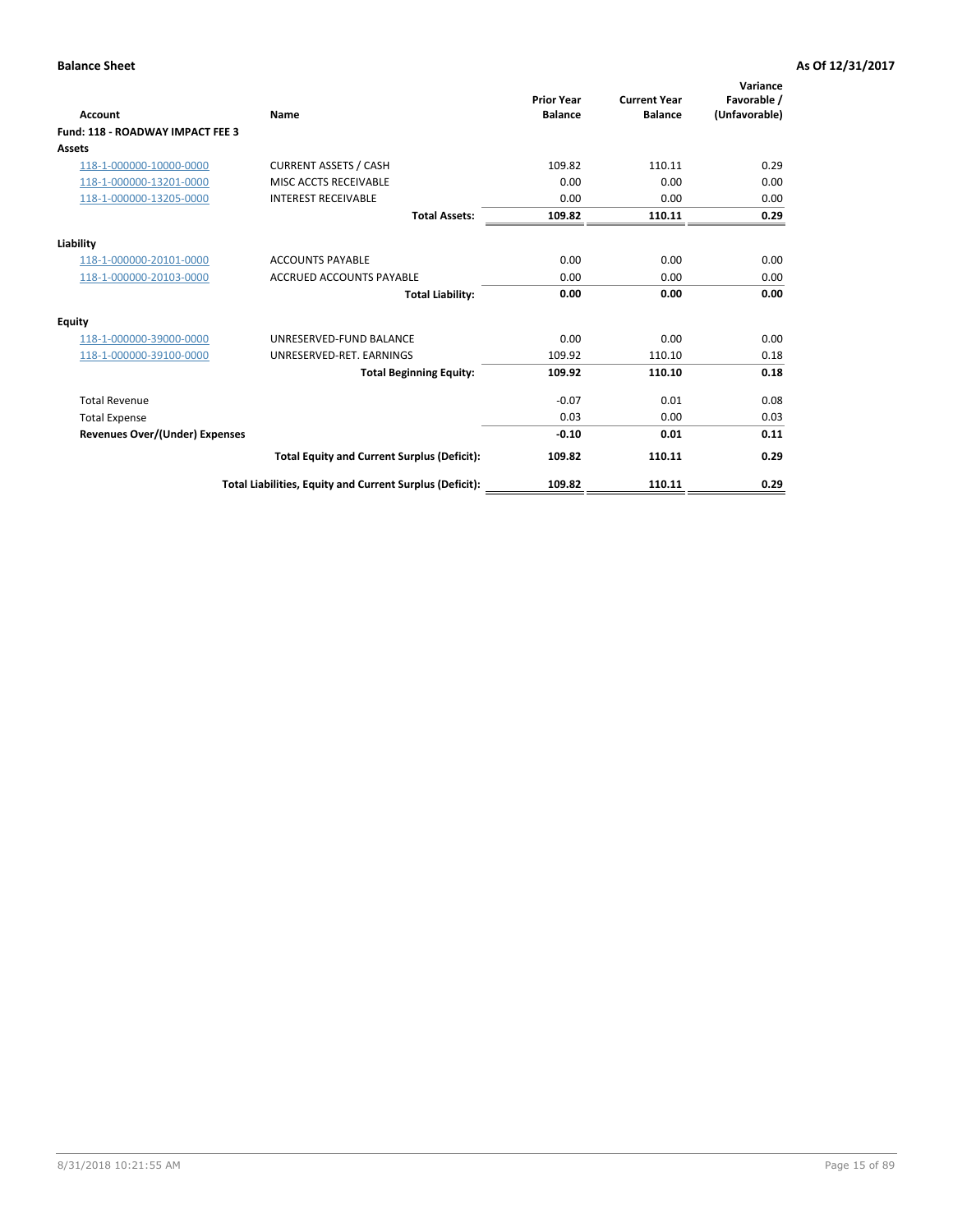| <b>Account</b>                        | <b>Name</b>                                              | <b>Prior Year</b><br><b>Balance</b> | <b>Current Year</b><br><b>Balance</b> | Variance<br>Favorable /<br>(Unfavorable) |
|---------------------------------------|----------------------------------------------------------|-------------------------------------|---------------------------------------|------------------------------------------|
| Fund: 119 - ROADWAY IMPACT FEE 4      |                                                          |                                     |                                       |                                          |
| Assets                                |                                                          |                                     |                                       |                                          |
| 119-1-000000-10000-0000               | <b>CURRENT ASSETS / CASH</b>                             | 4.63                                | 4.63                                  | 0.00                                     |
| 119-1-000000-13201-0000               | <b>MISC ACCTS RECEIVABLE</b>                             | 0.00                                | 0.00                                  | 0.00                                     |
| 119-1-000000-13205-0000               | <b>INTEREST RECEIVABLE</b>                               | 0.00                                | 0.00                                  | 0.00                                     |
|                                       | <b>Total Assets:</b>                                     | 4.63                                | 4.63                                  | 0.00                                     |
| Liability                             |                                                          |                                     |                                       |                                          |
| 119-1-000000-20101-0000               | <b>ACCOUNTS PAYABLE</b>                                  | 0.00                                | 0.00                                  | 0.00                                     |
| 119-1-000000-20103-0000               | <b>ACCRUED ACCOUNTS PAYABLE</b>                          | 0.00                                | 0.00                                  | 0.00                                     |
|                                       | <b>Total Liability:</b>                                  | 0.00                                | 0.00                                  | 0.00                                     |
| Equity                                |                                                          |                                     |                                       |                                          |
| 119-1-000000-39000-0000               | UNRESERVED-FUND BALANCE                                  | 0.00                                | 0.00                                  | 0.00                                     |
| 119-1-000000-39100-0000               | UNRESERVED-RET, EARNINGS                                 | 4.63                                | 4.63                                  | 0.00                                     |
|                                       | <b>Total Beginning Equity:</b>                           | 4.63                                | 4.63                                  | 0.00                                     |
| <b>Total Revenue</b>                  |                                                          | 0.00                                | 0.00                                  | 0.00                                     |
| <b>Total Expense</b>                  |                                                          | 0.00                                | 0.00                                  | 0.00                                     |
| <b>Revenues Over/(Under) Expenses</b> |                                                          | 0.00                                | 0.00                                  | 0.00                                     |
|                                       | <b>Total Equity and Current Surplus (Deficit):</b>       | 4.63                                | 4.63                                  | 0.00                                     |
|                                       | Total Liabilities, Equity and Current Surplus (Deficit): | 4.63                                | 4.63                                  | 0.00                                     |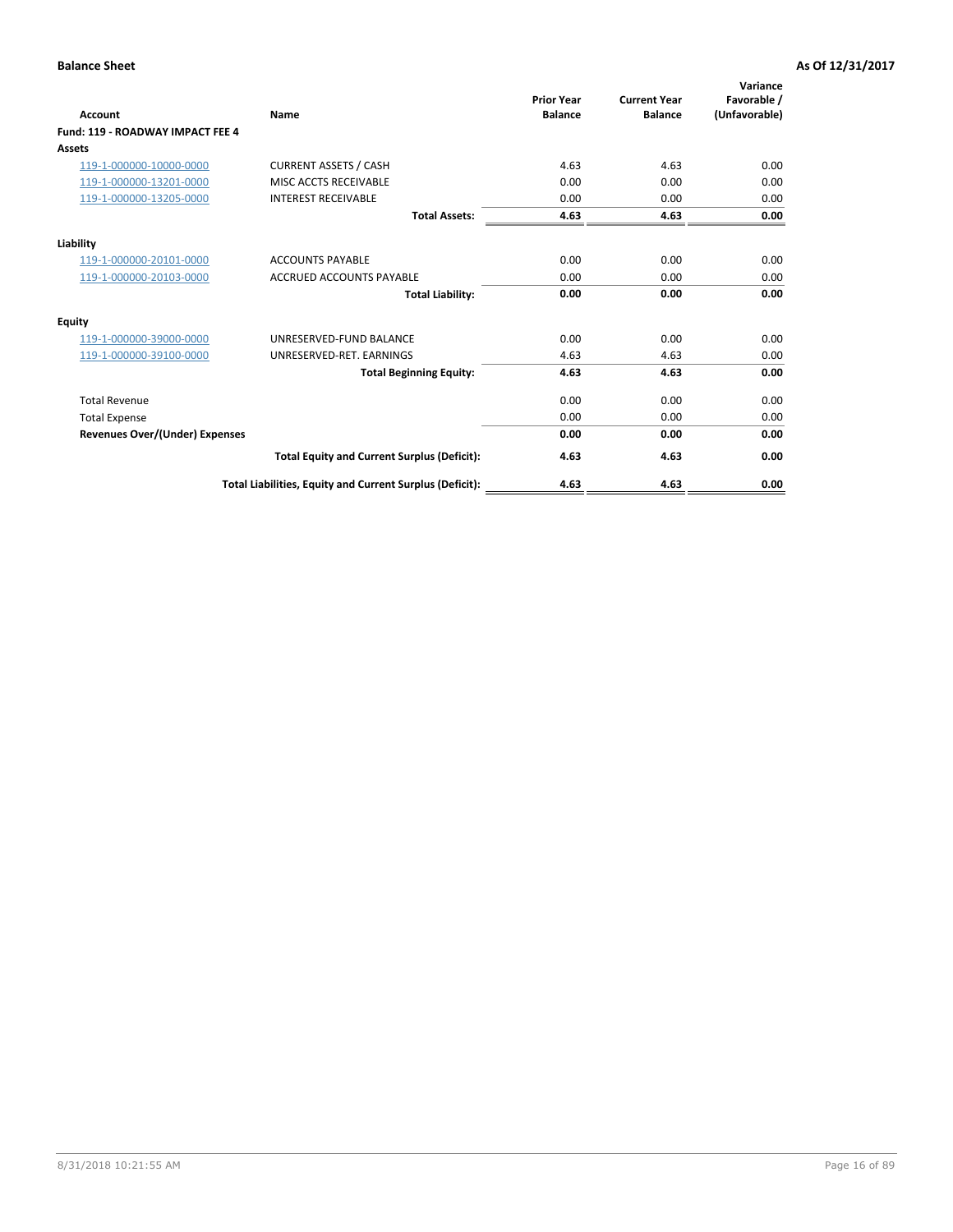|                                                   |                                                          | <b>Prior Year</b> | <b>Current Year</b> | Variance<br>Favorable / |
|---------------------------------------------------|----------------------------------------------------------|-------------------|---------------------|-------------------------|
| <b>Account</b>                                    | <b>Name</b>                                              | <b>Balance</b>    | <b>Balance</b>      | (Unfavorable)           |
| Fund: 120 - BROWNSFIELD HAZARDOUS WASTE EPA GRANT |                                                          |                   |                     |                         |
| <b>Assets</b>                                     |                                                          |                   |                     |                         |
| 120-1-000000-10000-0000                           | <b>CURRENT ASSETS / CASH</b>                             | 0.00              | 0.00                | 0.00                    |
| 120-1-000000-13201-0000                           | MISC ACCTS RECEIVABLE                                    | 0.00              | 0.00                | 0.00                    |
|                                                   | <b>Total Assets:</b>                                     | 0.00              | 0.00                | 0.00                    |
| Liability                                         |                                                          |                   |                     |                         |
| 120-1-000000-20101-0000                           | <b>ACCOUNTS PAYABLE</b>                                  | 0.00              | 0.00                | 0.00                    |
| 120-1-000000-20102-0000                           | <b>CREDIT CARD PAYABLE</b>                               | 0.00              | 0.00                | 0.00                    |
| 120-1-000000-20902-0000                           | <b>DEFERRED GRANT REVENUE</b>                            | 0.00              | 0.00                | 0.00                    |
| 120-1-000000-29300-0000                           | <b>ENCUMBRANCE SUMMARY</b>                               | 0.00              | 0.00                | 0.00                    |
| 120-1-000000-29400-0000                           | RESERVED ACCOUNT / ENCUMBRANCES                          | 0.00              | 0.00                | 0.00                    |
|                                                   | <b>Total Liability:</b>                                  | 0.00              | 0.00                | 0.00                    |
| Equity                                            |                                                          |                   |                     |                         |
| 120-1-000000-39000-0000                           | UNRESERVED-FUND BALANCE                                  | 0.00              | 0.00                | 0.00                    |
|                                                   | <b>Total Beginning Equity:</b>                           | 0.00              | 0.00                | 0.00                    |
| <b>Total Revenue</b>                              |                                                          | 0.00              | 0.00                | 0.00                    |
| <b>Total Expense</b>                              |                                                          | 0.00              | 0.00                | 0.00                    |
| <b>Revenues Over/(Under) Expenses</b>             |                                                          | 0.00              | 0.00                | 0.00                    |
|                                                   | <b>Total Equity and Current Surplus (Deficit):</b>       | 0.00              | 0.00                | 0.00                    |
|                                                   | Total Liabilities, Equity and Current Surplus (Deficit): | 0.00              | 0.00                | 0.00                    |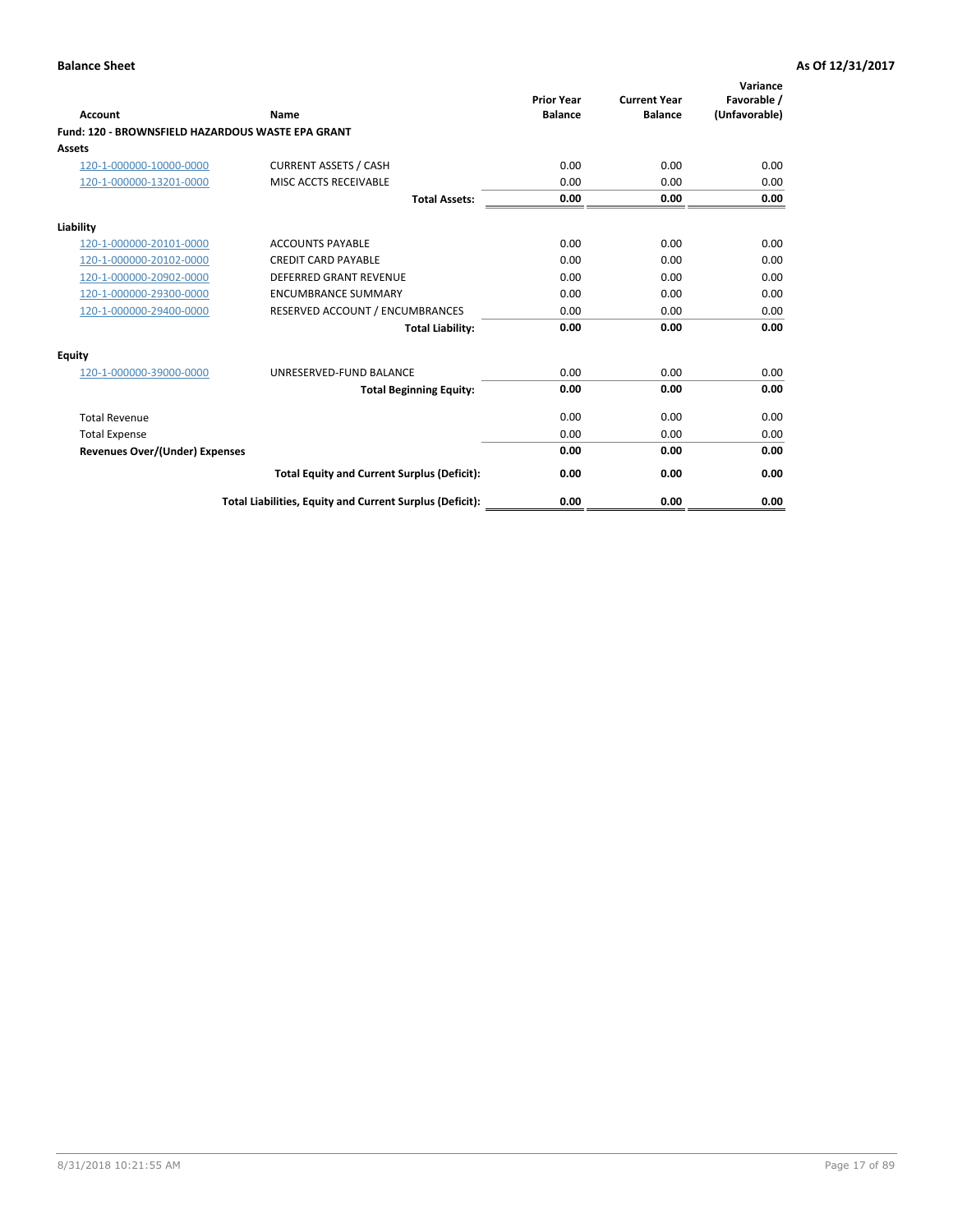| Account                                     | Name                                                     | <b>Prior Year</b><br><b>Balance</b> | <b>Current Year</b><br><b>Balance</b> | Variance<br>Favorable /<br>(Unfavorable) |
|---------------------------------------------|----------------------------------------------------------|-------------------------------------|---------------------------------------|------------------------------------------|
| Fund: 121 - BROWNSFIELD PETROLEUM EPA GRANT |                                                          |                                     |                                       |                                          |
| <b>Assets</b>                               |                                                          |                                     |                                       |                                          |
| 121-1-000000-10000-0000                     | <b>CURRENT ASSETS / CASH</b>                             | 0.00                                | 0.00                                  | 0.00                                     |
| 121-1-000000-13201-0000                     | MISC ACCTS RECEIVABLE                                    | 0.00                                | 0.00                                  | 0.00                                     |
|                                             | <b>Total Assets:</b>                                     | 0.00                                | 0.00                                  | 0.00                                     |
| Liability                                   |                                                          |                                     |                                       |                                          |
| 121-1-000000-20101-0000                     | <b>ACCOUNTS PAYABLE</b>                                  | 0.00                                | 0.00                                  | 0.00                                     |
| 121-1-000000-20102-0000                     | <b>CREDIT CARD PAYABLE</b>                               | 0.00                                | 0.00                                  | 0.00                                     |
| 121-1-000000-20103-0000                     | <b>ACCRUED ACCOUNTS PAYABLE</b>                          | 0.00                                | 0.00                                  | 0.00                                     |
| 121-1-000000-20902-0000                     | DEFERRED GRANT REVENUE                                   | 0.00                                | 0.00                                  | 0.00                                     |
| 121-1-000000-29300-0000                     | <b>ENCUMBRANCE SUMMARY</b>                               | 0.00                                | 0.00                                  | 0.00                                     |
| 121-1-000000-29400-0000                     | RESERVED ACCOUNT / ENCUMBRANCES                          | 0.00                                | 0.00                                  | 0.00                                     |
|                                             | <b>Total Liability:</b>                                  | 0.00                                | 0.00                                  | 0.00                                     |
| <b>Equity</b>                               |                                                          |                                     |                                       |                                          |
| 121-1-000000-39000-0000                     | UNRESERVED-FUND BALANCE                                  | 0.00                                | 0.00                                  | 0.00                                     |
|                                             | <b>Total Beginning Equity:</b>                           | 0.00                                | 0.00                                  | 0.00                                     |
| <b>Total Revenue</b>                        |                                                          | 0.00                                | 0.00                                  | 0.00                                     |
| <b>Total Expense</b>                        |                                                          | 0.00                                | 0.00                                  | 0.00                                     |
| <b>Revenues Over/(Under) Expenses</b>       |                                                          | 0.00                                | 0.00                                  | 0.00                                     |
|                                             | <b>Total Equity and Current Surplus (Deficit):</b>       | 0.00                                | 0.00                                  | 0.00                                     |
|                                             | Total Liabilities, Equity and Current Surplus (Deficit): | 0.00                                | 0.00                                  | 0.00                                     |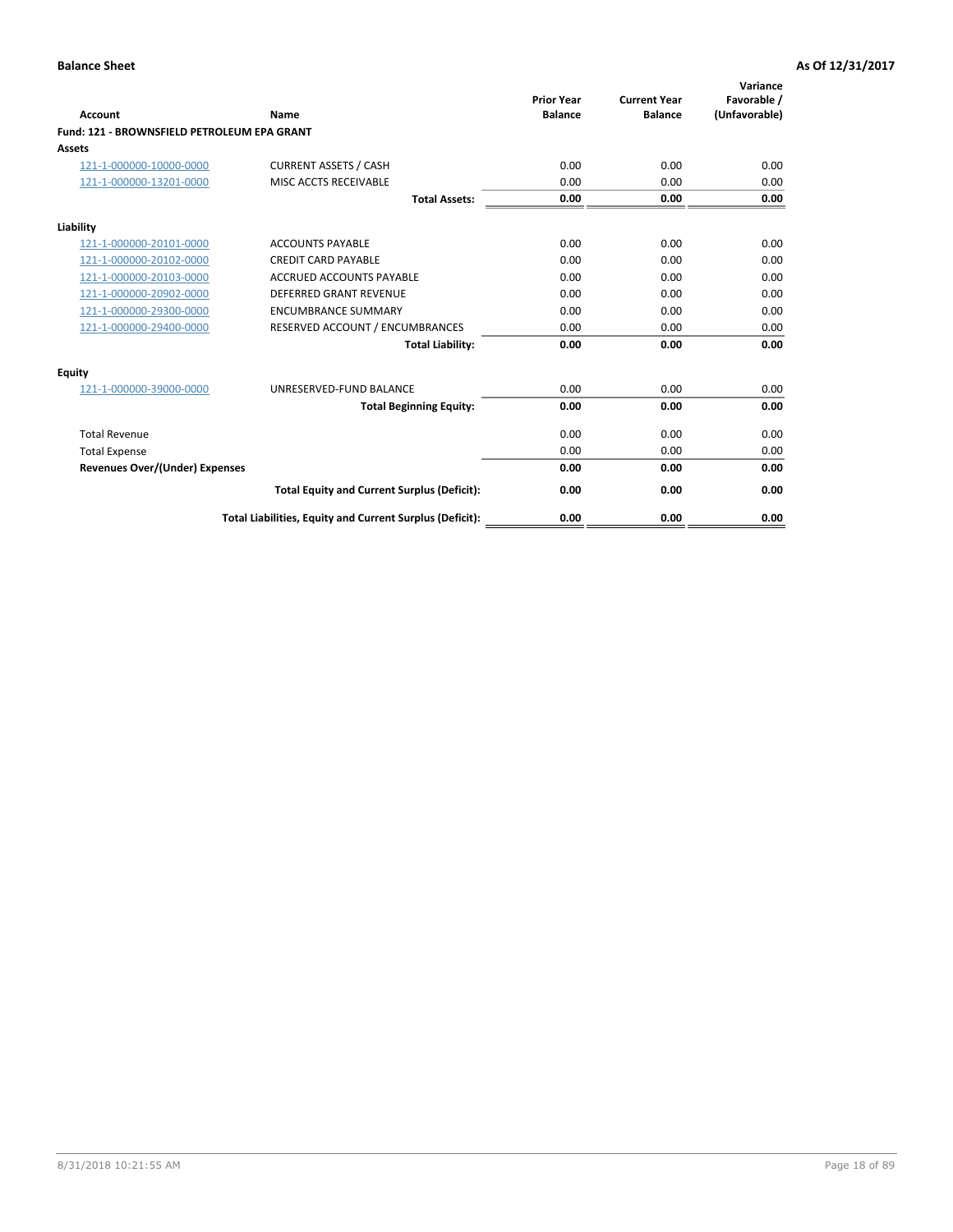| <b>Account</b>                                     | Name                                                     | <b>Prior Year</b><br><b>Balance</b> | <b>Current Year</b><br><b>Balance</b> | Variance<br>Favorable /<br>(Unfavorable) |
|----------------------------------------------------|----------------------------------------------------------|-------------------------------------|---------------------------------------|------------------------------------------|
| Fund: 122 - COPS HIRING PROGRAM GRANT 2010UMWX0308 |                                                          |                                     |                                       |                                          |
| Assets                                             |                                                          |                                     |                                       |                                          |
| 122-1-000000-10000-0000                            | <b>CURRENT ASSETS / CASH</b>                             | 0.00                                | 0.00                                  | 0.00                                     |
| 122-1-000000-13201-0000                            | MISC ACCTS RECEIVABLE                                    | 0.00                                | 0.00                                  | 0.00                                     |
|                                                    | <b>Total Assets:</b>                                     | 0.00                                | 0.00                                  | 0.00                                     |
| Liability                                          |                                                          |                                     |                                       |                                          |
| 122-1-000000-20101-0000                            | <b>ACCOUNTS PAYABLE</b>                                  | 0.00                                | 0.00                                  | 0.00                                     |
| 122-1-000000-20102-0000                            | <b>CREDIT CARD PAYABLE</b>                               | 0.00                                | 0.00                                  | 0.00                                     |
| 122-1-000000-20103-0000                            | <b>ACCRUED ACCOUNTS PAYABLE</b>                          | 0.00                                | 0.00                                  | 0.00                                     |
| 122-1-000000-20902-0000                            | <b>DEFERRED GRANT REVENUE</b>                            | 0.00                                | 0.00                                  | 0.00                                     |
|                                                    | <b>Total Liability:</b>                                  | 0.00                                | 0.00                                  | 0.00                                     |
| Equity                                             |                                                          |                                     |                                       |                                          |
| 122-1-000000-39000-0000                            | UNRESERVED-FUND BALANCE                                  | 0.00                                | 0.00                                  | 0.00                                     |
|                                                    | <b>Total Beginning Equity:</b>                           | 0.00                                | 0.00                                  | 0.00                                     |
| <b>Total Revenue</b>                               |                                                          | 0.00                                | 0.00                                  | 0.00                                     |
| <b>Total Expense</b>                               |                                                          | 0.00                                | 0.00                                  | 0.00                                     |
| <b>Revenues Over/(Under) Expenses</b>              |                                                          | 0.00                                | 0.00                                  | 0.00                                     |
|                                                    | <b>Total Equity and Current Surplus (Deficit):</b>       | 0.00                                | 0.00                                  | 0.00                                     |
|                                                    | Total Liabilities, Equity and Current Surplus (Deficit): | 0.00                                | 0.00                                  | 0.00                                     |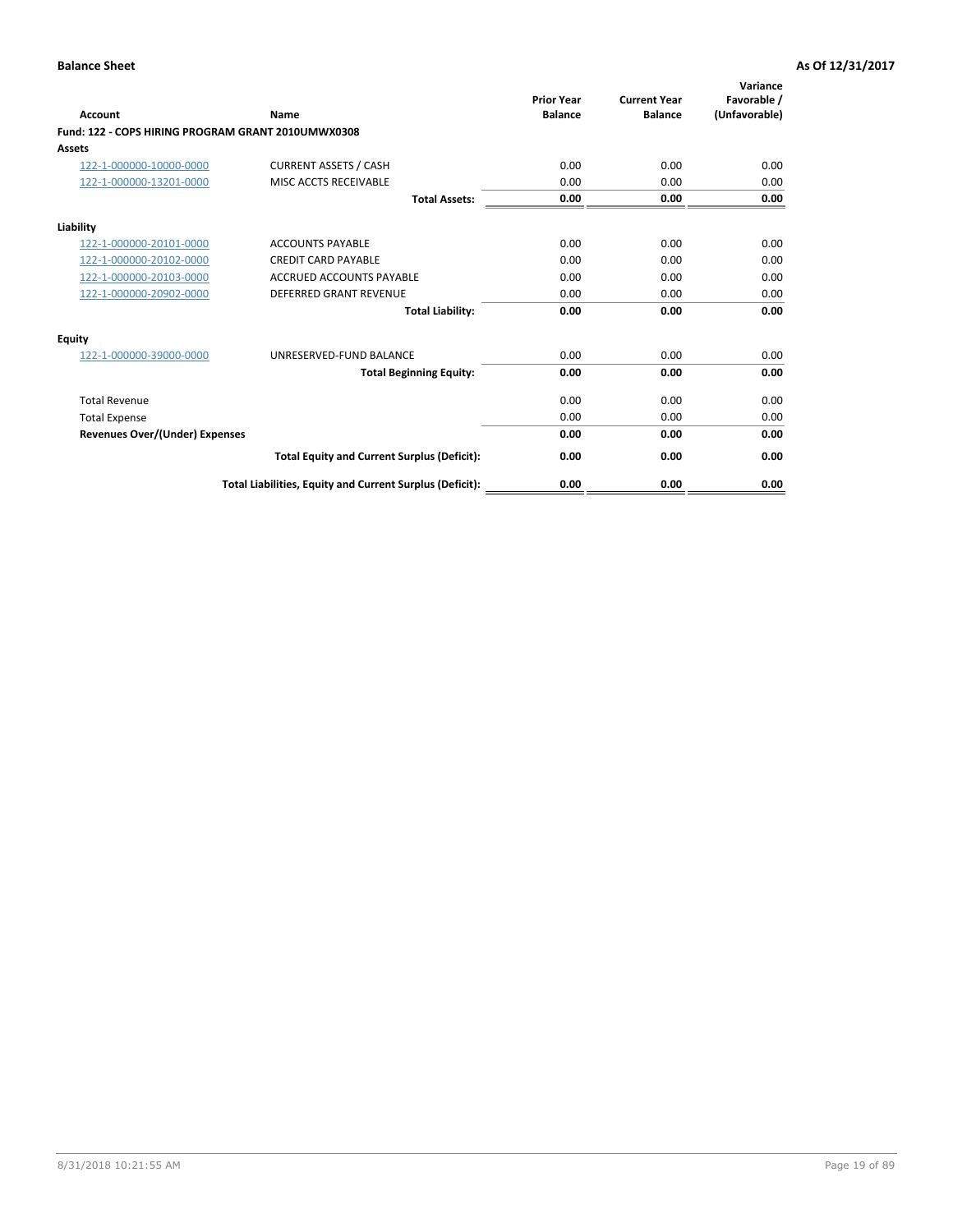| Account                        | Name                                                           | <b>Prior Year</b><br><b>Balance</b> | <b>Current Year</b><br><b>Balance</b> | Variance<br>Favorable /<br>(Unfavorable) |
|--------------------------------|----------------------------------------------------------------|-------------------------------------|---------------------------------------|------------------------------------------|
|                                | Fund: 123 - PTRAIN - POLICE REIMBURSEMENT GRANTS & CONT EDUCAT |                                     |                                       |                                          |
| Assets                         |                                                                |                                     |                                       |                                          |
| 123-1-000000-10000-0000        | <b>CURRENT ASSETS / CASH</b>                                   | 6,201.81                            | 9,091.65                              | 2,889.84                                 |
| 123-1-000000-13201-0000        | MISC ACCTS RECEIVABLE                                          | 0.00                                | 0.00                                  | 0.00                                     |
|                                | <b>Total Assets:</b>                                           | 6,201.81                            | 9,091.65                              | 2,889.84                                 |
| Liability                      |                                                                |                                     |                                       |                                          |
| 123-1-000000-20101-0000        | <b>ACCOUNTS PAYABLE</b>                                        | 0.00                                | 0.00                                  | 0.00                                     |
| 123-1-000000-20102-0000        | <b>CREDIT CARD PAYABLE</b>                                     | 0.00                                | 0.00                                  | 0.00                                     |
| 123-1-000000-20103-0000        | <b>ACCRUED ACCOUNTS PAYABLE</b>                                | 0.00                                | 0.00                                  | 0.00                                     |
|                                | <b>Total Liability:</b>                                        | 0.00                                | 0.00                                  | 0.00                                     |
| Equity                         |                                                                |                                     |                                       |                                          |
| 123-1-000000-39000-0000        | UNRESERVED-FUND BALANCE                                        | 6,800.59                            | 9,790.68                              | 2,990.09                                 |
|                                | <b>Total Beginning Equity:</b>                                 | 6,800.59                            | 9,790.68                              | 2,990.09                                 |
| <b>Total Revenue</b>           |                                                                | $-4.58$                             | 0.32                                  | 4.90                                     |
| <b>Total Expense</b>           |                                                                | 594.20                              | 699.35                                | $-105.15$                                |
| Revenues Over/(Under) Expenses |                                                                | $-598.78$                           | $-699.03$                             | $-100.25$                                |
|                                | <b>Total Equity and Current Surplus (Deficit):</b>             | 6,201.81                            | 9,091.65                              | 2,889.84                                 |
|                                | Total Liabilities, Equity and Current Surplus (Deficit):       | 6,201.81                            | 9,091.65                              | 2.889.84                                 |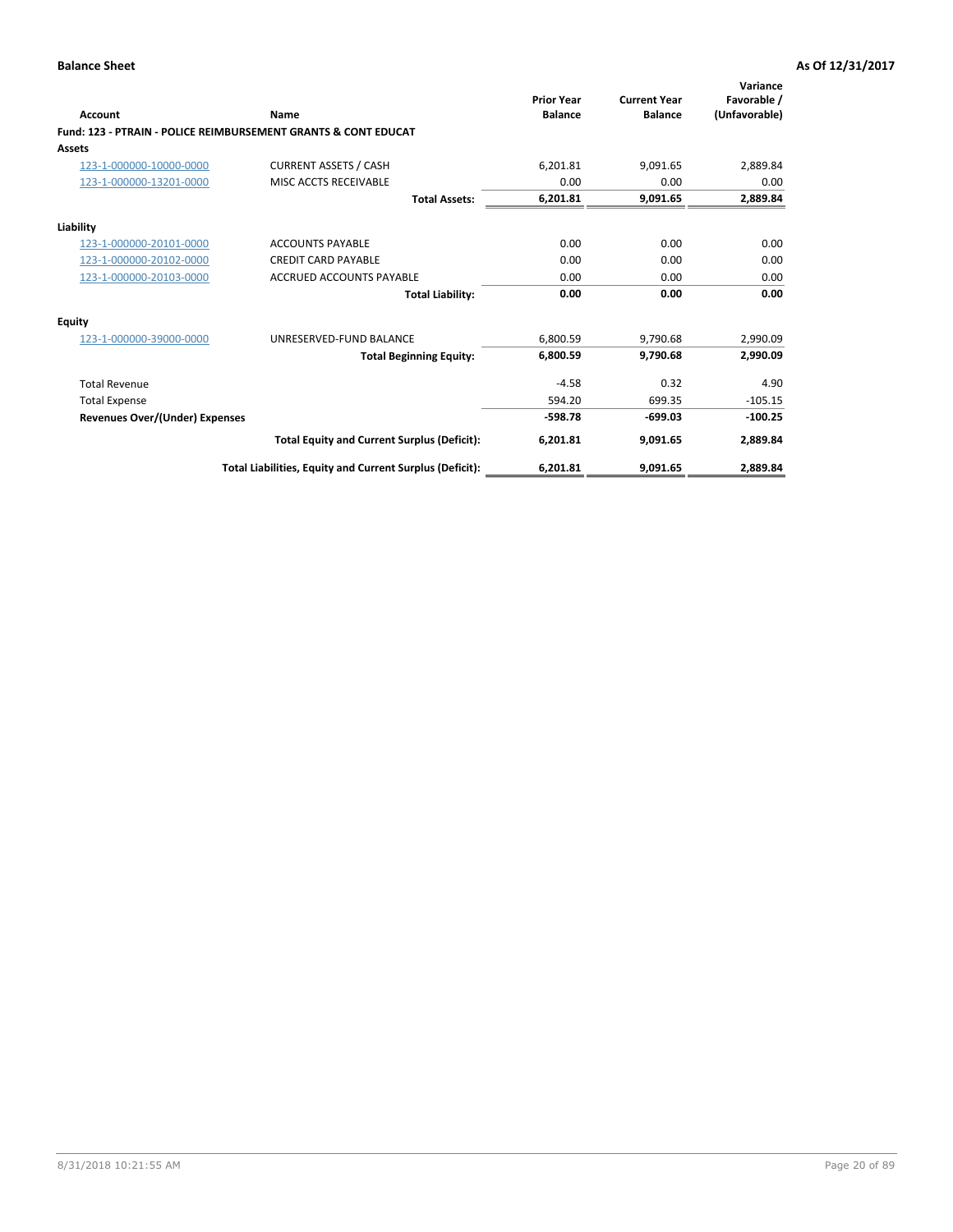| Account                               | Name                                                     | <b>Prior Year</b><br><b>Balance</b> | <b>Current Year</b><br><b>Balance</b> | Variance<br>Favorable /<br>(Unfavorable) |
|---------------------------------------|----------------------------------------------------------|-------------------------------------|---------------------------------------|------------------------------------------|
| <b>Fund: 124 - FIRE HAZMAT GRANT</b>  |                                                          |                                     |                                       |                                          |
| Assets                                |                                                          |                                     |                                       |                                          |
| 124-1-000000-10000-0000               | <b>CURRENT ASSETS / CASH</b>                             | 0.00                                | 0.00                                  | 0.00                                     |
| 124-1-000000-13201-0000               | MISC ACCTS RECEIVABLE                                    | 0.00                                | 0.00                                  | 0.00                                     |
| 124-1-000000-13205-0000               | <b>INTEREST RECEIVABLE</b>                               | 0.00                                | 0.00                                  | 0.00                                     |
|                                       | <b>Total Assets:</b>                                     | 0.00                                | 0.00                                  | 0.00                                     |
| Liability                             |                                                          |                                     |                                       |                                          |
| 124-1-000000-20101-0000               | <b>ACCOUNTS PAYABLE</b>                                  | 0.00                                | 0.00                                  | 0.00                                     |
| 124-1-000000-20102-0000               | <b>CREDIT CARD PAYABLE</b>                               | 0.00                                | 0.00                                  | 0.00                                     |
| 124-1-000000-20902-0000               | <b>DEFERRED GRANT REVENUE</b>                            | 0.00                                | 0.00                                  | 0.00                                     |
| 124-1-000000-21001-0000               | <b>GENERAL FUND / GENERAL FUND</b>                       | 0.00                                | 0.00                                  | 0.00                                     |
| 124-1-000000-29300-0000               | <b>ENCUMBRANCE SUMMARY</b>                               | 0.00                                | 0.00                                  | 0.00                                     |
| 124-1-000000-29400-0000               | RESERVED ACCOUNT / ENCUMBRANCES                          | 0.00                                | 0.00                                  | 0.00                                     |
|                                       | <b>Total Liability:</b>                                  | 0.00                                | 0.00                                  | 0.00                                     |
| <b>Equity</b>                         |                                                          |                                     |                                       |                                          |
| 124-1-000000-39000-0000               | UNRESERVED-FUND BALANCE                                  | 0.00                                | 0.00                                  | 0.00                                     |
|                                       | <b>Total Beginning Equity:</b>                           | 0.00                                | 0.00                                  | 0.00                                     |
| <b>Total Revenue</b>                  |                                                          | 0.00                                | 0.00                                  | 0.00                                     |
| <b>Total Expense</b>                  |                                                          | 0.00                                | 0.00                                  | 0.00                                     |
| <b>Revenues Over/(Under) Expenses</b> |                                                          | 0.00                                | 0.00                                  | 0.00                                     |
|                                       | <b>Total Equity and Current Surplus (Deficit):</b>       | 0.00                                | 0.00                                  | 0.00                                     |
|                                       | Total Liabilities, Equity and Current Surplus (Deficit): | 0.00                                | 0.00                                  | 0.00                                     |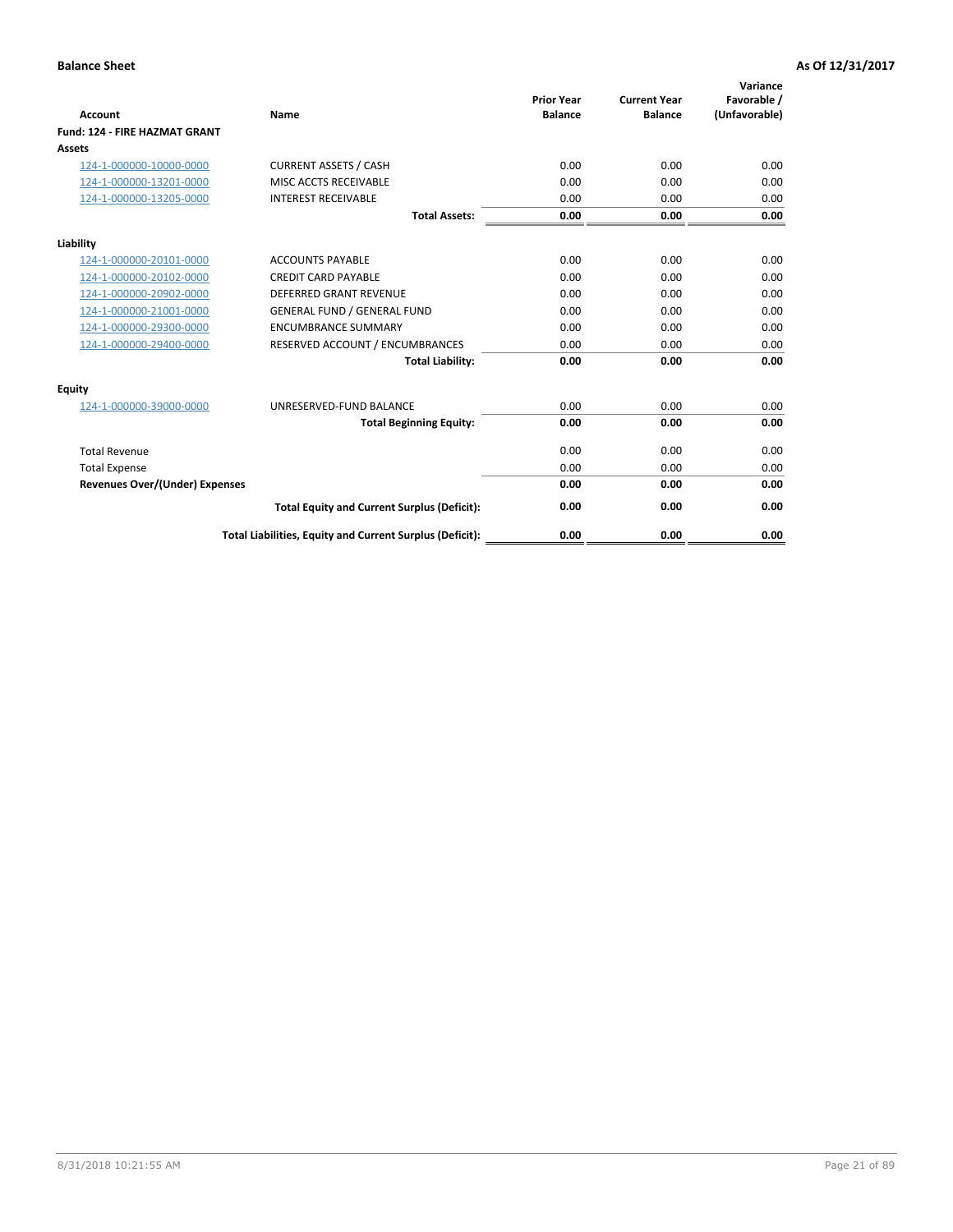| Account                                                   | Name                                                     | <b>Prior Year</b><br><b>Balance</b> | <b>Current Year</b><br><b>Balance</b> | Variance<br>Favorable /<br>(Unfavorable) |
|-----------------------------------------------------------|----------------------------------------------------------|-------------------------------------|---------------------------------------|------------------------------------------|
| <b>Fund: 125 - TRAINING &amp; HUMANITIES TEXAS GRANTS</b> |                                                          |                                     |                                       |                                          |
| <b>Assets</b>                                             |                                                          |                                     |                                       |                                          |
| 125-1-000000-10000-0000                                   | <b>CURRENT ASSETS / CASH</b>                             | 0.00                                | 0.00                                  | 0.00                                     |
| 125-1-000000-13205-0000                                   | <b>INTEREST RECEIVABLE</b>                               | 0.00                                | 0.00                                  | 0.00                                     |
|                                                           | <b>Total Assets:</b>                                     | 0.00                                | 0.00                                  | 0.00                                     |
| Liability                                                 |                                                          |                                     |                                       |                                          |
| 125-1-000000-20101-0000                                   | <b>ACCOUNTS PAYABLE</b>                                  | 0.00                                | 0.00                                  | 0.00                                     |
| 125-1-000000-20102-0000                                   | <b>CREDIT CARD PAYABLE</b>                               | 0.00                                | 0.00                                  | 0.00                                     |
| 125-1-000000-20103-0000                                   | <b>ACCRUED ACCOUNTS PAYABLE</b>                          | 0.00                                | 0.00                                  | 0.00                                     |
| 125-1-000000-20902-0000                                   | DEFERRED GRANT REVENUE                                   | 0.00                                | 0.00                                  | 0.00                                     |
| 125-1-000000-29300-0000                                   | <b>ENCUMBRANCE SUMMARY</b>                               | 0.00                                | 0.00                                  | 0.00                                     |
| 125-1-000000-29400-0000                                   | RESERVED ACCOUNT / ENCUMBRANCES                          | 0.00                                | 0.00                                  | 0.00                                     |
|                                                           | <b>Total Liability:</b>                                  | 0.00                                | 0.00                                  | 0.00                                     |
| <b>Equity</b>                                             |                                                          |                                     |                                       |                                          |
| 125-1-000000-39000-0000                                   | UNRESERVED-FUND BALANCE                                  | 0.00                                | 0.00                                  | 0.00                                     |
|                                                           | <b>Total Beginning Equity:</b>                           | 0.00                                | 0.00                                  | 0.00                                     |
| <b>Total Revenue</b>                                      |                                                          | 0.00                                | 0.00                                  | 0.00                                     |
| <b>Total Expense</b>                                      |                                                          | 0.00                                | 0.00                                  | 0.00                                     |
| <b>Revenues Over/(Under) Expenses</b>                     |                                                          | 0.00                                | 0.00                                  | 0.00                                     |
|                                                           | <b>Total Equity and Current Surplus (Deficit):</b>       | 0.00                                | 0.00                                  | 0.00                                     |
|                                                           | Total Liabilities, Equity and Current Surplus (Deficit): | 0.00                                | 0.00                                  | 0.00                                     |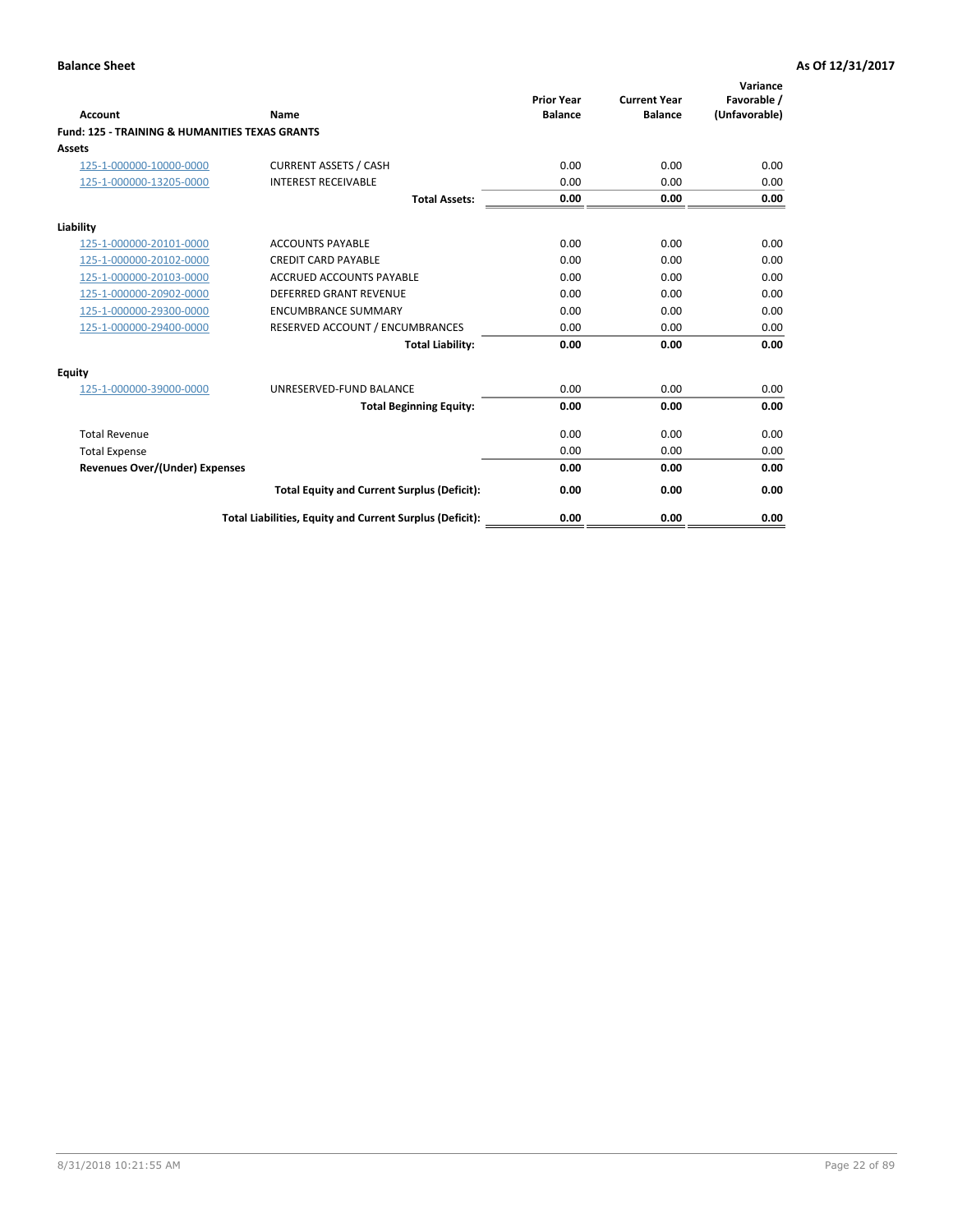| Account                                | Name                                                     | <b>Prior Year</b><br><b>Balance</b> | <b>Current Year</b><br><b>Balance</b> | Variance<br>Favorable /<br>(Unfavorable) |
|----------------------------------------|----------------------------------------------------------|-------------------------------------|---------------------------------------|------------------------------------------|
| <b>Fund: 126 - TIFMAS MOBILIZATION</b> |                                                          |                                     |                                       |                                          |
| Assets                                 |                                                          |                                     |                                       |                                          |
| 126-1-000000-10000-0000                | <b>CURRENT ASSETS / CASH</b>                             | $-421.74$                           | $-521.73$                             | $-99.99$                                 |
| 126-1-000000-13201-0000                | MISC ACCTS RECEIVABLE                                    | 0.00                                | 0.00                                  | 0.00                                     |
|                                        | <b>Total Assets:</b>                                     | $-421.74$                           | $-521.73$                             | $-99.99$                                 |
| Liability                              |                                                          |                                     |                                       |                                          |
| 126-1-000000-20101-0000                | <b>ACCOUNTS PAYABLE</b>                                  | 0.00                                | 0.00                                  | 0.00                                     |
| 126-1-000000-20102-0000                | <b>CREDIT CARD PAYABLE</b>                               | 0.00                                | 0.00                                  | 0.00                                     |
| 126-1-000000-39100-0000                | UNRESERVED-RET. EARNINGS                                 | 0.00                                | 0.00                                  | 0.00                                     |
|                                        | <b>Total Liability:</b>                                  | 0.00                                | 0.00                                  | 0.00                                     |
| Equity                                 |                                                          |                                     |                                       |                                          |
| 126-1-000000-39000-0000                | UNRESERVED-FUND BALANCE                                  | $-421.74$                           | $-521.73$                             | $-99.99$                                 |
|                                        | <b>Total Beginning Equity:</b>                           | $-421.74$                           | $-521.73$                             | $-99.99$                                 |
| <b>Total Revenue</b>                   |                                                          | 0.00                                | 0.00                                  | 0.00                                     |
| <b>Total Expense</b>                   |                                                          | 0.00                                | 0.00                                  | 0.00                                     |
| <b>Revenues Over/(Under) Expenses</b>  |                                                          | 0.00                                | 0.00                                  | 0.00                                     |
|                                        | <b>Total Equity and Current Surplus (Deficit):</b>       | $-421.74$                           | $-521.73$                             | $-99.99$                                 |
|                                        | Total Liabilities, Equity and Current Surplus (Deficit): | $-421.74$                           | $-521.73$                             | $-99.99$                                 |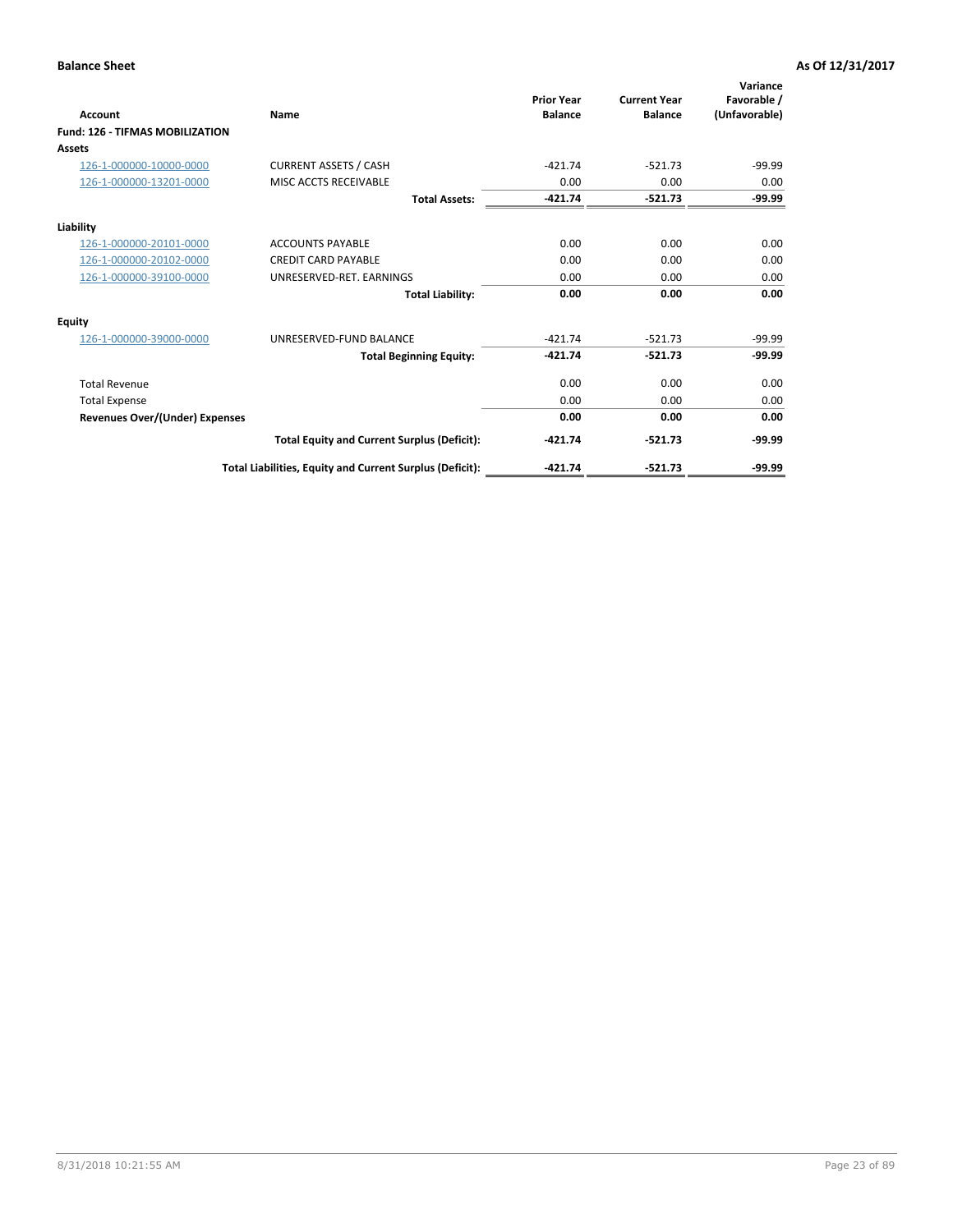| <b>Account</b>                        | Name                                                     | <b>Prior Year</b><br><b>Balance</b> | <b>Current Year</b><br><b>Balance</b> | Variance<br>Favorable /<br>(Unfavorable) |
|---------------------------------------|----------------------------------------------------------|-------------------------------------|---------------------------------------|------------------------------------------|
| Fund: 127 - FIRE GRANT                |                                                          |                                     |                                       |                                          |
| <b>Assets</b>                         |                                                          |                                     |                                       |                                          |
| 127-1-000000-10000-0000               | <b>CURRENT ASSETS / CASH</b>                             | 0.00                                | 0.00                                  | 0.00                                     |
| 127-1-000000-13201-0000               | MISC ACCTS RECEIVABLE                                    | 0.00                                | 0.00                                  | 0.00                                     |
|                                       | <b>Total Assets:</b>                                     | 0.00                                | 0.00                                  | 0.00                                     |
| Liability                             |                                                          |                                     |                                       |                                          |
| 127-1-000000-20101-0000               | <b>ACCOUNTS PAYABLE</b>                                  | 0.00                                | 0.00                                  | 0.00                                     |
|                                       | <b>Total Liability:</b>                                  | 0.00                                | 0.00                                  | 0.00                                     |
| <b>Equity</b>                         |                                                          |                                     |                                       |                                          |
| 127-1-000000-39000-0000               | UNRESERVED-FUND BALANCE                                  | 0.00                                | 0.00                                  | 0.00                                     |
|                                       | <b>Total Beginning Equity:</b>                           | 0.00                                | 0.00                                  | 0.00                                     |
| <b>Total Revenue</b>                  |                                                          | 0.00                                | 0.00                                  | 0.00                                     |
| <b>Total Expense</b>                  |                                                          | 0.00                                | 0.00                                  | 0.00                                     |
| <b>Revenues Over/(Under) Expenses</b> |                                                          | 0.00                                | 0.00                                  | 0.00                                     |
|                                       | <b>Total Equity and Current Surplus (Deficit):</b>       | 0.00                                | 0.00                                  | 0.00                                     |
|                                       | Total Liabilities, Equity and Current Surplus (Deficit): | 0.00                                | 0.00                                  | 0.00                                     |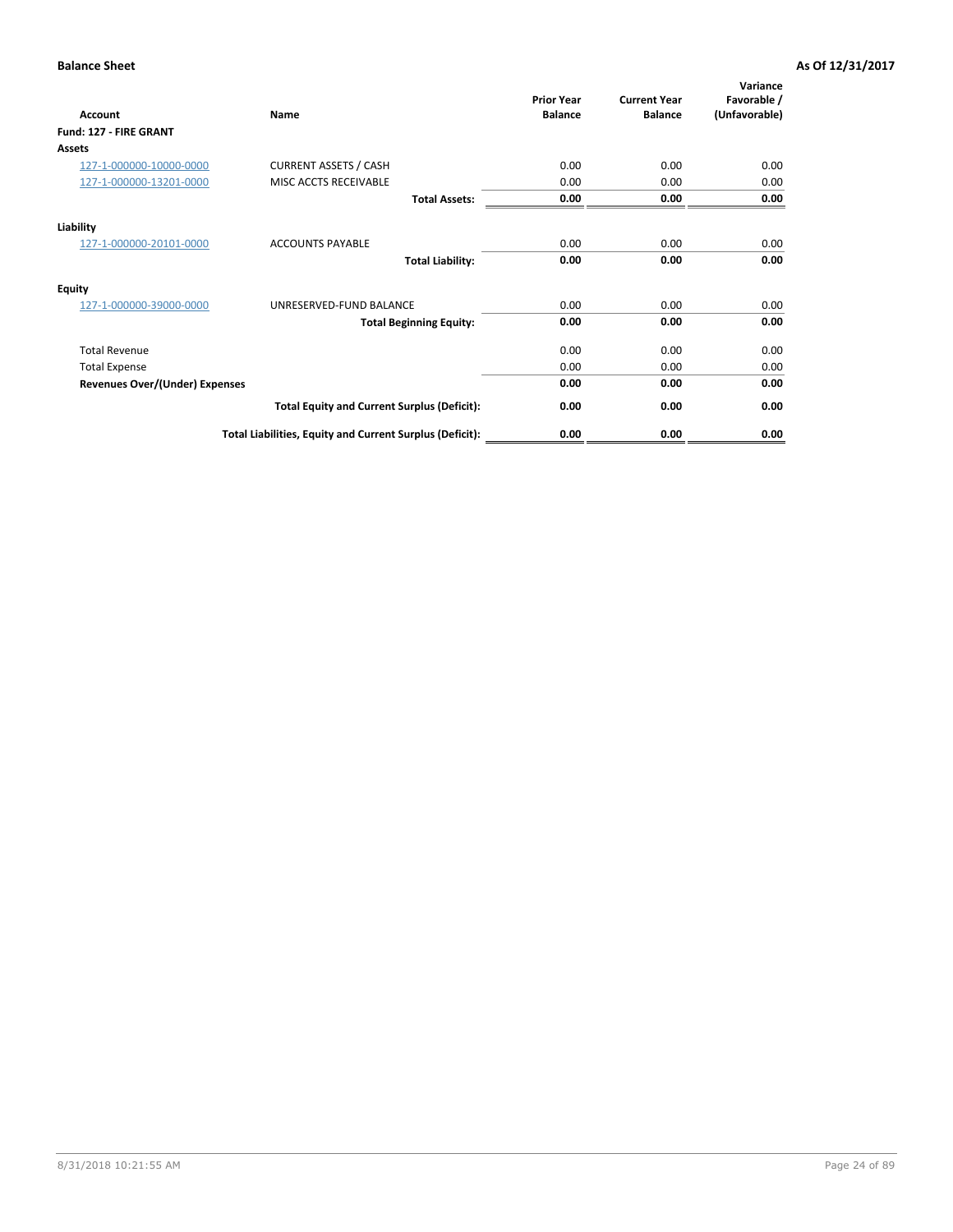| <b>Account</b>                        | Name                                                     | <b>Prior Year</b><br><b>Balance</b> | <b>Current Year</b><br><b>Balance</b> | Variance<br>Favorable /<br>(Unfavorable) |
|---------------------------------------|----------------------------------------------------------|-------------------------------------|---------------------------------------|------------------------------------------|
| Fund: 140 - DEBT SERVICE FUND         |                                                          |                                     |                                       |                                          |
| Assets                                |                                                          |                                     |                                       |                                          |
| 140-1-000000-10000-0000               | <b>CURRENT ASSETS / CASH</b>                             | 1,850,610.60                        | 2,385,709.60                          | 535,099.00                               |
| 140-1-000000-12101-0000               | <b>BOND ISSUANCE COSTS</b>                               | 0.00                                | 0.00                                  | 0.00                                     |
| 140-1-000000-13101-0000               | TAX RECEIVABLE-CURRENT                                   | 3,338,119.85                        | $-1,444,371.20$                       | $-4,782,491.05$                          |
| 140-1-000000-13102-0000               | <b>TAXES REC-DELINQUENT</b>                              | 196,621.30                          | 188,729.46                            | $-7,891.84$                              |
| 140-1-000000-13103-0000               | ALLOW FOR UNCOLLECT TAXES                                | $-128,974.29$                       | $-137,812.38$                         | $-8,838.09$                              |
| 140-1-000000-13203-0000               | NON-CURRENT ASSETS / PREPAYMENTS                         | 0.00                                | 0.00                                  | 0.00                                     |
| 140-1-000000-13205-0000               | <b>INTEREST RECEIVABLE</b>                               | 0.00                                | 0.00                                  | 0.00                                     |
| 140-1-000000-13221-0000               | MISC A/R - PROPERTY TAXES                                | 284,058.20                          | 219,053.08                            | $-65,005.12$                             |
|                                       | <b>Total Assets:</b>                                     | 5,540,435.66                        | 1,211,308.56                          | $-4,329,127.10$                          |
| Liability                             |                                                          |                                     |                                       |                                          |
| 140-1-000000-20101-0000               | <b>ACCOUNTS PAYABLE</b>                                  | 0.00                                | 0.00                                  | 0.00                                     |
| 140-1-000000-20102-0000               | <b>CREDIT CARD PAYABLE</b>                               | 0.00                                | 0.00                                  | 0.00                                     |
| 140-1-000000-20103-0000               | ACCRUED ACCOUNTS PAYABLE                                 | 0.00                                | 0.00                                  | 0.00                                     |
| 140-1-000000-20108-0000               | <b>MATURED BONDS PAYABLE</b>                             | 0.00                                | 0.00                                  | 0.00                                     |
| 140-1-000000-20111-0000               | MATURED INTEREST PAYABLE                                 | 0.00                                | 0.00                                  | 0.00                                     |
| 140-1-000000-20112-0000               | <b>ACCRUED INTEREST PAYABLE</b>                          | 0.00                                | 0.00                                  | 0.00                                     |
| 140-1-000000-20203-0000               | <b>DEFERRED TAX REVENUE</b>                              | 3,395,558.32                        | $-1,403,662.66$                       | 4,799,220.98                             |
| 140-1-000000-21001-0000               | <b>GENERAL FUND / GENERAL FUND</b>                       | 0.00                                | 0.00                                  | 0.00                                     |
| 140-1-000000-21040-0000               | DUE TO / GENERAL CIP FUND                                | 0.00                                | 0.00                                  | 0.00                                     |
| 140-1-000000-29300-0000               | <b>ENCUMBRANCE SUMMARY</b>                               | 0.00                                | 0.00                                  | 0.00                                     |
| 140-1-000000-29400-0000               | RESERVED ACCOUNT / ENCUMBRANCES                          | 0.00                                | 0.00                                  | 0.00                                     |
|                                       | <b>Total Liability:</b>                                  | 3,395,558.32                        | $-1,403,662.66$                       | 4,799,220.98                             |
| Equity                                |                                                          |                                     |                                       |                                          |
| 140-1-000000-39000-0000               | UNRESERVED-FUND BALANCE                                  | 608,660.37                          | 680,422.24                            | 71,761.87                                |
|                                       | <b>Total Beginning Equity:</b>                           | 608,660.37                          | 680,422.24                            | 71,761.87                                |
| <b>Total Revenue</b>                  |                                                          | 1,536,809.92                        | 1,939,684.32                          | 402,874.40                               |
| <b>Total Expense</b>                  |                                                          | 592.95                              | 5,135.34                              | -4,542.39                                |
| <b>Revenues Over/(Under) Expenses</b> |                                                          | 1,536,216.97                        | 1,934,548.98                          | 398,332.01                               |
|                                       | <b>Total Equity and Current Surplus (Deficit):</b>       | 2,144,877.34                        | 2,614,971.22                          | 470.093.88                               |
|                                       | Total Liabilities, Equity and Current Surplus (Deficit): | 5,540,435.66                        | 1,211,308.56                          | -4,329,127.10                            |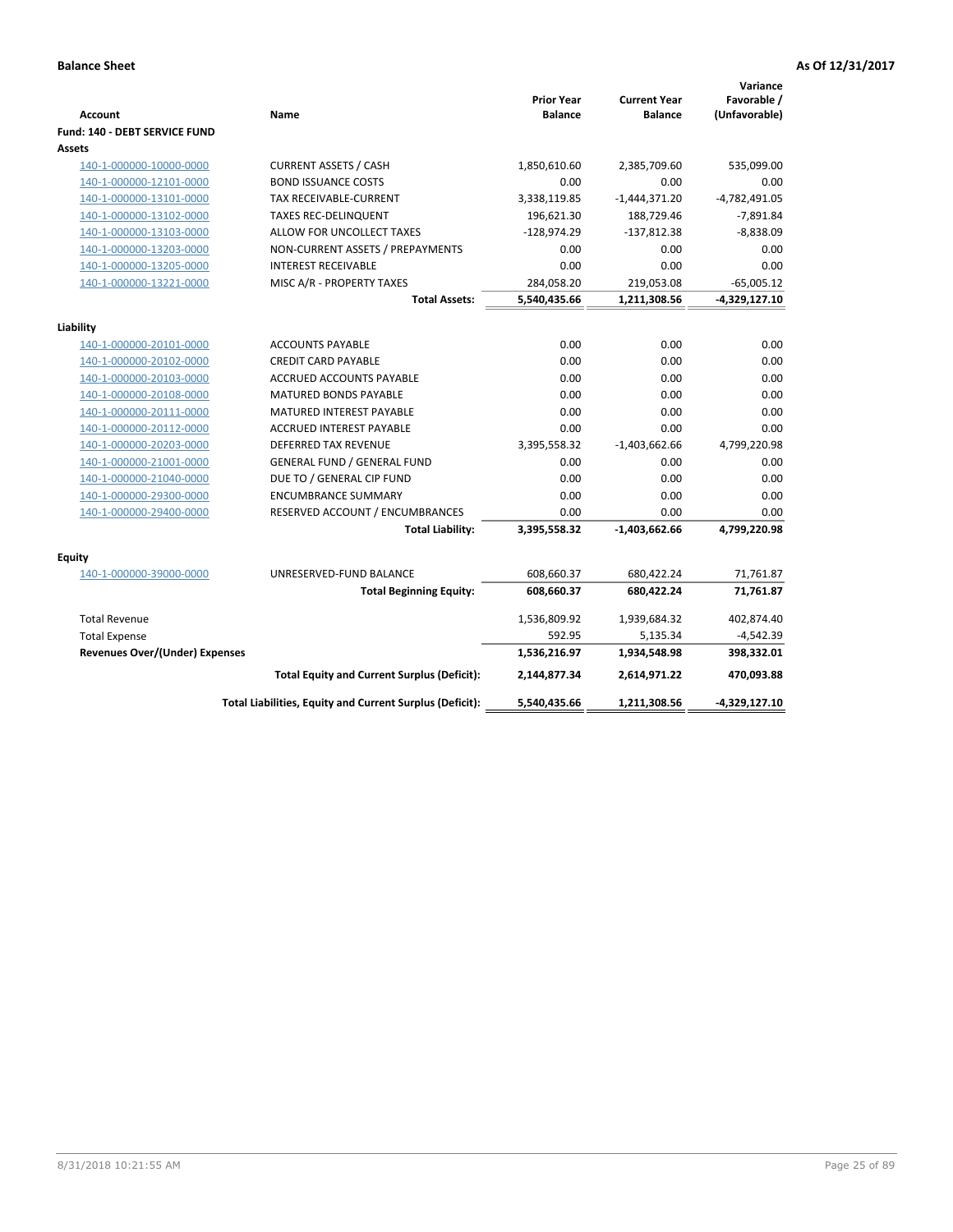|                                              |                                                          |                   |                     | Variance        |
|----------------------------------------------|----------------------------------------------------------|-------------------|---------------------|-----------------|
|                                              |                                                          | <b>Prior Year</b> | <b>Current Year</b> | Favorable /     |
| <b>Account</b>                               | Name                                                     | <b>Balance</b>    | <b>Balance</b>      | (Unfavorable)   |
| Fund: 160 - GENERAL CAPITAL IMPROVEMENT FUND |                                                          |                   |                     |                 |
| <b>Assets</b>                                |                                                          |                   |                     |                 |
| 160-1-000000-10000-0000                      | <b>CURRENT ASSETS / CASH</b>                             | 1,891,104.69      | 562,427.77          | $-1,328,676.92$ |
| 160-1-000000-11402-0000                      | 2002 CO'S                                                | 283,878.34        | 245,348.24          | $-38,530.10$    |
| 160-1-000000-11514-0000                      | EXCHANGE BLDG - TX DAILY ACCOUNT 1157                    | 2,262,680.01      | 219,108.45          | $-2,043,571.56$ |
| 160-1-000000-11517-0000                      | <b>EXCHANGE BLDG - TX TERM</b>                           | 0.00              | 0.00                | 0.00            |
| 160-1-000000-11520-0000                      | <b>CERTIFICATES OF DEPOSIT</b>                           | 300,000.00        | 0.00                | $-300,000.00$   |
| 160-1-000000-11602-0000                      | 2001 CO                                                  | 88,053.39         | 0.00                | $-88,053.39$    |
| 160-1-000000-11603-0000                      | 2001-A CO'S                                              | 73,504.35         | 74,140.73           | 636.38          |
| 160-1-000000-13201-0000                      | MISC ACCTS RECEIVABLE                                    | 0.00              | 0.00                | 0.00            |
| 160-1-000000-13205-0000                      | <b>INTEREST RECEIVABLE</b>                               | 0.00              | 0.00                | 0.00            |
| 160-1-000000-14035-0000                      | DEBT SERVICE / DEBT SERVICE FUND                         | 0.00              | 0.00                | 0.00            |
|                                              | <b>Total Assets:</b>                                     | 4,899,220.78      | 1,101,025.19        | $-3,798,195.59$ |
| Liability                                    |                                                          |                   |                     |                 |
|                                              |                                                          | 0.00              | 0.00                |                 |
| 160-1-000000-20101-0000                      | <b>ACCOUNTS PAYABLE</b>                                  |                   |                     | 0.00            |
| 160-1-000000-20102-0000                      | <b>CREDIT CARD PAYABLE</b>                               | 0.00              | 0.00                | 0.00            |
| 160-1-000000-20103-0000                      | ACCRUED ACCOUNTS PAYABLE                                 | 0.00              | 0.00                | 0.00            |
| 160-1-000000-20113-0000                      | <b>DEVELOPERS ESCROW</b>                                 | 0.00              | 0.00                | 0.00            |
| 160-1-000000-20139-0000                      | RETAINAGES PAYABLE                                       | 18,659.39         | 10,000.80           | 8,658.59        |
| 160-1-000000-20902-0000                      | <b>DEFERRED GRANT REVENUE</b>                            | 0.00              | 0.00                | 0.00            |
| 160-1-000000-21001-0000                      | <b>GENERAL FUND / GENERAL FUND</b>                       | 0.00              | 0.00                | 0.00            |
| 160-1-000000-21035-0000                      | DEBT SERVICE / DUE TO DEBT SERVICE                       | 0.00              | 0.00                | 0.00            |
| 160-1-000000-21101-0000                      | ENTERPRISE / WTR/WWTR UTILITY FUND                       | 0.00              | 0.00                | 0.00            |
| 160-1-000000-29300-0000                      | <b>ENCUMBRANCE SUMMARY</b>                               | 0.00              | 0.00                | 0.00            |
| 160-1-000000-29400-0100                      | RESERVED ACCOUNT / ENCUMBRANCES                          | 0.00              | 0.00                | 0.00            |
|                                              | <b>Total Liability:</b>                                  | 18,659.39         | 10,000.80           | 8,658.59        |
| <b>Equity</b>                                |                                                          |                   |                     |                 |
| 160-1-000000-39000-0000                      | UNRESERVED-FUND BALANCE                                  | 5,383,540.33      | 365,973.09          | $-5,017,567.24$ |
|                                              | <b>Total Beginning Equity:</b>                           | 5,383,540.33      | 365,973.09          | -5,017,567.24   |
|                                              |                                                          |                   |                     |                 |
| <b>Total Revenue</b>                         |                                                          | 519,866.40        | 783,111.07          | 263,244.67      |
| <b>Total Expense</b>                         |                                                          | 1,022,845.34      | 58,059.77           | 964,785.57      |
| Revenues Over/(Under) Expenses               |                                                          | -502,978.94       | 725,051.30          | 1,228,030.24    |
|                                              | <b>Total Equity and Current Surplus (Deficit):</b>       | 4,880,561.39      | 1,091,024.39        | -3,789,537.00   |
|                                              | Total Liabilities, Equity and Current Surplus (Deficit): | 4,899,220.78      | 1,101,025.19        | -3,798,195.59   |
|                                              |                                                          |                   |                     |                 |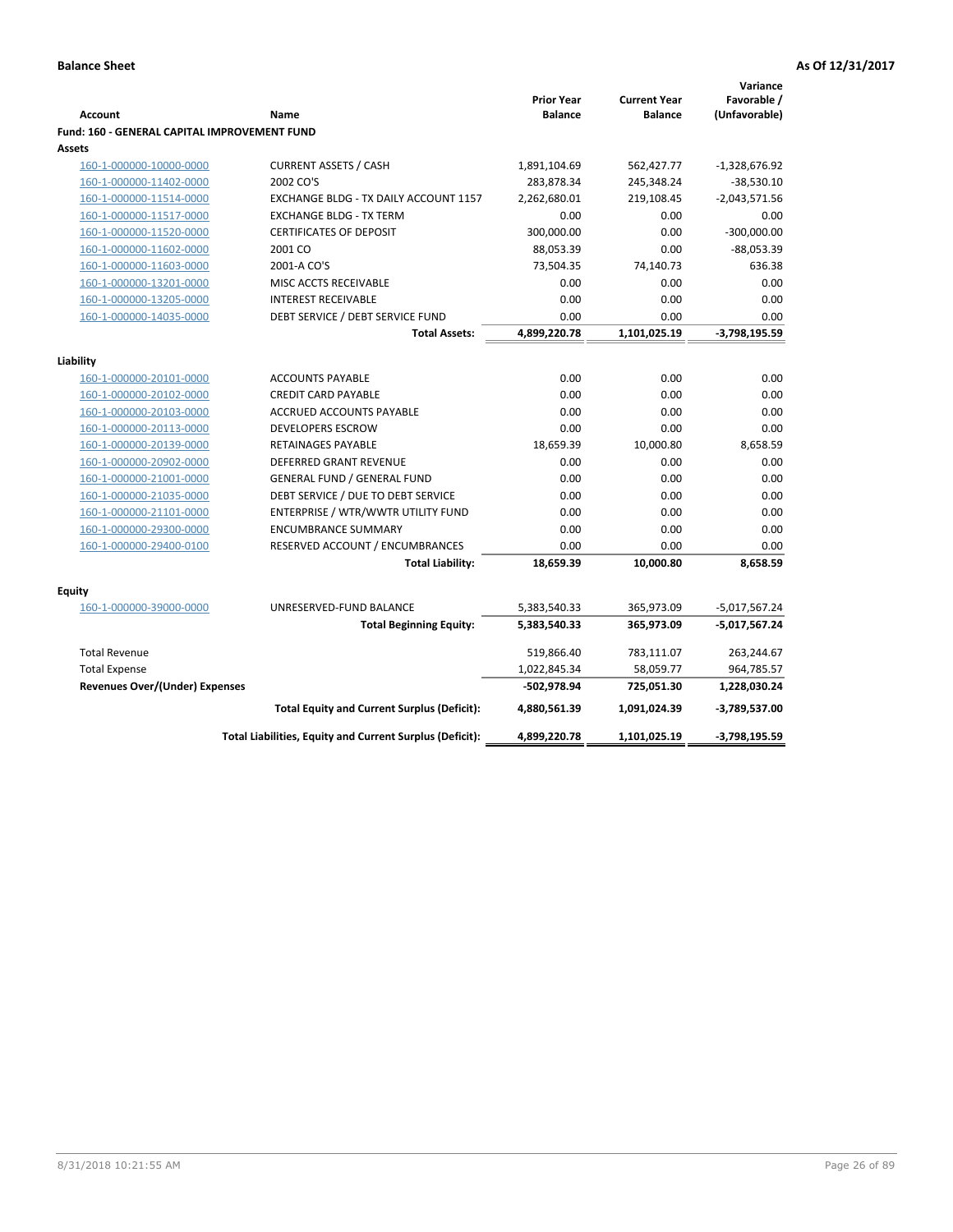| <b>Account</b>                              | Name                                                     | <b>Prior Year</b><br><b>Balance</b> | <b>Current Year</b><br><b>Balance</b> | Variance<br>Favorable /<br>(Unfavorable) |
|---------------------------------------------|----------------------------------------------------------|-------------------------------------|---------------------------------------|------------------------------------------|
| <b>Fund: 161 - STREET CONSTRUCTION FUND</b> |                                                          |                                     |                                       |                                          |
| <b>Assets</b>                               |                                                          |                                     |                                       |                                          |
| 161-1-000000-10000-0000                     | <b>CURRENT ASSETS / CASH</b>                             | 844,337.10                          | 846,111.10                            | 1,774.00                                 |
| 161-1-000000-11003-0000                     | 2010 CO'S                                                | 0.00                                | 0.00                                  | 0.00                                     |
| 161-1-000000-13205-0000                     | <b>INTEREST RECEIVABLE</b>                               | 0.00                                | 0.00                                  | 0.00                                     |
| 161-1-000000-14035-0000                     | DEBT SERVICE / DEBT SERVICE FUND                         | 0.00                                | 0.00                                  | 0.00                                     |
|                                             | <b>Total Assets:</b>                                     | 844,337.10                          | 846,111.10                            | 1,774.00                                 |
| Liability                                   |                                                          |                                     |                                       |                                          |
| 161-1-000000-20101-0000                     | <b>ACCOUNTS PAYABLE</b>                                  | 0.00                                | 0.00                                  | 0.00                                     |
| 161-1-000000-20102-0000                     | <b>CREDIT CARD PAYABLE</b>                               | 0.00                                | 0.00                                  | 0.00                                     |
| 161-1-000000-20103-0000                     | <b>ACCRUED ACCOUNTS PAYABLE</b>                          | 0.00                                | 0.00                                  | 0.00                                     |
| 161-1-000000-20139-0000                     | <b>RETAINAGES PAYABLE</b>                                | 0.00                                | 0.00                                  | 0.00                                     |
| 161-1-000000-21001-0000                     | <b>GENERAL FUND / GENERAL FUND</b>                       | 0.00                                | 0.00                                  | 0.00                                     |
| 161-1-000000-21035-0000                     | DEBT SERVICE / DUE TO DEBT SERVICE                       | 0.00                                | 0.00                                  | 0.00                                     |
| 161-1-000000-29300-0000                     | <b>ENCUMBRANCE SUMMARY</b>                               | 0.00                                | 0.00                                  | 0.00                                     |
| 161-1-000000-29400-0100                     | RESERVED ACCOUNT / ENCUMBRANCES                          | 0.00                                | 0.00                                  | 0.00                                     |
|                                             | <b>Total Liability:</b>                                  | 0.00                                | 0.00                                  | 0.00                                     |
| <b>Equity</b>                               |                                                          |                                     |                                       |                                          |
| 161-1-000000-39000-0000                     | UNRESERVED-FUND BALANCE                                  | 844,983.85                          | 846,099.12                            | 1,115.27                                 |
|                                             | <b>Total Beginning Equity:</b>                           | 844,983.85                          | 846,099.12                            | 1,115.27                                 |
| <b>Total Revenue</b>                        |                                                          | $-592.08$                           | 42.43                                 | 634.51                                   |
| <b>Total Expense</b>                        |                                                          | 54.67                               | 30.45                                 | 24.22                                    |
| Revenues Over/(Under) Expenses              |                                                          | $-646.75$                           | 11.98                                 | 658.73                                   |
|                                             | <b>Total Equity and Current Surplus (Deficit):</b>       | 844,337.10                          | 846,111.10                            | 1,774.00                                 |
|                                             | Total Liabilities, Equity and Current Surplus (Deficit): | 844,337.10                          | 846,111.10                            | 1,774.00                                 |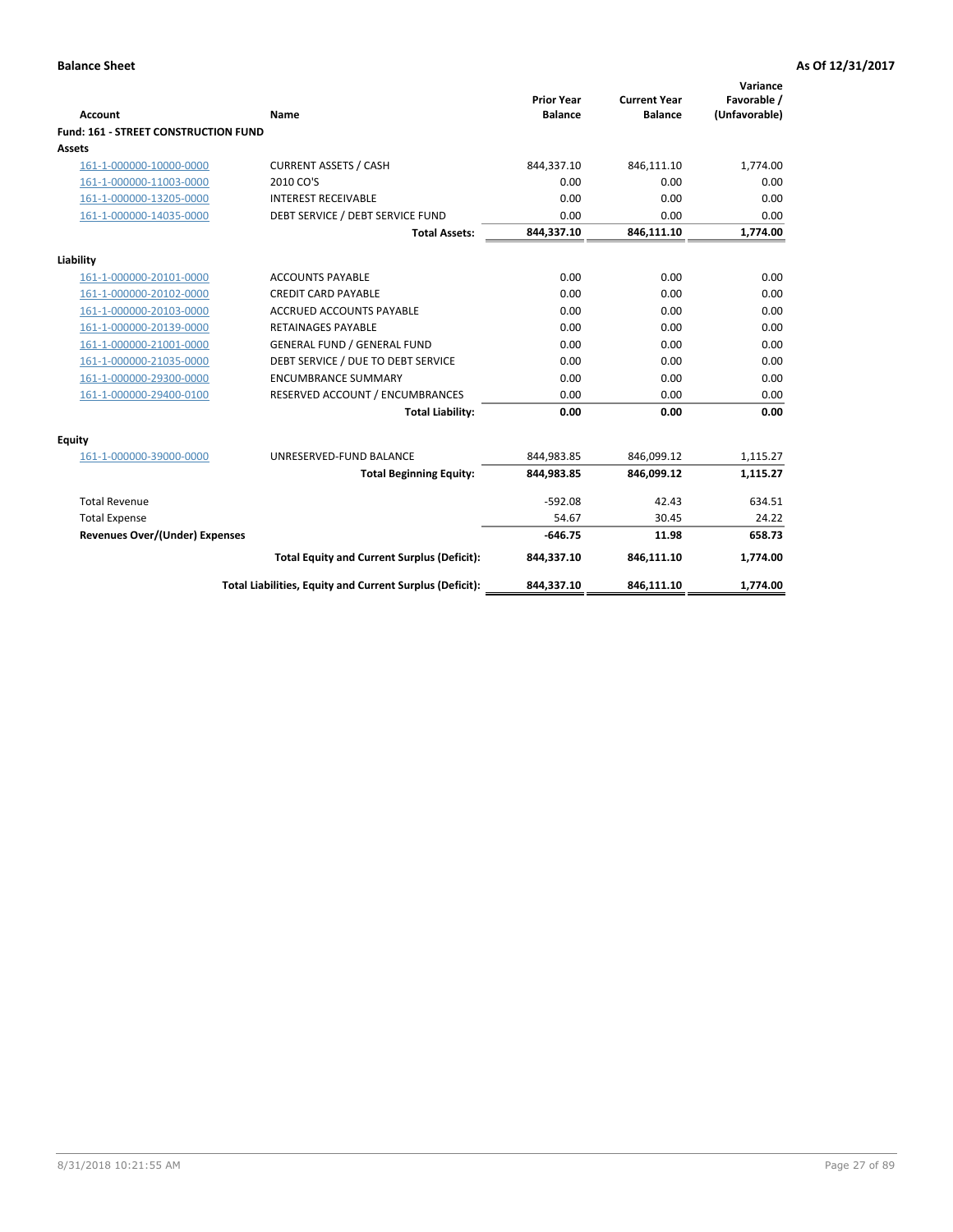|                                                 |                                                          | <b>Prior Year</b><br><b>Balance</b> | <b>Current Year</b> | Variance<br>Favorable / |
|-------------------------------------------------|----------------------------------------------------------|-------------------------------------|---------------------|-------------------------|
| <b>Account</b>                                  | Name                                                     |                                     | <b>Balance</b>      | (Unfavorable)           |
| <b>Fund: 162 - GRAHAM PARK RENOVATIONS FUND</b> |                                                          |                                     |                     |                         |
| <b>Assets</b>                                   |                                                          |                                     |                     |                         |
| 162-1-000000-10000-0000                         | <b>CURRENT ASSETS / CASH</b>                             | 0.00                                | 0.00                | 0.00                    |
| 162-1-000000-13201-0000                         | MISC ACCTS RECEIVABLE                                    | 0.00                                | 0.00                | 0.00                    |
|                                                 | <b>Total Assets:</b>                                     | 0.00                                | 0.00                | 0.00                    |
| Liability                                       |                                                          |                                     |                     |                         |
| 162-1-000000-20101-0000                         | <b>ACCOUNTS PAYABLE</b>                                  | 0.00                                | 0.00                | 0.00                    |
| 162-1-000000-20139-0000                         | <b>RETAINAGES PAYABLE</b>                                | 0.00                                | 0.00                | 0.00                    |
| 162-1-000000-20202-0000                         | <b>DEFERRED REVENUE</b>                                  | 0.00                                | 0.00                | 0.00                    |
| 162-1-000000-29300-0000                         | <b>ENCUMBRANCE SUMMARY</b>                               | 0.00                                | 0.00                | 0.00                    |
| 162-1-000000-29400-0000                         | RESERVED ACCOUNT / ENCUMBRANCES                          | 0.00                                | 0.00                | 0.00                    |
|                                                 | <b>Total Liability:</b>                                  | 0.00                                | 0.00                | 0.00                    |
| Equity                                          |                                                          |                                     |                     |                         |
| 162-1-000000-39000-0000                         | UNRESERVED-FUND BALANCE                                  | 0.00                                | 0.00                | 0.00                    |
|                                                 | <b>Total Beginning Equity:</b>                           | 0.00                                | 0.00                | 0.00                    |
| <b>Total Revenue</b>                            |                                                          | 0.00                                | 0.00                | 0.00                    |
| <b>Total Expense</b>                            |                                                          | 0.00                                | 0.00                | 0.00                    |
| Revenues Over/(Under) Expenses                  |                                                          | 0.00                                | 0.00                | 0.00                    |
|                                                 | <b>Total Equity and Current Surplus (Deficit):</b>       | 0.00                                | 0.00                | 0.00                    |
|                                                 | Total Liabilities, Equity and Current Surplus (Deficit): | 0.00                                | 0.00                | 0.00                    |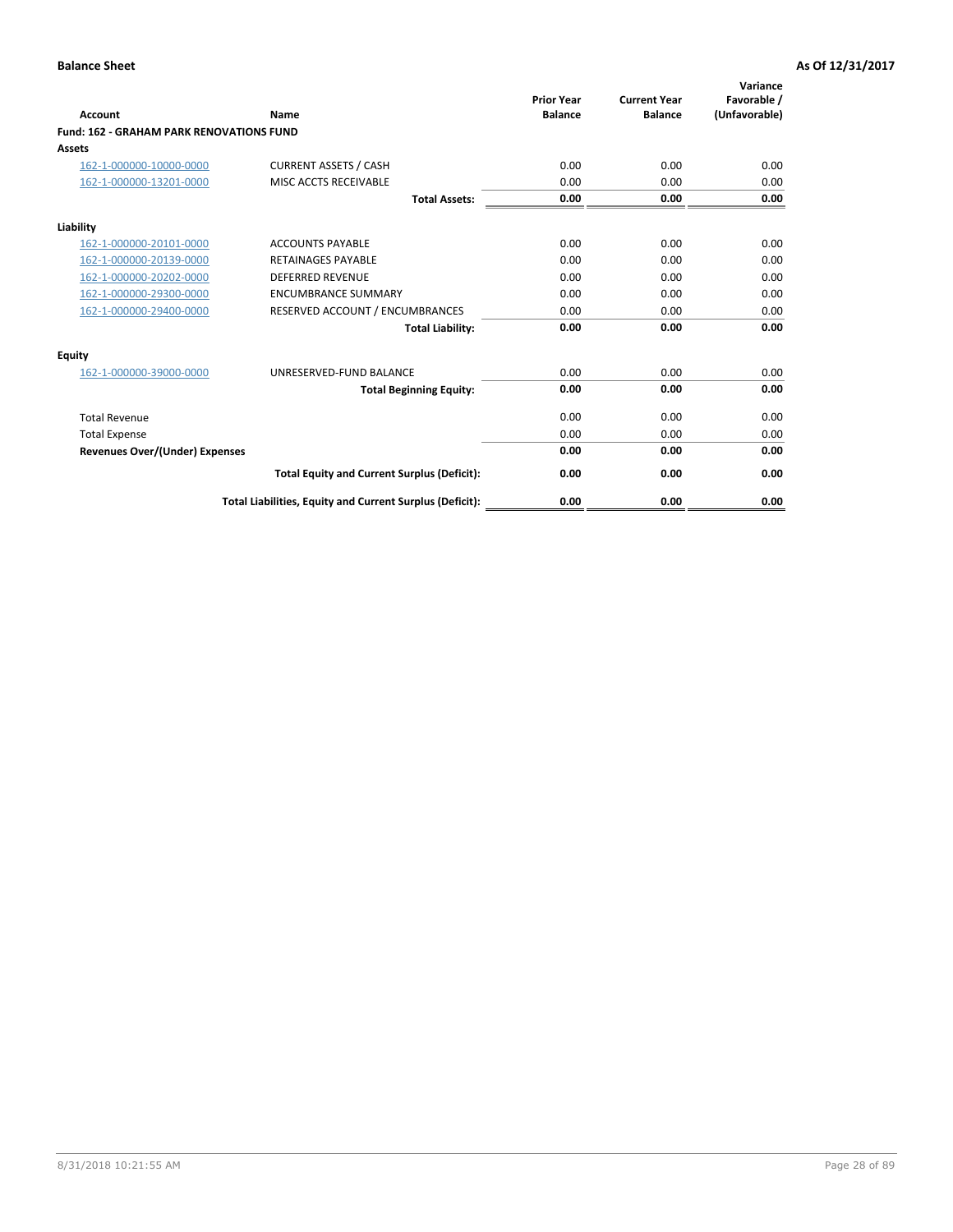|                                              |                                                          | <b>Prior Year</b> | <b>Current Year</b> | Variance<br>Favorable / |
|----------------------------------------------|----------------------------------------------------------|-------------------|---------------------|-------------------------|
| <b>Account</b>                               | Name                                                     | <b>Balance</b>    | <b>Balance</b>      | (Unfavorable)           |
| <b>Fund: 163 - SECO STIMULAS BLOCK GRANT</b> |                                                          |                   |                     |                         |
| Assets                                       |                                                          |                   |                     |                         |
| 163-1-000000-10000-0000                      | <b>CURRENT ASSETS / CASH</b>                             | 0.00              | 0.00                | 0.00                    |
| 163-1-000000-13201-0000                      | MISC ACCTS RECEIVABLE                                    | 0.00              | 0.00                | 0.00                    |
| 163-1-000000-13205-0000                      | <b>INTEREST RECEIVABLE</b>                               | 0.00              | 0.00                | 0.00                    |
|                                              | <b>Total Assets:</b>                                     | 0.00              | 0.00                | 0.00                    |
| Liability                                    |                                                          |                   |                     |                         |
| 163-1-000000-20101-0000                      | <b>ACCOUNTS PAYABLE</b>                                  | 0.00              | 0.00                | 0.00                    |
| 163-1-000000-20102-0000                      | <b>CREDIT CARD PAYABLE</b>                               | 0.00              | 0.00                | 0.00                    |
| 163-1-000000-20103-0000                      | <b>ACCRUED ACCOUNTS PAYABLE</b>                          | 0.00              | 0.00                | 0.00                    |
| 163-1-000000-20139-0000                      | <b>RETAINAGES PAYABLE</b>                                | 0.00              | 0.00                | 0.00                    |
| 163-1-000000-20902-0000                      | <b>DEFERRED GRANT REVENUE</b>                            | 0.00              | 0.00                | 0.00                    |
| 163-1-000000-29300-0000                      | <b>ENCUMBRANCE SUMMARY</b>                               | 0.00              | 0.00                | 0.00                    |
| 163-1-000000-29400-0100                      | RESERVED ACCOUNT / ENCUMBRANCES                          | 0.00              | 0.00                | 0.00                    |
|                                              | <b>Total Liability:</b>                                  | 0.00              | 0.00                | 0.00                    |
| <b>Equity</b>                                |                                                          |                   |                     |                         |
| 163-1-000000-39000-0000                      | UNRESERVED-FUND BALANCE                                  | 0.00              | 0.00                | 0.00                    |
|                                              | <b>Total Beginning Equity:</b>                           | 0.00              | 0.00                | 0.00                    |
| <b>Total Revenue</b>                         |                                                          | 0.00              | 0.00                | 0.00                    |
| <b>Total Expense</b>                         |                                                          | 0.00              | 0.00                | 0.00                    |
| Revenues Over/(Under) Expenses               |                                                          | 0.00              | 0.00                | 0.00                    |
|                                              | <b>Total Equity and Current Surplus (Deficit):</b>       | 0.00              | 0.00                | 0.00                    |
|                                              | Total Liabilities, Equity and Current Surplus (Deficit): | 0.00              | 0.00                | 0.00                    |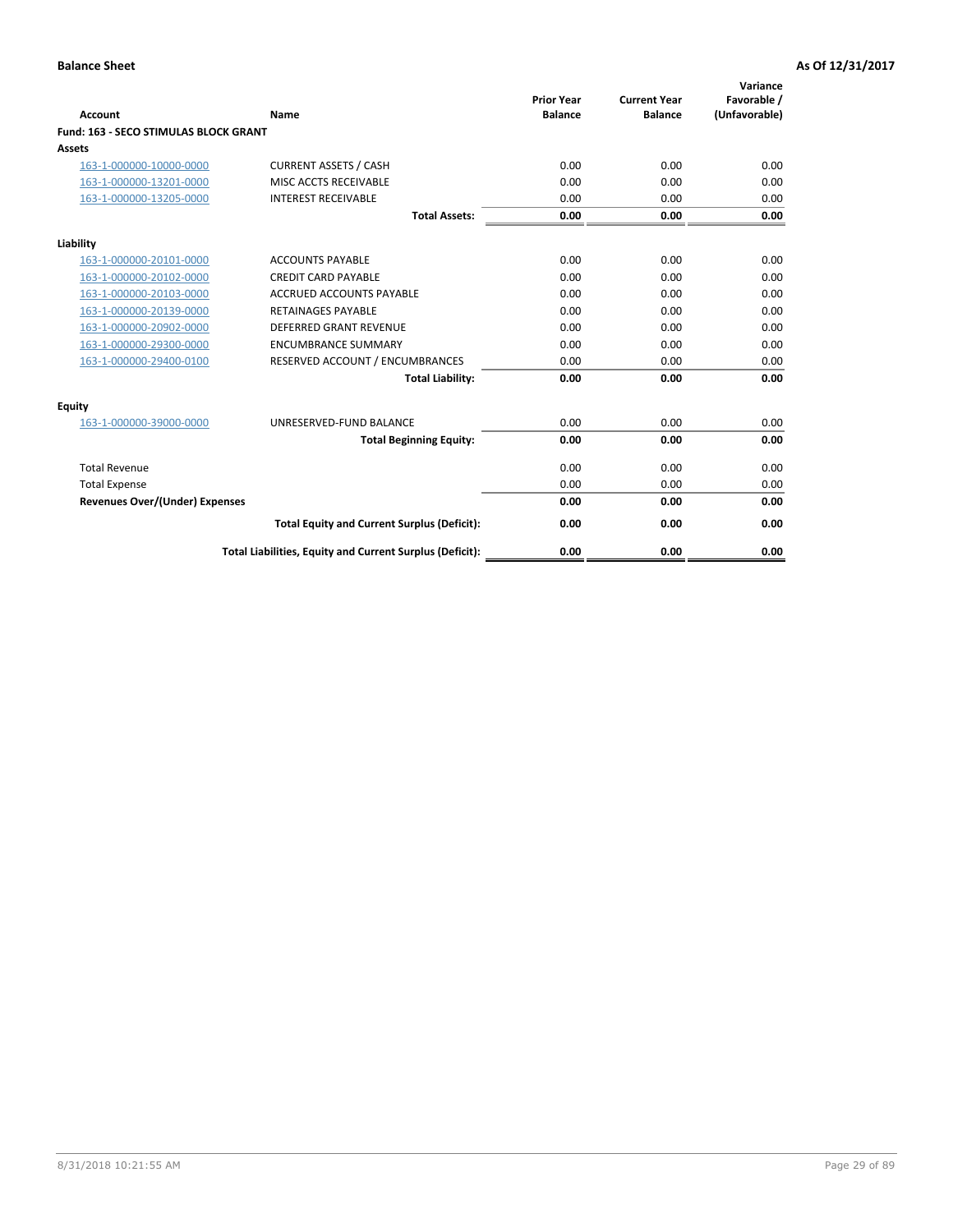|                                       |                                                          | <b>Prior Year</b> | <b>Current Year</b> | Variance<br>Favorable / |
|---------------------------------------|----------------------------------------------------------|-------------------|---------------------|-------------------------|
| <b>Account</b>                        | Name                                                     | <b>Balance</b>    | <b>Balance</b>      | (Unfavorable)           |
| Fund: 164 - 2013 CO CAPITAL FUND      |                                                          |                   |                     |                         |
| Assets                                |                                                          |                   |                     |                         |
| 164-1-000000-10000-0000               | <b>CURRENT ASSETS / CASH</b>                             | 0.00              | 31,657.55           | 31,657.55               |
| 164-1-000000-11508-0000               | 2013 CO'S PROJ CONST                                     | 28,810.73         | 1.991.26            | $-26,819.47$            |
| 164-1-000000-11509-0000               | 2013 CO'S DEBT SERVICE                                   | 4,730.43          | 0.00                | $-4,730.43$             |
| 164-1-000000-13205-0000               | <b>INTEREST RECEIVABLE</b>                               | 0.00              | 0.00                | 0.00                    |
| 164-1-000000-14035-0000               | DEBT SERVICE / DEBT SERVICE FUND                         | 0.00              | 0.00                | 0.00                    |
|                                       | <b>Total Assets:</b>                                     | 33,541.16         | 33,648.81           | 107.65                  |
| Liability                             |                                                          |                   |                     |                         |
| 164-1-000000-20101-0000               | <b>ACCOUNTS PAYABLE</b>                                  | 0.00              | 0.00                | 0.00                    |
| 164-1-000000-20102-0000               | <b>CREDIT CARD PAYABLE</b>                               | 0.00              | 0.00                | 0.00                    |
| 164-1-000000-20103-0000               | <b>ACCRUED ACCOUNTS PAYABLE</b>                          | 0.00              | 0.00                | 0.00                    |
| 164-1-000000-20139-0000               | <b>RETAINAGES PAYABLE</b>                                | 0.00              | 0.00                | 0.00                    |
| 164-1-000000-21001-0000               | <b>GENERAL FUND / GENERAL FUND</b>                       | 0.00              | 0.00                | 0.00                    |
| 164-1-000000-21035-0000               | DEBT SERVICE / DUE TO DEBT SERVICE                       | 0.00              | 0.00                | 0.00                    |
| 164-1-000000-29300-0000               | <b>ENCUMBRANCE SUMMARY</b>                               | 0.00              | 0.00                | 0.00                    |
| 164-1-000000-29400-0100               | RESERVED ACCOUNT / ENCUMBRANCES                          | 0.00              | 0.00                | 0.00                    |
|                                       | <b>Total Liability:</b>                                  | 0.00              | 0.00                | 0.00                    |
| Equity                                |                                                          |                   |                     |                         |
| 164-1-000000-39000-0000               | UNRESERVED-FUND BALANCE                                  | 33,501.36         | 33,642.76           | 141.40                  |
|                                       | <b>Total Beginning Equity:</b>                           | 33,501.36         | 33,642.76           | 141.40                  |
| <b>Total Revenue</b>                  |                                                          | 39.80             | 7.19                | $-32.61$                |
| <b>Total Expense</b>                  |                                                          | 0.00              | 1.14                | $-1.14$                 |
| <b>Revenues Over/(Under) Expenses</b> |                                                          | 39.80             | 6.05                | $-33.75$                |
|                                       | <b>Total Equity and Current Surplus (Deficit):</b>       | 33,541.16         | 33.648.81           | 107.65                  |
|                                       | Total Liabilities, Equity and Current Surplus (Deficit): | 33,541.16         | 33,648.81           | 107.65                  |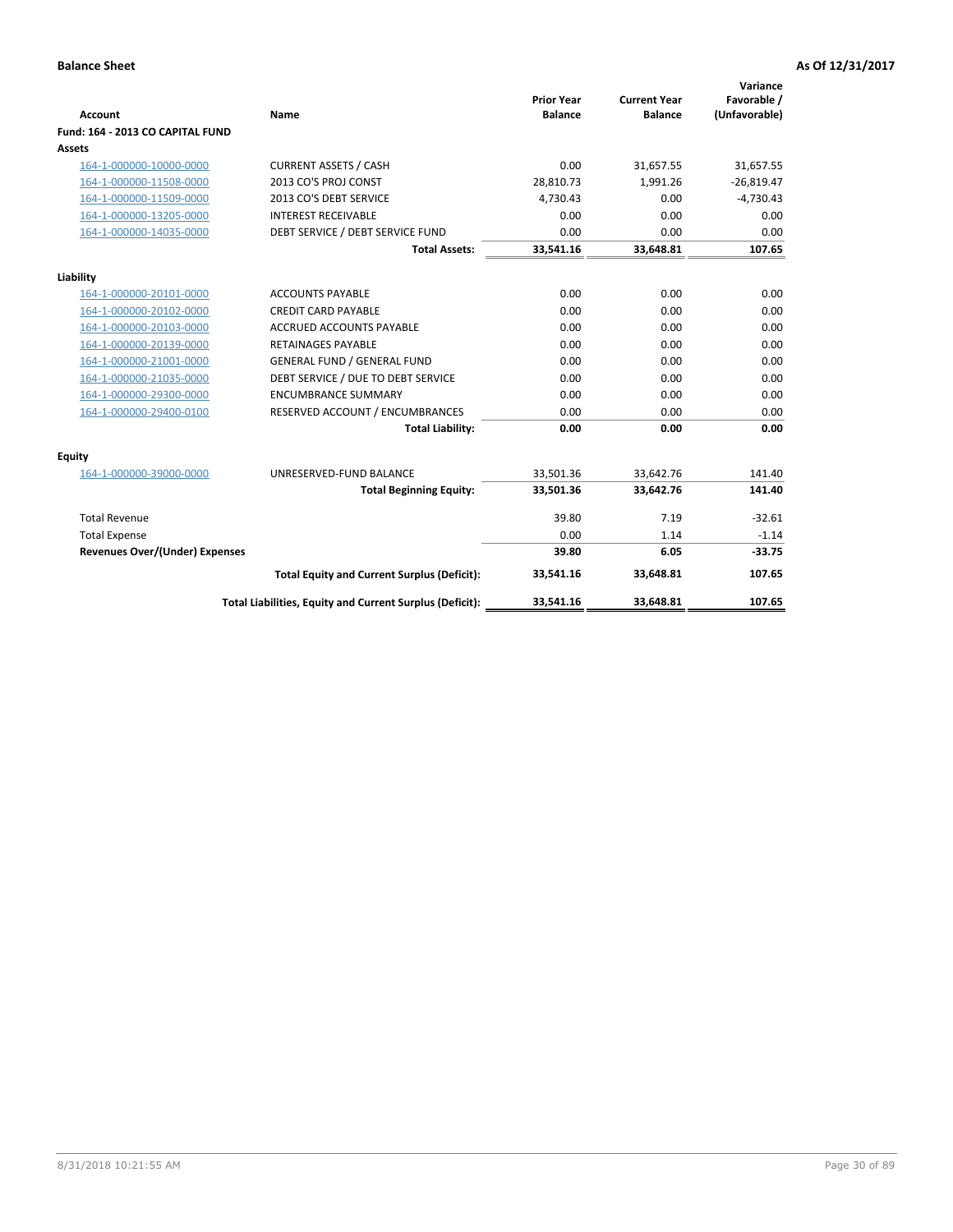| <b>Account</b>                        | Name                                                     | <b>Prior Year</b><br><b>Balance</b> | <b>Current Year</b><br><b>Balance</b> | Variance<br>Favorable /<br>(Unfavorable) |
|---------------------------------------|----------------------------------------------------------|-------------------------------------|---------------------------------------|------------------------------------------|
| Fund: 165 - 2014 GO FUND              |                                                          |                                     |                                       |                                          |
| Assets                                |                                                          |                                     |                                       |                                          |
| 165-1-000000-10000-0000               | <b>CURRENT ASSETS / CASH</b>                             | $-1,977,059.61$                     | $-8,613.63$                           | 1,968,445.98                             |
| 165-1-000000-11003-0000               | 2010 CO'S                                                | 0.00                                | 0.00                                  | 0.00                                     |
| 165-1-000000-11202-0000               | 2014 GO STREET BONDS                                     | 0.00                                | 0.00                                  | 0.00                                     |
| 165-1-000000-11511-0000               | <b>2015 GO PROJECT CONSTRUCTION</b>                      | 5,021,616.46                        | 766,376.62                            | $-4,255,239.84$                          |
| 165-1-000000-11520-0000               | <b>CERTIFICATES OF DEPOSIT</b>                           | 0.00                                | 0.00                                  | 0.00                                     |
| 165-1-000000-11530-0000               | <b>TexasTERM CP</b>                                      | 0.00                                | 0.00                                  | 0.00                                     |
| 165-1-000000-13201-0000               | MISC ACCTS RECEIVABLE                                    | 0.00                                | 0.00                                  | 0.00                                     |
| 165-1-000000-13205-0000               | <b>INTEREST RECEIVABLE</b>                               | 0.00                                | 0.00                                  | 0.00                                     |
| 165-1-000000-14035-0000               | DEBT SERVICE / DEBT SERVICE FUND                         | 0.00                                | 0.00                                  | 0.00                                     |
|                                       | <b>Total Assets:</b>                                     | 3,044,556.85                        | 757,762.99                            | $-2,286,793.86$                          |
| Liability                             |                                                          |                                     |                                       |                                          |
| 165-1-000000-20101-0000               | <b>ACCOUNTS PAYABLE</b>                                  | 0.00                                | 0.00                                  | 0.00                                     |
| 165-1-000000-20102-0000               | <b>CREDIT CARD PAYABLE</b>                               | 0.00                                | 0.00                                  | 0.00                                     |
| 165-1-000000-20103-0000               | <b>ACCRUED ACCOUNTS PAYABLE</b>                          | 0.00                                | 0.00                                  | 0.00                                     |
| 165-1-000000-20139-0000               | RETAINAGES PAYABLE                                       | 137,641.51                          | 0.00                                  | 137,641.51                               |
| 165-1-000000-21001-0000               | <b>GENERAL FUND / GENERAL FUND</b>                       | 0.00                                | 0.00                                  | 0.00                                     |
| 165-1-000000-21035-0000               | DEBT SERVICE / DUE TO DEBT SERVICE                       | 0.00                                | 0.00                                  | 0.00                                     |
| 165-1-000000-29300-0000               | <b>ENCUMBRANCE SUMMARY</b>                               | 0.00                                | 0.00                                  | 0.00                                     |
| 165-1-000000-29400-0100               | RESERVED ACCOUNT / ENCUMBRANCES                          | 0.00                                | 0.00                                  | 0.00                                     |
|                                       | <b>Total Liability:</b>                                  | 137,641.51                          | 0.00                                  | 137,641.51                               |
| <b>Equity</b>                         |                                                          |                                     |                                       |                                          |
| 165-1-000000-39000-0000               | UNRESERVED-FUND BALANCE                                  | 3,846,902.24                        | 755,496.40                            | $-3,091,405.84$                          |
|                                       | <b>Total Beginning Equity:</b>                           | 3,846,902.24                        | 755,496.40                            | $-3,091,405.84$                          |
| <b>Total Revenue</b>                  |                                                          | 19,539.20                           | 2,266.59                              | $-17,272.61$                             |
| <b>Total Expense</b>                  |                                                          | 959,526.10                          | 0.00                                  | 959,526.10                               |
| <b>Revenues Over/(Under) Expenses</b> |                                                          | -939,986.90                         | 2,266.59                              | 942,253.49                               |
|                                       | <b>Total Equity and Current Surplus (Deficit):</b>       | 2,906,915.34                        | 757,762.99                            | $-2,149,152.35$                          |
|                                       | Total Liabilities, Equity and Current Surplus (Deficit): | 3,044,556.85                        | 757,762.99                            | -2,286,793.86                            |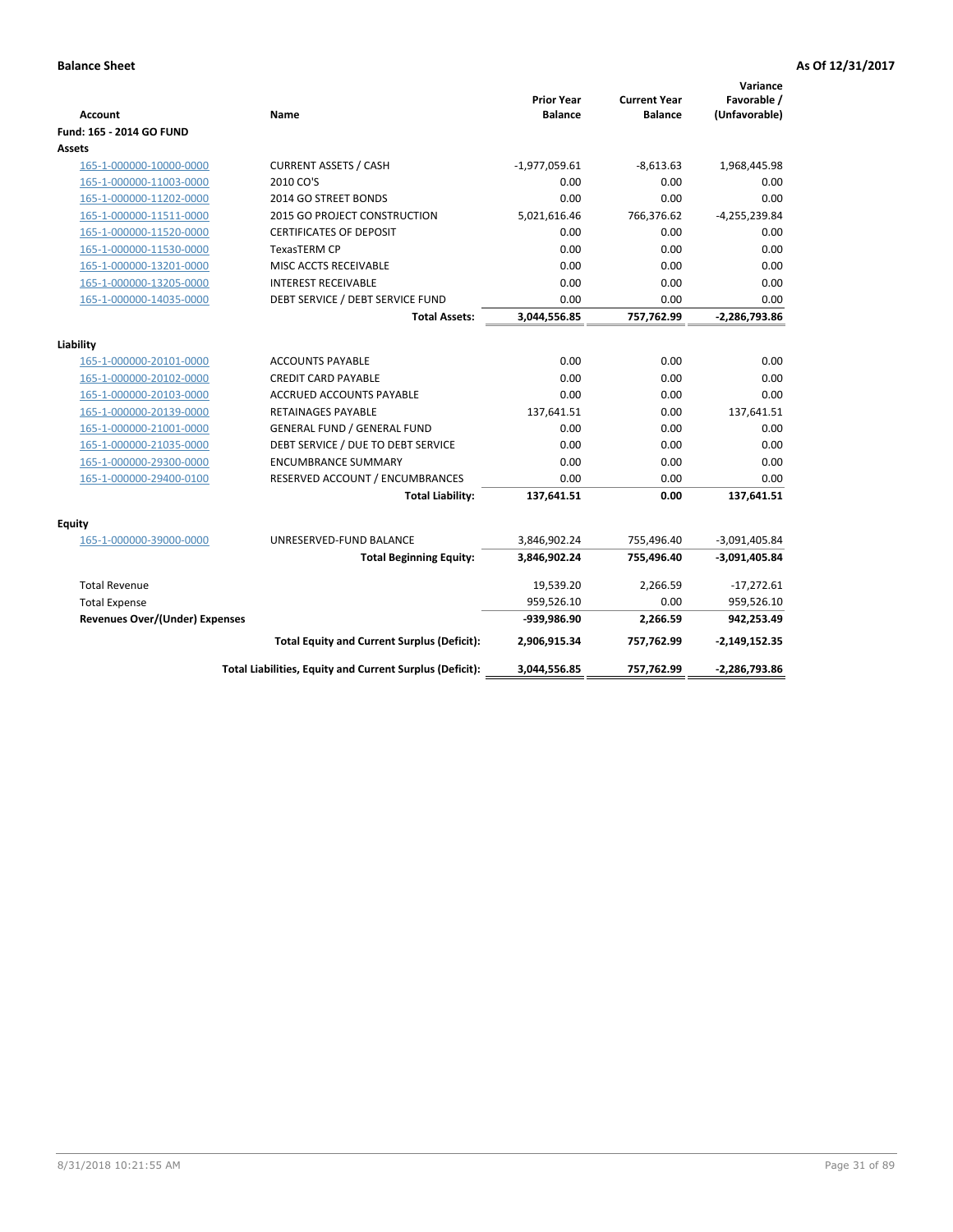|                                                       |                                                          |                                     |                                       | Variance                     |
|-------------------------------------------------------|----------------------------------------------------------|-------------------------------------|---------------------------------------|------------------------------|
| Account                                               | Name                                                     | <b>Prior Year</b><br><b>Balance</b> | <b>Current Year</b><br><b>Balance</b> | Favorable /<br>(Unfavorable) |
| Fund: 170 - LAW ENFORCEMENT GRANT - CAPITAL PURCHASES |                                                          |                                     |                                       |                              |
| Assets                                                |                                                          |                                     |                                       |                              |
| 170-1-000000-10000-0000                               | <b>CURRENT ASSETS / CASH</b>                             | 194.66                              | 194.66                                | 0.00                         |
| 170-1-000000-13201-0000                               | MISC ACCTS RECEIVABLE                                    | 0.00                                | 0.00                                  | 0.00                         |
|                                                       | <b>Total Assets:</b>                                     | 194.66                              | 194.66                                | 0.00                         |
| Liability                                             |                                                          |                                     |                                       |                              |
| 170-1-000000-20101-0000                               | <b>ACCOUNTS PAYABLE</b>                                  | 0.00                                | 0.00                                  | 0.00                         |
| 170-1-000000-20102-0000                               | <b>CREDIT CARD PAYABLE</b>                               | 0.00                                | 0.00                                  | 0.00                         |
| 170-1-000000-20103-0000                               | <b>ACCRUED ACCOUNTS PAYABLE</b>                          | 0.00                                | 0.00                                  | 0.00                         |
| 170-1-000000-20902-0000                               | DEFERRED GRANT REVENUE                                   | 0.00                                | 0.00                                  | 0.00                         |
| 170-1-000000-21001-0000                               | <b>GENERAL FUND / GENERAL FUND</b>                       | 0.00                                | 0.00                                  | 0.00                         |
| 170-1-000000-24004-0000                               | <b>INTEREST PAYABLE ON DEP</b>                           | 0.00                                | 0.00                                  | 0.00                         |
| 170-1-000000-29300-0000                               | <b>ENCUMBRANCE SUMMARY</b>                               | 0.00                                | 0.00                                  | 0.00                         |
| 170-1-000000-29400-0000                               | RESERVED ACCOUNT / ENCUMBRANCES                          | 0.00                                | 0.00                                  | 0.00                         |
|                                                       | <b>Total Liability:</b>                                  | 0.00                                | 0.00                                  | 0.00                         |
| <b>Equity</b>                                         |                                                          |                                     |                                       |                              |
| 170-1-000000-39000-0000                               | UNRESERVED-FUND BALANCE                                  | 194.66                              | 194.66                                | 0.00                         |
|                                                       | <b>Total Beginning Equity:</b>                           | 194.66                              | 194.66                                | 0.00                         |
| <b>Total Revenue</b>                                  |                                                          | 0.00                                | 0.00                                  | 0.00                         |
| <b>Total Expense</b>                                  |                                                          | 0.00                                | 0.00                                  | 0.00                         |
| <b>Revenues Over/(Under) Expenses</b>                 |                                                          | 0.00                                | 0.00                                  | 0.00                         |
|                                                       | <b>Total Equity and Current Surplus (Deficit):</b>       | 194.66                              | 194.66                                | 0.00                         |
|                                                       | Total Liabilities, Equity and Current Surplus (Deficit): | 194.66                              | 194.66                                | 0.00                         |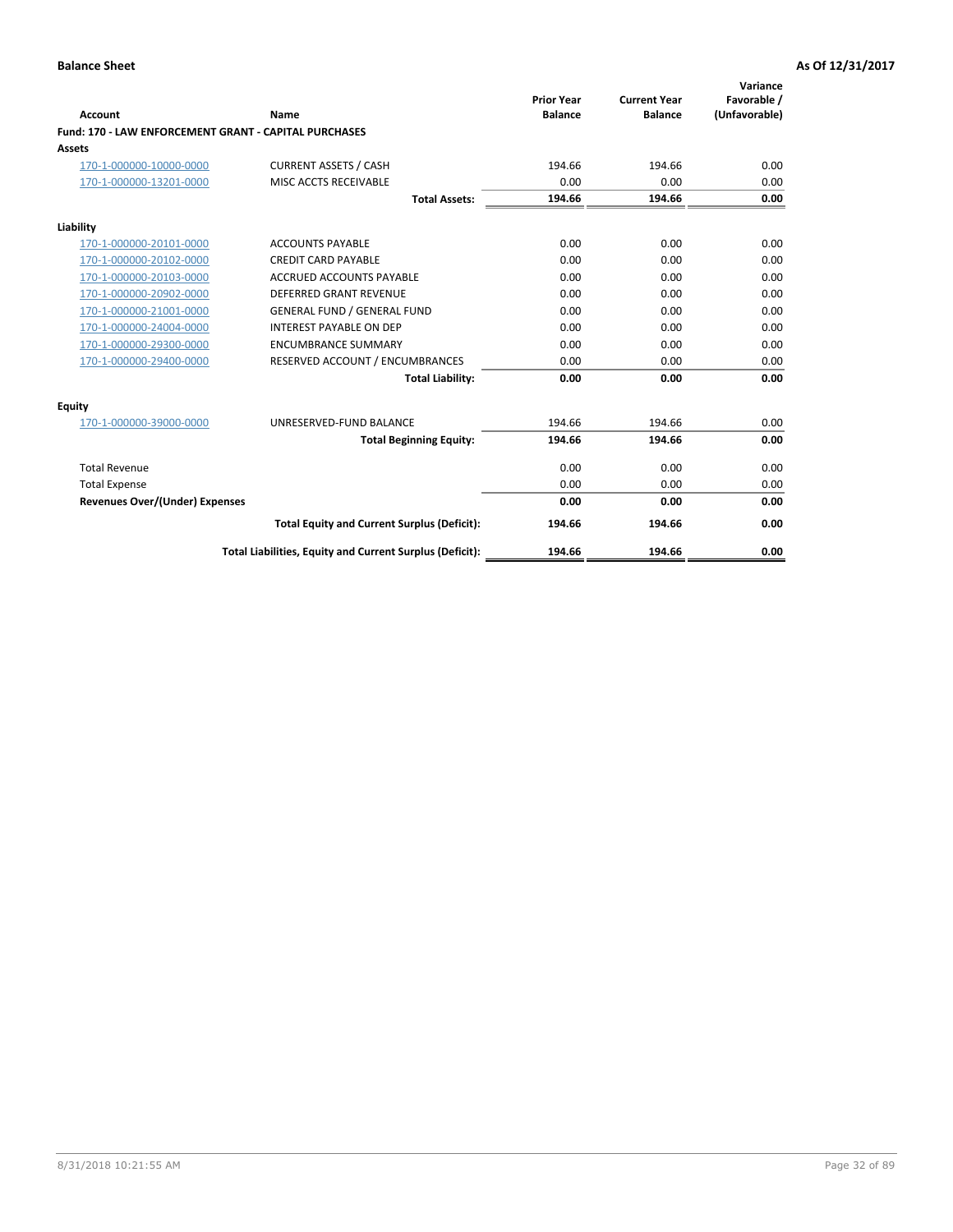|                                                |                                                          | <b>Prior Year</b> | <b>Current Year</b> | Variance<br>Favorable / |
|------------------------------------------------|----------------------------------------------------------|-------------------|---------------------|-------------------------|
| <b>Account</b>                                 | Name                                                     | <b>Balance</b>    | <b>Balance</b>      | (Unfavorable)           |
| <b>Fund: 171 - MAIN STREET SPECIAL REVENUE</b> |                                                          |                   |                     |                         |
| <b>Assets</b>                                  |                                                          |                   |                     |                         |
| 171-1-000000-10000-0000                        | <b>CURRENT ASSETS / CASH</b>                             | 32,308.28         | 32,500.28           | 192.00                  |
| 171-1-000000-13201-0000                        | MISC ACCTS RECEIVABLE                                    | 0.00              | 0.00                | 0.00                    |
| 171-1-000000-13205-0000                        | <b>INTEREST RECEIVABLE</b>                               | 0.00              | 0.00                | 0.00                    |
|                                                | <b>Total Assets:</b>                                     | 32.308.28         | 32.500.28           | 192.00                  |
| Liability                                      |                                                          |                   |                     |                         |
| 171-1-000000-20101-0000                        | <b>ACCOUNTS PAYABLE</b>                                  | 0.00              | 0.00                | 0.00                    |
| 171-1-000000-20102-0000                        | <b>CREDIT CARD PAYABLE</b>                               | 0.00              | 0.00                | 0.00                    |
| 171-1-000000-20103-0000                        | <b>ACCRUED ACCOUNTS PAYABLE</b>                          | 0.00              | 0.00                | 0.00                    |
| 171-1-000000-20139-0000                        | <b>RETAINAGES PAYABLE</b>                                | 0.00              | 0.00                | 0.00                    |
| 171-1-000000-20902-0000                        | DEFERRED GRANT REVENUE                                   | 0.00              | 0.00                | 0.00                    |
| 171-1-000000-29300-0000                        | <b>ENCUMBRANCE SUMMARY</b>                               | 0.00              | 0.00                | 0.00                    |
| 171-1-000000-29400-0100                        | RESERVED ACCOUNT / ENCUMBRANCES                          | 0.00              | 0.00                | 0.00                    |
|                                                | <b>Total Liability:</b>                                  | 0.00              | 0.00                | 0.00                    |
| <b>Equity</b>                                  |                                                          |                   |                     |                         |
| 171-1-000000-39000-0000                        | UNRESERVED-FUND BALANCE                                  | 37,308.28         | 35,933.28           | $-1,375.00$             |
|                                                | <b>Total Beginning Equity:</b>                           | 37,308.28         | 35,933.28           | $-1,375.00$             |
| <b>Total Revenue</b>                           |                                                          | 0.00              | 0.00                | 0.00                    |
| <b>Total Expense</b>                           |                                                          | 5,000.00          | 3,433.00            | 1,567.00                |
| <b>Revenues Over/(Under) Expenses</b>          |                                                          | $-5,000.00$       | $-3,433.00$         | 1,567.00                |
|                                                | <b>Total Equity and Current Surplus (Deficit):</b>       | 32,308.28         | 32,500.28           | 192.00                  |
|                                                | Total Liabilities, Equity and Current Surplus (Deficit): | 32,308.28         | 32,500.28           | 192.00                  |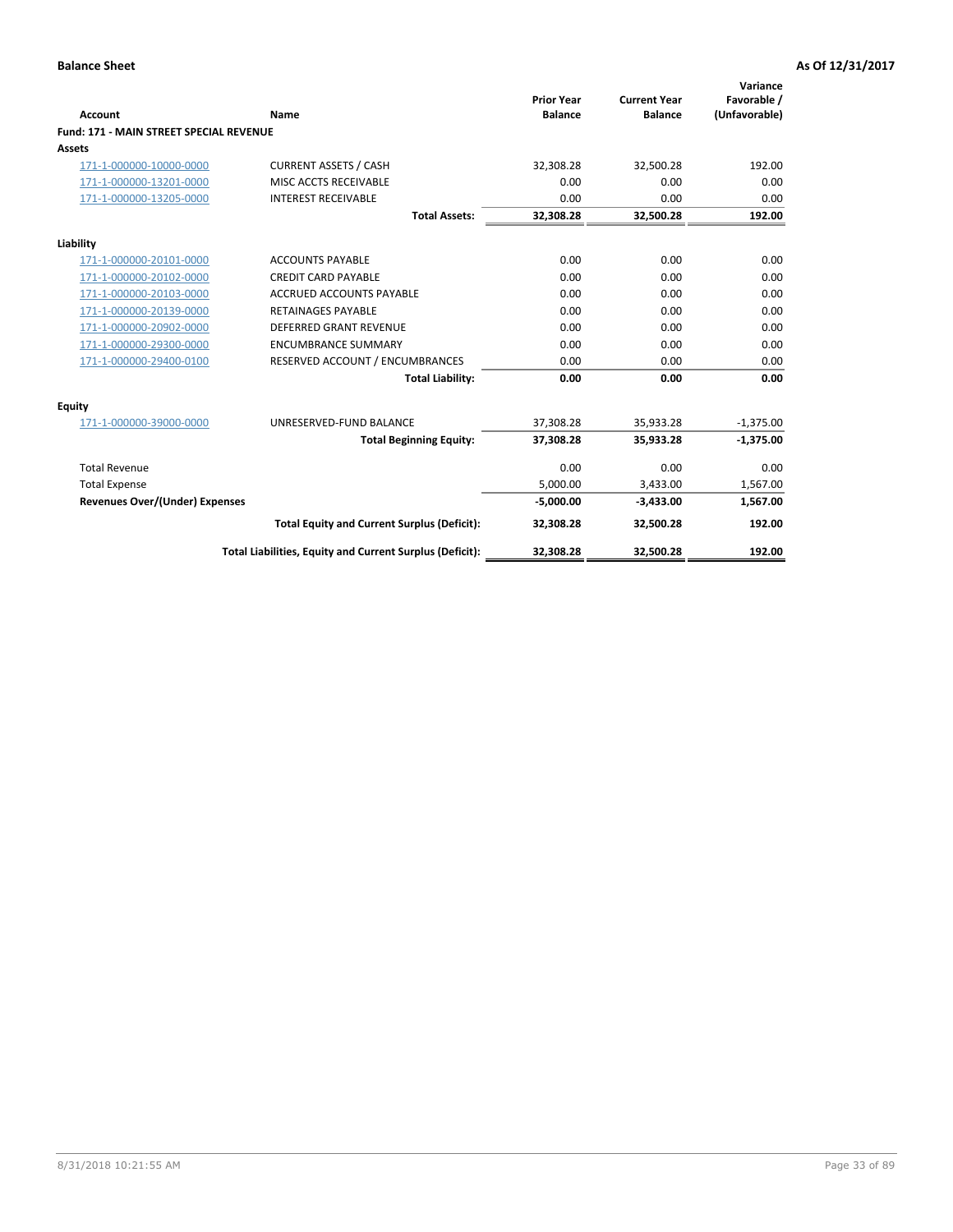|                                       |                                                          |                                     |                                       | Variance                     |
|---------------------------------------|----------------------------------------------------------|-------------------------------------|---------------------------------------|------------------------------|
| <b>Account</b>                        | <b>Name</b>                                              | <b>Prior Year</b><br><b>Balance</b> | <b>Current Year</b><br><b>Balance</b> | Favorable /<br>(Unfavorable) |
| <b>Fund: 172 - MINOR GRANTS FUND</b>  |                                                          |                                     |                                       |                              |
| <b>Assets</b>                         |                                                          |                                     |                                       |                              |
| 172-1-000000-10000-0000               | <b>CURRENT ASSETS / CASH</b>                             | 1,492.13                            | 493.86                                | $-998.27$                    |
| 172-1-000000-13201-0000               | MISC ACCTS RECEIVABLE                                    | 0.00                                | 0.00                                  | 0.00                         |
| 172-1-000000-13205-0000               | <b>INTEREST RECEIVABLE</b>                               | 0.00                                | 0.00                                  | 0.00                         |
|                                       | <b>Total Assets:</b>                                     | 1,492.13                            | 493.86                                | $-998.27$                    |
| Liability                             |                                                          |                                     |                                       |                              |
| 172-1-000000-20101-0000               | <b>ACCOUNTS PAYABLE</b>                                  | 0.00                                | 0.00                                  | 0.00                         |
| 172-1-000000-20102-0000               | <b>CREDIT CARD PAYABLE</b>                               | 0.00                                | 0.00                                  | 0.00                         |
| 172-1-000000-20103-0000               | <b>ACCRUED ACCOUNTS PAYABLE</b>                          | 0.00                                | 0.00                                  | 0.00                         |
| 172-1-000000-20902-0000               | <b>DEFERRED GRANT REVENUE</b>                            | 0.00                                | 0.00                                  | 0.00                         |
| 172-1-000000-29300-0000               | <b>ENCUMBRANCE SUMMARY</b>                               | 0.00                                | 0.00                                  | 0.00                         |
| 172-1-000000-29400-0000               | RESERVED ACCOUNT / ENCUMBRANCES                          | 0.00                                | 0.00                                  | 0.00                         |
|                                       | <b>Total Liability:</b>                                  | 0.00                                | 0.00                                  | 0.00                         |
| <b>Equity</b>                         |                                                          |                                     |                                       |                              |
| 172-1-000000-39000-0000               | UNRESERVED-FUND BALANCE                                  | 2,962.31                            | 493.86                                | $-2,468.45$                  |
|                                       | <b>Total Beginning Equity:</b>                           | 2,962.31                            | 493.86                                | $-2,468.45$                  |
| <b>Total Revenue</b>                  |                                                          | 530.25                              | 0.00                                  | $-530.25$                    |
| <b>Total Expense</b>                  |                                                          | 2,000.43                            | 0.00                                  | 2,000.43                     |
| <b>Revenues Over/(Under) Expenses</b> |                                                          | $-1,470.18$                         | 0.00                                  | 1,470.18                     |
|                                       | <b>Total Equity and Current Surplus (Deficit):</b>       | 1,492.13                            | 493.86                                | $-998.27$                    |
|                                       | Total Liabilities, Equity and Current Surplus (Deficit): | 1,492.13                            | 493.86                                | $-998.27$                    |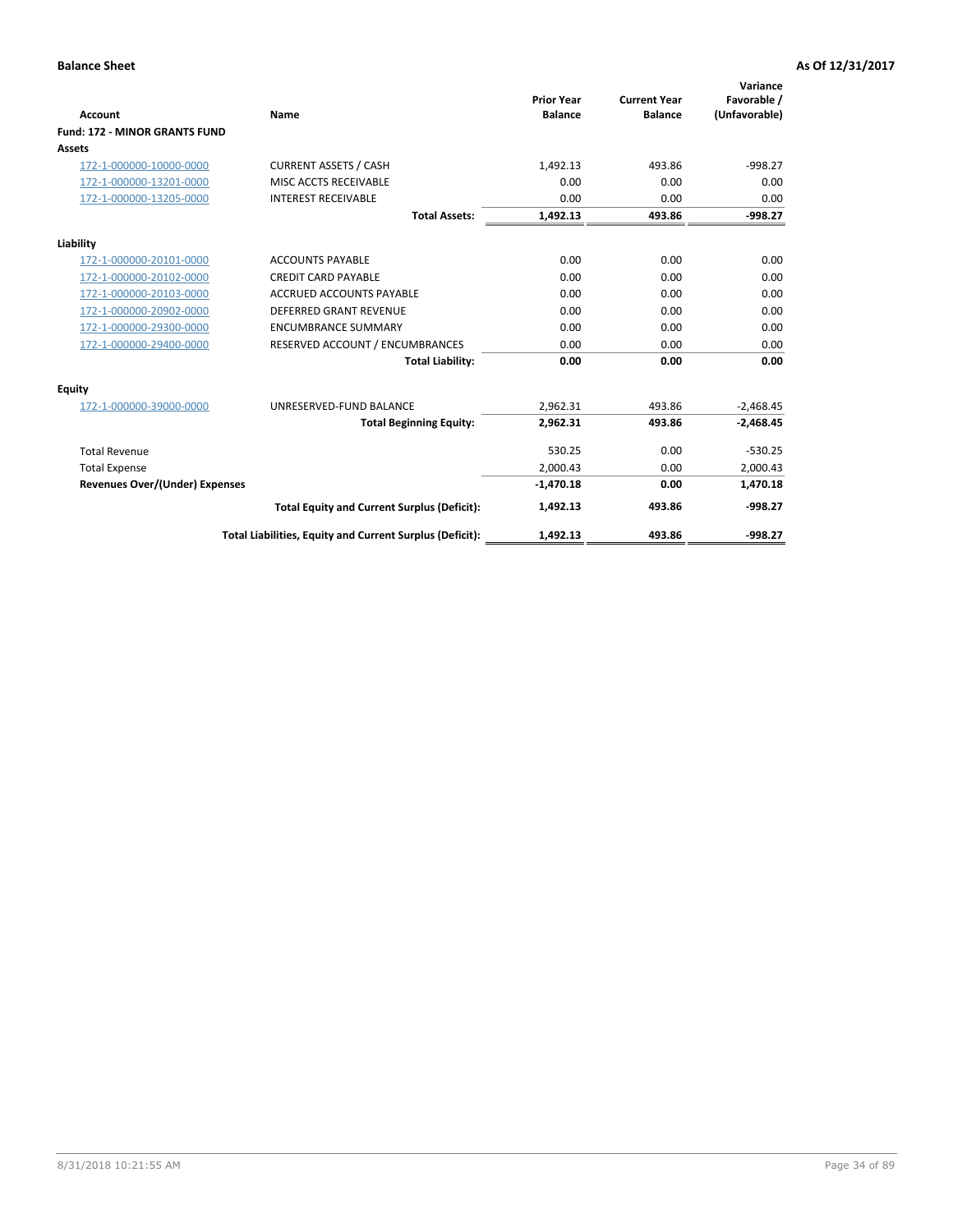| <b>Account</b>                         | <b>Name</b>                                              | <b>Prior Year</b><br><b>Balance</b> | <b>Current Year</b><br><b>Balance</b> | Variance<br>Favorable /<br>(Unfavorable) |
|----------------------------------------|----------------------------------------------------------|-------------------------------------|---------------------------------------|------------------------------------------|
| <b>Fund: 173 - FL YOUNG FOUNDATION</b> |                                                          |                                     |                                       |                                          |
| Assets                                 |                                                          |                                     |                                       |                                          |
| 173-1-000000-10000-0000                | <b>CURRENT ASSETS / CASH</b>                             | 0.00                                | 0.00                                  | 0.00                                     |
| 173-1-000000-13201-0000                | MISC ACCTS RECEIVABLE                                    | 0.00                                | 0.00                                  | 0.00                                     |
|                                        | <b>Total Assets:</b>                                     | 0.00                                | 0.00                                  | 0.00                                     |
| Liability                              |                                                          |                                     |                                       |                                          |
| 173-1-000000-20101-0000                | <b>ACCOUNTS PAYABLE</b>                                  | 0.00                                | 0.00                                  | 0.00                                     |
| 173-1-000000-20102-0000                | <b>CREDIT CARD PAYABLE</b>                               | 0.00                                | 0.00                                  | 0.00                                     |
| 173-1-000000-20902-0000                | <b>DEFERRED GRANT REVENUE</b>                            | 0.00                                | 0.00                                  | 0.00                                     |
| 173-1-000000-29300-0000                | <b>ENCUMBRANCE SUMMARY</b>                               | 0.00                                | 0.00                                  | 0.00                                     |
| 173-1-000000-29400-0000                | RESERVED ACCOUNT / ENCUMBRANCES                          | 0.00                                | 0.00                                  | 0.00                                     |
|                                        | <b>Total Liability:</b>                                  | 0.00                                | 0.00                                  | 0.00                                     |
| Equity                                 |                                                          |                                     |                                       |                                          |
| 173-1-000000-39000-0000                | UNRESERVED-FUND BALANCE                                  | 0.00                                | 0.00                                  | 0.00                                     |
|                                        | <b>Total Beginning Equity:</b>                           | 0.00                                | 0.00                                  | 0.00                                     |
| <b>Total Revenue</b>                   |                                                          | 0.00                                | 0.00                                  | 0.00                                     |
| <b>Total Expense</b>                   |                                                          | 0.00                                | 0.00                                  | 0.00                                     |
| <b>Revenues Over/(Under) Expenses</b>  |                                                          | 0.00                                | 0.00                                  | 0.00                                     |
|                                        | <b>Total Equity and Current Surplus (Deficit):</b>       | 0.00                                | 0.00                                  | 0.00                                     |
|                                        | Total Liabilities, Equity and Current Surplus (Deficit): | 0.00                                | 0.00                                  | 0.00                                     |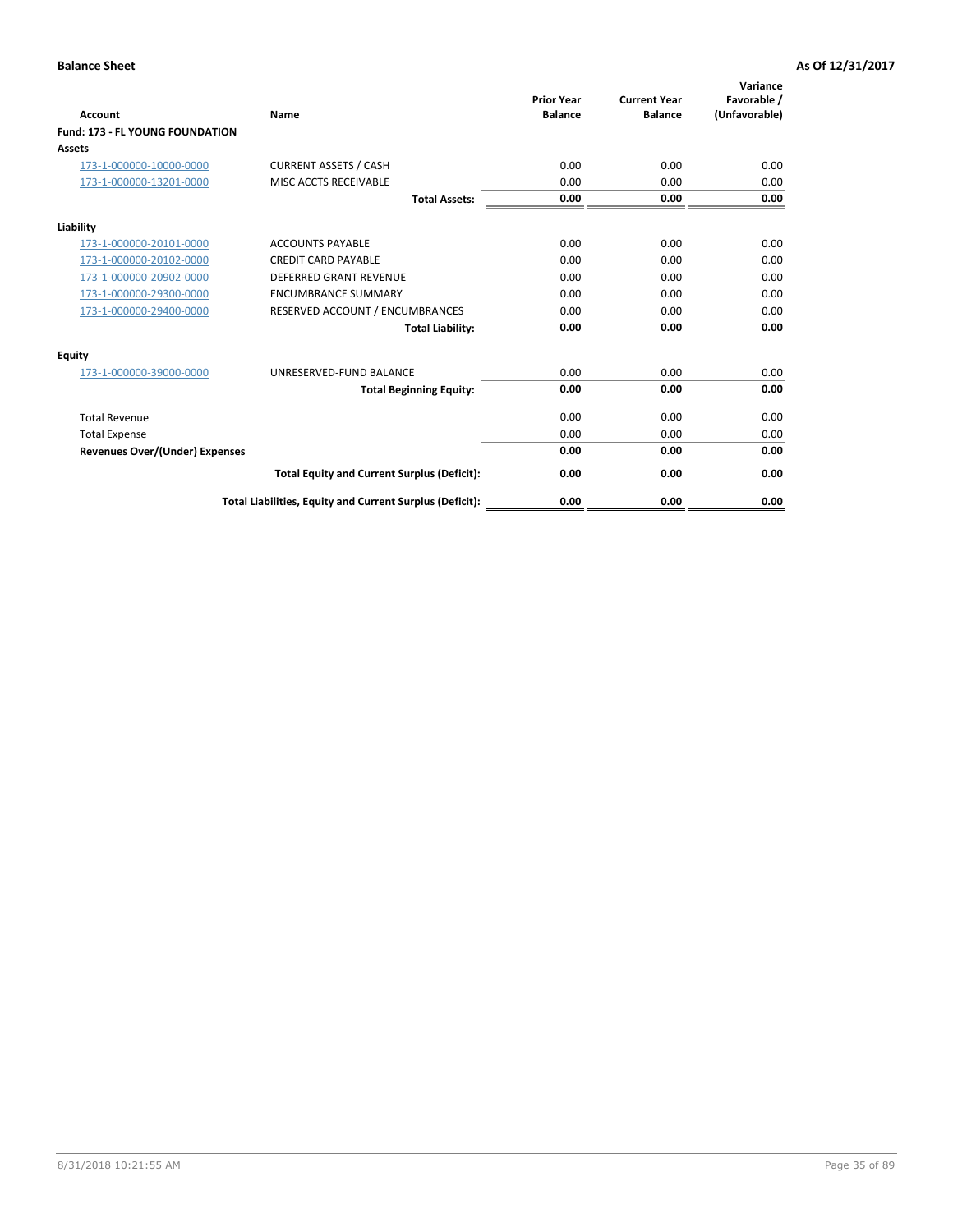|                                       |                                                          | <b>Prior Year</b> | <b>Current Year</b> | Variance<br>Favorable / |
|---------------------------------------|----------------------------------------------------------|-------------------|---------------------|-------------------------|
| <b>Account</b>                        | <b>Name</b>                                              | <b>Balance</b>    | <b>Balance</b>      | (Unfavorable)           |
| Fund: 174 - FEMA GRANT                |                                                          |                   |                     |                         |
| <b>Assets</b>                         |                                                          |                   |                     |                         |
| 174-1-000000-10000-0000               | <b>CURRENT ASSETS / CASH</b>                             | 71.08             | 1.08                | $-70.00$                |
| 174-1-000000-13201-0000               | MISC ACCTS RECEIVABLE                                    | 0.00              | 0.00                | 0.00                    |
| 174-1-000000-13205-0000               | <b>INTEREST RECEIVABLE</b>                               | 0.00              | 0.00                | 0.00                    |
|                                       | <b>Total Assets:</b>                                     | 71.08             | 1.08                | $-70.00$                |
| Liability                             |                                                          |                   |                     |                         |
| 174-1-000000-20101-0000               | <b>ACCOUNTS PAYABLE</b>                                  | 0.00              | 0.00                | 0.00                    |
| 174-1-000000-20102-0000               | <b>CREDIT CARD PAYABLE</b>                               | 0.00              | 0.00                | 0.00                    |
| 174-1-000000-20103-0000               | <b>ACCRUED ACCOUNTS PAYABLE</b>                          | 0.00              | 0.00                | 0.00                    |
| 174-1-000000-20902-0000               | <b>DEFERRED GRANT REVENUE</b>                            | 0.00              | 0.00                | 0.00                    |
| 174-1-000000-29300-0000               | <b>ENCUMBRANCE SUMMARY</b>                               | 0.00              | 0.00                | 0.00                    |
| 174-1-000000-29400-0000               | RESERVED ACCOUNT / ENCUMBRANCES                          | 0.00              | 0.00                | 0.00                    |
|                                       | <b>Total Liability:</b>                                  | 0.00              | 0.00                | 0.00                    |
| Equity                                |                                                          |                   |                     |                         |
| 174-1-000000-39000-0000               | UNRESERVED-FUND BALANCE                                  | 1.08              | 1.08                | 0.00                    |
|                                       | <b>Total Beginning Equity:</b>                           | 1.08              | 1.08                | 0.00                    |
| <b>Total Revenue</b>                  |                                                          | 182,810.00        | 0.00                | $-182,810.00$           |
| <b>Total Expense</b>                  |                                                          | 182,740.00        | 0.00                | 182,740.00              |
| <b>Revenues Over/(Under) Expenses</b> |                                                          | 70.00             | 0.00                | $-70.00$                |
|                                       | <b>Total Equity and Current Surplus (Deficit):</b>       | 71.08             | 1.08                | $-70.00$                |
|                                       | Total Liabilities, Equity and Current Surplus (Deficit): | 71.08             | 1.08                | $-70.00$                |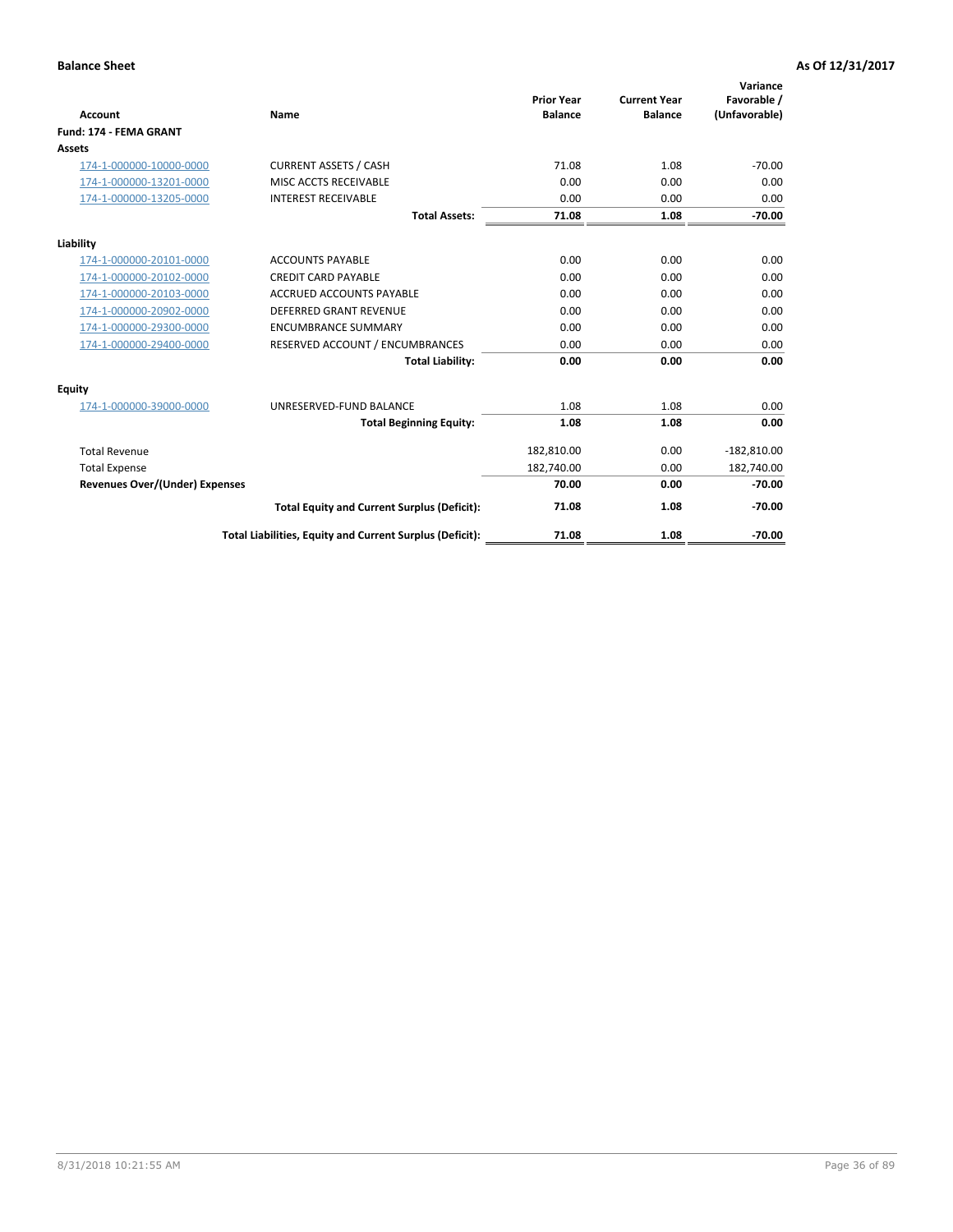|                                            |                                                          | <b>Prior Year</b> | <b>Current Year</b> | Variance<br>Favorable / |
|--------------------------------------------|----------------------------------------------------------|-------------------|---------------------|-------------------------|
| <b>Account</b>                             | Name                                                     | <b>Balance</b>    | <b>Balance</b>      | (Unfavorable)           |
| Fund: 175 - JUSTICE ASSISTANCE GRANT - JAG |                                                          |                   |                     |                         |
| <b>Assets</b>                              |                                                          |                   |                     |                         |
| 175-1-000000-10000-0000                    | <b>CURRENT ASSETS / CASH</b>                             | 30.65             | 30.65               | 0.00                    |
| 175-1-000000-13201-0000                    | MISC ACCTS RECEIVABLE                                    | 0.00              | 0.00                | 0.00                    |
|                                            | <b>Total Assets:</b>                                     | 30.65             | 30.65               | 0.00                    |
| Liability                                  |                                                          |                   |                     |                         |
| 175-1-000000-20101-0000                    | <b>ACCOUNTS PAYABLE</b>                                  | 0.00              | 0.00                | 0.00                    |
| 175-1-000000-20102-0000                    | <b>CREDIT CARD PAYABLE</b>                               | 0.00              | 0.00                | 0.00                    |
| 175-1-000000-20902-0000                    | <b>DEFERRED GRANT REVENUE</b>                            | 0.00              | 0.00                | 0.00                    |
| 175-1-000000-29300-0000                    | <b>ENCUMBRANCE SUMMARY</b>                               | 0.00              | 0.00                | 0.00                    |
| 175-1-000000-29400-0000                    | RESERVED ACCOUNT / ENCUMBRANCES                          | 0.00              | 0.00                | 0.00                    |
|                                            | <b>Total Liability:</b>                                  | 0.00              | 0.00                | 0.00                    |
| Equity                                     |                                                          |                   |                     |                         |
| 175-1-000000-39000-0000                    | UNRESERVED-FUND BALANCE                                  | 30.65             | 30.65               | 0.00                    |
|                                            | <b>Total Beginning Equity:</b>                           | 30.65             | 30.65               | 0.00                    |
| <b>Total Revenue</b>                       |                                                          | 6,165.00          | 0.00                | $-6,165.00$             |
| <b>Total Expense</b>                       |                                                          | 6,165.00          | 0.00                | 6,165.00                |
| <b>Revenues Over/(Under) Expenses</b>      |                                                          | 0.00              | 0.00                | 0.00                    |
|                                            | <b>Total Equity and Current Surplus (Deficit):</b>       | 30.65             | 30.65               | 0.00                    |
|                                            | Total Liabilities, Equity and Current Surplus (Deficit): | 30.65             | 30.65               | 0.00                    |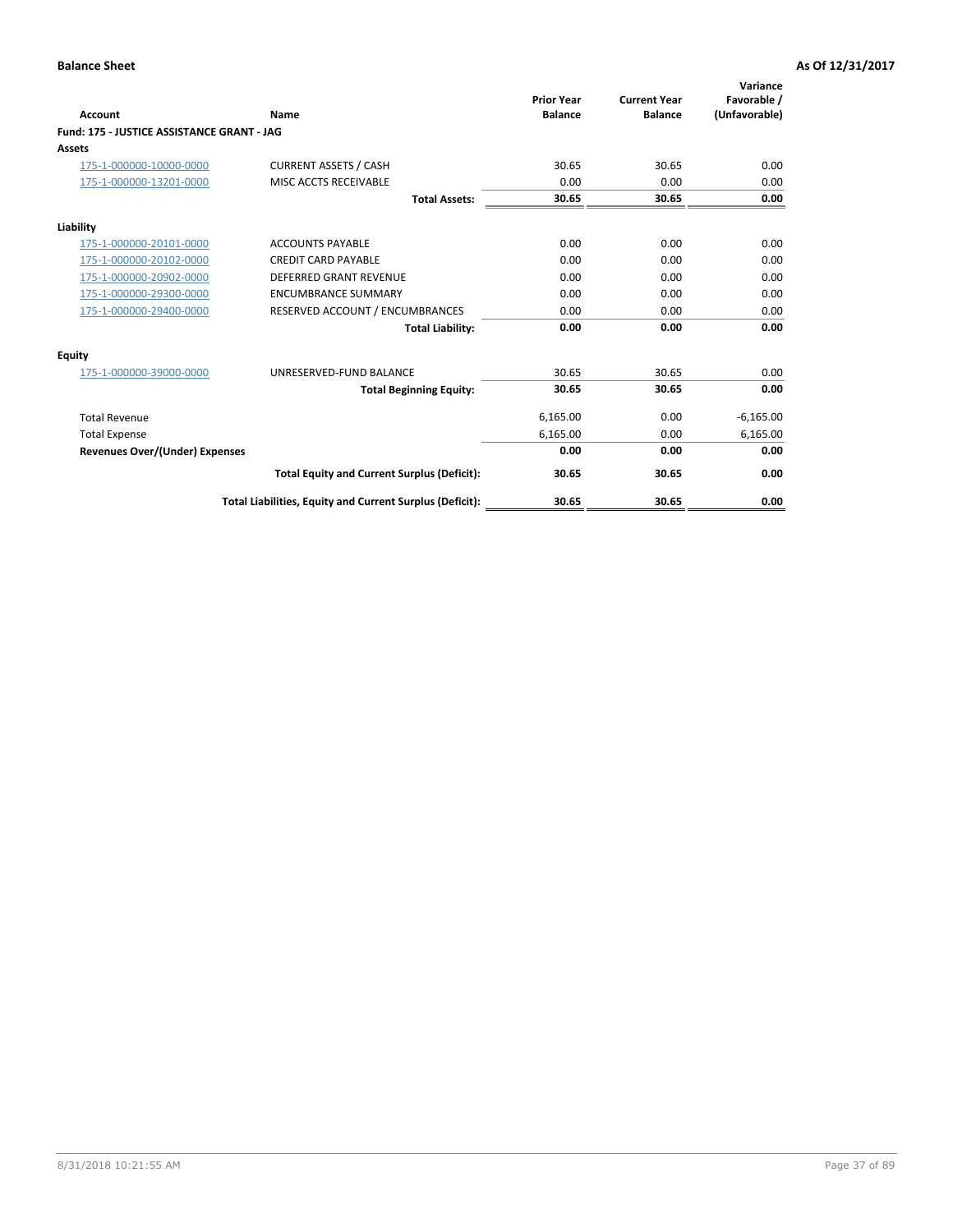|                                       |                                                          | <b>Prior Year</b> | <b>Current Year</b> | Variance<br>Favorable / |
|---------------------------------------|----------------------------------------------------------|-------------------|---------------------|-------------------------|
| <b>Account</b>                        | Name                                                     | <b>Balance</b>    | <b>Balance</b>      | (Unfavorable)           |
| Fund: 176 - HOME GRANT FUND           |                                                          |                   |                     |                         |
| <b>Assets</b>                         |                                                          |                   |                     |                         |
| 176-1-000000-10000-0000               | <b>CURRENT ASSETS / CASH</b>                             | 0.00              | 0.00                | 0.00                    |
| 176-1-000000-13201-0000               | MISC ACCTS RECEIVABLE                                    | 0.00              | 0.00                | 0.00                    |
| 176-1-000000-13205-0000               | <b>INTEREST RECEIVABLE</b>                               | 0.00              | 0.00                | 0.00                    |
|                                       | <b>Total Assets:</b>                                     | 0.00              | 0.00                | 0.00                    |
| Liability                             |                                                          |                   |                     |                         |
| 176-1-000000-20101-0000               | <b>ACCOUNTS PAYABLE</b>                                  | 0.00              | 0.00                | 0.00                    |
| 176-1-000000-20102-0000               | <b>CREDIT CARD PAYABLE</b>                               | 0.00              | 0.00                | 0.00                    |
| 176-1-000000-20103-0000               | <b>ACCRUED ACCOUNTS PAYABLE</b>                          | 0.00              | 0.00                | 0.00                    |
| 176-1-000000-20902-0000               | <b>DEFERRED GRANT REVENUE</b>                            | 0.00              | 0.00                | 0.00                    |
| 176-1-000000-29300-0000               | <b>ENCUMBRANCE SUMMARY</b>                               | 0.00              | 0.00                | 0.00                    |
| 176-1-000000-29400-0000               | RESERVED ACCOUNT / ENCUMBRANCES                          | 0.00              | 0.00                | 0.00                    |
|                                       | <b>Total Liability:</b>                                  | 0.00              | 0.00                | 0.00                    |
| Equity                                |                                                          |                   |                     |                         |
| 176-1-000000-39000-0000               | UNRESERVED-FUND BALANCE                                  | 0.00              | 0.00                | 0.00                    |
|                                       | <b>Total Beginning Equity:</b>                           | 0.00              | 0.00                | 0.00                    |
| <b>Total Revenue</b>                  |                                                          | 0.00              | 0.00                | 0.00                    |
| <b>Total Expense</b>                  |                                                          | 0.00              | 0.00                | 0.00                    |
| <b>Revenues Over/(Under) Expenses</b> |                                                          | 0.00              | 0.00                | 0.00                    |
|                                       | <b>Total Equity and Current Surplus (Deficit):</b>       | 0.00              | 0.00                | 0.00                    |
|                                       | Total Liabilities, Equity and Current Surplus (Deficit): | 0.00              | 0.00                | 0.00                    |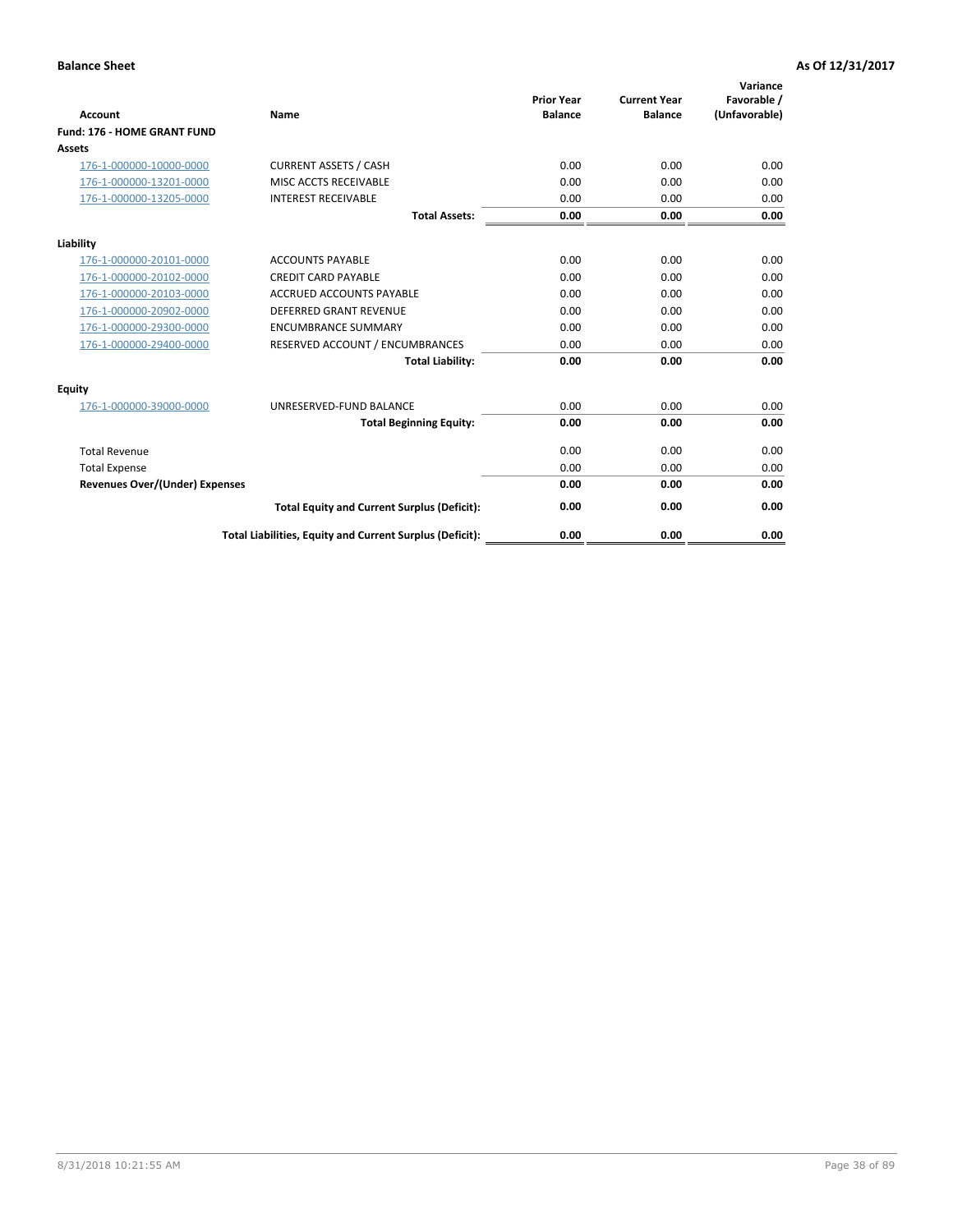| Account                                        | Name                                                     | <b>Prior Year</b><br><b>Balance</b> | <b>Current Year</b><br><b>Balance</b> | Variance<br>Favorable /<br>(Unfavorable) |
|------------------------------------------------|----------------------------------------------------------|-------------------------------------|---------------------------------------|------------------------------------------|
| <b>Fund: 177 - SAFE ROUTES TO SCHOOL GRANT</b> |                                                          |                                     |                                       |                                          |
| <b>Assets</b>                                  |                                                          |                                     |                                       |                                          |
| 177-1-000000-10000-0000                        | <b>CURRENT ASSETS / CASH</b>                             | 0.02                                | 0.02                                  | 0.00                                     |
| 177-1-000000-13201-0000                        | MISC ACCTS RECEIVABLE                                    | 0.00                                | 0.00                                  | 0.00                                     |
| 177-1-000000-13205-0000                        | <b>INTEREST RECEIVABLE</b>                               | 0.00                                | 0.00                                  | 0.00                                     |
|                                                | <b>Total Assets:</b>                                     | 0.02                                | 0.02                                  | 0.00                                     |
| Liability                                      |                                                          |                                     |                                       |                                          |
| 177-1-000000-20101-0000                        | <b>ACCOUNTS PAYABLE</b>                                  | 0.00                                | 0.00                                  | 0.00                                     |
| 177-1-000000-20102-0000                        | <b>CREDIT CARD PAYABLE</b>                               | 0.00                                | 0.00                                  | 0.00                                     |
| 177-1-000000-20139-0000                        | <b>RETAINAGES PAYABLE</b>                                | 0.00                                | 0.00                                  | 0.00                                     |
| 177-1-000000-20902-0000                        | <b>DEFERRED GRANT REVENUE</b>                            | 0.00                                | 0.00                                  | 0.00                                     |
|                                                | <b>Total Liability:</b>                                  | 0.00                                | 0.00                                  | 0.00                                     |
| Equity                                         |                                                          |                                     |                                       |                                          |
| 177-1-000000-39000-0000                        | UNRESERVED-FUND BALANCE                                  | 0.02                                | 0.02                                  | 0.00                                     |
|                                                | <b>Total Beginning Equity:</b>                           | 0.02                                | 0.02                                  | 0.00                                     |
| <b>Total Revenue</b>                           |                                                          | 0.00                                | 0.00                                  | 0.00                                     |
| <b>Total Expense</b>                           |                                                          | 0.00                                | 0.00                                  | 0.00                                     |
| <b>Revenues Over/(Under) Expenses</b>          |                                                          | 0.00                                | 0.00                                  | 0.00                                     |
|                                                | <b>Total Equity and Current Surplus (Deficit):</b>       | 0.02                                | 0.02                                  | 0.00                                     |
|                                                | Total Liabilities, Equity and Current Surplus (Deficit): | 0.02                                | 0.02                                  | 0.00                                     |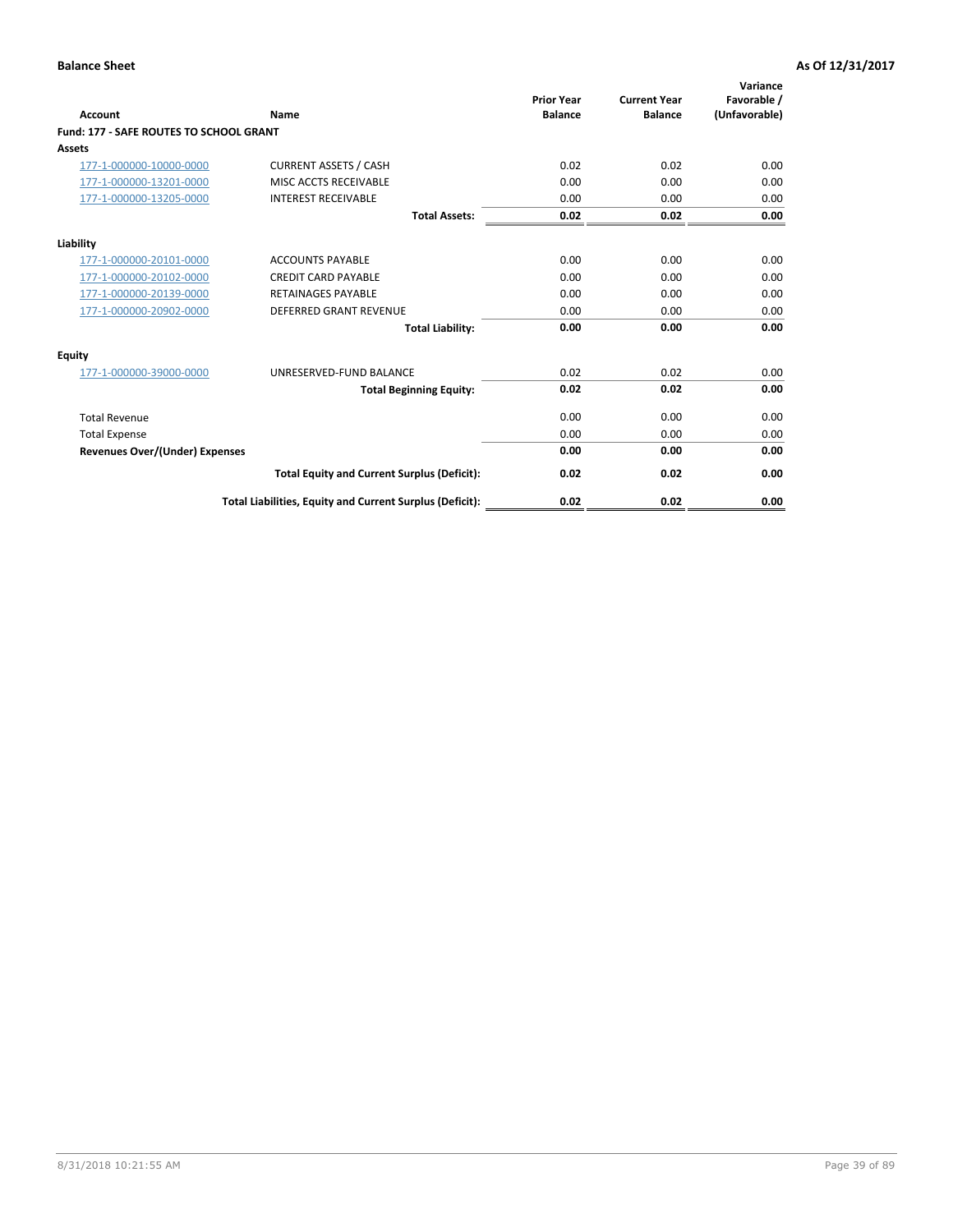| Account                               | Name                                                     | <b>Prior Year</b><br><b>Balance</b> | <b>Current Year</b><br><b>Balance</b> | Variance<br>Favorable /<br>(Unfavorable) |
|---------------------------------------|----------------------------------------------------------|-------------------------------------|---------------------------------------|------------------------------------------|
| Fund: 190 - FIXED ASSETS              |                                                          |                                     |                                       |                                          |
| Assets                                |                                                          |                                     |                                       |                                          |
| 190-1-000000-10000-0000               | <b>CURRENT ASSETS / CASH</b>                             | 0.00                                | 4,781,218.73                          | 4,781,218.73                             |
| 190-1-000000-16001-0000               | FIXED ASSETS / LAND                                      | 4,307,194.43                        | 4,301,719.07                          | $-5,475.36$                              |
| 190-1-000000-16002-0000               | FIXED ASSETS / IMPROVMENTS-NON BUILDI                    | 8,469,732.94                        | 9,547,720.27                          | 1,077,987.33                             |
| 190-1-000000-16003-0000               | ACCUM DEPR / IMPROVEMENTS- NON BUIL                      | $-3,726,578.80$                     | -4,009,937.54                         | -283,358.74                              |
| 190-1-000000-16004-0000               | FIXED ASSETS / BUILDINGS                                 | 23,546,304.14                       | 17,535,682.21                         | $-6,010,621.93$                          |
| 190-1-000000-16005-0000               | <b>ACCUM DEPR / BUILDINGS</b>                            | -8,088,355.86                       | $-6,682,343.79$                       | 1,406,012.07                             |
| 190-1-000000-16109-0000               | FIXED ASSETS / INFRASTRUCTURE                            | 36,030,072.95                       | 39,600,292.98                         | 3,570,220.03                             |
| 190-1-000000-16110-0000               | ACCUM DEPR / INFRASTRUCTURE                              | $-16,666,333.14$                    | -17,212,975.22                        | $-546,642.08$                            |
| 190-1-000000-16201-0000               | FIXED ASSETS / MACHINERY AND EQUIPMEN                    | 6,025,139.41                        | 6,435,884.14                          | 410,744.73                               |
| 190-1-000000-16202-0000               | ACCUM DEPR / MACHINERY AND EQUIPMEI                      | -4,273,806.33                       | -4,533,779.36                         | $-259,973.03$                            |
| 190-1-000000-16205-0000               | FIXED ASSETS / SEIZURE FUNDED VEHICLES                   | 109,736.85                          | 109,736.85                            | 0.00                                     |
| 190-1-000000-16206-0000               | ACCUM DEPR / SEIZURE FUNDED VEHICLES                     | $-76,797.54$                        | $-86,047.91$                          | $-9,250.37$                              |
| 190-1-000000-16301-0000               | FIXED ASSETS / C W I P                                   | 5,434,233.92                        | 7,494,769.94                          | 2,060,536.02                             |
|                                       | <b>Total Assets:</b>                                     | 51,090,542.97                       | 57,281,940.37                         | 6,191,397.40                             |
| Liability                             |                                                          |                                     |                                       |                                          |
| 190-1-000000-20101-0000               | <b>ACCOUNTS PAYABLE</b>                                  | 0.00                                | 0.00                                  | 0.00                                     |
| 190-1-000000-20102-0000               | <b>CREDIT CARD PAYABLE</b>                               | 0.00                                | 0.00                                  | 0.00                                     |
| 190-1-000000-27001-0000               | CONTRIBUTED CAPITAL / DEVELOPERS                         | 7,196,125.29                        | 7,196,125.29                          | 0.00                                     |
| 190-1-000000-27101-0000               | INVESTMENT IN GFA / GENERAL FUND                         | 2,194,657.07                        | 2,194,657.07                          | 0.00                                     |
| 190-1-000000-27102-0000               | SPECIAL REVENUE FUNDS                                    | 4,861,998.29                        | 4,861,998.29                          | 0.00                                     |
| 190-1-000000-27103-0000               | <b>GENERAL CIP FUND</b>                                  | 55,066,479.06                       | 62,287,009.22                         | $-7,220,530.16$                          |
| 190-1-000000-27104-0000               | PROPRIETARY FUNDS                                        | 13,885,324.34                       | 13,885,324.34                         | 0.00                                     |
| 190-1-000000-27105-0000               | <b>INTERNAL SERVICE FUNDS</b>                            | 0.00                                | 0.00                                  | 0.00                                     |
| 190-1-000000-27106-0000               | <b>EXPENDABLE TRUST FUNDS</b>                            | 0.00                                | 0.00                                  | 0.00                                     |
| 190-1-000000-27107-0000               | INVESTMENT IN GFA / SEIZURE FUNDS                        | 127,680.68                          | 127,680.68                            | 0.00                                     |
| 190-1-000000-27108-0000               | INVESTMENT IN GFA / FIRE DEPARTMEN                       | 0.00                                | 0.00                                  | 0.00                                     |
| 190-1-000000-27109-0000               | PARKS & RECREATION DEPT                                  | 0.00                                | 0.00                                  | 0.00                                     |
| 190-1-000000-27110-0000               | INVESTMENT IN GFA / 4A EDC                               | 524,560.49                          | 524,560.49                            | 0.00                                     |
| 190-1-000000-27201-0000               | CAFR USE / MUNICIPAL BUILDINGS                           | 1,862,037.81                        | 1,862,037.81                          | 0.00                                     |
| 190-1-000000-27202-0000               | CAFR USE / OTHER GENERAL GOVERNMEN                       | 363,987.04                          | 363,987.04                            | 0.00                                     |
| 190-1-000000-27203-0000               | CAFR USE / POLICE PROTECTION                             | 1,742,383.46                        | 1,742,383.46                          | 0.00                                     |
| 190-1-000000-27204-0000               | CAFR USE / FIRE PROTECTION                               |                                     | 2,609,936.84                          | 0.00                                     |
| 190-1-000000-27205-0000               | CAFR USE / PUBLIC WORKS                                  | 2,609,936.84<br>2,509,263.59        |                                       | 0.00                                     |
| 190-1-000000-27206-0000               | CAFR USE / LIBRARIES                                     | 2,147,054.00                        | 2,509,263.59<br>2,147,054.00          | 0.00                                     |
| 190-1-000000-27207-0000               | CAFR USE / RECREATION                                    | 4,153,623.63                        | 4,153,623.63                          | 0.00                                     |
| 190-1-000000-27208-0000               | CAFR USE / CEMETERY                                      | 246,894.00                          | 246,894.00                            | 0.00                                     |
| 190-1-000000-27209-0000               | CAFR USE / EXCHANGE BUILDING                             | 6,053,703.29                        | 6,053,703.29                          | 0.00                                     |
|                                       | CAFR USE / INVESTMENT IN GFA                             |                                     |                                       | 0.00                                     |
| 190-1-000000-27210-0000               | DONATIONS/GRANTS                                         | -21,688,883.66                      | $-21,688,883.66$                      | $-385,435.00$                            |
| 190-1-000000-27301-0000               | <b>Total Liability:</b>                                  | 2,092,706.06<br>85,949,531.28       | 2,478,141.06<br>93,555,496.44         | -7,605,965.16                            |
|                                       |                                                          |                                     |                                       |                                          |
| <b>Equity</b>                         |                                                          |                                     |                                       |                                          |
| 190-1-000000-39000-0000               | UNRESERVED-FUND BALANCE                                  | -34,858,988.31                      | -36,273,556.07                        | $-1,414,567.76$                          |
|                                       | <b>Total Beginning Equity:</b>                           | -34,858,988.31                      | -36,273,556.07                        | $-1,414,567.76$                          |
| <b>Total Expense</b>                  |                                                          | 0.00                                | 0.00                                  | 0.00                                     |
| <b>Revenues Over/(Under) Expenses</b> |                                                          | 0.00                                | 0.00                                  | 0.00                                     |
|                                       | <b>Total Equity and Current Surplus (Deficit):</b>       | -34,858,988.31                      | -36,273,556.07                        | $-1,414,567.76$                          |
|                                       | Total Liabilities, Equity and Current Surplus (Deficit): | 51,090,542.97                       | 57,281,940.37                         | 6,191,397.40                             |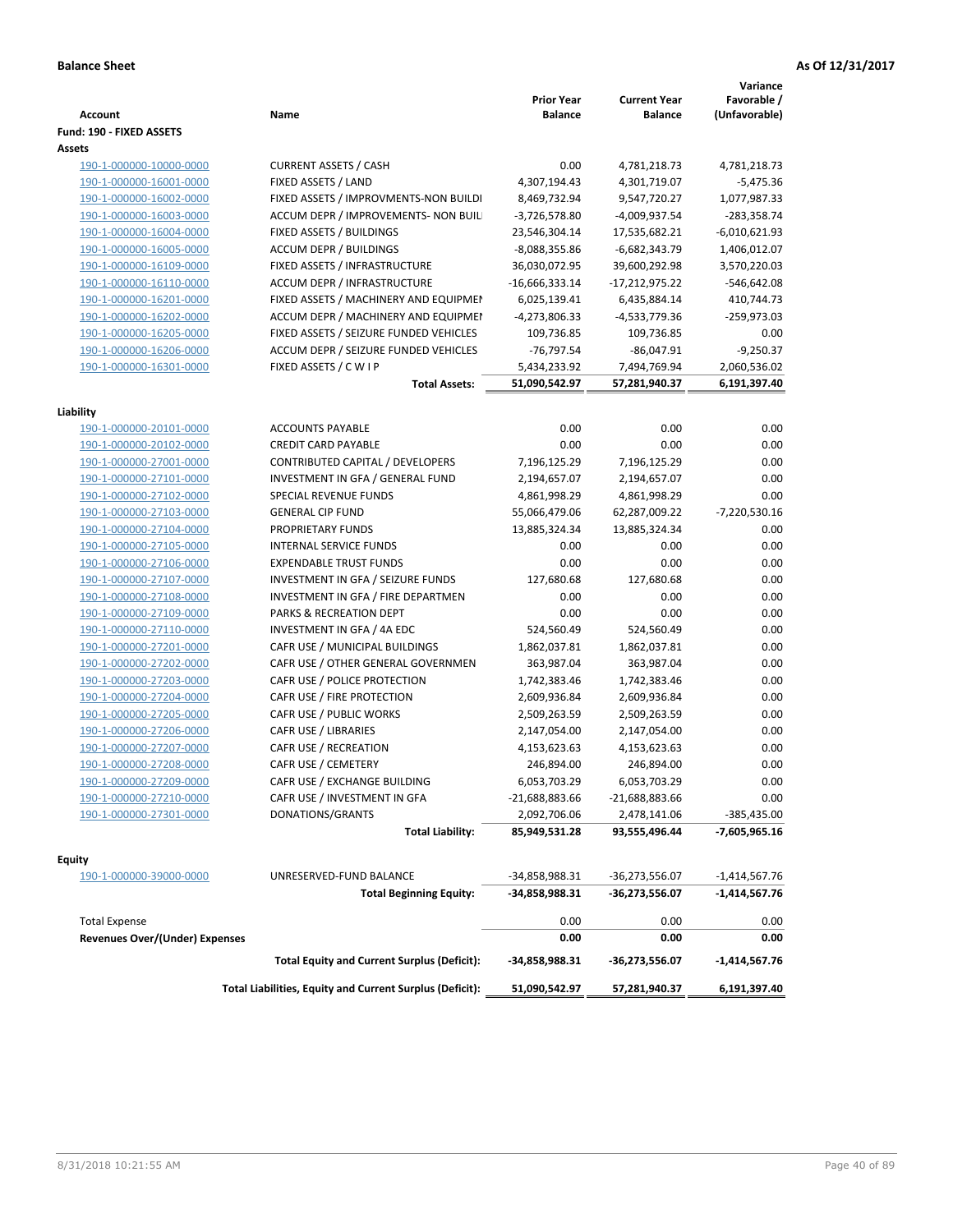| <b>Account</b>                 | Name                                                     | <b>Prior Year</b><br><b>Balance</b> | <b>Current Year</b><br><b>Balance</b> | Variance<br>Favorable /<br>(Unfavorable) |
|--------------------------------|----------------------------------------------------------|-------------------------------------|---------------------------------------|------------------------------------------|
| <b>Fund: 191 - DEBT</b>        |                                                          |                                     |                                       |                                          |
| <b>Assets</b>                  |                                                          |                                     |                                       |                                          |
| 191-1-000000-12101-0000        | <b>BOND ISSUANCE COSTS</b>                               | 0.00                                | 0.00                                  | 0.00                                     |
| 191-1-000000-12201-0000        | DEFERRED CHARGES / BOND DISCOUNT                         | $-1,044,044.26$                     | $-1,016,547.95$                       | 27,496.31                                |
| 191-1-000000-14101-0000        | WTR/WWTR UTILITY FUND                                    | 0.00                                | 0.00                                  | 0.00                                     |
| 191-1-000000-17101-0000        | LONG-TERM DEBT / AMT TO BE PROVIDE                       | 4,610,016.37                        | 453,446.27                            | $-4,156,570.10$                          |
|                                | <b>Total Assets:</b>                                     | 3,565,972.11                        | $-563, 101.68$                        | -4,129,073.79                            |
| Liability                      |                                                          |                                     |                                       |                                          |
| 191-1-000000-20102-0000        | <b>CREDIT CARD PAYABLE</b>                               | 0.00                                | 0.00                                  | 0.00                                     |
| 191-1-000000-22002-0000        | VACATION/SICK PAYABLE                                    | 1,631,580.90                        | 1,548,415.51                          | 83,165.39                                |
| 191-1-000000-26001-0000        | <b>COMPENSATED ABSENCES PAY</b>                          | 1,574,930.61                        | 1,574,354.03                          | 576.58                                   |
| 191-1-000000-26003-0000        | EXCESS SALES TAX DUE TO STATE OF TEXAS                   | 3,223,783.60                        | 3,045,688.20                          | 178,095.40                               |
| 191-1-000000-26101-0000        | <b>GENERAL OBLIG BONDS PAY</b>                           | 37,819,000.00                       | 33,926,000.00                         | 3,893,000.00                             |
| 191-1-000000-26103-0000        | DEFERRED LOSS/DEFEASEMENT                                | $-843,796.95$                       | 71,619.09                             | $-915,416.04$                            |
| 191-1-000000-26104-0000        | <b>ACCRETED INTEREST</b>                                 | 165,929.14                          | 164,196.41                            | 1,732.73                                 |
| 191-1-000000-26105-0000        | INV NET OF RELATED DEBT                                  | -34,384,329.59                      | -34,384,329.59                        | 0.00                                     |
| 191-1-000000-26106-0000        | <b>RESTRICTED DEBT SERVICE</b>                           | 621,308.00                          | 621,308.00                            | 0.00                                     |
|                                | <b>Total Liability:</b>                                  | 9,808,405.71                        | 6,567,251.65                          | 3,241,154.06                             |
| Equity                         |                                                          |                                     |                                       |                                          |
| 191-1-000000-39000-0000        | UNRESERVED-FUND BALANCE                                  | $-6,242,433.60$                     | $-7,130,353.33$                       | -887,919.73                              |
|                                | <b>Total Beginning Equity:</b>                           | $-6,242,433.60$                     | $-7,130,353.33$                       | $-887,919.73$                            |
| <b>Total Expense</b>           |                                                          | 0.00                                | 0.00                                  | 0.00                                     |
| Revenues Over/(Under) Expenses |                                                          | 0.00                                | 0.00                                  | 0.00                                     |
|                                | <b>Total Equity and Current Surplus (Deficit):</b>       | $-6,242,433.60$                     | $-7,130,353.33$                       | $-887,919.73$                            |
|                                | Total Liabilities, Equity and Current Surplus (Deficit): | 3,565,972.11                        | $-563, 101.68$                        | -4,129,073.79                            |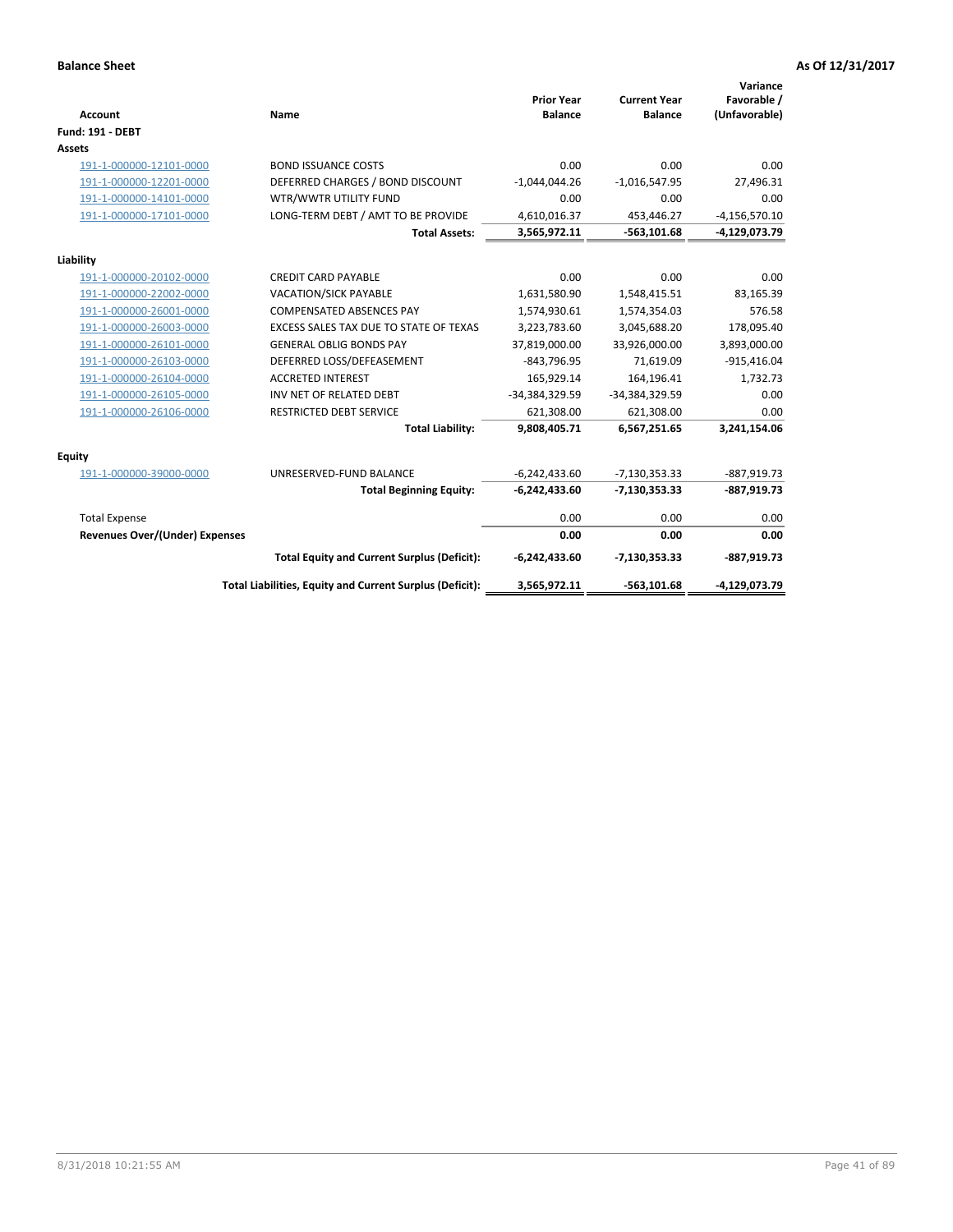|                                                    |                                                             | <b>Prior Year</b> | <b>Current Year</b>    | Variance<br>Favorable /     |
|----------------------------------------------------|-------------------------------------------------------------|-------------------|------------------------|-----------------------------|
| <b>Account</b>                                     | Name                                                        | <b>Balance</b>    | <b>Balance</b>         | (Unfavorable)               |
| Fund: 192 - PAYROLL CLEARING                       |                                                             |                   |                        |                             |
| Assets                                             |                                                             |                   |                        |                             |
| 192-1-000000-10000-0000<br>192-1-000000-13201-0000 | <b>CURRENT ASSETS / CASH</b><br>MISC ACCTS RECEIVABLE       | 309,376.12        | 267,133.23<br>0.00     | $-42,242.89$<br>$-1,482.18$ |
| 192-1-000000-13203-0000                            | NON-CURRENT ASSETS / PREPAYMENTS                            | 1,482.18<br>0.00  | 0.00                   | 0.00                        |
| 192-1-000000-13205-0000                            | <b>INTEREST RECEIVABLE</b>                                  | 0.00              | 0.00                   | 0.00                        |
|                                                    | <b>Total Assets:</b>                                        | 310,858.30        | 267,133.23             | -43,725.07                  |
|                                                    |                                                             |                   |                        |                             |
| Liability                                          |                                                             |                   |                        |                             |
| 192-1-000000-20101-0000                            | <b>ACCOUNTS PAYABLE</b>                                     | $-62,617.53$      | 102,577.20             | $-165, 194.73$              |
| 192-1-000000-20102-0000                            | <b>CREDIT CARD PAYABLE</b>                                  | 0.00              | 0.00                   | 0.00                        |
| 192-1-000000-20103-0000                            | ACCRUED ACCOUNTS PAYABLE                                    | 0.00              | 0.00                   | 0.00                        |
| 192-1-000000-22001-0000                            | SALARIES PAYABLE                                            | 0.00              | 0.00                   | 0.00                        |
| 192-1-000000-22002-0000                            | <b>VACATION/SICK PAYABLE</b>                                | 0.00              | 0.00                   | 0.00                        |
| 192-1-000000-22101-0000                            | TAXES - FEDERAL WITHHOLDING                                 | 0.00              | 0.00                   | 0.00                        |
| 192-1-000000-22102-0000                            | <b>TAXES - FICA</b>                                         | 0.00              | 0.00                   | 0.00                        |
| 192-1-000000-22103-0000                            | <b>TAXES - MEDICARE</b>                                     | 0.00              | 0.00<br>6,166.97       | 0.00                        |
| 192-1-000000-22201-0000<br>192-1-000000-22202-0000 | <b>INS - AFLAC</b><br><b>INS - LIFE INSURANCE</b>           | 9,162.62<br>0.00  | 0.00                   | 2,995.65<br>0.00            |
| 192-1-000000-22203-0000                            | INS - CITY EMPLOYEE PORTION                                 | 0.00              | 0.00                   | 0.00                        |
| 192-1-000000-22204-0000                            | INS - GEUS EMPLOYEE PORTION                                 | 0.00              | 0.00                   | 0.00                        |
| 192-1-000000-22205-0000                            | INS - CITY EMPL-FLEXCARD                                    | 5,083.34          | $-490.00$              | 5,573.34                    |
| 192-1-000000-22206-0000                            | INS - CITY EMPL-DEPENDENT CARE                              | 0.00              | 0.00                   | 0.00                        |
| 192-1-000000-22207-0000                            | INS - GEUS EMPL-HEALTH CARE                                 | 0.00              | 0.00                   | 0.00                        |
| 192-1-000000-22208-0000                            | INS - AMERICAN FIDELITY                                     | 0.00              | 0.00                   | 0.00                        |
| 192-1-000000-22209-0000                            | INS - GEUS EMPL-DEPENDENT CARE                              | 0.00              | 0.00                   | 0.00                        |
| 192-1-000000-22210-0000                            | INS - CITY EMPLOYEE - OPT OU                                | 0.00              | 0.00                   | 0.00                        |
| 192-1-000000-22211-0000                            | INS - GEUS EMP - OPT OU                                     | 0.00              | 0.00                   | 0.00                        |
| 192-1-000000-22212-0000                            | <b>INS - VISION PLAN</b>                                    | $-4,936.00$       | $-279.24$              | $-4,656.76$                 |
| 192-1-000000-22213-0000                            | INS - AIG CRITICAL CARE                                     | 0.00              | 0.00                   | 0.00                        |
| 192-1-000000-22214-0000                            | INS - AIG ACCIDENT                                          | 0.00              | 0.00                   | 0.00                        |
| 192-1-000000-22215-0000                            | INS - ALLSTATE CANCER                                       | 0.00              | 0.00                   | 0.00                        |
| 192-1-000000-22216-0000                            | INS - CRITICAL ILLNESS/CHARTIS                              | 0.00              | 0.00                   | 0.00                        |
| 192-1-000000-22217-0000                            | INS - MUTUAL OF OMAHA                                       | $-1,628.68$       | $-7,980.80$            | 6,352.12                    |
| 192-1-000000-22218-0000                            | INS - TX LIFE                                               | $-97.66$          | $-18.29$               | $-79.37$                    |
| 192-1-000000-22219-0000                            | <b>INS - NEW YORK LIFE</b>                                  | 35.00             | 0.00                   | 35.00                       |
| 192-1-000000-22220-0000                            | INS - AFLAC CRITICAL INSURANCE                              | 1,225.42          | $-161.08$              | 1,386.50                    |
| 192-1-000000-22223-0000                            | <b>INS - DENTAL PLAN</b>                                    | $-53,529.79$      | 629.04                 | $-54,158.83$                |
| 192-1-000000-22301-0000                            | <b>RETIREMENT - TMRS</b>                                    | 357,758.45        | 251,488.47             | 106,269.98                  |
| 192-1-000000-22302-0000                            | RETIREMENT - F R & R                                        | 49,501.25         | -69,446.84             | 118,948.09                  |
| 192-1-000000-22303-0000                            | RETIREMENT - NATIONWIDE / PEBSCO                            | 10,970.58         | $-9,434.25$            | 20,404.83                   |
| 192-1-000000-22304-0000                            | RETIREMENT - 401 ICMA RETIREMENT                            | 0.00              | 0.00                   | 0.00                        |
| 192-1-000000-22305-0000                            | RETIREMENT - VANTAGE CARE PRE-TAX RSP                       | 0.00              | 0.00                   | 0.00                        |
| 192-1-000000-22401-0000                            | <b>GARNISHMENT - TAX LEVY</b>                               | 0.00              | 0.00                   | 0.00                        |
| 192-1-000000-22402-0000                            | <b>GARNISHMENT - CHILD SUPPORT</b>                          | 0.00              | 0.00                   | 0.00                        |
| 192-1-000000-22403-0000                            | <b>GARNISHMENT - CHAPTER 13</b>                             | 0.00              | 0.00                   | 0.00                        |
| 192-1-000000-22404-0000                            | <b>GARNISHMENT - STUDENT LOAN</b><br><b>CHARITY PAYABLE</b> | 0.00              | 0.00                   | 0.00                        |
| 192-1-000000-22501-0000<br>192-1-000000-22502-0000 | UNITED WAY                                                  | 0.00<br>0.00      | $-309.00$<br>$-189.50$ | 309.00<br>189.50            |
| 192-1-000000-22503-0000                            | AMERICAN CANCER SOCIETY                                     | 0.00              | 0.00                   | 0.00                        |
| 192-1-000000-22601-0000                            | PR DEDUCT - SAVINGS BOND                                    | 0.00              | 0.00                   | 0.00                        |
| 192-1-000000-22602-0000                            | PR DEDUCT - CREDIT UNION                                    | 0.00              | $-5,402.50$            | 5,402.50                    |
| 192-1-000000-22603-0000                            | PR DEDUCT - PRE PAID LEGAL FEE                              | $-68.70$          | $-16.95$               | $-51.75$                    |
| 192-1-000000-22604-0000                            | PR DEDUCT - AUTO LEASE AGREEMENT                            | 0.00              | 0.00                   | 0.00                        |
| 192-1-000000-22605-0000                            | PR DEDUCT - YMCA                                            | 0.00              | 0.00                   | 0.00                        |
| 192-1-000000-22606-0000                            | PR DEDUCT - GAC                                             | 0.00              | 0.00                   | 0.00                        |
| 192-1-000000-22607-0000                            | PR DEDUCT - WEIGHT WATCHERS                                 | 0.00              | 0.00                   | 0.00                        |
| 192-1-000000-22608-0000                            | PR DEDUCT - HUNT REG-FITNESS CTR                            | 0.00              | 0.00                   | 0.00                        |
| 192-1-000000-22609-0000                            | PR DEDUCT - MISCELLANEOUS                                   | 0.00              | 0.00                   | 0.00                        |
|                                                    |                                                             |                   |                        |                             |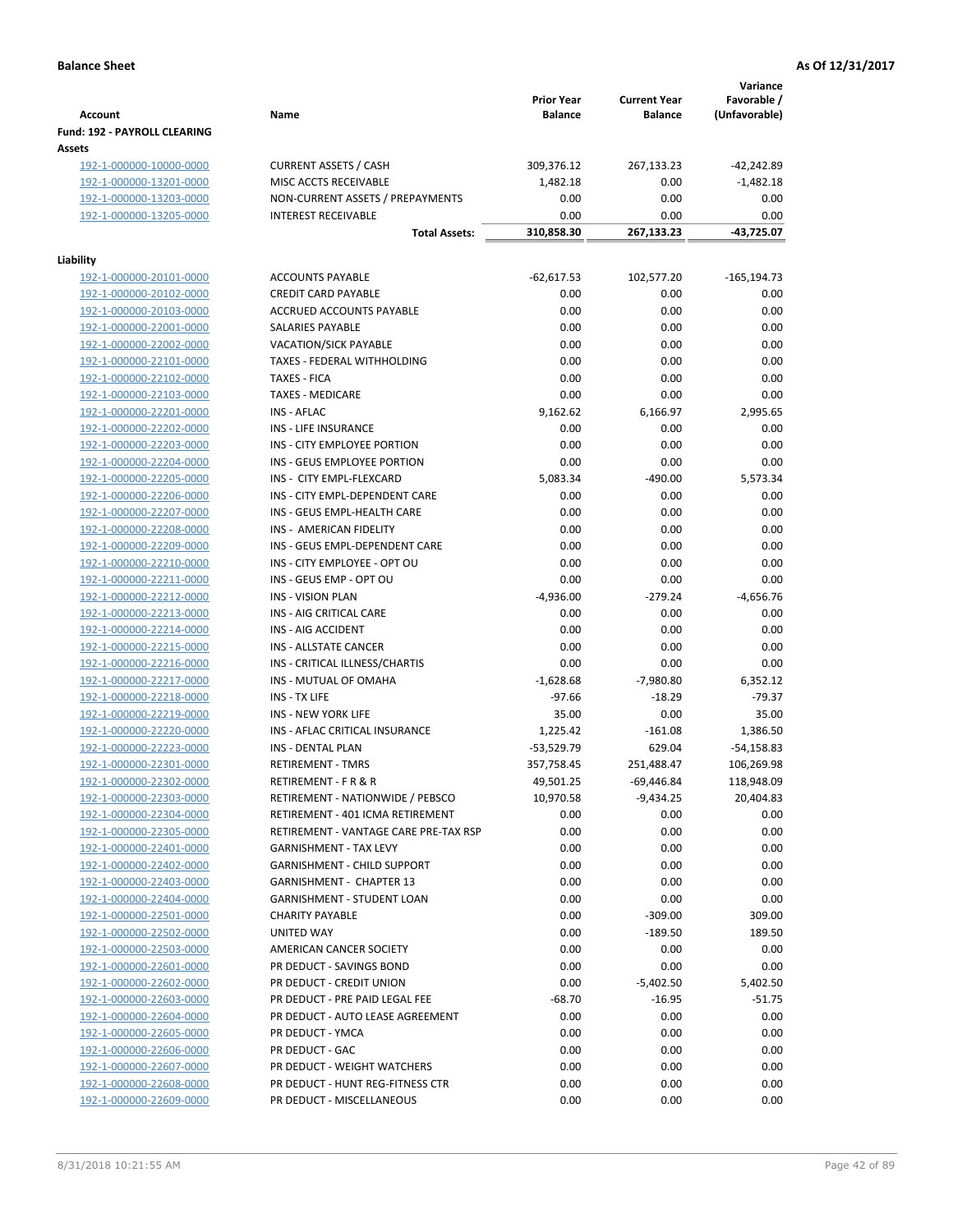| Account                 | Name                                                     | <b>Prior Year</b><br><b>Balance</b> | <b>Current Year</b><br><b>Balance</b> | Variance<br>Favorable /<br>(Unfavorable) |
|-------------------------|----------------------------------------------------------|-------------------------------------|---------------------------------------|------------------------------------------|
| 192-1-000000-22610-0000 | PR DEDUCT - MISC REIMB                                   | 0.00                                | 0.00                                  | 0.00                                     |
| 192-1-000000-22611-0000 | PR DEDUCT - GOLF COURSE FEES                             | 0.00                                | 0.00                                  | 0.00                                     |
| 192-1-000000-22612-0000 | PR DEDUCT - WEARING APPAREL                              | 0.00                                | 0.00                                  | 0.00                                     |
| 192-1-000000-22613-0000 | PR DEDUCT - SNAP FITNESS                                 | 0.00                                | 0.00                                  | 0.00                                     |
|                         | <b>Total Liability:</b>                                  | 310,858.30                          | 267,133.23                            | 43,725.07                                |
| <b>Equity</b>           |                                                          |                                     |                                       |                                          |
| 192-1-000000-39000-0000 | UNRESERVED-FUND BALANCE                                  | 0.00                                | 0.00                                  | 0.00                                     |
|                         | <b>Total Beginning Equity:</b>                           | 0.00                                | 0.00                                  | 0.00                                     |
|                         | <b>Total Equity and Current Surplus (Deficit):</b>       | 0.00                                | 0.00                                  | 0.00                                     |
|                         | Total Liabilities, Equity and Current Surplus (Deficit): | 310,858.30                          | 267,133.23                            | $-43,725.07$                             |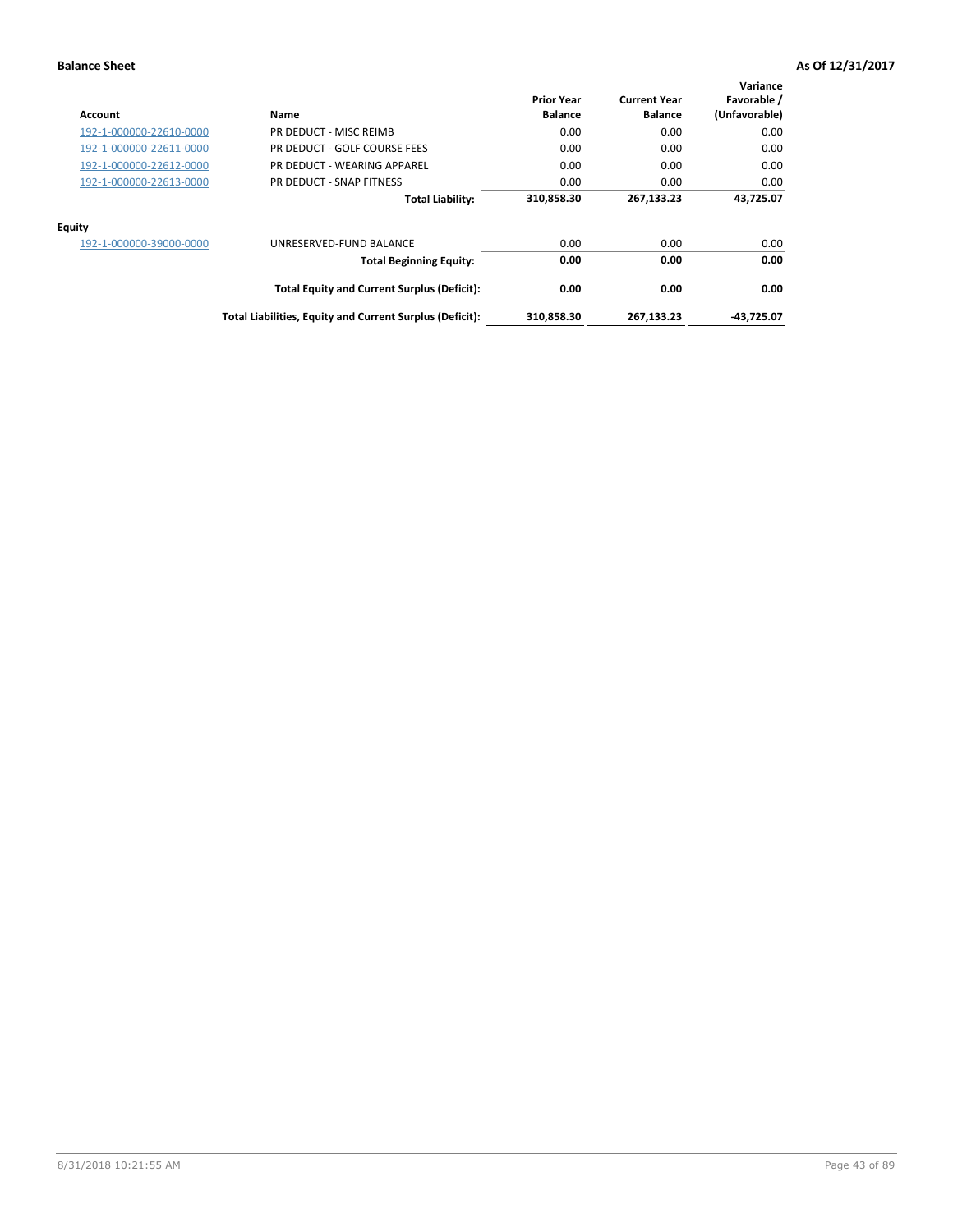|                                                    |                                                              |                                     |                                       | Variance<br>Favorable / |
|----------------------------------------------------|--------------------------------------------------------------|-------------------------------------|---------------------------------------|-------------------------|
| Account                                            | Name                                                         | <b>Prior Year</b><br><b>Balance</b> | <b>Current Year</b><br><b>Balance</b> | (Unfavorable)           |
| Fund: 200 - WATER / WASTEWATER FUND                |                                                              |                                     |                                       |                         |
| Assets                                             |                                                              |                                     |                                       |                         |
| 200-2-000000-10000-0000                            | <b>CURRENT ASSETS / CASH</b>                                 | 5,625,488.94                        | 4,258,335.28                          | $-1,367,153.66$         |
| 200-2-000000-12101-0000                            | <b>BOND ISSUANCE COSTS</b>                                   | 0.00                                | 0.00                                  | 0.00                    |
| 200-2-000000-12201-0000                            | DEFERRED CHARGES / BOND DISCOUNT                             | $-40,463.35$                        | $-35,109.18$                          | 5,354.17                |
| 200-2-000000-13000-0000                            | <b>CUSTOMER ACCTS RECEIVABLE</b>                             | 528,120.26                          | 611,611.13                            | 83,490.87               |
| 200-2-000000-13001-0000                            | NON CURRENT CUSTOMER ACCTS RECEIVAE                          | 163,472.07                          | 182,239.55                            | 18,767.48               |
| 200-2-000000-13002-0000                            | ALLOW FOR UNCOLLECT REC                                      | $-180,628.30$                       | $-173,530.63$                         | 7,097.67                |
| 200-2-000000-13003-0000                            | UNBILLED YEAR-END ACCRUAL                                    | 993,472.42                          | 1,046,691.01                          | 53,218.59               |
| 200-2-000000-13004-0000                            | <b>WASTE HAULER RECEIVABLE</b>                               | 35,134.60                           | 43,113.85                             | 7,979.25                |
| 200-2-000000-13007-0000                            | <b>RETURNED CHECKS</b>                                       | 0.00                                | 0.00                                  | 0.00                    |
| 200-2-000000-13010-0000                            | <b>CADDO MILLS</b>                                           | 0.00                                | 0.00                                  | 0.00                    |
| 200-2-000000-13201-0000                            | MISC ACCTS RECEIVABLE                                        | 0.00                                | 0.00                                  | 0.00                    |
| 200-2-000000-13202-0000                            | <b>EMPLOYEE ADVANCES</b>                                     | 0.00                                | 0.00                                  | 0.00                    |
| 200-2-000000-13203-0000                            | NON-CURRENT ASSETS / PREPAYMENTS                             | 0.00                                | 0.00                                  | 0.00                    |
| 200-2-000000-13205-0000<br>200-2-000000-14001-0000 | <b>INTEREST RECEIVABLE</b>                                   | 0.00<br>0.00                        | 0.00<br>0.00                          | 0.00<br>0.00            |
|                                                    | DUE FROM / GENERAL FUND                                      | 0.00                                |                                       |                         |
| 200-2-000000-14040-0000                            | <b>GENERAL CIP / GENERAL CIP</b>                             |                                     | 0.00                                  | 0.00                    |
| 200-2-000000-14120-0000                            | DUE FROM UTILITY CIP                                         | 38,336,026.85                       | 38,336,026.85                         | 0.00                    |
| 200-2-000000-15401-0000                            | <b>INVENTORIES / WATER STOCK</b>                             | 255,981.59                          | 255,981.59                            | 0.00                    |
| 200-2-000000-15501-0000<br>200-2-000000-16001-0000 | <b>INVENTORIES / WASTEWATER STOCK</b><br>FIXED ASSETS / LAND | 37,338.12<br>685,983.11             | 37,338.12<br>685,983.11               | 0.00<br>0.00            |
| 200-2-000000-16002-0000                            | FIXED ASSETS / IMPROVMENTS-NON BUILDI                        | 5,396,182.49                        | 5,396,182.49                          | 0.00                    |
| 200-2-000000-16003-0000                            | ACCUM DEPR / IMPROVEMENTS-NON BUILI                          | $-1,804,747.08$                     | $-1,997,080.68$                       | $-192,333.60$           |
| 200-2-000000-16004-0000                            | FIXED ASSETS / BUILDINGS                                     | 23,420,073.36                       | 23,420,750.92                         | 677.56                  |
| 200-2-000000-16005-0000                            | <b>ACCUM DEPR / BUILDINGS</b>                                | $-1,845,303.04$                     | $-2,311,101.08$                       | $-465,798.04$           |
| 200-2-000000-16006-0000                            | FIXED ASSETS / FILTRATION PLANT                              | 10,529,295.00                       | 10,529,295.00                         | 0.00                    |
| 200-2-000000-16007-0000                            | ACCUM DEPR / FILTRATION PLANT                                | -6,841,360.24                       | $-7,053,202.00$                       | $-211,841.76$           |
| 200-2-000000-16008-0000                            | FIXED ASSETS / WATER RECLAMATION PLAN                        | 7,272,907.47                        | 7,272,907.47                          | 0.00                    |
| 200-2-000000-16009-0000                            | ACCUM DEPR / WATER RECLAMATION PLAN                          | -5,958,539.29                       | $-6,134,209.96$                       | -175,670.67             |
| 200-2-000000-16101-0000                            | FIXED ASSETS / WATER MAINS                                   | 19,560,838.81                       | 19,766,398.81                         | 205,560.00              |
| 200-2-000000-16102-0000                            | <b>ACCUM DEPR / WATER MAINS</b>                              | -9,312,839.49                       | -9,722,167.22                         | -409,327.73             |
| 200-2-000000-16103-0000                            | FIXED ASSETS / SANITARY SEWERS                               | 25,544,578.76                       | 25,724,453.76                         | 179,875.00              |
| 200-2-000000-16104-0000                            | <b>ACCUM DEPR / SANITARY SEWERS</b>                          | $-10,208,802.70$                    | $-10,787,201.06$                      | -578,398.36             |
| 200-2-000000-16105-0000                            | FIXED ASSETS / RESERVOIRS & TANKS                            | 1,023,525.00                        | 1,023,525.00                          | 0.00                    |
| 200-2-000000-16106-0000                            | ACCUM DEPR / RESERVOIRS & TANKS                              | $-805,299.50$                       | $-814,273.58$                         | $-8,974.08$             |
| 200-2-000000-16107-0000                            | FIXED ASSETS / PUMP STATIONS                                 | 366,796.61                          | 366,796.61                            | 0.00                    |
| 200-2-000000-16108-0000                            | <b>ACCUM DEPR / PUMP STATIONS</b>                            | -279,980.46                         | -293,979.25                           | $-13,998.79$            |
| 200-2-000000-16201-0000                            | FIXED ASSETS / MACHINERY AND EQUIPMEN                        | 2,909,732.82                        | 3,008,111.91                          | 98,379.09               |
| 200-2-000000-16202-0000                            | ACCUM DEPR / MACHINERY AND EQUIPMEI                          | $-1,389,601.03$                     | $-1,524,807.11$                       | $-135,206.08$           |
| 200-2-000000-16301-0000                            | FIXED ASSETS / C W I P                                       | 0.00                                | 0.00                                  | 0.00                    |
| 200-2-000000-17501-0000                            | <b>EMPLOYEE CONTRIBUTIONS</b>                                | 143,748.00                          | 157,273.00                            | 13,525.00               |
| 200-2-000000-17504-0000                            | <b>INVESTMENT RETURN</b>                                     | 670,725.00                          | 495,876.00                            | $-174,849.00$           |
| 200-2-000000-17508-0000                            | EXPERIENCE DIFFERENCE- OUTFLOW                               | 13,590.00                           | 8,729.00                              | $-4,861.00$             |
| 200-2-000000-17509-0000                            | <b>EXPERIENCE DIFFERENCE - INFLOW</b>                        | 0.00                                | $-57,790.00$                          | $-57,790.00$            |
| 200-2-000000-17520-0000                            | <b>ASSUMPTION CHANGES</b>                                    | 178,221.00                          | 116,123.00                            | $-62,098.00$            |
|                                                    | <b>Total Assets:</b>                                         | 105,023,667.80                      | 101,839,291.71                        | -3,184,376.09           |
| Liability                                          |                                                              |                                     |                                       |                         |
| 200-2-000000-20101-0000                            | <b>ACCOUNTS PAYABLE</b>                                      | 0.00                                | $-40.25$                              | 40.25                   |
| 200-2-000000-20102-0000                            | <b>CREDIT CARD PAYABLE</b>                                   | 0.00                                | 0.00                                  | 0.00                    |
| 200-2-000000-20103-0000                            | ACCRUED ACCOUNTS PAYABLE                                     | 10,000.00                           | 10,000.00                             | 0.00                    |
| 200-2-000000-20104-0000                            | <b>ESCHEATED LIABILITY</b>                                   | 0.00                                | 0.00                                  | 0.00                    |
| 200-2-000000-20109-0000                            | <b>GENERAL OBLIG BONDS PAY</b>                               | 1,361,000.00                        | 1,393,000.00                          | $-32,000.00$            |
| 200-2-000000-20110-0000                            | REVENUE BONDS PAYABLE                                        | 925,000.00                          | 945,000.00                            | $-20,000.00$            |
| 200-2-000000-20112-0000                            | ACCRUED INTEREST PAYABLE                                     | 77,667.06                           | 77,667.38                             | $-0.32$                 |
| 200-2-000000-20125-0000                            | SALES TAX PAYABLE / IN THE CITY                              | 0.00                                | 0.00                                  | 0.00                    |
| 200-2-000000-20139-0000                            | RETAINAGES PAYABLE                                           | 0.00                                | 0.00                                  | 0.00                    |
| 200-2-000000-20141-0000                            | <b>TELEPHONE CLEARING</b>                                    | 0.01                                | 0.01                                  | 0.00                    |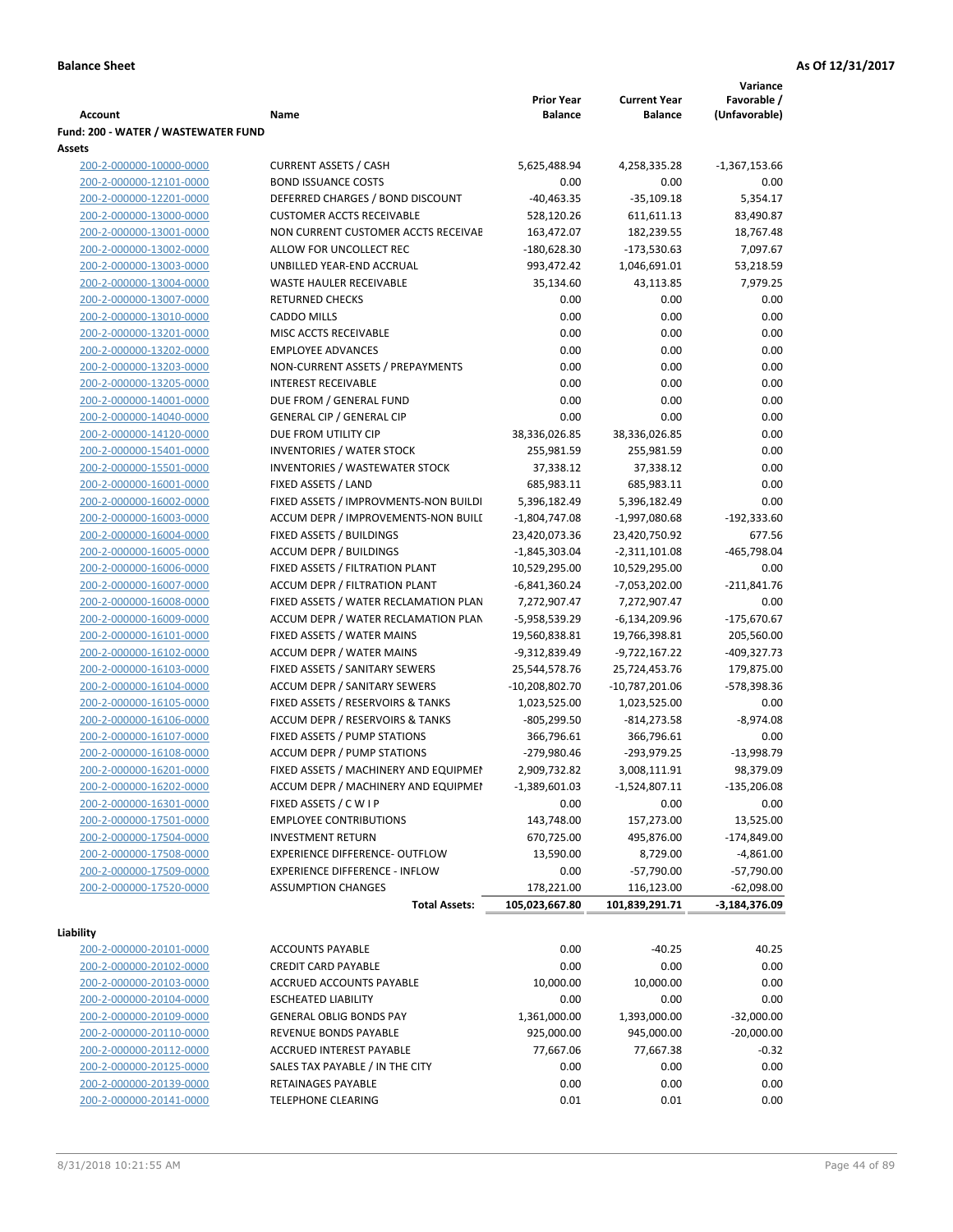|                                       |                                                          |                                     |                                       | Variance                     |
|---------------------------------------|----------------------------------------------------------|-------------------------------------|---------------------------------------|------------------------------|
| <b>Account</b>                        | Name                                                     | <b>Prior Year</b><br><b>Balance</b> | <b>Current Year</b><br><b>Balance</b> | Favorable /<br>(Unfavorable) |
| 200-2-000000-20160-0000               | <b>UNAPPLIED CREDIT</b>                                  | 0.00                                | 0.00                                  | 0.00                         |
| 200-2-000000-21001-0000               | <b>GENERAL FUND / GENERAL FUND</b>                       | 0.00                                | 0.00                                  | 0.00                         |
| 200-2-000000-21101-0000               | ENTERPRISE / WTR/WWTR UTILITY FUND                       | 0.00                                | 0.00                                  | 0.00                         |
| 200-2-000000-22001-0000               | <b>SALARIES PAYABLE</b>                                  | 72,876.25                           | 79,792.91                             | $-6,916.66$                  |
| 200-2-000000-22002-0000               | VACATION/SICK PAYABLE                                    | 184,856.65                          | 164,567.04                            | 20,289.61                    |
| 200-2-000000-23001-0000               | <b>CAPITAL LEASE PAYABLE</b>                             | 0.00                                | 0.00                                  | 0.00                         |
| 200-2-000000-24001-0000               | O/S CHECKS PAYABLE                                       | 0.00                                | 0.00                                  | 0.00                         |
| 200-2-000000-24002-0000               | <b>CUSTOMER DEPOSITS</b>                                 | 630,883.12                          | 761,355.11                            | $-130,471.99$                |
| 200-2-000000-24003-0000               | <b>CUSTOMER OVERPMT SUSPENSE</b>                         | 100,559.77                          | 79,022.03                             | 21,537.74                    |
| 200-2-000000-24004-0000               | <b>INTEREST PAYABLE ON DEP</b>                           | 0.00                                | 0.00                                  | 0.00                         |
| 200-2-000000-24005-0000               | <b>ACCRUED INT PAY ON DEP</b>                            | 0.00                                | 0.00                                  | 0.00                         |
| 200-2-000000-24006-0000               | <b>AWAITING CUSTOMER SETUP</b>                           | 1,955.61                            | 1,955.61                              | 0.00                         |
| 200-2-000000-24007-0000               | <b>BILLED DEPOSITS SUSPENSE</b>                          | 0.00                                | 0.00                                  | 0.00                         |
| 200-2-000000-26001-0000               | <b>COMPENSATED ABSENCES PAY</b>                          | 238,102.66                          | 253,640.85                            | $-15,538.19$                 |
| 200-2-000000-26101-0000               | <b>GENERAL OBLIG BONDS PAY</b>                           | 8,846,000.00                        | 7,453,000.00                          | 1,393,000.00                 |
| 200-2-000000-26102-0000               | <b>REVENUE BONDS PAYABLE</b>                             | 14,145,000.00                       | 13,200,000.00                         | 945,000.00                   |
| 200-2-000000-26103-0000               | DEFERRED LOSS/DEFEASEMENT                                | $-317,889.28$                       | $-272,476.43$                         | $-45,412.85$                 |
| 200-2-000000-27001-0000               | <b>CONTRIBUTED CAPITAL</b>                               | 0.00                                | 0.00                                  | 0.00                         |
| 200-2-000000-27002-0000               | CONTRIBUTED CAPITAL / DEVELOPERS                         | 0.00                                | 0.00                                  | 0.00                         |
| 200-2-000000-29300-0000               | <b>ENCUMBRANCE SUMMARY</b>                               | 0.00                                | 0.00                                  | 0.00                         |
| 200-2-000000-29400-0100               | RESERVED ACCOUNT / ENCUMBRANCES                          | 0.00                                | 0.00                                  | 0.00                         |
| 200-2-000000-29999-0000               | NET PENSION LIABILITY                                    | 1,133,409.00                        | 1,077,764.00                          | 55,645.00                    |
| 200-2-000000-92080-0000               | <b>GLTDAG</b>                                            | 0.00                                | 0.00                                  | 0.00                         |
|                                       | <b>Total Liability:</b>                                  | 27,409,420.85                       | 25,224,248.26                         | 2,185,172.59                 |
| <b>Equity</b>                         |                                                          |                                     |                                       |                              |
| 200-2-000000-39000-0000               | UNRESERVED-FUND BALANCE                                  | 0.00                                | 0.00                                  | 0.00                         |
| 200-2-000000-39100-0000               | UNRESERVED-RET. EARNINGS                                 | 77,527,044.89                       | 75,815,422.17                         | $-1,711,622.72$              |
| 200-2-000000-39150-0000               | RESERVED-RET. EARNINGS                                   | 0.00                                | 0.00                                  | 0.00                         |
| 200-2-000000-39500-0000               | <b>NET POSITION - PENSION</b>                            | $-965.00$                           | $-965.00$                             | 0.00                         |
|                                       | <b>Total Beginning Equity:</b>                           | 77,526,079.89                       | 75,814,457.17                         | $-1,711,622.72$              |
| <b>Total Revenue</b>                  |                                                          | 3,162,735.39                        | 3,465,780.25                          | 303,044.86                   |
| <b>Total Expense</b>                  |                                                          | 3,074,568.33                        | 2,665,193.96                          | 409,374.37                   |
| <b>Revenues Over/(Under) Expenses</b> |                                                          | 88,167.06                           | 800,586.29                            | 712,419.23                   |
|                                       | <b>Total Equity and Current Surplus (Deficit):</b>       | 77,614,246.95                       | 76,615,043.46                         | -999,203.49                  |
|                                       | Total Liabilities, Equity and Current Surplus (Deficit): | 105,023,667.80                      | 101,839,291.72                        | $-3,184,376.08$              |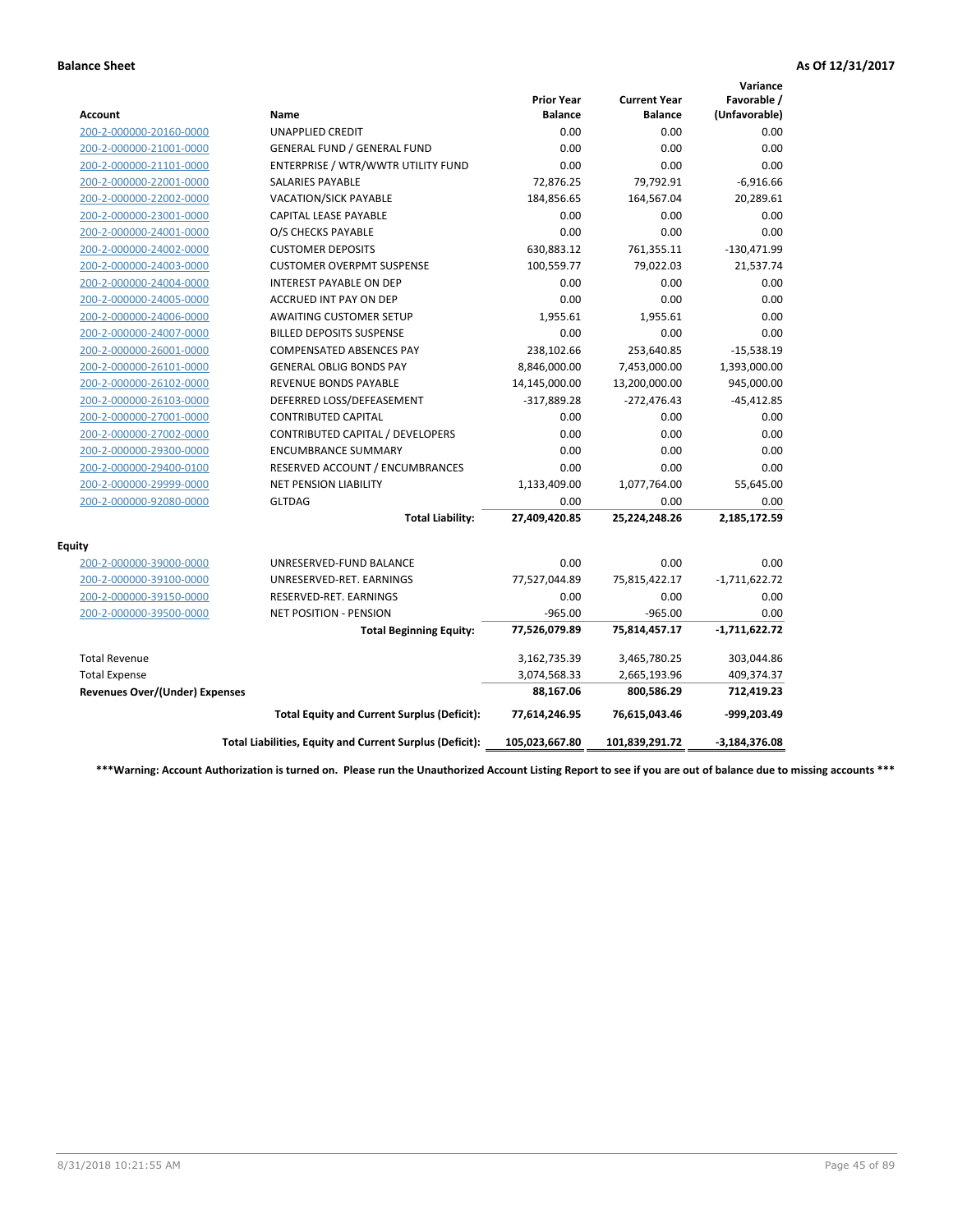| <b>Account</b>                        | Name                                                     | <b>Prior Year</b><br><b>Balance</b> | <b>Current Year</b><br><b>Balance</b> | Variance<br>Favorable /<br>(Unfavorable) |
|---------------------------------------|----------------------------------------------------------|-------------------------------------|---------------------------------------|------------------------------------------|
| <b>Fund: 210 - WATER IMPACT FEES</b>  |                                                          |                                     |                                       |                                          |
| <b>Assets</b>                         |                                                          |                                     |                                       |                                          |
| 210-2-000000-10000-0000               | <b>CURRENT ASSETS / CASH</b>                             | 36.76                               | 36.86                                 | 0.10                                     |
| 210-2-000000-13201-0000               | MISC ACCTS RECEIVABLE                                    | 0.00                                | 0.00                                  | 0.00                                     |
| 210-2-000000-13205-0000               | <b>INTEREST RECEIVABLE</b>                               | 0.00                                | 0.00                                  | 0.00                                     |
|                                       | <b>Total Assets:</b>                                     | 36.76                               | 36.86                                 | 0.10                                     |
| Liability                             |                                                          |                                     |                                       |                                          |
| 210-2-000000-20101-0000               | <b>ACCOUNTS PAYABLE</b>                                  | 0.00                                | 0.00                                  | 0.00                                     |
| 210-2-000000-20103-0000               | <b>ACCRUED ACCOUNTS PAYABLE</b>                          | 0.00                                | 0.00                                  | 0.00                                     |
| 210-2-000000-29300-0000               | <b>ENCUMBRANCE SUMMARY</b>                               | 0.00                                | 0.00                                  | 0.00                                     |
| 210-2-000000-29400-0000               | RESERVED ACCOUNT / ENCUMBRANCES                          | 0.00                                | 0.00                                  | 0.00                                     |
|                                       | <b>Total Liability:</b>                                  | 0.00                                | 0.00                                  | 0.00                                     |
| <b>Equity</b>                         |                                                          |                                     |                                       |                                          |
| 210-2-000000-39000-0000               | UNRESERVED-FUND BALANCE                                  | 0.00                                | 0.00                                  | 0.00                                     |
| 210-2-000000-39100-0000               | UNRESERVED-RET. EARNINGS                                 | 36.78                               | 36.86                                 | 0.08                                     |
|                                       | <b>Total Beginning Equity:</b>                           | 36.78                               | 36.86                                 | 0.08                                     |
| <b>Total Revenue</b>                  |                                                          | $-0.02$                             | 0.00                                  | 0.02                                     |
| <b>Total Expense</b>                  |                                                          | 0.00                                | 0.00                                  | 0.00                                     |
| <b>Revenues Over/(Under) Expenses</b> |                                                          | $-0.02$                             | 0.00                                  | 0.02                                     |
|                                       | <b>Total Equity and Current Surplus (Deficit):</b>       | 36.76                               | 36.86                                 | 0.10                                     |
|                                       | Total Liabilities, Equity and Current Surplus (Deficit): | 36.76                               | 36.86                                 | 0.10                                     |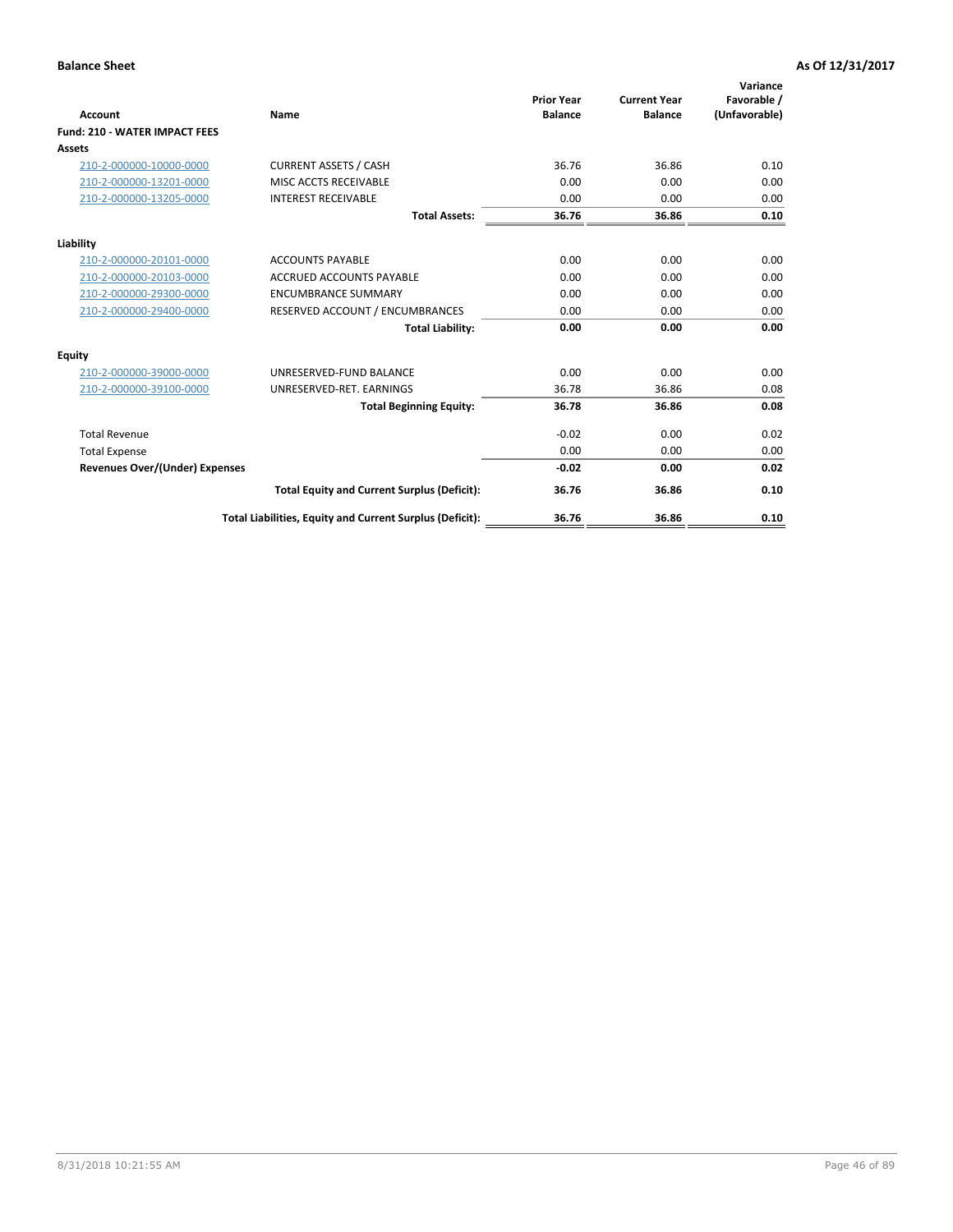| <b>Account</b>                            | Name                                                     | <b>Prior Year</b><br><b>Balance</b> | <b>Current Year</b><br><b>Balance</b> | Variance<br>Favorable /<br>(Unfavorable) |
|-------------------------------------------|----------------------------------------------------------|-------------------------------------|---------------------------------------|------------------------------------------|
| <b>Fund: 211 - WASTEWATER IMPACT FEES</b> |                                                          |                                     |                                       |                                          |
| <b>Assets</b>                             |                                                          |                                     |                                       |                                          |
| 211-2-000000-10000-0000                   | <b>CURRENT ASSETS / CASH</b>                             | 1,994.89                            | 1,863.49                              | $-131.40$                                |
| 211-2-000000-13201-0000                   | MISC ACCTS RECEIVABLE                                    | 0.00                                | 0.00                                  | 0.00                                     |
| 211-2-000000-13205-0000                   | <b>INTEREST RECEIVABLE</b>                               | 0.00                                | 0.00                                  | 0.00                                     |
|                                           | <b>Total Assets:</b>                                     | 1,994.89                            | 1,863.49                              | $-131.40$                                |
| Liability                                 |                                                          |                                     |                                       |                                          |
| 211-2-000000-20101-0000                   | <b>ACCOUNTS PAYABLE</b>                                  | 0.00                                | 0.00                                  | 0.00                                     |
| 211-2-000000-20103-0000                   | <b>ACCRUED ACCOUNTS PAYABLE</b>                          | 0.00                                | 0.00                                  | 0.00                                     |
|                                           | <b>Total Liability:</b>                                  | 0.00                                | 0.00                                  | 0.00                                     |
| <b>Equity</b>                             |                                                          |                                     |                                       |                                          |
| 211-2-000000-39000-0000                   | UNRESERVED-FUND BALANCE                                  | 0.00                                | 0.00                                  | 0.00                                     |
| 211-2-000000-39100-0000                   | UNRESERVED-RET. EARNINGS                                 | 1,996.75                            | 1,863.46                              | $-133.29$                                |
|                                           | <b>Total Beginning Equity:</b>                           | 1,996.75                            | 1.863.46                              | $-133.29$                                |
| <b>Total Revenue</b>                      |                                                          | $-1.40$                             | 0.10                                  | 1.50                                     |
| <b>Total Expense</b>                      |                                                          | 0.46                                | 0.07                                  | 0.39                                     |
| <b>Revenues Over/(Under) Expenses</b>     |                                                          | $-1.86$                             | 0.03                                  | 1.89                                     |
|                                           | <b>Total Equity and Current Surplus (Deficit):</b>       | 1,994.89                            | 1,863.49                              | $-131.40$                                |
|                                           | Total Liabilities, Equity and Current Surplus (Deficit): | 1,994.89                            | 1,863.49                              | $-131.40$                                |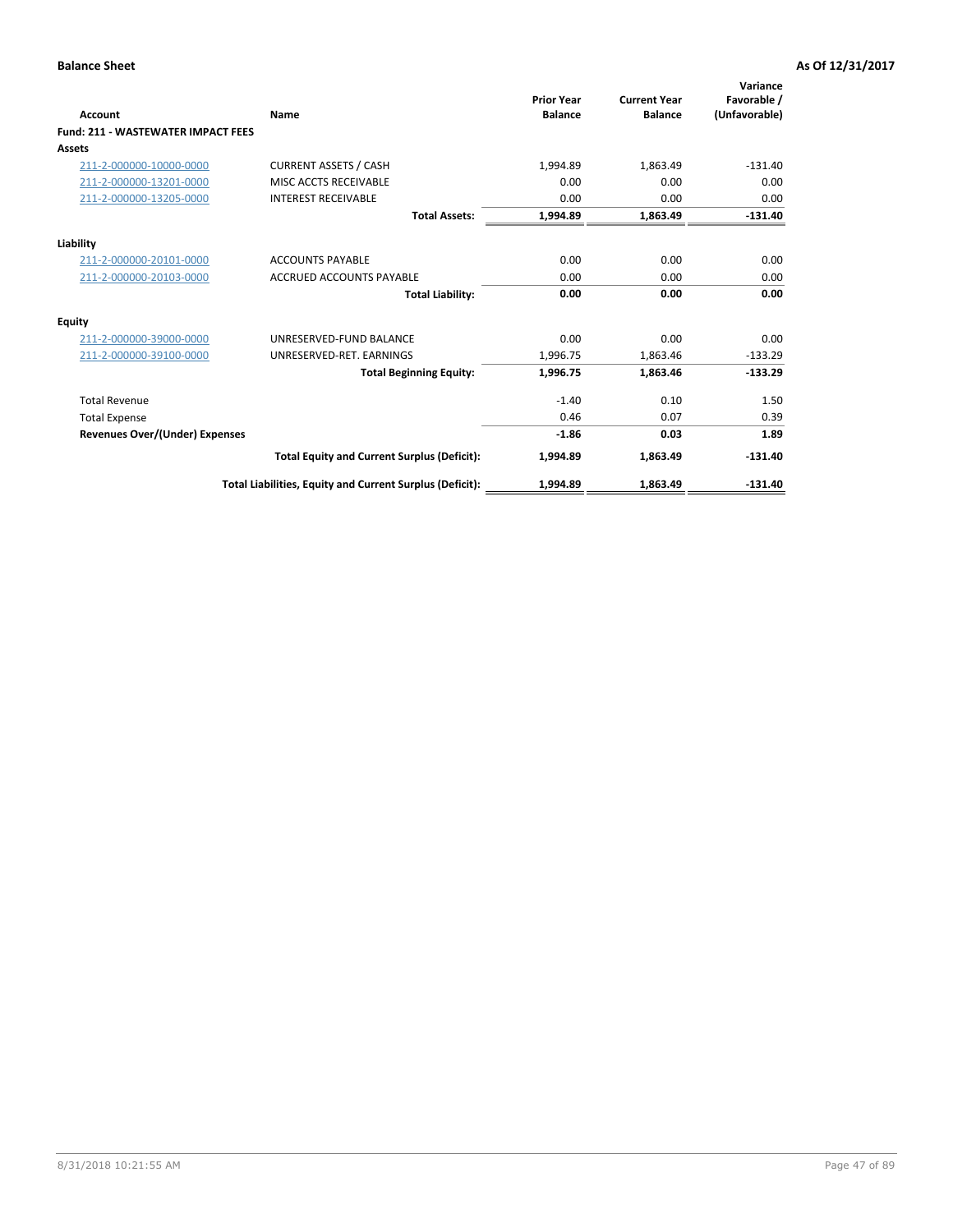| <b>Account</b>                        | Name                                                      | <b>Prior Year</b><br><b>Balance</b> | <b>Current Year</b><br><b>Balance</b> | Variance<br>Favorable /<br>(Unfavorable) |
|---------------------------------------|-----------------------------------------------------------|-------------------------------------|---------------------------------------|------------------------------------------|
|                                       | Fund: 212 - TX COMMUNITY DEV SWR SYSTEM IMPROV PROG GRANT |                                     |                                       |                                          |
| <b>Assets</b>                         |                                                           |                                     |                                       |                                          |
| 212-2-000000-10000-0000               | <b>CURRENT ASSETS / CASH</b>                              | 0.00                                | 31,205.00                             | 31,205.00                                |
| 212-2-000000-13201-0000               | MISC ACCTS RECEIVABLE                                     | 0.00                                | 0.00                                  | 0.00                                     |
| 212-2-000000-13205-0000               | <b>INTEREST RECEIVABLE</b>                                | 0.00                                | 0.00                                  | 0.00                                     |
| 212-2-000000-16301-0000               | FIXED ASSETS / C W I P                                    | 0.00                                | 0.00                                  | 0.00                                     |
|                                       | <b>Total Assets:</b>                                      | 0.00                                | 31,205.00                             | 31,205.00                                |
| Liability                             |                                                           |                                     |                                       |                                          |
| 212-2-000000-20101-0000               | <b>ACCOUNTS PAYABLE</b>                                   | 0.00                                | 0.00                                  | 0.00                                     |
| 212-2-000000-20102-0000               | <b>CREDIT CARD PAYABLE</b>                                | 0.00                                | 0.00                                  | 0.00                                     |
| 212-2-000000-20103-0000               | <b>ACCRUED ACCOUNTS PAYABLE</b>                           | 0.00                                | 0.00                                  | 0.00                                     |
| 212-2-000000-20139-0000               | <b>RETAINAGES PAYABLE</b>                                 | 0.00                                | 0.00                                  | 0.00                                     |
| 212-2-000000-20902-0000               | <b>DEFERRED GRANT REVENUE</b>                             | 0.00                                | 0.00                                  | 0.00                                     |
| 212-2-000000-21001-0000               | <b>GENERAL FUND / GENERAL FUND</b>                        | 0.00                                | 0.00                                  | 0.00                                     |
| 212-2-000000-29300-0000               | <b>ENCUMBRANCE SUMMARY</b>                                | 0.00                                | 0.00                                  | 0.00                                     |
| 212-2-000000-29400-0100               | RESERVED ACCOUNT / ENCUMBRANCES                           | 0.00                                | 0.00                                  | 0.00                                     |
|                                       | <b>Total Liability:</b>                                   | 0.00                                | 0.00                                  | 0.00                                     |
| <b>Equity</b>                         |                                                           |                                     |                                       |                                          |
| 212-2-000000-39100-0000               | UNRESERVED-RET. EARNINGS                                  | 0.00                                | 0.00                                  | 0.00                                     |
|                                       | <b>Total Beginning Equity:</b>                            | 0.00                                | 0.00                                  | 0.00                                     |
| <b>Total Revenue</b>                  |                                                           | 0.00                                | 31,205.00                             | 31,205.00                                |
| <b>Total Expense</b>                  |                                                           | 0.00                                | 0.00                                  | 0.00                                     |
| <b>Revenues Over/(Under) Expenses</b> |                                                           | 0.00                                | 31,205.00                             | 31,205.00                                |
|                                       | <b>Total Equity and Current Surplus (Deficit):</b>        | 0.00                                | 31,205.00                             | 31,205.00                                |
|                                       | Total Liabilities, Equity and Current Surplus (Deficit):  | 0.00                                | 31,205.00                             | 31,205.00                                |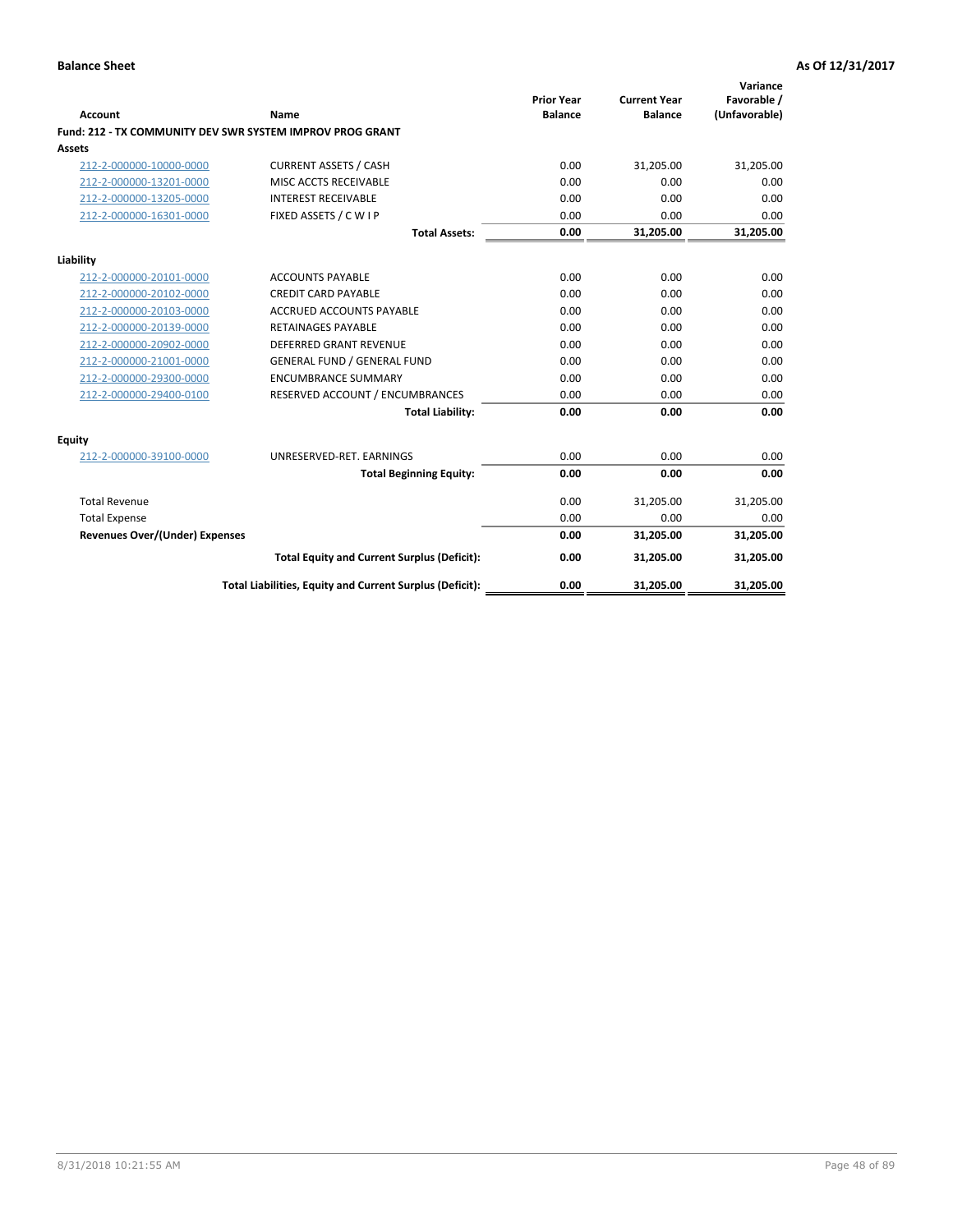| Favorable /<br><b>Prior Year</b><br><b>Current Year</b><br>(Unfavorable)<br>Name<br><b>Balance</b><br><b>Balance</b><br><b>Account</b><br>Fund: 216 - UTILIITY CIP FUND<br><b>Assets</b><br><b>CURRENT ASSETS / CASH</b><br>4,095,409.39<br>5,909,857.59<br>1,814,448.20<br>216-2-000000-10000-0000<br>MBIA ACCOUNTS / 2002 WSSR<br>0.00<br>0.00<br>0.00<br>216-2-000000-11101-0000<br>0.00<br>216-2-000000-11103-0000<br><b>2005 WSSR</b><br>0.00<br>0.00<br>RESERVE FUND / 2003 WSSR<br>0.01<br>0.00<br>$-0.01$<br>216-2-000000-11403-0000<br>2008WSSR CONST 486000273<br>0.00<br>0.00<br>0.00<br>216-2-000000-11503-0000<br>0.00<br>0.00<br>216-2-000000-13000-0000<br><b>CUSTOMER ACCTS RECEIVABLE</b><br>0.00<br>0.00<br>216-2-000000-13002-0000<br>ALLOW FOR UNCOLLECT REC<br>0.00<br>0.00<br>0.00<br>0.00<br>0.00<br>216-2-000000-13003-0000<br>UNBILLED YEAR-END ACCRUAL<br>216-2-000000-13201-0000<br>0.00<br>0.00<br>0.00<br>MISC ACCTS RECEIVABLE<br>0.00<br>0.00<br>216-2-000000-13205-0000<br><b>INTEREST RECEIVABLE</b><br>0.00<br>FIXED ASSETS / C W I P<br>695,008.09<br>216-2-000000-16301-0000<br>342,655.91<br>352,352.18<br><b>Total Assets:</b><br>4,438,065.31<br>6,604,865.68<br>2,166,800.37<br>Liability<br><b>ACCOUNTS PAYABLE</b><br>0.00<br>1,373.27<br>$-1,373.27$<br>216-2-000000-20101-0000<br>216-2-000000-20102-0000<br><b>CREDIT CARD PAYABLE</b><br>0.00<br>0.00<br>0.00<br>0.00<br>0.00<br>0.00<br>216-2-000000-20103-0000<br><b>ACCRUED ACCOUNTS PAYABLE</b><br>0.00<br>216-2-000000-20113-0000<br><b>DEVELOPERS ESCROW</b><br>0.00<br>0.00<br>0.00<br>0.00<br>0.00<br>216-2-000000-20139-0000<br><b>RETAINAGES PAYABLE</b><br>18,939,652.64<br>18,939,652.64<br>0.00<br>216-2-000000-21101-0000<br>ENTERPRISE / WTR/WWTR UTILITY FUND<br>216-2-000000-29300-0000<br>0.00<br>0.00<br>0.00<br><b>ENCUMBRANCE SUMMARY</b><br>0.00<br>216-2-000000-29400-0100<br>RESERVED ACCOUNT / ENCUMBRANCES<br>0.00<br>0.00<br>$-1,373.27$<br><b>Total Liability:</b><br>18,939,652.64<br>18,941,025.91<br><b>Equity</b><br>216-2-000000-39000-0000<br>0.00<br>0.00<br>0.00<br>UNRESERVED-FUND BALANCE<br>216-2-000000-39100-0000<br>UNRESERVED-RET. EARNINGS<br>$-15, 153, 579.94$<br>$-12,308,627.81$<br>2,844,952.13<br><b>Total Beginning Equity:</b><br>-15,153,579.94<br>$-12,308,627.81$<br>2,844,952.13<br><b>Total Revenue</b><br>91,081.33<br>737,664.02<br>$-646,582.69$<br>85,671.41<br>118,613.75<br>$-32,942.34$<br><b>Total Expense</b><br>651,992.61<br>$-679,525.03$<br><b>Revenues Over/(Under) Expenses</b><br>$-27,532.42$<br>2,165,427.10<br><b>Total Equity and Current Surplus (Deficit):</b><br>-14,501,587.33<br>$-12,336,160.23$<br>Total Liabilities, Equity and Current Surplus (Deficit):<br>4,438,065.31<br>6,604,865.68<br>2,166,800.37 |  |  | Variance |
|-----------------------------------------------------------------------------------------------------------------------------------------------------------------------------------------------------------------------------------------------------------------------------------------------------------------------------------------------------------------------------------------------------------------------------------------------------------------------------------------------------------------------------------------------------------------------------------------------------------------------------------------------------------------------------------------------------------------------------------------------------------------------------------------------------------------------------------------------------------------------------------------------------------------------------------------------------------------------------------------------------------------------------------------------------------------------------------------------------------------------------------------------------------------------------------------------------------------------------------------------------------------------------------------------------------------------------------------------------------------------------------------------------------------------------------------------------------------------------------------------------------------------------------------------------------------------------------------------------------------------------------------------------------------------------------------------------------------------------------------------------------------------------------------------------------------------------------------------------------------------------------------------------------------------------------------------------------------------------------------------------------------------------------------------------------------------------------------------------------------------------------------------------------------------------------------------------------------------------------------------------------------------------------------------------------------------------------------------------------------------------------------------------------------------------------------------------------------------------------------------------------------------------------------------------------------------------------------------------------------------------------------------------------------------------------------------------------------------------------------------------------------------------------------------|--|--|----------|
|                                                                                                                                                                                                                                                                                                                                                                                                                                                                                                                                                                                                                                                                                                                                                                                                                                                                                                                                                                                                                                                                                                                                                                                                                                                                                                                                                                                                                                                                                                                                                                                                                                                                                                                                                                                                                                                                                                                                                                                                                                                                                                                                                                                                                                                                                                                                                                                                                                                                                                                                                                                                                                                                                                                                                                                               |  |  |          |
|                                                                                                                                                                                                                                                                                                                                                                                                                                                                                                                                                                                                                                                                                                                                                                                                                                                                                                                                                                                                                                                                                                                                                                                                                                                                                                                                                                                                                                                                                                                                                                                                                                                                                                                                                                                                                                                                                                                                                                                                                                                                                                                                                                                                                                                                                                                                                                                                                                                                                                                                                                                                                                                                                                                                                                                               |  |  |          |
|                                                                                                                                                                                                                                                                                                                                                                                                                                                                                                                                                                                                                                                                                                                                                                                                                                                                                                                                                                                                                                                                                                                                                                                                                                                                                                                                                                                                                                                                                                                                                                                                                                                                                                                                                                                                                                                                                                                                                                                                                                                                                                                                                                                                                                                                                                                                                                                                                                                                                                                                                                                                                                                                                                                                                                                               |  |  |          |
|                                                                                                                                                                                                                                                                                                                                                                                                                                                                                                                                                                                                                                                                                                                                                                                                                                                                                                                                                                                                                                                                                                                                                                                                                                                                                                                                                                                                                                                                                                                                                                                                                                                                                                                                                                                                                                                                                                                                                                                                                                                                                                                                                                                                                                                                                                                                                                                                                                                                                                                                                                                                                                                                                                                                                                                               |  |  |          |
|                                                                                                                                                                                                                                                                                                                                                                                                                                                                                                                                                                                                                                                                                                                                                                                                                                                                                                                                                                                                                                                                                                                                                                                                                                                                                                                                                                                                                                                                                                                                                                                                                                                                                                                                                                                                                                                                                                                                                                                                                                                                                                                                                                                                                                                                                                                                                                                                                                                                                                                                                                                                                                                                                                                                                                                               |  |  |          |
|                                                                                                                                                                                                                                                                                                                                                                                                                                                                                                                                                                                                                                                                                                                                                                                                                                                                                                                                                                                                                                                                                                                                                                                                                                                                                                                                                                                                                                                                                                                                                                                                                                                                                                                                                                                                                                                                                                                                                                                                                                                                                                                                                                                                                                                                                                                                                                                                                                                                                                                                                                                                                                                                                                                                                                                               |  |  |          |
|                                                                                                                                                                                                                                                                                                                                                                                                                                                                                                                                                                                                                                                                                                                                                                                                                                                                                                                                                                                                                                                                                                                                                                                                                                                                                                                                                                                                                                                                                                                                                                                                                                                                                                                                                                                                                                                                                                                                                                                                                                                                                                                                                                                                                                                                                                                                                                                                                                                                                                                                                                                                                                                                                                                                                                                               |  |  |          |
|                                                                                                                                                                                                                                                                                                                                                                                                                                                                                                                                                                                                                                                                                                                                                                                                                                                                                                                                                                                                                                                                                                                                                                                                                                                                                                                                                                                                                                                                                                                                                                                                                                                                                                                                                                                                                                                                                                                                                                                                                                                                                                                                                                                                                                                                                                                                                                                                                                                                                                                                                                                                                                                                                                                                                                                               |  |  |          |
|                                                                                                                                                                                                                                                                                                                                                                                                                                                                                                                                                                                                                                                                                                                                                                                                                                                                                                                                                                                                                                                                                                                                                                                                                                                                                                                                                                                                                                                                                                                                                                                                                                                                                                                                                                                                                                                                                                                                                                                                                                                                                                                                                                                                                                                                                                                                                                                                                                                                                                                                                                                                                                                                                                                                                                                               |  |  |          |
|                                                                                                                                                                                                                                                                                                                                                                                                                                                                                                                                                                                                                                                                                                                                                                                                                                                                                                                                                                                                                                                                                                                                                                                                                                                                                                                                                                                                                                                                                                                                                                                                                                                                                                                                                                                                                                                                                                                                                                                                                                                                                                                                                                                                                                                                                                                                                                                                                                                                                                                                                                                                                                                                                                                                                                                               |  |  |          |
|                                                                                                                                                                                                                                                                                                                                                                                                                                                                                                                                                                                                                                                                                                                                                                                                                                                                                                                                                                                                                                                                                                                                                                                                                                                                                                                                                                                                                                                                                                                                                                                                                                                                                                                                                                                                                                                                                                                                                                                                                                                                                                                                                                                                                                                                                                                                                                                                                                                                                                                                                                                                                                                                                                                                                                                               |  |  |          |
|                                                                                                                                                                                                                                                                                                                                                                                                                                                                                                                                                                                                                                                                                                                                                                                                                                                                                                                                                                                                                                                                                                                                                                                                                                                                                                                                                                                                                                                                                                                                                                                                                                                                                                                                                                                                                                                                                                                                                                                                                                                                                                                                                                                                                                                                                                                                                                                                                                                                                                                                                                                                                                                                                                                                                                                               |  |  |          |
|                                                                                                                                                                                                                                                                                                                                                                                                                                                                                                                                                                                                                                                                                                                                                                                                                                                                                                                                                                                                                                                                                                                                                                                                                                                                                                                                                                                                                                                                                                                                                                                                                                                                                                                                                                                                                                                                                                                                                                                                                                                                                                                                                                                                                                                                                                                                                                                                                                                                                                                                                                                                                                                                                                                                                                                               |  |  |          |
|                                                                                                                                                                                                                                                                                                                                                                                                                                                                                                                                                                                                                                                                                                                                                                                                                                                                                                                                                                                                                                                                                                                                                                                                                                                                                                                                                                                                                                                                                                                                                                                                                                                                                                                                                                                                                                                                                                                                                                                                                                                                                                                                                                                                                                                                                                                                                                                                                                                                                                                                                                                                                                                                                                                                                                                               |  |  |          |
|                                                                                                                                                                                                                                                                                                                                                                                                                                                                                                                                                                                                                                                                                                                                                                                                                                                                                                                                                                                                                                                                                                                                                                                                                                                                                                                                                                                                                                                                                                                                                                                                                                                                                                                                                                                                                                                                                                                                                                                                                                                                                                                                                                                                                                                                                                                                                                                                                                                                                                                                                                                                                                                                                                                                                                                               |  |  |          |
|                                                                                                                                                                                                                                                                                                                                                                                                                                                                                                                                                                                                                                                                                                                                                                                                                                                                                                                                                                                                                                                                                                                                                                                                                                                                                                                                                                                                                                                                                                                                                                                                                                                                                                                                                                                                                                                                                                                                                                                                                                                                                                                                                                                                                                                                                                                                                                                                                                                                                                                                                                                                                                                                                                                                                                                               |  |  |          |
|                                                                                                                                                                                                                                                                                                                                                                                                                                                                                                                                                                                                                                                                                                                                                                                                                                                                                                                                                                                                                                                                                                                                                                                                                                                                                                                                                                                                                                                                                                                                                                                                                                                                                                                                                                                                                                                                                                                                                                                                                                                                                                                                                                                                                                                                                                                                                                                                                                                                                                                                                                                                                                                                                                                                                                                               |  |  |          |
|                                                                                                                                                                                                                                                                                                                                                                                                                                                                                                                                                                                                                                                                                                                                                                                                                                                                                                                                                                                                                                                                                                                                                                                                                                                                                                                                                                                                                                                                                                                                                                                                                                                                                                                                                                                                                                                                                                                                                                                                                                                                                                                                                                                                                                                                                                                                                                                                                                                                                                                                                                                                                                                                                                                                                                                               |  |  |          |
|                                                                                                                                                                                                                                                                                                                                                                                                                                                                                                                                                                                                                                                                                                                                                                                                                                                                                                                                                                                                                                                                                                                                                                                                                                                                                                                                                                                                                                                                                                                                                                                                                                                                                                                                                                                                                                                                                                                                                                                                                                                                                                                                                                                                                                                                                                                                                                                                                                                                                                                                                                                                                                                                                                                                                                                               |  |  |          |
|                                                                                                                                                                                                                                                                                                                                                                                                                                                                                                                                                                                                                                                                                                                                                                                                                                                                                                                                                                                                                                                                                                                                                                                                                                                                                                                                                                                                                                                                                                                                                                                                                                                                                                                                                                                                                                                                                                                                                                                                                                                                                                                                                                                                                                                                                                                                                                                                                                                                                                                                                                                                                                                                                                                                                                                               |  |  |          |
|                                                                                                                                                                                                                                                                                                                                                                                                                                                                                                                                                                                                                                                                                                                                                                                                                                                                                                                                                                                                                                                                                                                                                                                                                                                                                                                                                                                                                                                                                                                                                                                                                                                                                                                                                                                                                                                                                                                                                                                                                                                                                                                                                                                                                                                                                                                                                                                                                                                                                                                                                                                                                                                                                                                                                                                               |  |  |          |
|                                                                                                                                                                                                                                                                                                                                                                                                                                                                                                                                                                                                                                                                                                                                                                                                                                                                                                                                                                                                                                                                                                                                                                                                                                                                                                                                                                                                                                                                                                                                                                                                                                                                                                                                                                                                                                                                                                                                                                                                                                                                                                                                                                                                                                                                                                                                                                                                                                                                                                                                                                                                                                                                                                                                                                                               |  |  |          |
|                                                                                                                                                                                                                                                                                                                                                                                                                                                                                                                                                                                                                                                                                                                                                                                                                                                                                                                                                                                                                                                                                                                                                                                                                                                                                                                                                                                                                                                                                                                                                                                                                                                                                                                                                                                                                                                                                                                                                                                                                                                                                                                                                                                                                                                                                                                                                                                                                                                                                                                                                                                                                                                                                                                                                                                               |  |  |          |
|                                                                                                                                                                                                                                                                                                                                                                                                                                                                                                                                                                                                                                                                                                                                                                                                                                                                                                                                                                                                                                                                                                                                                                                                                                                                                                                                                                                                                                                                                                                                                                                                                                                                                                                                                                                                                                                                                                                                                                                                                                                                                                                                                                                                                                                                                                                                                                                                                                                                                                                                                                                                                                                                                                                                                                                               |  |  |          |
|                                                                                                                                                                                                                                                                                                                                                                                                                                                                                                                                                                                                                                                                                                                                                                                                                                                                                                                                                                                                                                                                                                                                                                                                                                                                                                                                                                                                                                                                                                                                                                                                                                                                                                                                                                                                                                                                                                                                                                                                                                                                                                                                                                                                                                                                                                                                                                                                                                                                                                                                                                                                                                                                                                                                                                                               |  |  |          |
|                                                                                                                                                                                                                                                                                                                                                                                                                                                                                                                                                                                                                                                                                                                                                                                                                                                                                                                                                                                                                                                                                                                                                                                                                                                                                                                                                                                                                                                                                                                                                                                                                                                                                                                                                                                                                                                                                                                                                                                                                                                                                                                                                                                                                                                                                                                                                                                                                                                                                                                                                                                                                                                                                                                                                                                               |  |  |          |
|                                                                                                                                                                                                                                                                                                                                                                                                                                                                                                                                                                                                                                                                                                                                                                                                                                                                                                                                                                                                                                                                                                                                                                                                                                                                                                                                                                                                                                                                                                                                                                                                                                                                                                                                                                                                                                                                                                                                                                                                                                                                                                                                                                                                                                                                                                                                                                                                                                                                                                                                                                                                                                                                                                                                                                                               |  |  |          |
|                                                                                                                                                                                                                                                                                                                                                                                                                                                                                                                                                                                                                                                                                                                                                                                                                                                                                                                                                                                                                                                                                                                                                                                                                                                                                                                                                                                                                                                                                                                                                                                                                                                                                                                                                                                                                                                                                                                                                                                                                                                                                                                                                                                                                                                                                                                                                                                                                                                                                                                                                                                                                                                                                                                                                                                               |  |  |          |
|                                                                                                                                                                                                                                                                                                                                                                                                                                                                                                                                                                                                                                                                                                                                                                                                                                                                                                                                                                                                                                                                                                                                                                                                                                                                                                                                                                                                                                                                                                                                                                                                                                                                                                                                                                                                                                                                                                                                                                                                                                                                                                                                                                                                                                                                                                                                                                                                                                                                                                                                                                                                                                                                                                                                                                                               |  |  |          |
|                                                                                                                                                                                                                                                                                                                                                                                                                                                                                                                                                                                                                                                                                                                                                                                                                                                                                                                                                                                                                                                                                                                                                                                                                                                                                                                                                                                                                                                                                                                                                                                                                                                                                                                                                                                                                                                                                                                                                                                                                                                                                                                                                                                                                                                                                                                                                                                                                                                                                                                                                                                                                                                                                                                                                                                               |  |  |          |
|                                                                                                                                                                                                                                                                                                                                                                                                                                                                                                                                                                                                                                                                                                                                                                                                                                                                                                                                                                                                                                                                                                                                                                                                                                                                                                                                                                                                                                                                                                                                                                                                                                                                                                                                                                                                                                                                                                                                                                                                                                                                                                                                                                                                                                                                                                                                                                                                                                                                                                                                                                                                                                                                                                                                                                                               |  |  |          |
|                                                                                                                                                                                                                                                                                                                                                                                                                                                                                                                                                                                                                                                                                                                                                                                                                                                                                                                                                                                                                                                                                                                                                                                                                                                                                                                                                                                                                                                                                                                                                                                                                                                                                                                                                                                                                                                                                                                                                                                                                                                                                                                                                                                                                                                                                                                                                                                                                                                                                                                                                                                                                                                                                                                                                                                               |  |  |          |
|                                                                                                                                                                                                                                                                                                                                                                                                                                                                                                                                                                                                                                                                                                                                                                                                                                                                                                                                                                                                                                                                                                                                                                                                                                                                                                                                                                                                                                                                                                                                                                                                                                                                                                                                                                                                                                                                                                                                                                                                                                                                                                                                                                                                                                                                                                                                                                                                                                                                                                                                                                                                                                                                                                                                                                                               |  |  |          |
|                                                                                                                                                                                                                                                                                                                                                                                                                                                                                                                                                                                                                                                                                                                                                                                                                                                                                                                                                                                                                                                                                                                                                                                                                                                                                                                                                                                                                                                                                                                                                                                                                                                                                                                                                                                                                                                                                                                                                                                                                                                                                                                                                                                                                                                                                                                                                                                                                                                                                                                                                                                                                                                                                                                                                                                               |  |  |          |
|                                                                                                                                                                                                                                                                                                                                                                                                                                                                                                                                                                                                                                                                                                                                                                                                                                                                                                                                                                                                                                                                                                                                                                                                                                                                                                                                                                                                                                                                                                                                                                                                                                                                                                                                                                                                                                                                                                                                                                                                                                                                                                                                                                                                                                                                                                                                                                                                                                                                                                                                                                                                                                                                                                                                                                                               |  |  |          |
|                                                                                                                                                                                                                                                                                                                                                                                                                                                                                                                                                                                                                                                                                                                                                                                                                                                                                                                                                                                                                                                                                                                                                                                                                                                                                                                                                                                                                                                                                                                                                                                                                                                                                                                                                                                                                                                                                                                                                                                                                                                                                                                                                                                                                                                                                                                                                                                                                                                                                                                                                                                                                                                                                                                                                                                               |  |  |          |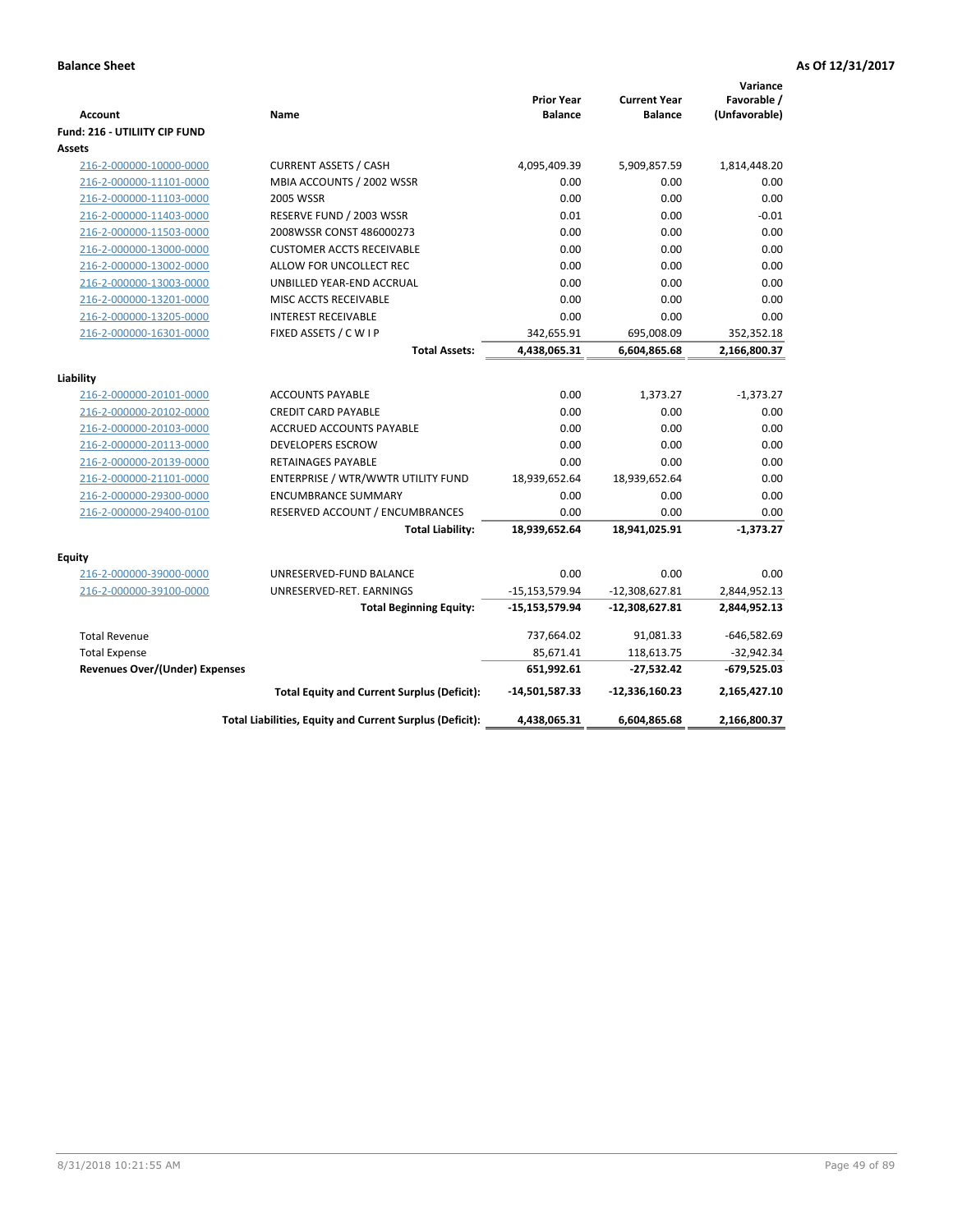| <b>Account</b>                                 | <b>Name</b>                                              | <b>Prior Year</b><br><b>Balance</b> | <b>Current Year</b><br><b>Balance</b> | Variance<br>Favorable /<br>(Unfavorable) |
|------------------------------------------------|----------------------------------------------------------|-------------------------------------|---------------------------------------|------------------------------------------|
| <b>Fund: 217 - WASTEWATER RECLAMATION FUND</b> |                                                          |                                     |                                       |                                          |
| Assets                                         |                                                          |                                     |                                       |                                          |
| 217-2-000000-10000-0000                        | <b>CURRENT ASSETS / CASH</b>                             | 0.00                                | 0.00                                  | 0.00                                     |
| 217-2-000000-11301-0000                        | TEXASTERM / 2008 WSSR REVENUE BOND                       | 0.00                                | 0.00                                  | 0.00                                     |
| 217-2-000000-11302-0000                        | 2008 WSSR REVENUE BOND                                   | 0.00                                | 0.00                                  | 0.00                                     |
| 217-2-000000-11503-0000                        | 2008WSSR CONST 486000273                                 | 736,968.88                          | 743,470.70                            | 6,501.82                                 |
| 217-2-000000-13000-0000                        | <b>CUSTOMER ACCTS RECEIVABLE</b>                         | 0.00                                | 0.00                                  | 0.00                                     |
| 217-2-000000-13002-0000                        | ALLOW FOR UNCOLLECT REC                                  | 0.00                                | 0.00                                  | 0.00                                     |
| 217-2-000000-13201-0000                        | MISC ACCTS RECEIVABLE                                    | 0.00                                | 0.00                                  | 0.00                                     |
| 217-2-000000-13205-0000                        | <b>INTEREST RECEIVABLE</b>                               | 0.00                                | 0.00                                  | 0.00                                     |
| 217-2-000000-16301-0000                        | FIXED ASSETS / C W I P                                   | 0.00                                | 0.00                                  | 0.00                                     |
|                                                | <b>Total Assets:</b>                                     | 736,968.88                          | 743,470.70                            | 6,501.82                                 |
|                                                |                                                          |                                     |                                       |                                          |
| Liability                                      |                                                          |                                     |                                       |                                          |
| 217-2-000000-20101-0000                        | <b>ACCOUNTS PAYABLE</b>                                  | 0.00                                | 0.00                                  | 0.00                                     |
| 217-2-000000-20102-0000                        | <b>CREDIT CARD PAYABLE</b>                               | 0.00                                | 0.00                                  | 0.00                                     |
| 217-2-000000-20103-0000                        | <b>ACCRUED ACCOUNTS PAYABLE</b>                          | 0.00                                | 0.00                                  | 0.00                                     |
| 217-2-000000-20139-0000                        | <b>RETAINAGES PAYABLE</b>                                | 0.00                                | 0.00                                  | 0.00                                     |
| 217-2-000000-21101-0000                        | ENTERPRISE / WTR/WWTR UTILITY FUND                       | 19,396,374.21                       | 19,396,374.21                         | 0.00                                     |
| 217-2-000000-29300-0000                        | <b>ENCUMBRANCE SUMMARY</b>                               | 0.00                                | 0.00                                  | 0.00                                     |
| 217-2-000000-29400-0100                        | RESERVED ACCOUNT / ENCUMBRANCES                          | 0.00                                | 0.00                                  | 0.00                                     |
|                                                | <b>Total Liability:</b>                                  | 19,396,374.21                       | 19,396,374.21                         | 0.00                                     |
| <b>Equity</b>                                  |                                                          |                                     |                                       |                                          |
| 217-2-000000-39100-0000                        | UNRESERVED-RET. EARNINGS                                 | -18,660,279.37                      | -18,654,993.80                        | 5,285.57                                 |
|                                                | <b>Total Beginning Equity:</b>                           | -18,660,279.37                      | $-18,654,993.80$                      | 5,285.57                                 |
| <b>Total Revenue</b>                           |                                                          | 874.04                              | 2,090.29                              | 1,216.25                                 |
| <b>Total Expense</b>                           |                                                          | 0.00                                | 0.00                                  | 0.00                                     |
| Revenues Over/(Under) Expenses                 |                                                          | 874.04                              | 2,090.29                              | 1,216.25                                 |
|                                                | <b>Total Equity and Current Surplus (Deficit):</b>       | $-18,659,405.33$                    | $-18,652,903.51$                      | 6,501.82                                 |
|                                                | Total Liabilities, Equity and Current Surplus (Deficit): | 736,968.88                          | 743,470.70                            | 6,501.82                                 |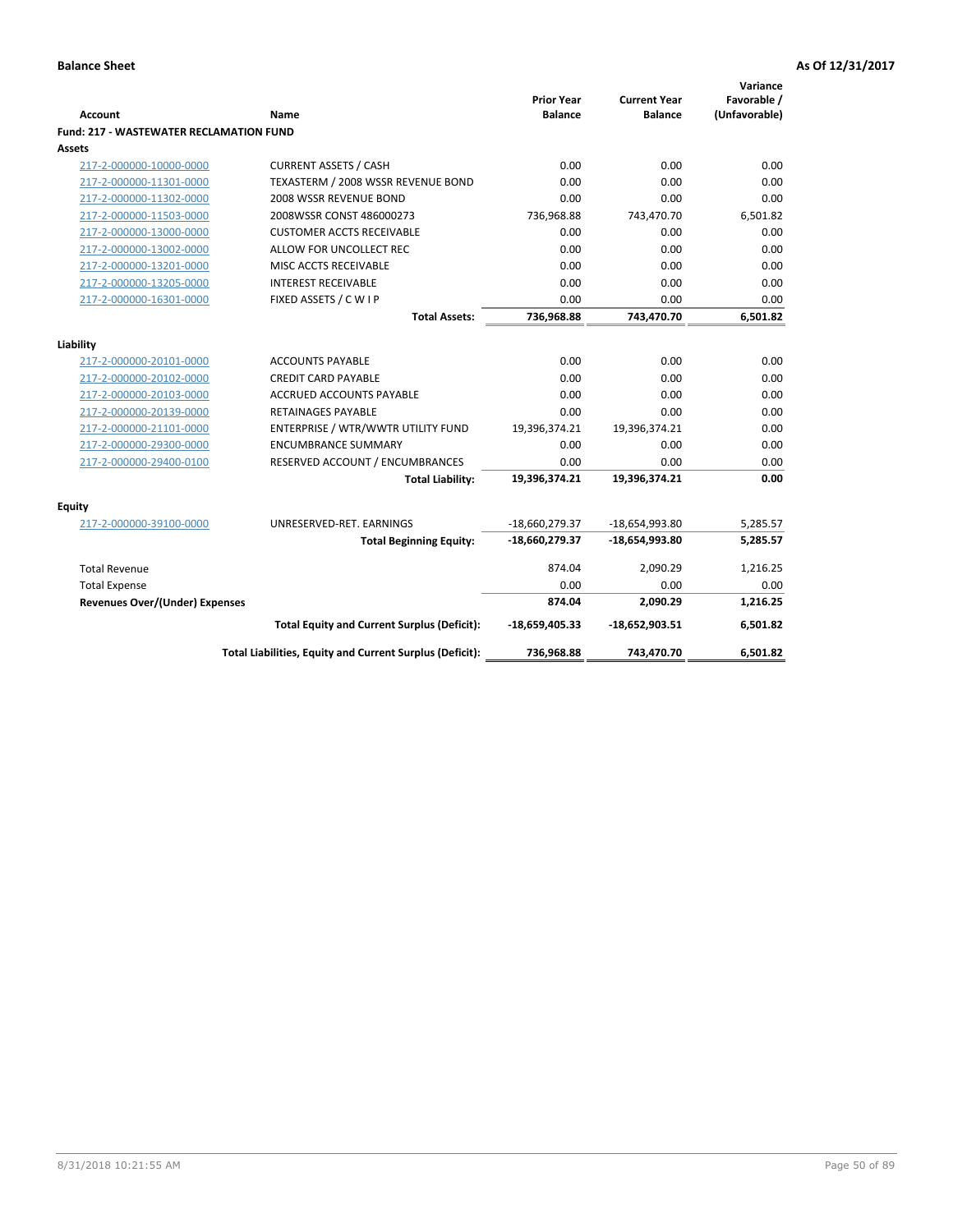|                          |                                        |                   |                     | Variance        |
|--------------------------|----------------------------------------|-------------------|---------------------|-----------------|
|                          |                                        | <b>Prior Year</b> | <b>Current Year</b> | Favorable /     |
| Account                  | Name                                   | <b>Balance</b>    | <b>Balance</b>      | (Unfavorable)   |
| Fund: 300 - AIRPORT FUND |                                        |                   |                     |                 |
| Assets                   |                                        |                   |                     |                 |
| 300-2-000000-10000-0000  | <b>CURRENT ASSETS / CASH</b>           | 680,832.56        | 1,321,435.69        | 640,603.13      |
| 300-2-000000-13201-0000  | MISC ACCTS RECEIVABLE                  | 0.00              | 50,566.01           | 50,566.01       |
| 300-2-000000-13202-0000  | <b>EMPLOYEE ADVANCES</b>               | 0.00              | 0.00                | 0.00            |
| 300-2-000000-13203-0000  | NON-CURRENT ASSETS / PREPAYMENTS       | 0.00              | 0.00                | 0.00            |
| 300-2-000000-13205-0000  | <b>INTEREST RECEIVABLE</b>             | 0.00              | 0.00                | 0.00            |
| 300-2-000000-14126-0000  | <b>GRANT FUND / AIRPORT GRANT FUND</b> | 0.00              | 0.00                | 0.00            |
| 300-2-000000-16001-0000  | FIXED ASSETS / LAND                    | 813,937.00        | 813,937.00          | 0.00            |
| 300-2-000000-16002-0000  | FIXED ASSETS / IMPROVMENTS-NON BUILDI  | 71,096,300.51     | 71,096,300.51       | 0.00            |
| 300-2-000000-16003-0000  | ACCUM DEPR / IMPROVEMENTS-NON BUILI    | -34,642,939.56    | -36,570,663.72      | $-1,927,724.16$ |
| 300-2-000000-16004-0000  | FIXED ASSETS / BUILDINGS               | 60,824,408.10     | 60,824,408.10       | 0.00            |
| 300-2-000000-16005-0000  | <b>ACCUM DEPR / BUILDINGS</b>          | -23,390,672.25    | -24,613,803.17      | -1,223,130.92   |
| 300-2-000000-16201-0000  | FIXED ASSETS / MACHINERY AND EQUIPMEN  | 12,340.00         | 12,340.00           | 0.00            |
| 300-2-000000-16202-0000  | ACCUM DEPR / MACHINERY AND EQUIPMEI    | $-12,339.94$      | $-12,339.94$        | 0.00            |
| 300-2-000000-16301-0000  | FIXED ASSETS / C W I P                 | 0.00              | 5,686,912.48        | 5,686,912.48    |
| 300-2-000000-17501-0000  | <b>EMPLOYEE CONTRIBUTIONS</b>          | 0.00              | 0.00                | 0.00            |
| 300-2-000000-17504-0000  | <b>INVESTMENT RETURN</b>               | 0.00              | 0.00                | 0.00            |
| 300-2-000000-17508-0000  | EXPERIENCE DIFFERENCE- OUTFLOW         | 0.00              | 0.00                | 0.00            |
| 300-2-000000-17509-0000  | <b>EXPERIENCE DIFFERENCE - INFLOW</b>  | 0.00              | 0.00                | 0.00            |
| 300-2-000000-17520-0000  | <b>ASSUMPTION CHANGES</b>              | 0.00              | 0.00                | 0.00            |
|                          | <b>Total Assets:</b>                   | 75,381,866.42     | 78,609,092.96       | 3,227,226.54    |
|                          |                                        |                   |                     |                 |
| Liability                |                                        |                   |                     |                 |
| 300-2-000000-20101-0000  | <b>ACCOUNTS PAYABLE</b>                | 0.00              | 0.00                | 0.00            |
| 300-2-000000-20102-0000  | <b>CREDIT CARD PAYABLE</b>             | 0.00              | 0.00                | 0.00            |
| 300-2-000000-20103-0000  | ACCRUED ACCOUNTS PAYABLE               | 0.00              | 0.00                | 0.00            |
| 300-2-000000-20105-0000  | L-3 FUNDS PAYABLE                      | 0.00              | 0.00                | 0.00            |
| 300-2-000000-20106-0000  | <b>GRANT MATCH</b>                     | 0.00              | 0.00                | 0.00            |
| 300-2-000000-20108-0000  | <b>MATURED BONDS PAYABLE</b>           | 0.00              | 0.00                | 0.00            |
| 300-2-000000-20110-0000  | REVENUE BONDS PAYABLE                  | 0.00              | 0.00                | 0.00            |
| 300-2-000000-20111-0000  | MATURED INTEREST PAYABLE               | 0.00              | 0.00                | 0.00            |
| 300-2-000000-20112-0000  | <b>ACCRUED INTEREST PAYABLE</b>        | 0.00              | 0.00                | 0.00            |
| 300-2-000000-20139-0000  | RETAINAGES PAYABLE                     | 0.00              | 0.00                | 0.00            |
| 300-2-000000-20141-0000  | <b>TELEPHONE CLEARING</b>              | 0.00              | 0.00                | 0.00            |
| 300-2-000000-20160-0000  | <b>UNAPPLIED CREDIT</b>                | 0.00              | 0.00                | 0.00            |
| 300-2-000000-20201-0000  | <b>DEFERRED REVENUE</b>                | 16,671.00         | 0.00                | 16,671.00       |
| 300-2-000000-21001-0000  | <b>GENERAL FUND / GENERAL FUND</b>     | 0.00              | 0.00                | 0.00            |
| 300-2-000000-22001-0000  | SALARIES PAYABLE                       | 2,099.43          | 2,152.98            | $-53.55$        |
| 300-2-000000-22002-0000  | VACATION/SICK PAYABLE                  | 3,722.00          | 2,600.11            | 1,121.89        |
| 300-2-000000-26001-0000  | <b>COMPENSATED ABSENCES PAY</b>        | $-1.08$           | 3,743.00            | $-3,744.08$     |
| 300-2-000000-26101-0000  | <b>GENERAL OBLIG BONDS PAY</b>         | 0.00              | 0.00                | 0.00            |
| 300-2-000000-26102-0000  | REVENUE BONDS PAYABLE                  | 0.00              | 0.00                | 0.00            |
| 300-2-000000-27001-0000  | <b>CONTRIBUTED CAPITAL</b>             | $-3.39$           | 5,686,912.61        | -5,686,916.00   |
| 300-2-000000-29300-0000  | <b>ENCUMBRANCE SUMMARY</b>             | 0.00              | 0.00                | 0.00            |
| 300-2-000000-29400-0100  | RESERVED ACCOUNT / ENCUMBRANCES        | 0.00              | 0.00                | 0.00            |
| 300-2-000000-29999-0000  | NET PENSION LIABILITY                  | 0.00              | 0.00                | 0.00            |
|                          | <b>Total Liability:</b>                | 22,487.96         | 5,695,408.70        | -5,672,920.74   |
| <b>Equity</b>            |                                        |                   |                     |                 |
| 300-2-000000-39000-0000  | UNRESERVED-FUND BALANCE                | 0.00              | 0.00                | 0.00            |
| 300-2-000000-39100-0000  | UNRESERVED-RET. EARNINGS               | 75,282,016.64     | 72,784,355.87       | -2,497,660.77   |
| 300-2-000000-39500-0000  | NET POSITION - PENSION                 | 0.00              | 0.00                | 0.00            |
|                          | <b>Total Beginning Equity:</b>         | 75,282,016.64     | 72,784,355.87       | $-2,497,660.77$ |
|                          |                                        |                   |                     |                 |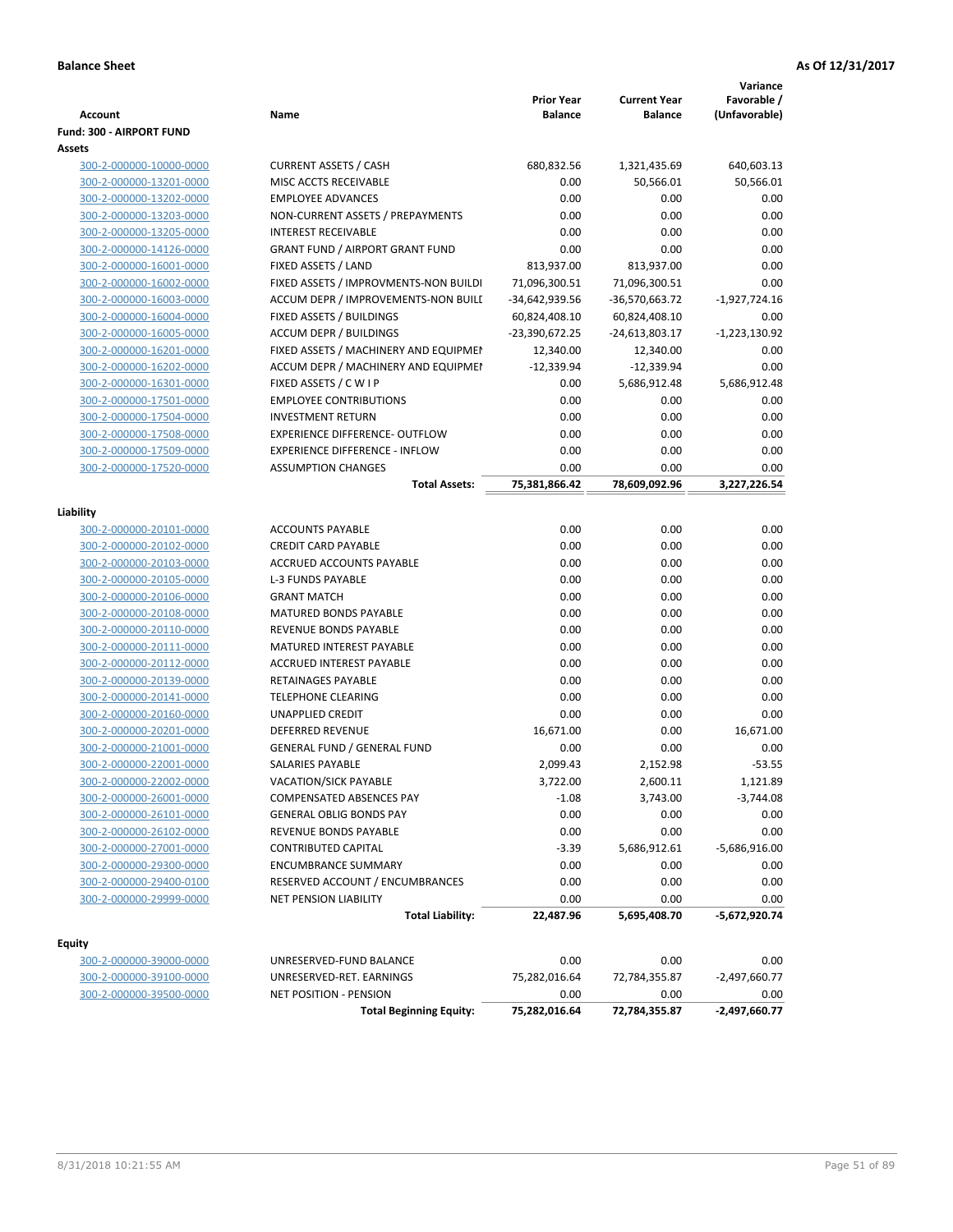| Account                               | Name                                                     | <b>Prior Year</b><br><b>Balance</b> | <b>Current Year</b><br><b>Balance</b> | Variance<br>Favorable /<br>(Unfavorable) |
|---------------------------------------|----------------------------------------------------------|-------------------------------------|---------------------------------------|------------------------------------------|
| Total Revenue                         |                                                          | 116,953.76                          | 169,623.63                            | 52,669.87                                |
| <b>Total Expense</b>                  |                                                          | 39,591.93                           | 40,295.23                             | $-703.30$                                |
| <b>Revenues Over/(Under) Expenses</b> |                                                          | 77,361.83                           | 129,328.40                            | 51,966.57                                |
|                                       | <b>Total Equity and Current Surplus (Deficit):</b>       | 75,359,378.47                       | 72,913,684.27                         | $-2,445,694.20$                          |
|                                       | Total Liabilities, Equity and Current Surplus (Deficit): | 75,381,866.43                       | 78,609,092.97                         | 3,227,226.54                             |
|                                       | *** FUND 300 OUT OF BALANCE ***                          | $-0.01$                             | $-0.01$                               | 0.00                                     |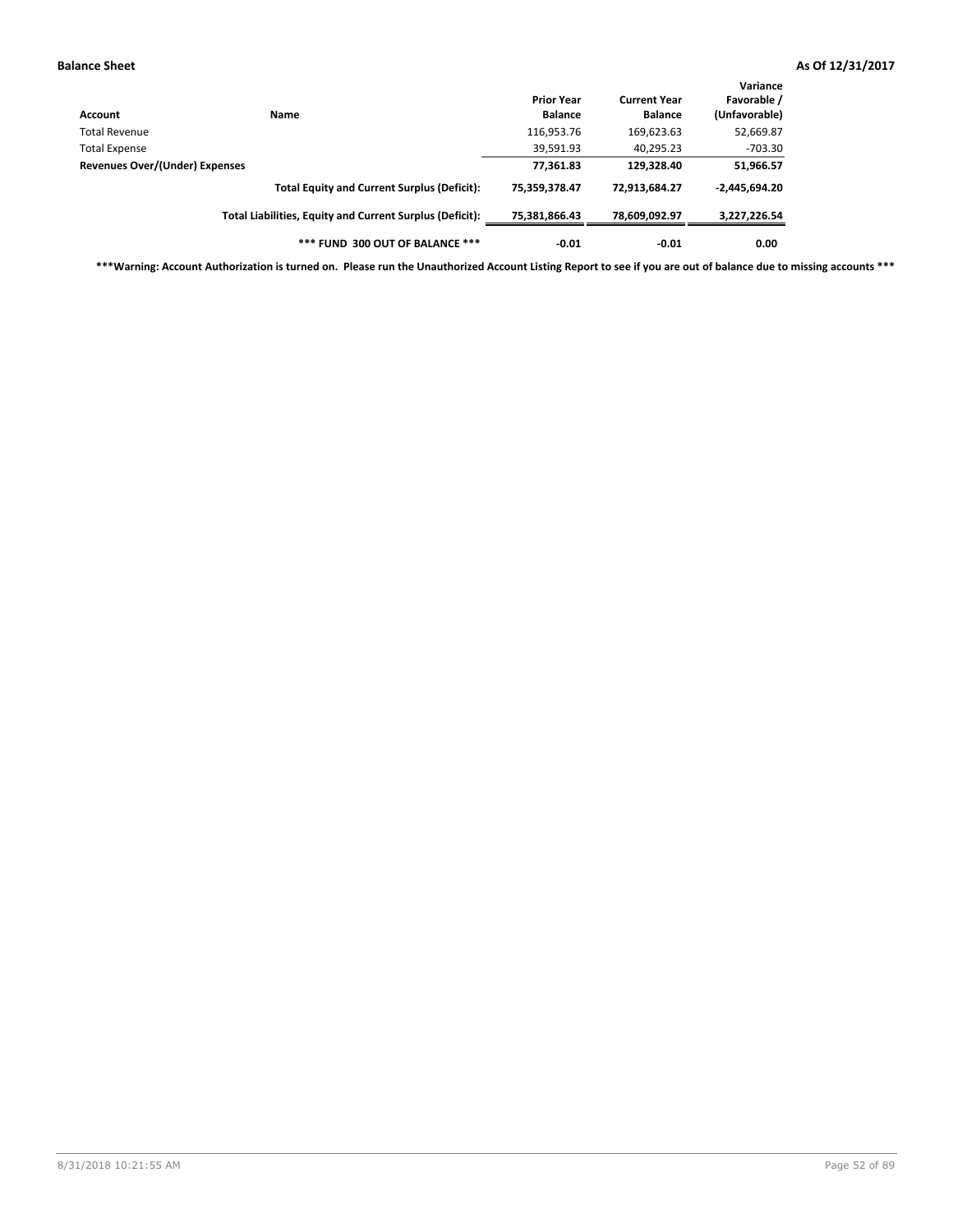|                                        |                                                          | <b>Prior Year</b> | <b>Current Year</b> | Variance<br>Favorable / |
|----------------------------------------|----------------------------------------------------------|-------------------|---------------------|-------------------------|
| <b>Account</b>                         | Name                                                     | <b>Balance</b>    | <b>Balance</b>      | (Unfavorable)           |
| <b>Fund: 320 - AIRPORT TXDOT GRANT</b> |                                                          |                   |                     |                         |
| Assets                                 |                                                          |                   |                     |                         |
| 320-2-000000-10000-0000                | <b>CURRENT ASSETS / CASH</b>                             | 214,975.84        | 214,975.84          | 0.00                    |
| 320-2-000000-13201-0000                | MISC ACCTS RECEIVABLE                                    | 0.00              | 0.00                | 0.00                    |
| 320-2-000000-13205-0000                | <b>INTEREST RECEIVABLE</b>                               | 0.00              | 0.00                | 0.00                    |
|                                        | <b>Total Assets:</b>                                     | 214,975.84        | 214,975.84          | 0.00                    |
| Liability                              |                                                          |                   |                     |                         |
| 320-2-000000-20101-0000                | <b>ACCOUNTS PAYABLE</b>                                  | 0.00              | 0.00                | 0.00                    |
| 320-2-000000-20102-0000                | <b>CREDIT CARD PAYABLE</b>                               | 0.00              | 0.00                | 0.00                    |
| 320-2-000000-20103-0000                | <b>ACCRUED ACCOUNTS PAYABLE</b>                          | 0.00              | 0.00                | 0.00                    |
| 320-2-000000-20902-0000                | <b>DEFERRED GRANT REVENUE</b>                            | 0.00              | 0.00                | 0.00                    |
| 320-2-000000-21125-0000                | DUE TO / AIRPORT FUND                                    | 0.00              | 0.00                | 0.00                    |
| 320-2-000000-29300-0000                | <b>ENCUMBRANCE SUMMARY</b>                               | 0.00              | 0.00                | 0.00                    |
| 320-2-000000-29400-0100                | RESERVED ACCOUNT / ENCUMBRANCES                          | 0.00              | 0.00                | 0.00                    |
|                                        | <b>Total Liability:</b>                                  | 0.00              | 0.00                | 0.00                    |
| Equity                                 |                                                          |                   |                     |                         |
| 320-2-000000-39000-0000                | UNRESERVED-FUND BALANCE                                  | 14,975.84         | 214,975.84          | 200,000.00              |
|                                        | <b>Total Beginning Equity:</b>                           | 14,975.84         | 214,975.84          | 200,000.00              |
| <b>Total Revenue</b>                   |                                                          | 200,000.00        | 0.00                | $-200,000.00$           |
| <b>Total Expense</b>                   |                                                          | 0.00              | 0.00                | 0.00                    |
| Revenues Over/(Under) Expenses         |                                                          | 200,000.00        | 0.00                | $-200,000.00$           |
|                                        | <b>Total Equity and Current Surplus (Deficit):</b>       | 214,975.84        | 214,975.84          | 0.00                    |
|                                        | Total Liabilities, Equity and Current Surplus (Deficit): | 214,975.84        | 214,975.84          | 0.00                    |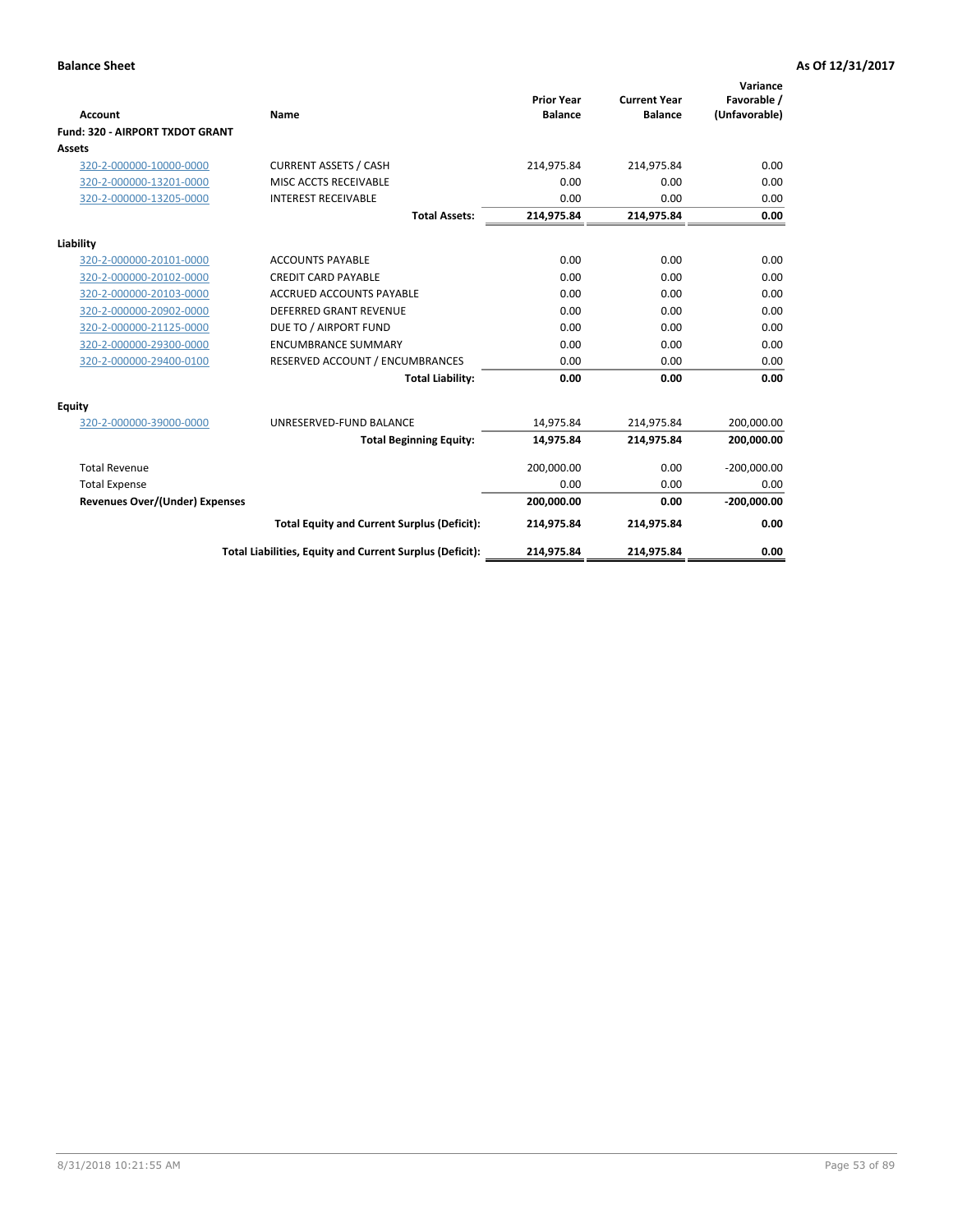|                                         |                                                          |                                     |                                       | Variance                     |
|-----------------------------------------|----------------------------------------------------------|-------------------------------------|---------------------------------------|------------------------------|
| Account                                 | Name                                                     | <b>Prior Year</b><br><b>Balance</b> | <b>Current Year</b><br><b>Balance</b> | Favorable /<br>(Unfavorable) |
| <b>Fund: 360 - AIRPORT CAPITAL FUND</b> |                                                          |                                     |                                       |                              |
| Assets                                  |                                                          |                                     |                                       |                              |
| 360-2-000000-10000-0000                 | <b>CURRENT ASSETS / CASH</b>                             | 1,534,769.48                        | 1,316,666.06                          | $-218,103.42$                |
| 360-2-000000-13201-0000                 | MISC ACCTS RECEIVABLE                                    | 0.00                                | 0.00                                  | 0.00                         |
| 360-2-000000-13205-0000                 | <b>INTEREST RECEIVABLE</b>                               | 0.00                                | 0.00                                  | 0.00                         |
| 360-2-000000-16301-0000                 | FIXED ASSETS / C W I P                                   | 132,616.88                          | 337,320.17                            | 204,703.29                   |
|                                         | <b>Total Assets:</b>                                     | 1,667,386.36                        | 1,653,986.23                          | $-13,400.13$                 |
| Liability                               |                                                          |                                     |                                       |                              |
| 360-2-000000-20101-0000                 | <b>ACCOUNTS PAYABLE</b>                                  | 0.00                                | 0.00                                  | 0.00                         |
| 360-2-000000-20102-0000                 | <b>CREDIT CARD PAYABLE</b>                               | 0.00                                | 0.00                                  | 0.00                         |
| 360-2-000000-20103-0000                 | <b>ACCRUED ACCOUNTS PAYABLE</b>                          | 0.00                                | 0.00                                  | 0.00                         |
| 360-2-000000-20125-0000                 | SALES TAX PAYABLE / IN THE CITY                          | 0.00                                | 0.00                                  | 0.00                         |
| 360-2-000000-20139-0000                 | <b>RETAINAGES PAYABLE</b>                                | 0.00                                | 13,521.00                             | $-13,521.00$                 |
| 360-2-000000-21001-0000                 | <b>GENERAL FUND / GENERAL FUND</b>                       | 0.00                                | 0.00                                  | 0.00                         |
| 360-2-000000-27001-0000                 | <b>CONTRIBUTED CAPITAL</b>                               | 0.00                                | 0.00                                  | 0.00                         |
| 360-2-000000-29300-0000                 | <b>ENCUMBRANCE SUMMARY</b>                               | 0.00                                | 0.00                                  | 0.00                         |
| 360-2-000000-29400-0000                 | RESERVED ACCOUNT / ENCUMBRANCES                          | 0.00                                | 0.00                                  | 0.00                         |
|                                         | <b>Total Liability:</b>                                  | 0.00                                | 13,521.00                             | $-13,521.00$                 |
| Equity                                  |                                                          |                                     |                                       |                              |
| 360-2-000000-39000-0000                 | UNRESERVED-FUND BALANCE                                  | 0.00                                | 0.00                                  | 0.00                         |
| 360-2-000000-39100-0000                 | UNRESERVED-RET. EARNINGS                                 | 1,382,000.62                        | 1,810,130.80                          | 428,130.18                   |
|                                         | <b>Total Beginning Equity:</b>                           | 1,382,000.62                        | 1,810,130.80                          | 428,130.18                   |
| <b>Total Revenue</b>                    |                                                          | 299,817.71                          | 1,809.29                              | $-298,008.42$                |
| <b>Total Expense</b>                    |                                                          | 14,431.97                           | 171,474.86                            | $-157,042.89$                |
| <b>Revenues Over/(Under) Expenses</b>   |                                                          | 285,385.74                          | $-169,665.57$                         | $-455,051.31$                |
|                                         | <b>Total Equity and Current Surplus (Deficit):</b>       | 1,667,386.36                        | 1,640,465.23                          | $-26,921.13$                 |
|                                         | Total Liabilities, Equity and Current Surplus (Deficit): | 1,667,386.36                        | 1,653,986.23                          | $-13,400.13$                 |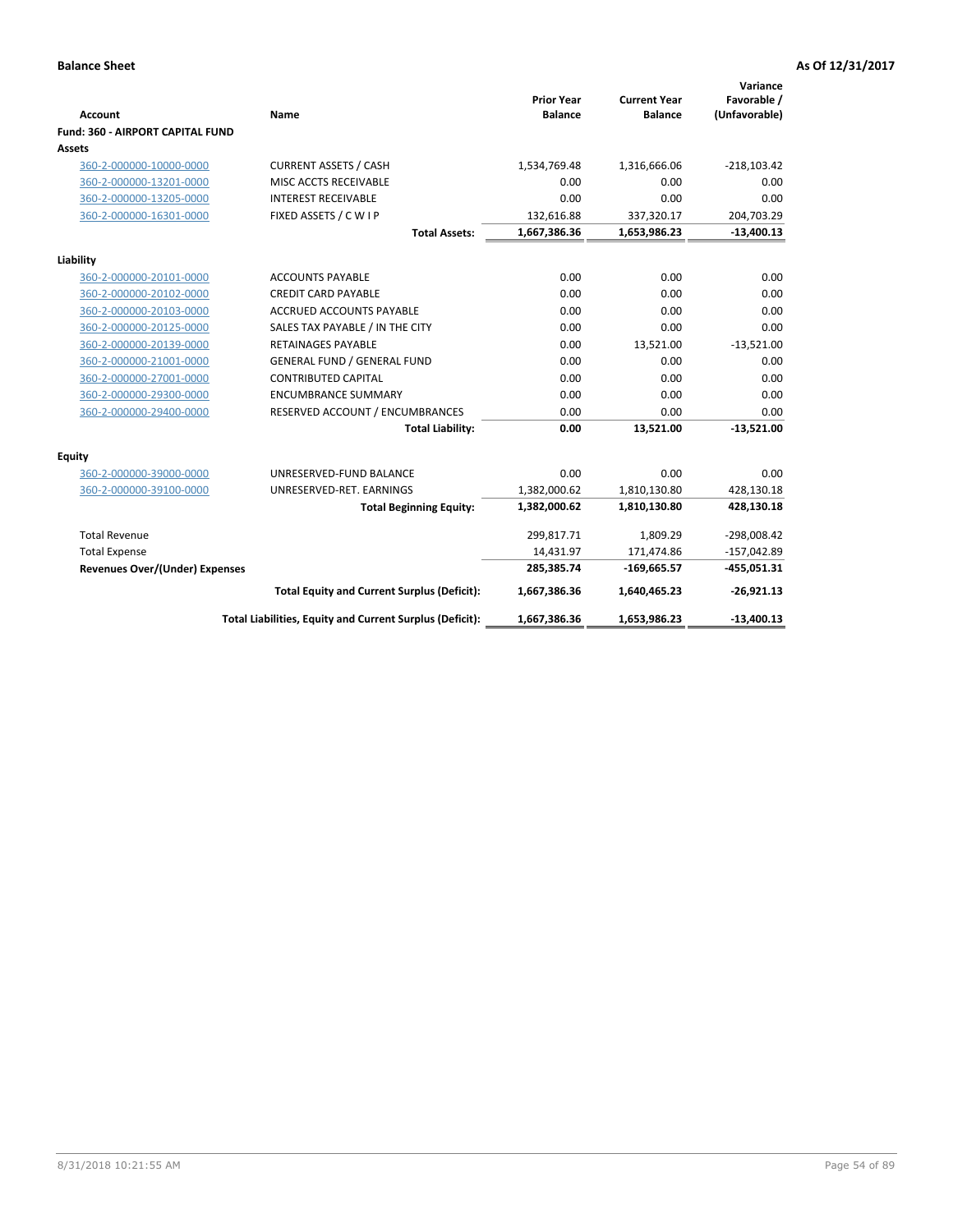|                                       |                                                          | <b>Prior Year</b> | <b>Current Year</b> | Variance<br>Favorable / |
|---------------------------------------|----------------------------------------------------------|-------------------|---------------------|-------------------------|
| <b>Account</b>                        | Name                                                     | <b>Balance</b>    | <b>Balance</b>      | (Unfavorable)           |
| <b>Fund: 361 - L3-IDC FUND</b>        |                                                          |                   |                     |                         |
| Assets                                |                                                          |                   |                     |                         |
| 361-2-000000-10000-0000               | <b>CURRENT ASSETS / CASH</b>                             | 0.00              | 0.00                | 0.00                    |
| 361-2-000000-13201-0000               | MISC ACCTS RECEIVABLE                                    | 0.00              | 0.00                | 0.00                    |
| 361-2-000000-13205-0000               | <b>INTEREST RECEIVABLE</b>                               | 0.00              | 0.00                | 0.00                    |
|                                       | <b>Total Assets:</b>                                     | 0.00              | 0.00                | 0.00                    |
| Liability                             |                                                          |                   |                     |                         |
| 361-2-000000-20101-0000               | <b>ACCOUNTS PAYABLE</b>                                  | 0.00              | 0.00                | 0.00                    |
| 361-2-000000-20102-0000               | <b>CREDIT CARD PAYABLE</b>                               | 0.00              | 0.00                | 0.00                    |
| 361-2-000000-20103-0000               | <b>MISCELLANEOUS LIABILITIES</b>                         | 0.00              | 0.00                | 0.00                    |
| 361-2-000000-20108-0000               | <b>MATURED BONDS PAYABLE</b>                             | 0.00              | 0.00                | 0.00                    |
| 361-2-000000-20111-0000               | <b>MATURED INTEREST PAYABLE</b>                          | 0.00              | 0.00                | 0.00                    |
| 361-2-000000-20112-0000               | <b>ACCRUED INTEREST PAYABLE</b>                          | 0.00              | 0.00                | 0.00                    |
| 361-2-000000-20139-0000               | <b>RETAINAGES PAYABLE</b>                                | 0.00              | 0.00                | 0.00                    |
| 361-2-000000-21001-0000               | <b>GENERAL FUND / GENERAL FUND</b>                       | 0.00              | 0.00                | 0.00                    |
|                                       | <b>Total Liability:</b>                                  | 0.00              | 0.00                | 0.00                    |
| Equity                                |                                                          |                   |                     |                         |
| 361-2-000000-39000-0000               | UNRESERVED-FUND BALANCE                                  | 0.00              | 0.00                | 0.00                    |
| 361-2-000000-39100-0000               | UNRESERVED-RET, EARNINGS                                 | $-2,881,924.85$   | $-2,881,924.85$     | 0.00                    |
| 361-2-000000-39150-0000               | RESERVED-RET. EARNINGS                                   | 2,881,924.85      | 2,881,924.85        | 0.00                    |
|                                       | <b>Total Beginning Equity:</b>                           | 0.00              | 0.00                | 0.00                    |
| <b>Total Revenue</b>                  |                                                          | 0.00              | 0.00                | 0.00                    |
| <b>Total Expense</b>                  |                                                          | 0.00              | 0.00                | 0.00                    |
| <b>Revenues Over/(Under) Expenses</b> |                                                          | 0.00              | 0.00                | 0.00                    |
|                                       | <b>Total Equity and Current Surplus (Deficit):</b>       | 0.00              | 0.00                | 0.00                    |
|                                       | Total Liabilities, Equity and Current Surplus (Deficit): | 0.00              | 0.00                | 0.00                    |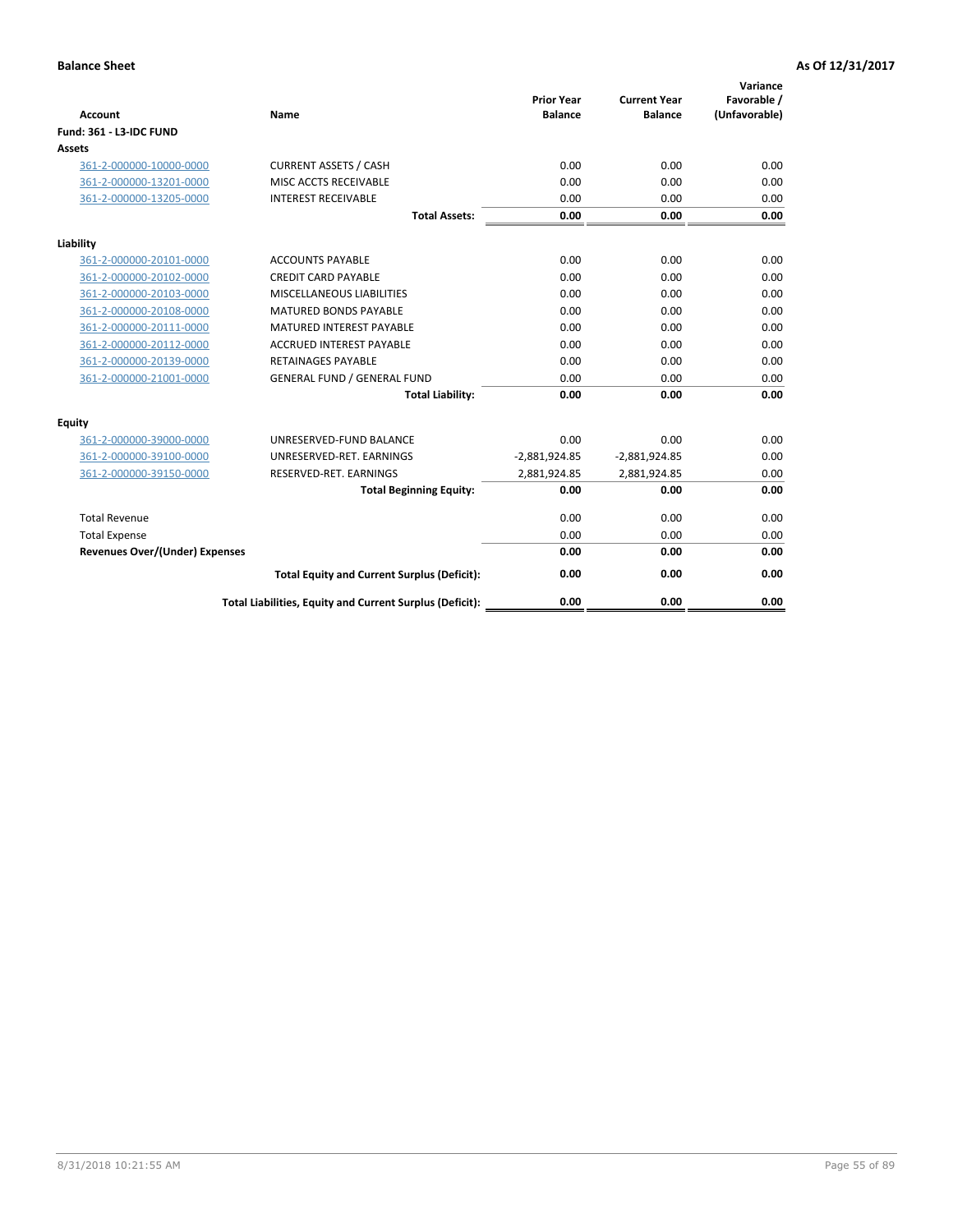|                                       |                                                          |                                     |                                       | Variance                     |
|---------------------------------------|----------------------------------------------------------|-------------------------------------|---------------------------------------|------------------------------|
| Account                               | Name                                                     | <b>Prior Year</b><br><b>Balance</b> | <b>Current Year</b><br><b>Balance</b> | Favorable /<br>(Unfavorable) |
| Fund: 362 - AIRPORT FBO FUEL          |                                                          |                                     |                                       |                              |
| Assets                                |                                                          |                                     |                                       |                              |
| 362-2-000000-10000-0000               | <b>CURRENT ASSETS / CASH</b>                             | 98,967.90                           | 108,930.61                            | 9,962.71                     |
| 362-2-000000-13201-0000               | MISC ACCTS RECEIVABLE                                    | 0.00                                | 0.00                                  | 0.00                         |
| 362-2-000000-13205-0000               | <b>INTEREST RECEIVABLE</b>                               | 0.00                                | 0.00                                  | 0.00                         |
|                                       | <b>Total Assets:</b>                                     | 98,967.90                           | 108,930.61                            | 9,962.71                     |
| Liability                             |                                                          |                                     |                                       |                              |
| 362-2-000000-20101-0000               | <b>ACCOUNTS PAYABLE</b>                                  | 0.00                                | 0.00                                  | 0.00                         |
| 362-2-000000-20102-0000               | <b>CREDIT CARD PAYABLE</b>                               | 0.00                                | 0.00                                  | 0.00                         |
| 362-2-000000-20103-0000               | <b>ACCRUED ACCOUNTS PAYABLE</b>                          | 0.00                                | 0.00                                  | 0.00                         |
| 362-2-000000-20125-0000               | SALES TAX PAYABLE / IN THE CITY                          | 32.60                               | 31.70                                 | 0.90                         |
| 362-2-000000-29300-0000               | <b>ENCUMBRANCE SUMMARY</b>                               | 0.00                                | 0.00                                  | 0.00                         |
| 362-2-000000-29400-0000               | RESERVED ACCOUNT / ENCUMBRANCES                          | 0.00                                | 0.00                                  | 0.00                         |
|                                       | <b>Total Liability:</b>                                  | 32.60                               | 31.70                                 | 0.90                         |
| <b>Equity</b>                         |                                                          |                                     |                                       |                              |
| 362-2-000000-39000-0000               | UNRESERVED-FUND BALANCE                                  | 0.00                                | 0.00                                  | 0.00                         |
| 362-2-000000-39100-0000               | UNRESERVED-RET. EARNINGS                                 | $-2.87$                             | $-41.31$                              | $-38.44$                     |
|                                       | <b>Total Beginning Equity:</b>                           | $-2.87$                             | $-41.31$                              | $-38.44$                     |
| <b>Total Revenue</b>                  |                                                          | 102,445.80                          | 113,874.05                            | 11,428.25                    |
| <b>Total Expense</b>                  |                                                          | 3,507.63                            | 4,933.83                              | $-1,426.20$                  |
| <b>Revenues Over/(Under) Expenses</b> |                                                          | 98,938.17                           | 108,940.22                            | 10,002.05                    |
|                                       | <b>Total Equity and Current Surplus (Deficit):</b>       | 98,935.30                           | 108,898.91                            | 9,963.61                     |
|                                       | Total Liabilities, Equity and Current Surplus (Deficit): | 98,967.90                           | 108,930.61                            | 9,962.71                     |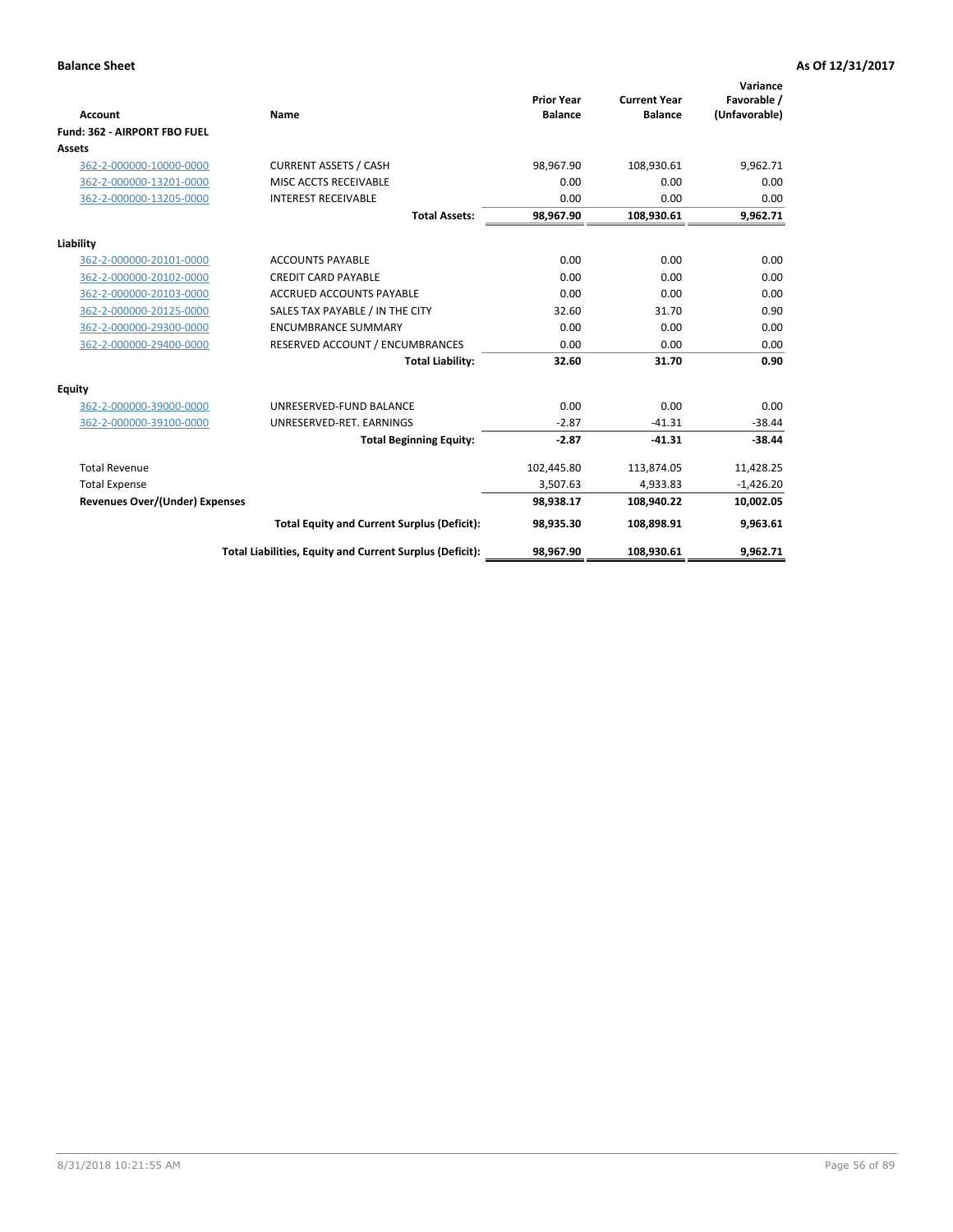| Account                                            | Name                                                          | <b>Prior Year</b><br><b>Balance</b> | <b>Current Year</b><br><b>Balance</b> | Variance<br>Favorable /<br>(Unfavorable) |
|----------------------------------------------------|---------------------------------------------------------------|-------------------------------------|---------------------------------------|------------------------------------------|
| Fund: 400 - GOLF FUND<br>Assets                    |                                                               |                                     |                                       |                                          |
| 400-2-000000-10000-0000                            | <b>CURRENT ASSETS / CASH</b>                                  | -330,703.83                         | $-360,577.46$                         | $-29,873.63$                             |
| 400-2-000000-10304-0000                            | CASH / PETTY CASH/CHANGE DRAWERS                              | 200.00                              | 200.00                                | 0.00                                     |
| 400-2-000000-13007-0000                            | <b>RETURNED CHECKS</b>                                        | 0.00                                | 0.00                                  | 0.00                                     |
| 400-2-000000-13201-0000                            | MISC ACCTS RECEIVABLE                                         | 3,190.88                            | 3,604.98                              | 414.10                                   |
| 400-2-000000-13202-0000                            | <b>EMPLOYEE ADVANCES</b>                                      | 0.00                                | 0.00                                  | 0.00                                     |
| 400-2-000000-13203-0000                            | NON-CURRENT ASSETS / PREPAYMENTS                              | 0.00                                | 0.00                                  | 0.00                                     |
| 400-2-000000-13205-0000                            | <b>INTEREST RECEIVABLE</b>                                    | 0.00                                | 0.00                                  | 0.00                                     |
| 400-2-000000-13206-0000                            | <b>CHARGES RECEIVABLE</b>                                     | 7,318.65                            | 32,150.15                             | 24,831.50                                |
| 400-2-000000-15301-0000                            | INVENTORIES / GOLF COURSE                                     | 7,272.38                            | 8,301.68                              | 1,029.30                                 |
| 400-2-000000-16001-0000                            | FIXED ASSETS / LAND                                           | 93,000.00                           | 93,000.00                             | 0.00                                     |
| 400-2-000000-16002-0000                            | FIXED ASSETS / IMPROVMENTS-NON BUILDI                         | 521,160.58                          | 521,160.58                            | 0.00                                     |
| 400-2-000000-16003-0000                            | ACCUM DEPR / IMPROVEMENTS-NON BUILI                           | $-262,245.70$                       | -281,523.98                           | $-19,278.28$                             |
| 400-2-000000-16004-0000                            | FIXED ASSETS / BUILDINGS                                      | 109,640.00                          | 109,640.00                            | 0.00                                     |
| 400-2-000000-16005-0000                            | <b>ACCUM DEPR / BUILDINGS</b>                                 | $-107,771.86$                       | $-108,377.74$                         | $-605.88$                                |
| 400-2-000000-16201-0000                            | FIXED ASSETS / MACHINERY AND EQUIPMEN                         | 51,957.00                           | 51,957.00                             | 0.00                                     |
| 400-2-000000-16202-0000                            | ACCUM DEPR / MACHINERY AND EQUIPMEI                           | $-51,957.00$                        | $-51,957.00$                          | 0.00                                     |
| 400-2-000000-16301-0000                            | FIXED ASSETS / C W I P                                        | 0.00                                | 0.00                                  | 0.00                                     |
| 400-2-000000-17501-0000                            | <b>EMPLOYEE CONTRIBUTIONS</b>                                 | 6,534.00                            | 7,149.00                              | 615.00                                   |
| 400-2-000000-17504-0000                            | <b>INVESTMENT RETURN</b>                                      | 30,487.00                           | 22,540.00                             | $-7,947.00$                              |
| 400-2-000000-17508-0000                            | <b>EXPERIENCE DIFFERENCE- OUTFLOW</b>                         | 618.00                              | 397.00                                | $-221.00$                                |
| 400-2-000000-17509-0000                            | <b>EXPERIENCE DIFFERENCE - INFLOW</b>                         | 0.00                                | $-2,627.00$                           | $-2,627.00$                              |
| 400-2-000000-17520-0000                            | <b>ASSUMPTION CHANGES</b>                                     | 8,101.00                            | 5,278.00                              | $-2,823.00$                              |
|                                                    | <b>Total Assets:</b>                                          | 86,801.10                           | 50,315.21                             | $-36,485.89$                             |
|                                                    |                                                               |                                     |                                       |                                          |
| Liability                                          |                                                               |                                     |                                       |                                          |
| 400-2-000000-20101-0000                            | <b>ACCOUNTS PAYABLE</b>                                       | 0.00                                | 0.00                                  | 0.00                                     |
| 400-2-000000-20102-0000                            | <b>CREDIT CARD PAYABLE</b>                                    | 0.00                                | 0.00                                  | 0.00                                     |
| 400-2-000000-20103-0000                            | ACCRUED ACCOUNTS PAYABLE                                      | 0.00                                | 0.00                                  | 0.00                                     |
| 400-2-000000-20112-0000                            | <b>ACCRUED INTEREST PAYABLE</b>                               | 0.00                                | 0.00                                  | 0.00                                     |
| 400-2-000000-20124-0000                            | <b>GOLF COURSE RESALE</b>                                     | 0.00                                | 0.00                                  | 0.00                                     |
| 400-2-000000-20125-0000                            | SALES TAX PAYABLE / IN THE CITY                               | 214.62                              | 303.38                                | $-88.76$                                 |
| 400-2-000000-20139-0000                            | RETAINAGES PAYABLE                                            | 0.00                                | 0.00                                  | 0.00                                     |
| 400-2-000000-20141-0000                            | <b>TELEPHONE CLEARING</b>                                     | 0.00                                | 0.00                                  | 0.00                                     |
| 400-2-000000-20160-0000                            | <b>UNAPPLIED CREDIT</b>                                       | 0.00                                | 0.00                                  | 0.00                                     |
| 400-2-000000-21001-0000                            | <b>GENERAL FUND / GENERAL FUND</b>                            | 0.00                                | 0.00                                  | 0.00                                     |
| 400-2-000000-21101-0000                            | ENTERPRISE / WTR/WWTR UTILITY FUND<br><b>SALARIES PAYABLE</b> | 0.00                                | 0.00                                  | 0.00<br>9.88                             |
| 400-2-000000-22001-0000<br>400-2-000000-22002-0000 |                                                               | 4,793.59                            | 4,783.71                              |                                          |
| 400-2-000000-23001-0000                            | VACATION/SICK PAYABLE<br>CAPITAL LEASE PAYABLE                | 9,962.69                            | 15,069.61                             | -5,106.92                                |
|                                                    |                                                               | 0.00                                | 0.00                                  | 0.00<br>0.00                             |
| 400-2-000000-24001-0000                            | O/S CHECKS PAYABLE<br><b>COMPENSATED ABSENCES PAY</b>         | 0.00                                | 0.00<br>28,608.92                     |                                          |
| 400-2-000000-26001-0000<br>400-2-000000-27001-0000 | <b>CONTRIBUTED CAPITAL</b>                                    | 36,211.40<br>0.00                   | 0.00                                  | 7,602.48<br>0.00                         |
| 400-2-000000-27002-0000                            | CONTRIBUTED CAPITAL / DEVELOPERS                              | 0.00                                | 0.00                                  | 0.00                                     |
| 400-2-000000-29300-0000                            | <b>ENCUMBRANCE SUMMARY</b>                                    | 0.00                                | 0.00                                  | 0.00                                     |
|                                                    | RESERVED ACCOUNT / ENCUMBRANCES                               | 0.00                                | 0.00                                  | 0.00                                     |
| 400-2-000000-29400-0100<br>400-2-000000-29999-0000 | <b>NET PENSION LIABILITY</b>                                  | 51,519.00                           | 48,989.00                             | 2,530.00                                 |
|                                                    | <b>Total Liability:</b>                                       | 102,701.30                          | 97,754.62                             | 4,946.68                                 |
|                                                    |                                                               |                                     |                                       |                                          |
| <b>Equity</b>                                      |                                                               |                                     |                                       |                                          |
| 400-2-000000-39000-0000                            | UNRESERVED-FUND BALANCE                                       | 0.00                                | 0.00                                  | 0.00                                     |
| 400-2-000000-39100-0000                            | UNRESERVED-RET. EARNINGS                                      | $-13,008.54$                        | $-26,531.20$                          | $-13,522.66$                             |
| 400-2-000000-39500-0000                            | NET POSITION - PENSION                                        | $-44.00$                            | $-44.00$                              | 0.00                                     |
|                                                    | <b>Total Beginning Equity:</b>                                | -13,052.54                          | -26,575.20                            | $-13,522.66$                             |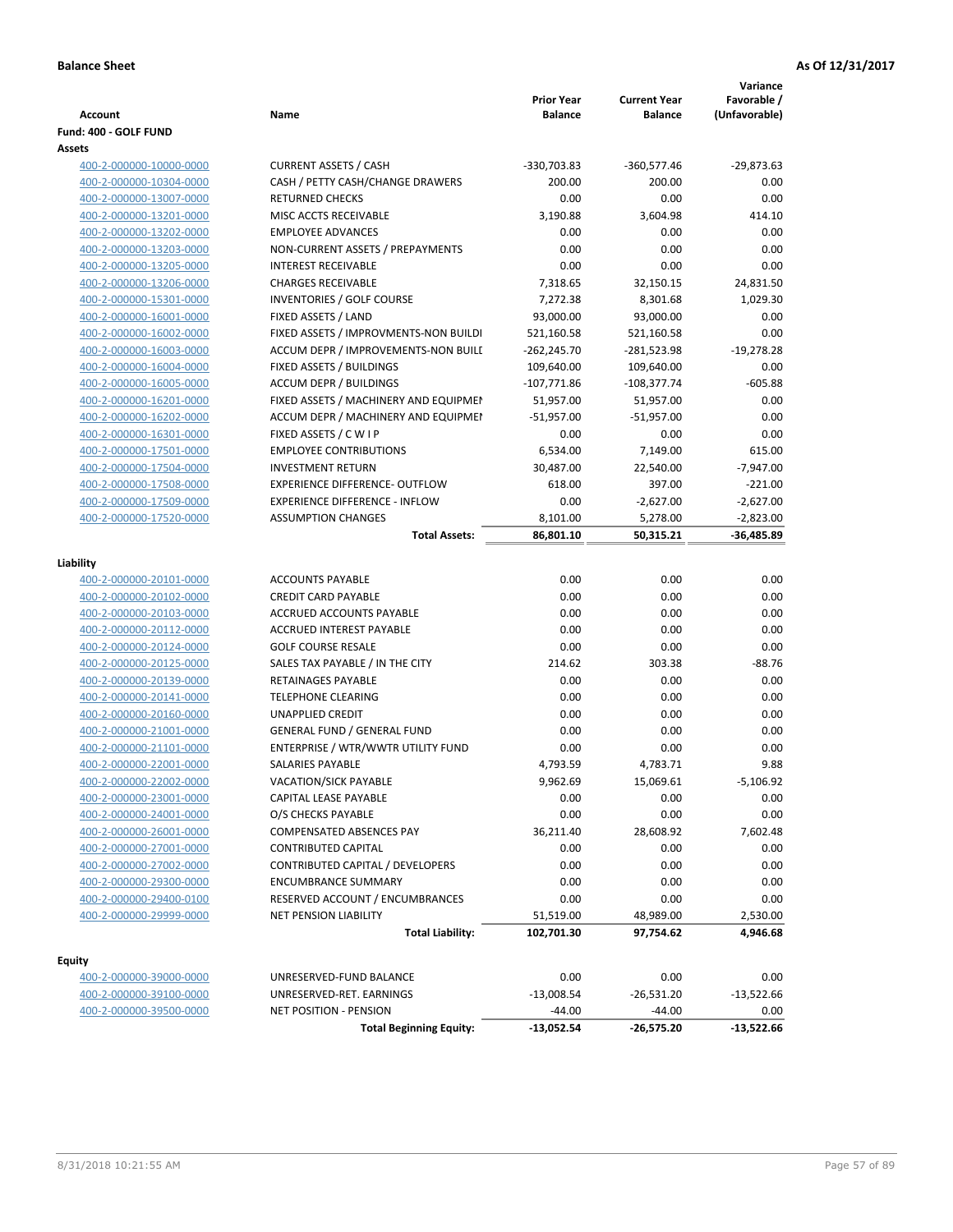| Account                        | Name                                                     | <b>Prior Year</b><br><b>Balance</b> | <b>Current Year</b><br><b>Balance</b> | Variance<br>Favorable /<br>(Unfavorable) |
|--------------------------------|----------------------------------------------------------|-------------------------------------|---------------------------------------|------------------------------------------|
| Total Revenue                  |                                                          | 49,947.18                           | 46,686.04                             | $-3,261.14$                              |
| <b>Total Expense</b>           |                                                          | 52,794.83                           | 67,550.24                             | $-14,755.41$                             |
| Revenues Over/(Under) Expenses | $-2,847.65$                                              | $-20,864.20$                        | $-18,016.55$                          |                                          |
|                                | <b>Total Equity and Current Surplus (Deficit):</b>       | $-15,900.19$                        | -47.439.40                            | $-31,539.21$                             |
|                                | Total Liabilities, Equity and Current Surplus (Deficit): | 86,801.11                           | 50.315.22                             | $-36,485.89$                             |
|                                | *** FUND 400 OUT OF BALANCE ***                          | $-0.01$                             | $-0.01$                               | 0.00                                     |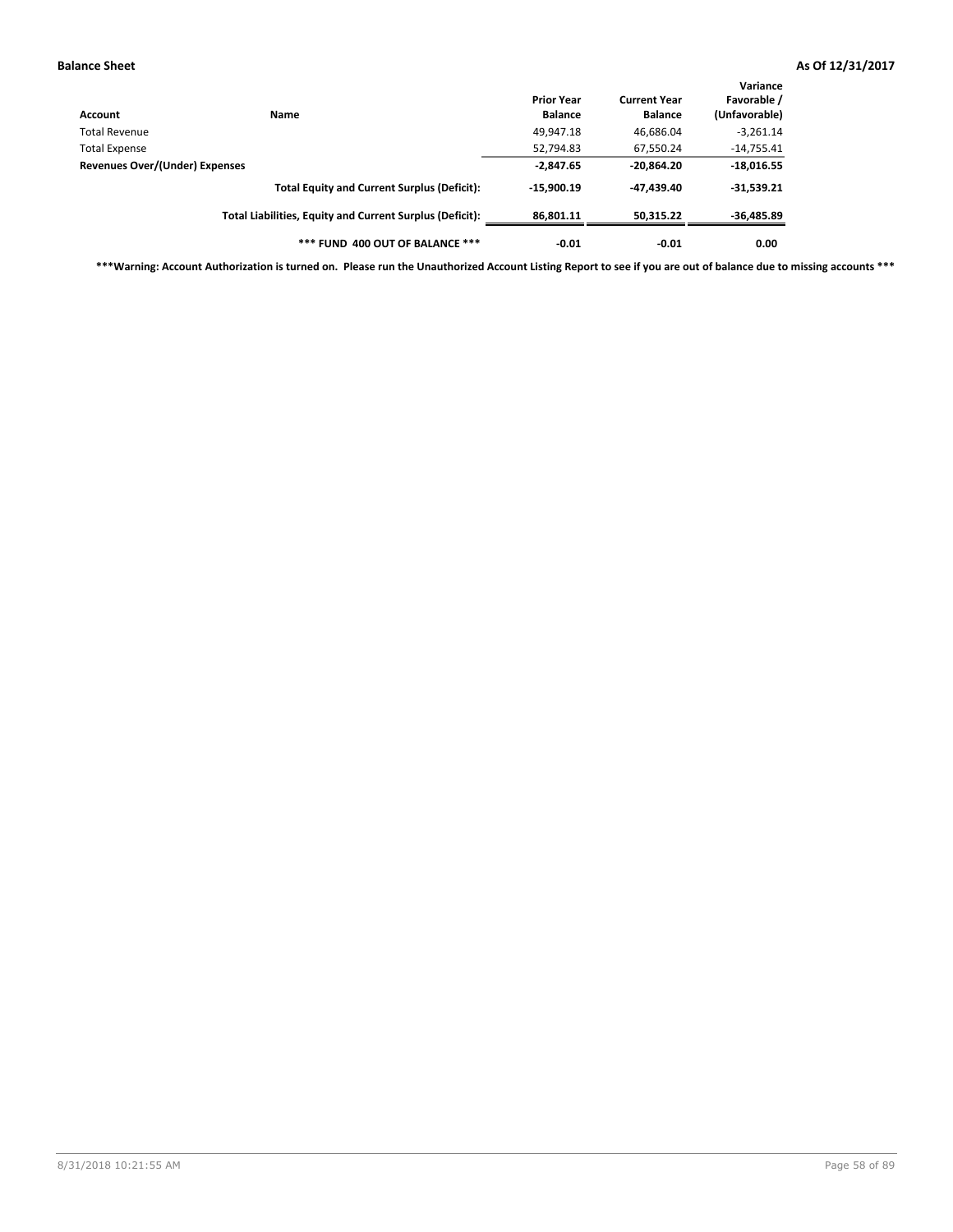|                                       |                                                          |                                     |                                       | Variance                     |
|---------------------------------------|----------------------------------------------------------|-------------------------------------|---------------------------------------|------------------------------|
| Account                               | Name                                                     | <b>Prior Year</b><br><b>Balance</b> | <b>Current Year</b><br><b>Balance</b> | Favorable /<br>(Unfavorable) |
| <b>Fund: 500 - SANITATION FUND</b>    |                                                          |                                     |                                       |                              |
| Assets                                |                                                          |                                     |                                       |                              |
| 500-2-000000-10000-0000               | <b>CURRENT ASSETS / CASH</b>                             | 1,514,889.94                        | 2,347,203.11                          | 832,313.17                   |
| 500-2-000000-13000-0000               | <b>CUSTOMER ACCTS RECEIVABLE</b>                         | 180,081.36                          | 177,364.39                            | -2,716.97                    |
| 500-2-000000-13001-0000               | NON CURRENT CUSTOMER ACCTS RECEIVAE                      | 51,914.86                           | 58,550.58                             | 6,635.72                     |
| 500-2-000000-13002-0000               | ALLOW FOR UNCOLLECT REC                                  | $-51,300.94$                        | $-56,852.74$                          | $-5,551.80$                  |
| 500-2-000000-13003-0000               | UNBILLED YEAR-END ACCRUAL                                | 316,710.26                          | 314,317.28                            | $-2,392.98$                  |
| 500-2-000000-13201-0000               | MISC ACCTS RECEIVABLE                                    | 185.00                              | 0.00                                  | $-185.00$                    |
| 500-2-000000-17501-0000               | <b>EMPLOYEE CONTRIBUTIONS</b>                            | 6,534.00                            | 7,149.00                              | 615.00                       |
| 500-2-000000-17504-0000               | <b>INVESTMENT RETURN</b>                                 | 30,487.00                           | 22,540.00                             | $-7.947.00$                  |
| 500-2-000000-17508-0000               | <b>EXPERIENCE DIFFERENCE- OUTFLOW</b>                    | 618.00                              | 397.00                                | $-221.00$                    |
| 500-2-000000-17509-0000               | <b>EXPERIENCE DIFFERENCE - INFLOW</b>                    | 0.00                                | $-2,627.00$                           | $-2,627.00$                  |
| 500-2-000000-17520-0000               | <b>ASSUMPTION CHANGES</b>                                | 8,101.00                            | 5,278.00                              | $-2,823.00$                  |
|                                       | <b>Total Assets:</b>                                     | 2,058,220.48                        | 2,873,319.62                          | 815,099.14                   |
|                                       |                                                          |                                     |                                       |                              |
| Liability                             |                                                          |                                     |                                       |                              |
| 500-2-000000-20101-0000               | <b>ACCOUNTS PAYABLE</b>                                  | 0.00                                | 0.00                                  | 0.00                         |
| 500-2-000000-20102-0000               | <b>CREDIT CARD PAYABLE</b>                               | 0.00                                | 0.00                                  | 0.00                         |
| 500-2-000000-20103-0000               | ACCRUED ACCOUNTS PAYABLE                                 | 0.00                                | 0.00                                  | 0.00                         |
| 500-2-000000-20125-0000               | SALES TAX PAYABLE / IN THE CITY                          | 21.332.65                           | 20,117.47                             | 1.215.18                     |
| 500-2-000000-20126-0000               | SALES TAX PAYABLE / OUT OF CITY                          | 0.00                                | 0.00                                  | 0.00                         |
| 500-2-000000-20133-0000               | <b>GARBAGE CLEARING</b>                                  | 0.00                                | 0.00                                  | 0.00                         |
| 500-2-000000-20135-0000               | <b>GARBAGE CLEARING / BAD DEBT EXPENS</b>                | 11.798.19                           | 11,589.90                             | 208.29                       |
| 500-2-000000-20160-0000               | <b>UNAPPLIED CREDIT</b>                                  | 0.00                                | 0.00                                  | 0.00                         |
| 500-2-000000-20201-0000               | <b>DEFERRED REVENUE</b>                                  | 0.00                                | 0.00                                  | 0.00                         |
| 500-2-000000-21001-0000               | <b>GENERAL FUND / GENERAL FUND</b>                       | 0.00                                | 0.00                                  | 0.00                         |
| 500-2-000000-22001-0000               | <b>SALARIES PAYABLE</b>                                  | 2,316.20                            | 4,893.72                              | $-2,577.52$                  |
| 500-2-000000-22002-0000               | <b>VACATION/SICK PAYABLE</b>                             | 5,358.50                            | 7,535.45                              | $-2,176.95$                  |
| 500-2-000000-24002-0000               | <b>CUSTOMER DEPOSITS</b>                                 | 188,208.83                          | 230,630.18                            | $-42,421.35$                 |
| 500-2-000000-24007-0000               | <b>BILLED DEPOSITS SUSPENSE</b>                          | 0.00                                | 0.00                                  | 0.00                         |
| 500-2-000000-26001-0000               | <b>COMPENSATED ABSENCES PAY</b>                          | 2,594.17                            | 3,841.35                              | $-1,247.18$                  |
| 500-2-000000-29300-0000               | <b>ENCUMBRANCE SUMMARY</b>                               | 0.00                                | 0.00                                  | 0.00                         |
| 500-2-000000-29400-0100               | RESERVED ACCOUNT / ENCUMBRANCES                          | 0.00                                | 0.00                                  | 0.00                         |
| 500-2-000000-29999-0000               | NET PENSION LIABILITY                                    | 51,519.00                           | 48,989.00                             | 2,530.00                     |
|                                       | <b>Total Liability:</b>                                  | 283,127.54                          | 327,597.07                            | -44,469.53                   |
| Equity                                |                                                          |                                     |                                       |                              |
| 500-2-000000-39000-0000               | UNRESERVED-FUND BALANCE                                  | 0.00                                | 0.00                                  | 0.00                         |
| 500-2-000000-39100-0000               | UNRESERVED-RET. EARNINGS                                 | 1,430,891.22                        | 1,890,622.70                          | 459,731.48                   |
| <u>500-2-000000-39500-0000</u>        | NET POSITION - PENSION                                   | $-44.00$                            | $-44.00$                              | 0.00                         |
|                                       | <b>Total Beginning Equity:</b>                           | 1,430,847.22                        | 1,890,578.70                          | 459,731.48                   |
|                                       |                                                          |                                     |                                       |                              |
| <b>Total Revenue</b>                  |                                                          | 1,018,560.82                        | 998,762.48                            | $-19,798.34$                 |
| <b>Total Expense</b>                  |                                                          | 674,315.10                          | 343,618.63                            | 330,696.47                   |
| <b>Revenues Over/(Under) Expenses</b> |                                                          | 344,245.72                          | 655,143.85                            | 310,898.13                   |
|                                       | <b>Total Equity and Current Surplus (Deficit):</b>       | 1,775,092.94                        | 2,545,722.55                          | 770,629.61                   |
|                                       | Total Liabilities, Equity and Current Surplus (Deficit): | 2,058,220.48                        | 2,873,319.62                          | 815,099.14                   |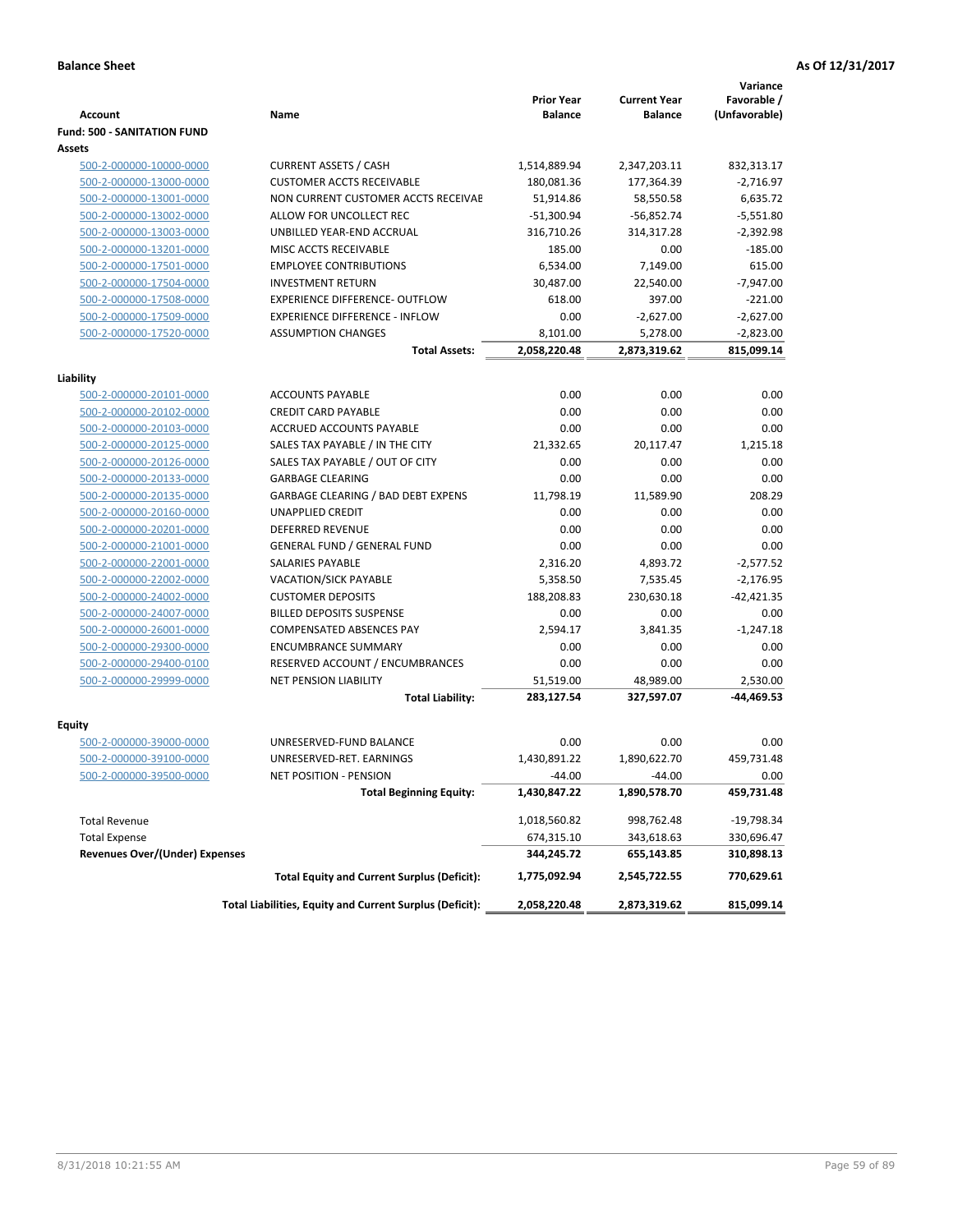| <b>Account</b>                                      | Name                                                     | <b>Prior Year</b><br><b>Balance</b> | <b>Current Year</b><br><b>Balance</b> | Variance<br>Favorable /<br>(Unfavorable) |
|-----------------------------------------------------|----------------------------------------------------------|-------------------------------------|---------------------------------------|------------------------------------------|
| Fund: 561 - REGINAL HOUSEHOLD HAZARDOUS WASTE GRANT |                                                          |                                     |                                       |                                          |
| Assets                                              |                                                          |                                     |                                       |                                          |
| 561-2-000000-10000-0000                             | <b>CURRENT ASSETS / CASH</b>                             | 0.00                                | 0.00                                  | 0.00                                     |
| 561-2-000000-13201-0000                             | MISC ACCTS RECEIVABLE                                    | 0.00                                | 0.00                                  | 0.00                                     |
| 561-2-000000-13205-0000                             | <b>INTEREST RECEIVABLE</b>                               | 0.00                                | 0.00                                  | 0.00                                     |
|                                                     | <b>Total Assets:</b>                                     | 0.00                                | 0.00                                  | 0.00                                     |
| Liability                                           |                                                          |                                     |                                       |                                          |
| 561-2-000000-20101-0000                             | <b>ACCOUNTS PAYABLE</b>                                  | 0.00                                | 0.00                                  | 0.00                                     |
| 561-2-000000-20102-0000                             | <b>CREDIT CARD PAYABLE</b>                               | 0.00                                | 0.00                                  | 0.00                                     |
| 561-2-000000-20103-0000                             | <b>ACCRUED ACCOUNTS PAYABLE</b>                          | 0.00                                | 0.00                                  | 0.00                                     |
| 561-2-000000-21140-0000                             | DUE TO / SANITATION FUND                                 | 0.00                                | 0.00                                  | 0.00                                     |
| 561-2-000000-29300-0000                             | <b>ENCUMBRANCE SUMMARY</b>                               | 0.00                                | 0.00                                  | 0.00                                     |
| 561-2-000000-29400-0100                             | RESERVED ACCOUNT / ENCUMBRANCES                          | 0.00                                | 0.00                                  | 0.00                                     |
|                                                     | <b>Total Liability:</b>                                  | 0.00                                | 0.00                                  | 0.00                                     |
| <b>Equity</b>                                       |                                                          |                                     |                                       |                                          |
| 561-2-000000-39100-0000                             | UNRESERVED-RET. EARNINGS                                 | 0.00                                | 0.00                                  | 0.00                                     |
|                                                     | <b>Total Beginning Equity:</b>                           | 0.00                                | 0.00                                  | 0.00                                     |
| <b>Total Revenue</b>                                |                                                          | 0.00                                | 0.00                                  | 0.00                                     |
| <b>Total Expense</b>                                |                                                          | 0.00                                | 0.00                                  | 0.00                                     |
| <b>Revenues Over/(Under) Expenses</b>               |                                                          | 0.00                                | 0.00                                  | 0.00                                     |
|                                                     | <b>Total Equity and Current Surplus (Deficit):</b>       | 0.00                                | 0.00                                  | 0.00                                     |
|                                                     | Total Liabilities, Equity and Current Surplus (Deficit): | 0.00                                | 0.00                                  | 0.00                                     |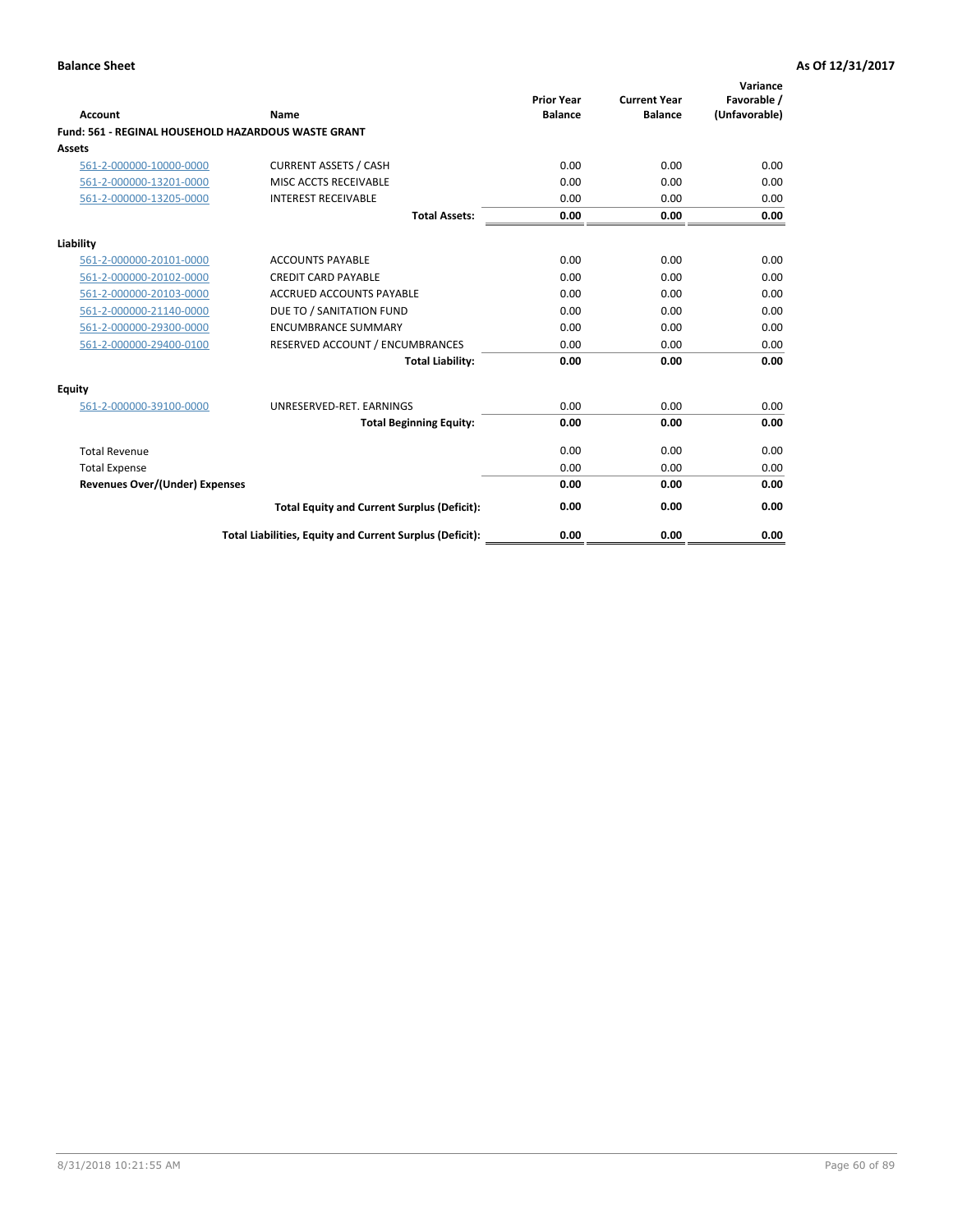| <b>Account</b>                                     | Name                                                     | <b>Prior Year</b><br><b>Balance</b> | <b>Current Year</b><br><b>Balance</b> | Variance<br>Favorable /<br>(Unfavorable) |
|----------------------------------------------------|----------------------------------------------------------|-------------------------------------|---------------------------------------|------------------------------------------|
| <b>Fund: 601 - CENTRAL SERVICE FUND</b>            |                                                          |                                     |                                       |                                          |
| Assets                                             |                                                          |                                     |                                       |                                          |
| 601-2-000000-10000-0000                            | <b>CURRENT ASSETS / CASH</b>                             | 68,335.42                           | $-51,854.83$                          | $-120,190.25$                            |
| 601-2-000000-13201-0000                            | MISC ACCTS RECEIVABLE                                    | 0.00                                | 0.00                                  | 0.00                                     |
| 601-2-000000-13203-0000                            | NON-CURRENT ASSETS / PREPAYMENTS                         | 0.00                                | 0.00                                  | 0.00                                     |
| 601-2-000000-13204-0000                            | PREPAYMENTS / INSURANCE PREPAYMENT                       | 0.00                                | 0.00                                  | 0.00                                     |
| 601-2-000000-13205-0000                            | <b>INTEREST RECEIVABLE</b>                               | 0.00                                | 0.00                                  | 0.00                                     |
| 601-2-000000-15001-0000                            | <b>INVENTORIES / POSTAGE</b>                             | 0.00                                | 0.00                                  | 0.00                                     |
| 601-2-000000-15101-0000                            | <b>FACILITIES MAINT STOCK INVENTORIES</b>                | 20,657.93                           | 13,402.91                             | $-7,255.02$                              |
| 601-2-000000-15201-0000                            | <b>INVENTORIES / GARAGE</b>                              | 150,084.49                          | 221,892.04                            | 71,807.55                                |
| 601-2-000000-16001-0000                            | FIXED ASSETS / LAND                                      | 0.00                                | 0.00                                  | 0.00                                     |
| 601-2-000000-16002-0000                            | FIXED ASSETS / IMPROVMENTS-NON BUILDI                    | 0.00                                | 0.00                                  | 0.00                                     |
| 601-2-000000-16003-0000                            | ACCUM DEPR / IMPROVEMENTS-NON BUILI                      | 0.00                                | 0.00                                  | 0.00                                     |
| 601-2-000000-16004-0000                            | FIXED ASSETS / BUILDINGS                                 | 100,832.00                          | 100,832.00                            | 0.00                                     |
| 601-2-000000-16005-0000                            | <b>ACCUM DEPR / BUILDINGS</b>                            | $-100,832.00$                       | $-100,832.00$                         | 0.00                                     |
| 601-2-000000-16201-0000                            | FIXED ASSETS / MACHINERY AND EQUIPMEN                    | 166,476.00                          | 166,476.00                            | 0.00                                     |
| 601-2-000000-16202-0000                            | ACCUM DEPR / MACHINERY AND EQUIPMEI                      | $-166,476.00$                       | $-166,476.00$                         | 0.00                                     |
| 601-2-000000-17501-0000                            | <b>EMPLOYEE CONTRIBUTIONS</b>                            | 26,136.00                           | 28,595.00                             | 2,459.00                                 |
| 601-2-000000-17504-0000                            | <b>INVESTMENT RETURN</b>                                 | 121,950.00                          | 90,159.00                             | $-31,791.00$                             |
| 601-2-000000-17508-0000                            | <b>EXPERIENCE DIFFERENCE- OUTFLOW</b>                    | 2,471.00                            | 1,587.00                              | $-884.00$                                |
| 601-2-000000-17509-0000                            | <b>EXPERIENCE DIFFERENCE - INFLOW</b>                    | 0.00                                | $-10,507.00$                          | $-10,507.00$                             |
| 601-2-000000-17520-0000                            | <b>ASSUMPTION CHANGES</b>                                | 32,404.00                           | 21,113.00                             | $-11,291.00$                             |
|                                                    | <b>Total Assets:</b>                                     | 422,038.84                          | 314,387.12                            | $-107,651.72$                            |
|                                                    |                                                          |                                     |                                       |                                          |
| Liability                                          |                                                          |                                     |                                       |                                          |
| 601-2-000000-20101-0000                            | <b>ACCOUNTS PAYABLE</b>                                  | 0.00                                | 885.07                                | $-885.07$                                |
| 601-2-000000-20102-0000                            | <b>CREDIT CARD PAYABLE</b>                               | 0.00                                | 0.00                                  | 0.00                                     |
| 601-2-000000-20103-0000                            | ACCRUED ACCOUNTS PAYABLE                                 | 0.00                                | 0.00                                  | 0.00                                     |
| 601-2-000000-20115-0000                            | <b>DRINK SUPPLY</b>                                      | 0.00                                | 0.00                                  | 0.00                                     |
| 601-2-000000-20141-0000                            | <b>TELEPHONE CLEARING</b>                                | 0.00                                | 0.00                                  | 0.00                                     |
| 601-2-000000-20148-0000                            | <b>FLEET FUEL CLEARING</b>                               | 0.00                                | 0.00                                  | 0.00                                     |
| 601-2-000000-20149-0000                            | FLEET MAINTENANCE CLEARING                               | $-16.48$                            | $-16.48$                              | 0.00                                     |
| 601-2-000000-20201-0000                            | <b>DEFERRED REVENUE</b>                                  | 0.00                                | 0.00                                  | 0.00                                     |
| 601-2-000000-21001-0000                            | <b>GENERAL FUND / GENERAL FUND</b>                       | 0.00                                | 0.00                                  | 0.00                                     |
| 601-2-000000-21101-0000                            | ENTERPRISE / WTR/WWTR UTILITY FUND                       | 0.00                                | 0.00                                  | 0.00                                     |
| 601-2-000000-22001-0000                            | SALARIES PAYABLE                                         | 16,959.79                           | 16,938.86                             | 20.93                                    |
| 601-2-000000-22002-0000                            | <b>VACATION/SICK PAYABLE</b>                             | 31,596.43                           | 31,233.84                             | 362.59                                   |
| 601-2-000000-24011-0000                            | <b>CIVIC CENTER DEPOSITS</b>                             | 0.00                                | 0.00                                  | 0.00                                     |
| 601-2-000000-24012-0000                            | <b>AUDITORIUM DEPOSITS</b>                               | 0.00                                | 0.00                                  | 0.00                                     |
| 601-2-000000-26001-0000                            | COMPENSATED ABSENCES PAY                                 | 47,153.34                           | 58,038.36                             | $-10,885.02$                             |
| 601-2-000000-27001-0000                            | <b>CONTRIBUTED CAPITAL</b>                               | 0.00                                | 0.00                                  | 0.00                                     |
| 601-2-000000-29300-0000                            | <b>ENCUMBRANCE SUMMARY</b>                               | 0.00                                | 0.00                                  | 0.00                                     |
| 601-2-000000-29400-0100                            | RESERVED ACCOUNT / ENCUMBRANCES                          | 0.00                                | 0.00                                  | 0.00                                     |
| 601-2-000000-29999-0000                            | NET PENSION LIABILITY                                    | 206,074.00                          | 195,957.00                            | 10,117.00                                |
|                                                    | <b>Total Liability:</b>                                  | 301,767.08                          | 303,036.65                            | $-1,269.57$                              |
|                                                    |                                                          |                                     |                                       |                                          |
| <b>Equity</b>                                      | UNRESERVED-FUND BALANCE                                  | 0.00                                | 0.00                                  | 0.00                                     |
| 601-2-000000-39000-0000<br>601-2-000000-39100-0000 |                                                          |                                     | 51,003.70                             |                                          |
|                                                    | UNRESERVED-RET. EARNINGS                                 | 146,820.97                          |                                       | -95,817.27                               |
| 601-2-000000-39500-0000                            | NET POSITION - PENSION<br><b>Total Beginning Equity:</b> | $-175.00$<br>146,645.97             | $-175.00$<br>50,828.70                | 0.00<br>$-95,817.27$                     |
|                                                    |                                                          |                                     |                                       |                                          |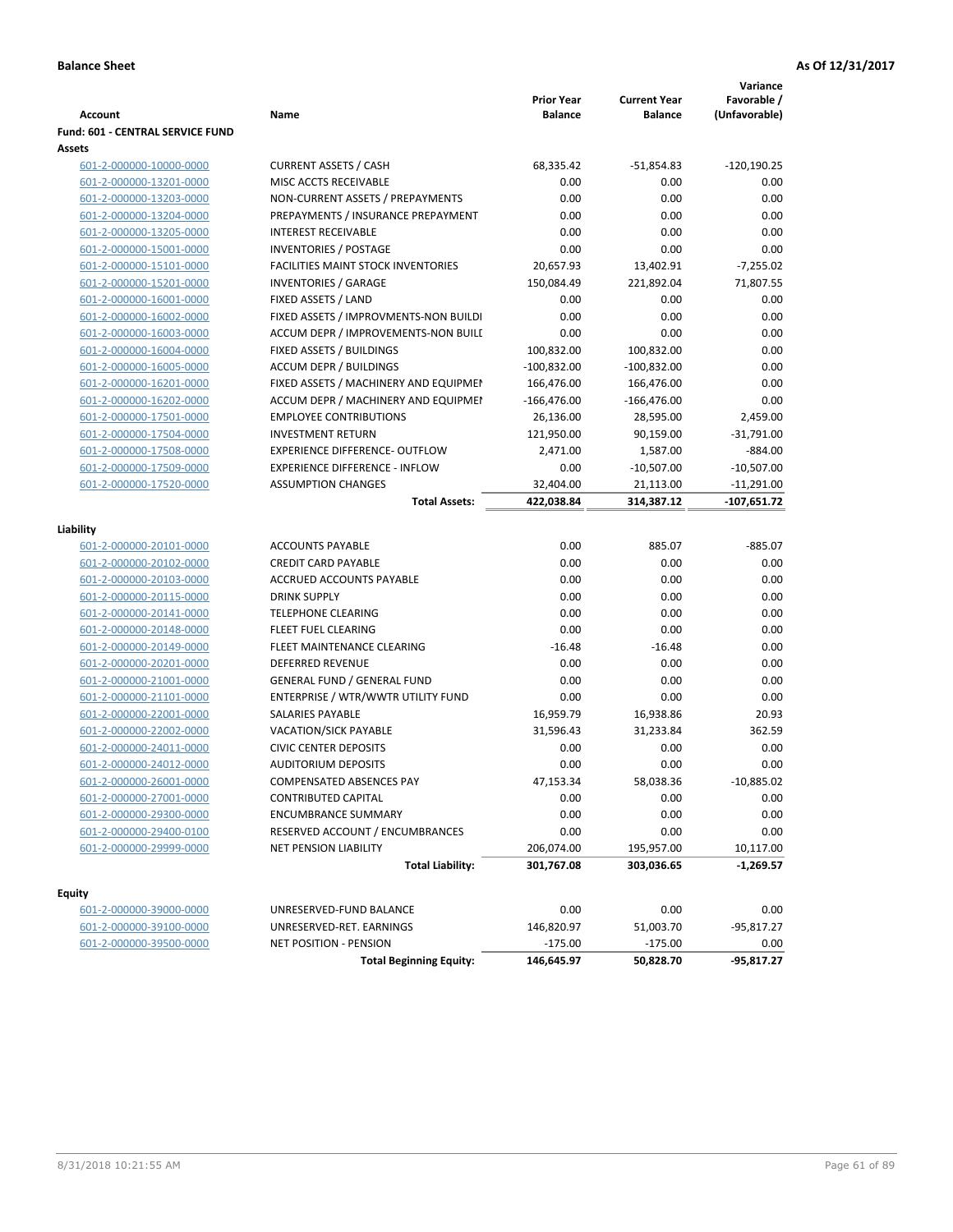| Account                        | Name                                                     | <b>Prior Year</b><br><b>Balance</b> | <b>Current Year</b><br><b>Balance</b> | Variance<br>Favorable /<br>(Unfavorable) |
|--------------------------------|----------------------------------------------------------|-------------------------------------|---------------------------------------|------------------------------------------|
| Total Revenue                  |                                                          | 203,301.51                          | 222,386.28                            | 19,084.77                                |
| Total Expense                  |                                                          | 229,675.79                          | 261,864.70                            | $-32,188.91$                             |
| Revenues Over/(Under) Expenses | $-26,374.28$                                             | $-39,478.42$                        | $-13,104.14$                          |                                          |
|                                | <b>Total Equity and Current Surplus (Deficit):</b>       | 120,271.69                          | 11,350.28                             | $-108,921.41$                            |
|                                | Total Liabilities, Equity and Current Surplus (Deficit): | 422.038.77                          | 314,386.93                            | -107,651.84                              |
|                                | *** FUND 601 OUT OF BALANCE ***                          | 0.07                                | 0.19                                  | 0.12                                     |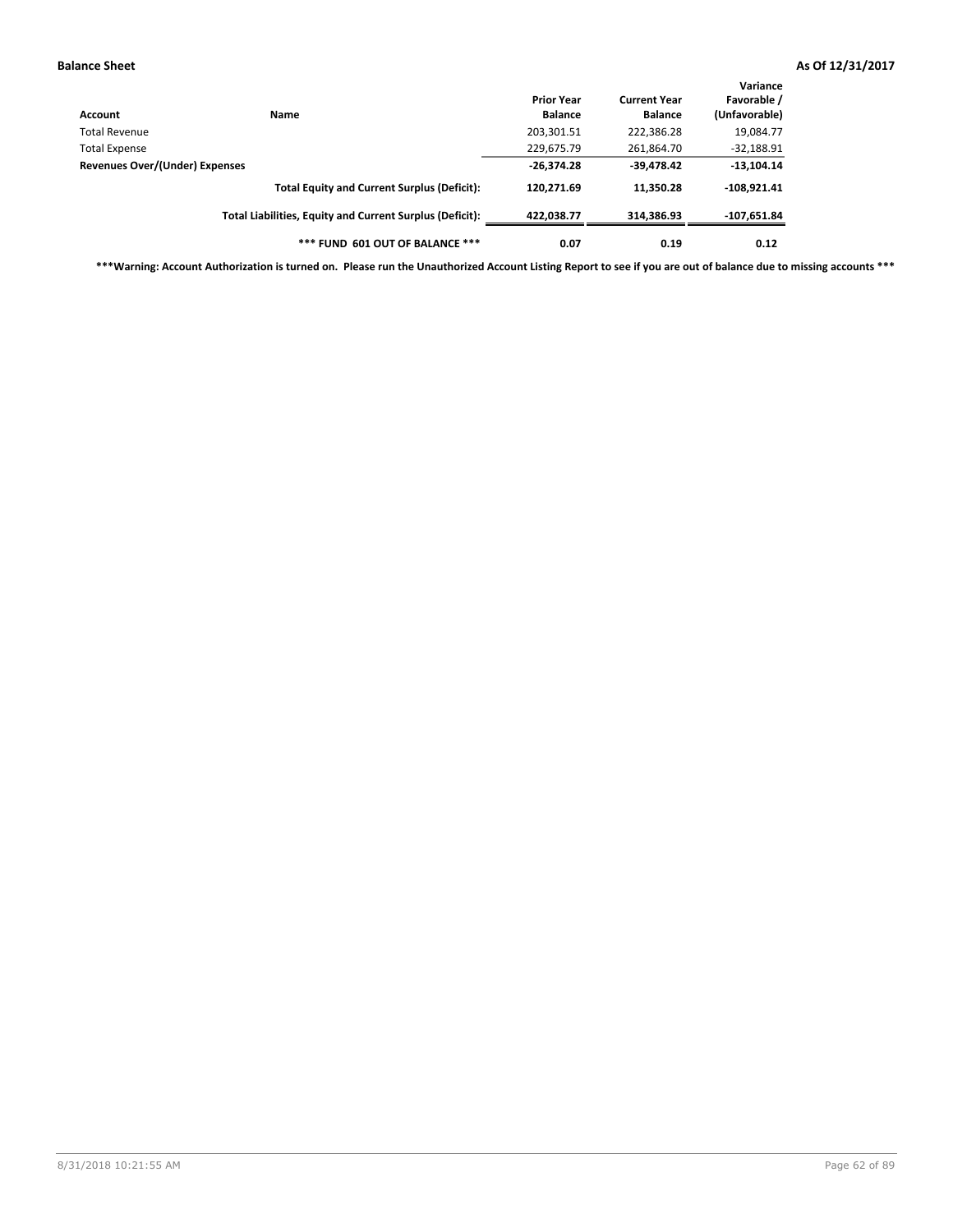| <b>Account</b>                        | Name                                                     | <b>Prior Year</b><br><b>Balance</b> | <b>Current Year</b><br><b>Balance</b> | Variance<br>Favorable /<br>(Unfavorable) |
|---------------------------------------|----------------------------------------------------------|-------------------------------------|---------------------------------------|------------------------------------------|
| <b>Fund: 602 - INSURANCE FUND</b>     |                                                          |                                     |                                       |                                          |
| <b>Assets</b>                         |                                                          |                                     |                                       |                                          |
| 602-2-000000-10000-0000               | <b>CURRENT ASSETS / CASH</b>                             | 3,484.52                            | -793,914.96                           | -797,399.48                              |
| 602-2-000000-13201-0000               | MISC ACCTS RECEIVABLE                                    | 0.00                                | 0.00                                  | 0.00                                     |
| 602-2-000000-13204-0000               | PREPAYMENTS / INSURANCE PREPAYMENT                       | 0.00                                | 0.00                                  | 0.00                                     |
| 602-2-000000-13205-0000               | <b>INTEREST RECEIVABLE</b>                               | 0.00                                | 0.00                                  | 0.00                                     |
|                                       | <b>Total Assets:</b>                                     | 3,484.52                            | -793,914.96                           | -797,399.48                              |
| Liability                             |                                                          |                                     |                                       |                                          |
| 602-2-000000-20101-0000               | <b>ACCOUNTS PAYABLE</b>                                  | $-2.600.09$                         | $-500.09$                             | $-2,100.00$                              |
| 602-2-000000-20102-0000               | <b>CREDIT CARD PAYABLE</b>                               | 0.00                                | 0.00                                  | 0.00                                     |
| 602-2-000000-20103-0000               | <b>ACCRUED ACCOUNTS PAYABLE</b>                          | 0.00                                | 0.00                                  | 0.00                                     |
| 602-2-000000-20201-0000               | <b>DEFERRED REVENUE</b>                                  | 0.00                                | 0.00                                  | 0.00                                     |
| 602-2-000000-29300-0000               | <b>ENCUMBRANCE SUMMARY</b>                               | 0.00                                | 0.00                                  | 0.00                                     |
| 602-2-000000-29400-0100               | RESERVED ACCOUNT / ENCUMBRANCES                          | 0.00                                | 0.00                                  | 0.00                                     |
|                                       | <b>Total Liability:</b>                                  | $-2,600.09$                         | $-500.09$                             | $-2,100.00$                              |
| <b>Equity</b>                         |                                                          |                                     |                                       |                                          |
| 602-2-000000-39000-0000               | UNRESERVED-FUND BALANCE                                  | 0.00                                | 0.00                                  | 0.00                                     |
| 602-2-000000-39100-0000               | UNRESERVED-RET. EARNINGS                                 | 632,449.20                          | $-253,836.31$                         | $-886,285.51$                            |
|                                       | <b>Total Beginning Equity:</b>                           | 632,449.20                          | $-253,836.31$                         | $-886,285.51$                            |
| <b>Total Revenue</b>                  |                                                          | 1,239,548.57                        | 1,360,853.23                          | 121,304.66                               |
| <b>Total Expense</b>                  |                                                          | 1,865,913.16                        | 1,900,431.79                          | $-34,518.63$                             |
| <b>Revenues Over/(Under) Expenses</b> |                                                          | $-626,364.59$                       | -539,578.56                           | 86,786.03                                |
|                                       | <b>Total Equity and Current Surplus (Deficit):</b>       | 6,084.61                            | -793,414.87                           | -799,499.48                              |
|                                       | Total Liabilities, Equity and Current Surplus (Deficit): | 3.484.52                            | -793,914.96                           | -797,399.48                              |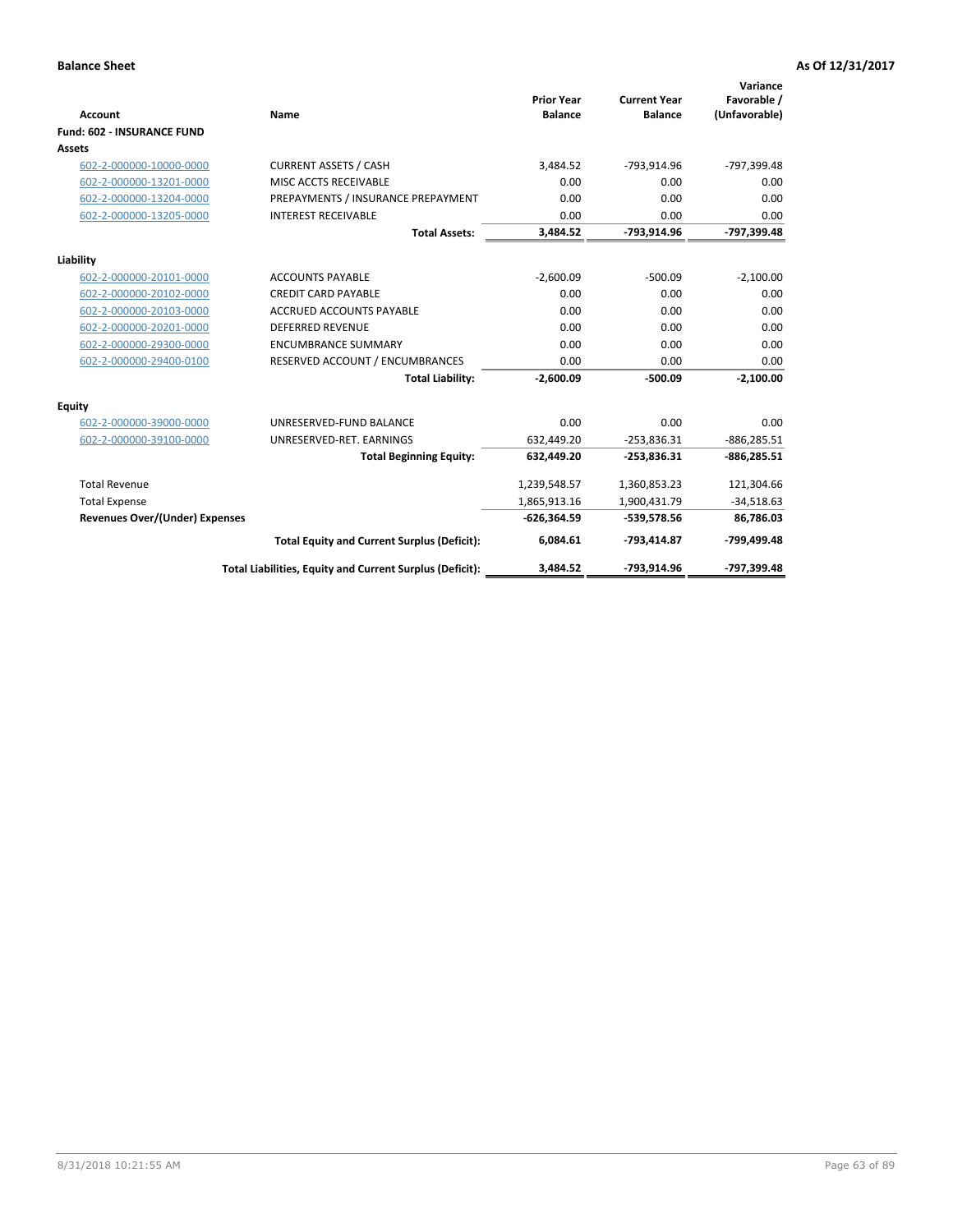| <b>Account</b>                        | Name                                                     | <b>Prior Year</b><br><b>Balance</b> | <b>Current Year</b><br><b>Balance</b> | Variance<br>Favorable /<br>(Unfavorable) |
|---------------------------------------|----------------------------------------------------------|-------------------------------------|---------------------------------------|------------------------------------------|
| Fund: 604 - MIS FUND                  |                                                          |                                     |                                       |                                          |
| Assets                                |                                                          |                                     |                                       |                                          |
| 604-2-000000-10000-0000               | <b>CURRENT ASSETS / CASH</b>                             | 150,706.63                          | 159,743.56                            | 9,036.93                                 |
| 604-2-000000-13201-0000               | MISC ACCTS RECEIVABLE                                    | 0.00                                | 0.00                                  | 0.00                                     |
| 604-2-000000-13202-1400               | <b>EMPLOYEE ADVANCES</b>                                 | 0.00                                | 0.00                                  | 0.00                                     |
| 604-2-000000-13203-0000               | NON-CURRENT ASSETS / PREPAYMENTS                         | 0.00                                | 0.00                                  | 0.00                                     |
| 604-2-000000-13205-0000               | <b>INTEREST RECEIVABLE</b>                               | 0.00                                | 0.00                                  | 0.00                                     |
| 604-2-000000-15601-0000               | IT NETWORK PRINTER SUPPLY INVENTORY                      | 0.00                                | 0.00                                  | 0.00                                     |
| 604-2-000000-16004-0000               | FIXED ASSETS / BUILDINGS                                 | 0.00                                | 0.00                                  | 0.00                                     |
| 604-2-000000-16005-0000               | <b>ACCUM DEPR / BUILDINGS</b>                            | 0.00                                | 0.00                                  | 0.00                                     |
| 604-2-000000-16201-0000               | FIXED ASSETS / MACHINERY AND EQUIPMEN                    | 1,587,000.47                        | 1,587,000.47                          | 0.00                                     |
| 604-2-000000-16202-0000               | ACCUM DEPR / MACHINERY AND EQUIPMEI                      | $-1,324,554.90$                     | $-1,415,037.83$                       | $-90,482.93$                             |
| 604-2-000000-16301-0000               | FIXED ASSETS / C W I P                                   | $-0.20$                             | $-0.20$                               | 0.00                                     |
| 604-2-000000-17501-0000               | <b>EMPLOYEE CONTRIBUTIONS</b>                            | 13,068.00                           | 14,298.00                             | 1,230.00                                 |
| 604-2-000000-17504-0000               | <b>INVESTMENT RETURN</b>                                 | 60,975.00                           | 45,080.00                             | $-15,895.00$                             |
| 604-2-000000-17508-0000               | <b>EXPERIENCE DIFFERENCE- OUTFLOW</b>                    | 1,235.00                            | 794.00                                | $-441.00$                                |
| 604-2-000000-17509-0000               | <b>EXPERIENCE DIFFERENCE - INFLOW</b>                    | 0.00                                | $-5,254.00$                           | $-5,254.00$                              |
| 604-2-000000-17520-0000               | <b>ASSUMPTION CHANGES</b>                                | 16,202.00                           | 10,557.00                             | $-5,645.00$                              |
|                                       | <b>Total Assets:</b>                                     | 504,632.00                          | 397,181.00                            | $-107,451.00$                            |
|                                       |                                                          |                                     |                                       |                                          |
| Liability                             |                                                          |                                     |                                       |                                          |
| 604-2-000000-20101-0000               | <b>ACCOUNTS PAYABLE</b>                                  | 0.00                                | 0.00                                  | 0.00                                     |
| 604-2-000000-20102-0000               | <b>CREDIT CARD PAYABLE</b>                               | 0.00                                | 0.00                                  | 0.00                                     |
| 604-2-000000-20103-0000               | <b>ACCRUED ACCOUNTS PAYABLE</b>                          | 0.00                                | 0.00                                  | 0.00                                     |
| 604-2-000000-20141-0000               | <b>TELEPHONE CLEARING</b>                                | 0.00                                | 0.00                                  | 0.00                                     |
| 604-2-000000-21035-0000               | DEBT SERVICE / DUE TO DEBT SERVICE                       | 0.00                                | 0.00                                  | 0.00                                     |
| 604-2-000000-22001-0000               | <b>SALARIES PAYABLE</b>                                  | 9,550.49                            | 9,756.01                              | $-205.52$                                |
| 604-2-000000-22002-0000               | VACATION/SICK PAYABLE                                    | 17,135.39                           | 25,471.59                             | $-8,336.20$                              |
| 604-2-000000-22208-0000               | INSURANCE / AMERICAN FIDELITY                            | 0.00                                | 0.00                                  | 0.00                                     |
| 604-2-000000-23001-0000               | CAPITAL LEASE PAYABLE                                    | 15,132.00                           | $-1.88$                               | 15,133.88                                |
| 604-2-000000-23101-0000               | CAPITAL LEASE PAYABLE                                    | $-0.40$                             | $-0.40$                               | 0.00                                     |
| 604-2-000000-26001-0000               | <b>COMPENSATED ABSENCES PAY</b>                          | 13,875.77                           | 9,692.17                              | 4,183.60                                 |
| 604-2-000000-27001-0000               | <b>CONTRIBUTED CAPITAL</b>                               | 0.00                                | 0.00                                  | 0.00                                     |
| 604-2-000000-29300-0000               | <b>ENCUMBRANCE SUMMARY</b>                               | 0.00                                | 0.00                                  | 0.00                                     |
| 604-2-000000-29400-0100               | RESERVED ACCOUNT / ENCUMBRANCES                          | 0.27                                | 0.27                                  | 0.00                                     |
| 604-2-000000-29999-0000               | NET PENSION LIABILITY                                    | 103,037.00                          | 97,979.00                             | 5,058.00                                 |
| 604-2-000000-92194-0101               | <b>BANK ONE / DIGITEC</b>                                | 0.00                                | 0.00                                  | 0.00                                     |
|                                       | <b>Total Liability:</b>                                  | 158,730.52                          | 142,896.76                            | 15,833.76                                |
|                                       |                                                          |                                     |                                       |                                          |
| Equity                                |                                                          |                                     |                                       |                                          |
| 604-2-000000-39000-0000               | UNRESERVED-FUND BALANCE                                  | 0.00                                | 0.00                                  | 0.00                                     |
| 604-2-000000-39100-0000               | UNRESERVED-RET. EARNINGS                                 | 335,832.26                          | 305,605.35                            | $-30,226.91$                             |
| 604-2-000000-39500-0000               | <b>NET POSITION - PENSION</b>                            | $-88.00$                            | $-88.00$                              | 0.00                                     |
|                                       | <b>Total Beginning Equity:</b>                           | 335,744.26                          | 305,517.35                            | -30,226.91                               |
| <b>Total Revenue</b>                  |                                                          | 202,037.76                          | 207,778.26                            | 5,740.50                                 |
| <b>Total Expense</b>                  |                                                          | 191,880.54                          | 259,011.37                            | $-67,130.83$                             |
| <b>Revenues Over/(Under) Expenses</b> |                                                          | 10,157.22                           | $-51,233.11$                          | -61,390.33                               |
|                                       | <b>Total Equity and Current Surplus (Deficit):</b>       | 345,901.48                          | 254,284.24                            | -91,617.24                               |
|                                       | Total Liabilities, Equity and Current Surplus (Deficit): | 504,632.00                          | 397,181.00                            | -107,451.00                              |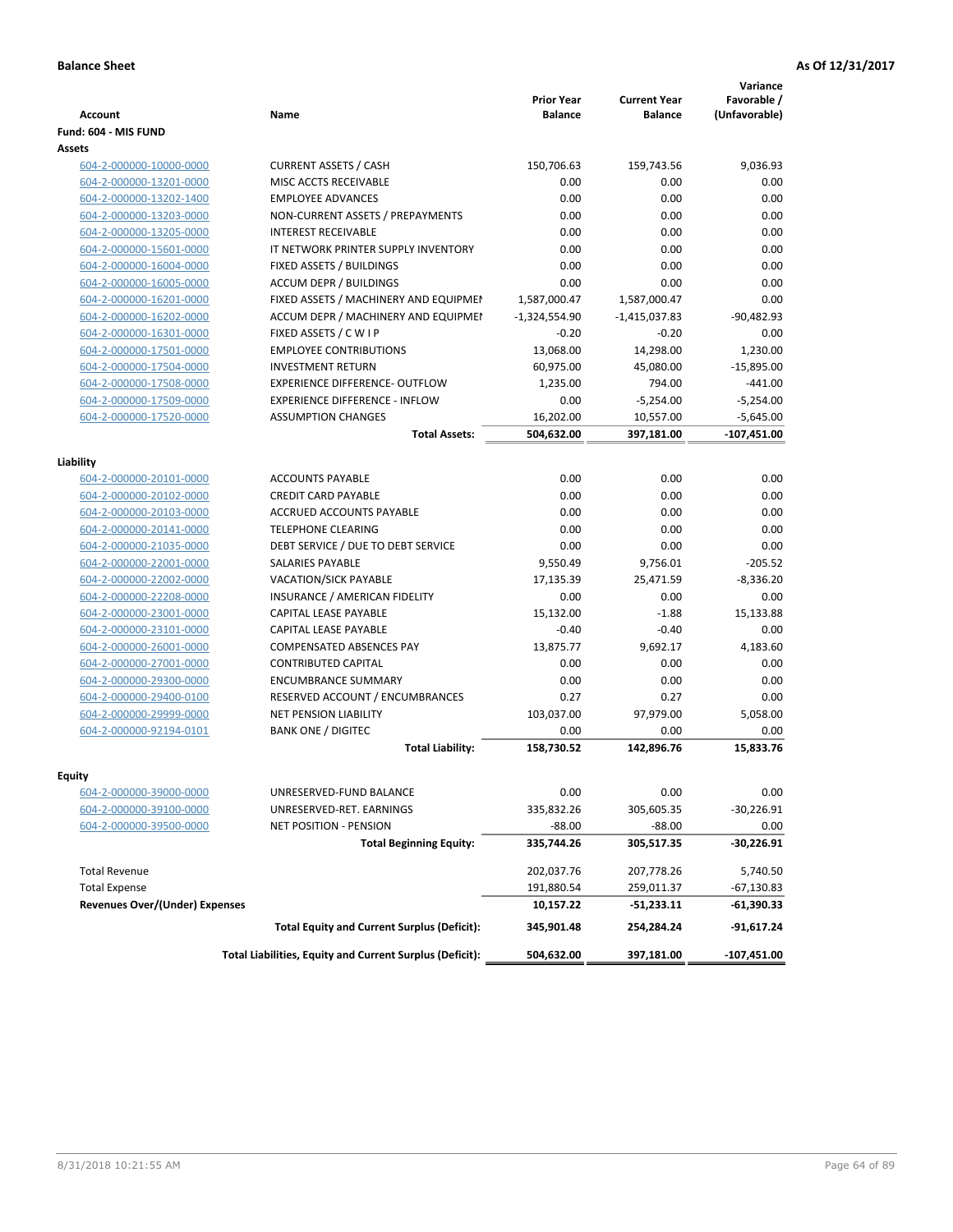|                                             |                                                          |                                     |                                       | Variance       |
|---------------------------------------------|----------------------------------------------------------|-------------------------------------|---------------------------------------|----------------|
|                                             |                                                          | <b>Prior Year</b><br><b>Balance</b> | <b>Current Year</b><br><b>Balance</b> | Favorable /    |
| <b>Account</b>                              | <b>Name</b>                                              |                                     |                                       | (Unfavorable)  |
| <b>Fund: 660 - VEHICLE REPLACEMENT FUND</b> |                                                          |                                     |                                       |                |
| Assets                                      |                                                          |                                     |                                       |                |
| 660-2-000000-10000-0000                     | <b>CURRENT ASSETS / CASH</b>                             | $-210,278.39$                       | $-607,884.54$                         | $-397,606.15$  |
| 660-2-000000-11309-0000                     | <b>TAX ANTICIPATION NOTES</b>                            | 0.00                                | 0.00                                  | 0.00           |
| 660-2-000000-11510-0000                     | PUBLIC SAFETY VEHICLE REPLACEMENT                        | 54,986.18                           | 865,051.72                            | 810,065.54     |
| 660-2-000000-11520-0000                     | <b>CERTIFICATES OF DEPOSIT</b>                           | 0.00                                | 0.00                                  | 0.00           |
| 660-2-000000-11530-0000                     | TexasTERM CP                                             | 500,000.00                          | 0.00                                  | $-500,000.00$  |
| 660-2-000000-13201-0000                     | MISC ACCTS RECEIVABLE                                    | 0.00                                | 0.00                                  | 0.00           |
| 660-2-000000-13205-0000                     | <b>INTEREST RECEIVABLE</b>                               | 0.00                                | 0.00                                  | 0.00           |
| 660-2-000000-16201-0000                     | FIXED ASSETS / MACHINERY AND EQUIPMEN                    | 8,406,982.85                        | 8,049,045.98                          | $-357,936.87$  |
| 660-2-000000-16202-0000                     | ACCUM DEPR / MACHINERY AND EQUIPMEI                      | $-6,432,077.07$                     | $-6,345,562.78$                       | 86,514.29      |
| 660-2-000000-16301-0000                     | FIXED ASSETS / C W I P                                   | 0.00                                | 0.00                                  | 0.00           |
| 660-2-000000-39300-0000                     | RESERVED ACCOUNT / ESCROW BALANCE                        | 0.00                                | 0.00                                  | 0.00           |
|                                             | <b>Total Assets:</b>                                     | 2,319,613.57                        | 1,960,650.38                          | -358,963.19    |
| Liability                                   |                                                          |                                     |                                       |                |
| 660-2-000000-20101-0000                     | <b>ACCOUNTS PAYABLE</b>                                  | $-5,419.72$                         | 2,072.61                              | $-7,492.33$    |
| 660-2-000000-20102-0000                     | <b>CREDIT CARD PAYABLE</b>                               | 0.00                                | 0.00                                  | 0.00           |
| 660-2-000000-20103-0000                     | <b>ACCRUED ACCOUNTS PAYABLE</b>                          | 0.00                                | 0.00                                  | 0.00           |
| 660-2-000000-21001-0000                     | <b>GENERAL FUND / GENERAL FUND</b>                       | 0.00                                | 0.00                                  | 0.00           |
| 660-2-000000-23001-0000                     | CAPITAL LEASE PAYABLE                                    | 58,323.01                           | 61,063.17                             | $-2,740.16$    |
| 660-2-000000-23101-0000                     | <b>CAPITAL LEASE PAYABLE</b>                             | 114,135.17                          | 53,071.82                             | 61,063.35      |
| 660-2-000000-27001-0000                     | <b>CONTRIBUTED CAPITAL</b>                               | 0.00                                | 0.00                                  | 0.00           |
| 660-2-000000-29300-0000                     | <b>ENCUMBRANCE SUMMARY</b>                               | 0.00                                | 0.00                                  | 0.00           |
| 660-2-000000-29400-0100                     | RESERVED ACCOUNT / ENCUMBRANCES                          | 0.00                                | 0.00                                  | 0.00           |
|                                             | <b>Total Liability:</b>                                  | 167,038.46                          | 116,207.60                            | 50,830.86      |
|                                             |                                                          |                                     |                                       |                |
| <b>Equity</b>                               |                                                          |                                     |                                       |                |
| 660-2-000000-39000-0000                     | UNRESERVED-FUND BALANCE                                  | 0.00                                | 0.00                                  | 0.00           |
| 660-2-000000-39100-0000                     | UNRESERVED-RET. EARNINGS                                 | 2,259,983.96                        | 2,239,163.84                          | $-20,820.12$   |
|                                             | <b>Total Beginning Equity:</b>                           | 2,259,983.96                        | 2,239,163.84                          | $-20,820.12$   |
| <b>Total Revenue</b>                        |                                                          | $-91,147.58$                        | 210,558.60                            | 301,706.18     |
| <b>Total Expense</b>                        |                                                          | 16,261.27                           | 605,279.66                            | -589,018.39    |
| Revenues Over/(Under) Expenses              |                                                          | $-107,408.85$                       | -394,721.06                           | $-287,312.21$  |
|                                             | <b>Total Equity and Current Surplus (Deficit):</b>       | 2,152,575.11                        | 1,844,442.78                          | $-308, 132.33$ |
|                                             | Total Liabilities, Equity and Current Surplus (Deficit): | 2,319,613.57                        | 1,960,650.38                          | $-358,963.19$  |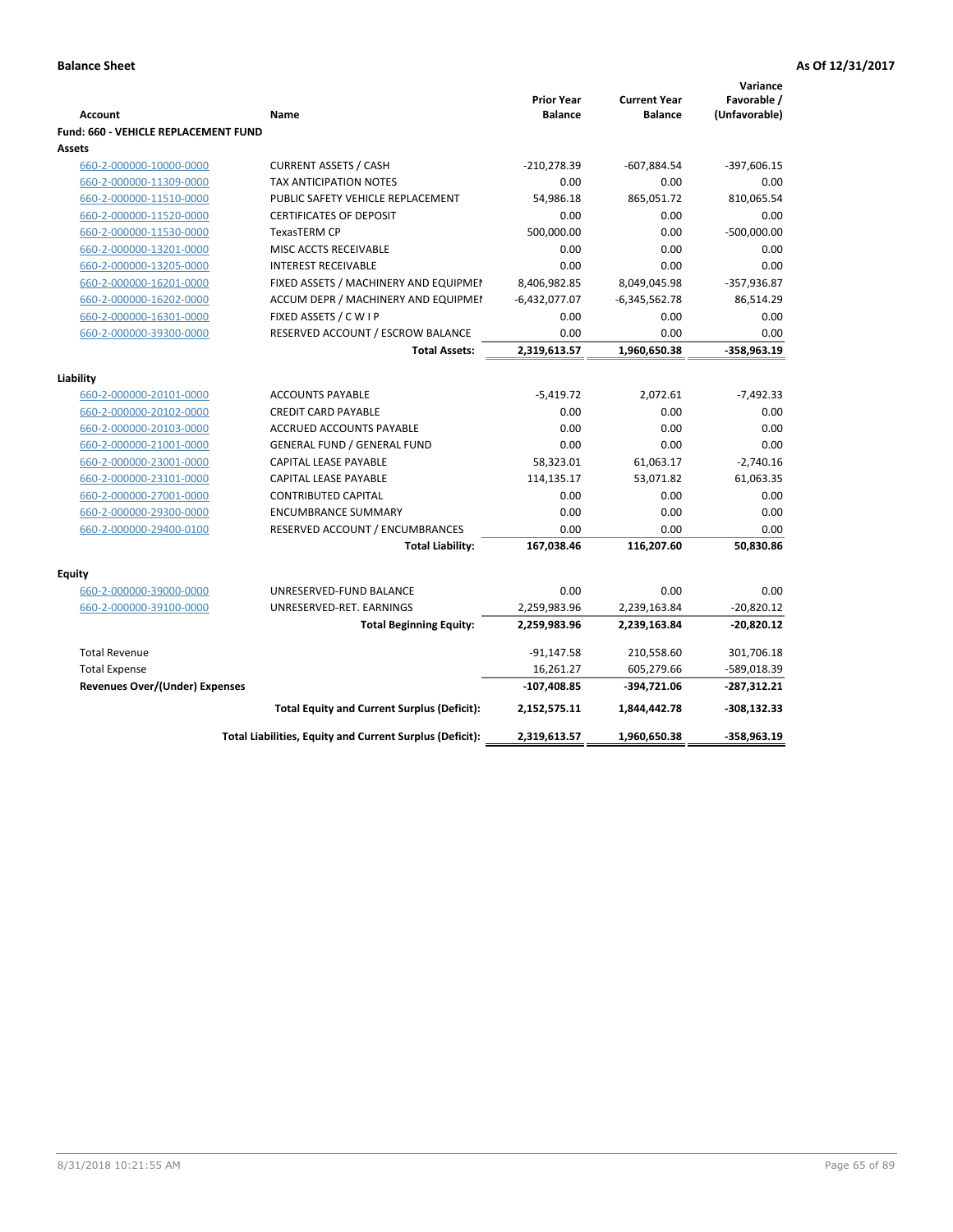| <b>Account</b>                 | Name                                                     | <b>Prior Year</b><br><b>Balance</b> | <b>Current Year</b><br><b>Balance</b> | Variance<br>Favorable /<br>(Unfavorable) |
|--------------------------------|----------------------------------------------------------|-------------------------------------|---------------------------------------|------------------------------------------|
| Fund: 701 - FIREMEN'S PENSION  |                                                          |                                     |                                       |                                          |
| <b>Assets</b>                  |                                                          |                                     |                                       |                                          |
| 701-1-000000-10000-0000        | <b>CURRENT ASSETS / CASH</b>                             | 0.00                                | 0.00                                  | 0.00                                     |
|                                | <b>Total Assets:</b>                                     | 0.00                                | 0.00                                  | 0.00                                     |
| Liability                      |                                                          |                                     |                                       |                                          |
| 701-1-000000-20103-0000        | <b>ACCOUNTS PAYABLE</b>                                  | 0.00                                | 0.00                                  | 0.00                                     |
| 701-1-000000-22306-1000        | UNREALIZED GAIN/LOSS                                     | 543,546.00                          | 0.00                                  | 543,546.00                               |
|                                | <b>Total Liability:</b>                                  | 543,546.00                          | 0.00                                  | 543,546.00                               |
| <b>Equity</b>                  |                                                          |                                     |                                       |                                          |
| 701-1-000000-39000-0000        | UNRESERVED-FUND BALANCE                                  | $-543,546.00$                       | 0.00                                  | 543,546.00                               |
|                                | <b>Total Beginning Equity:</b>                           | $-543,546.00$                       | 0.00                                  | 543,546.00                               |
| <b>Total Expense</b>           |                                                          | 0.00                                | 0.00                                  | 0.00                                     |
| Revenues Over/(Under) Expenses |                                                          | 0.00                                | 0.00                                  | 0.00                                     |
|                                | <b>Total Equity and Current Surplus (Deficit):</b>       | $-543,546.00$                       | 0.00                                  | 543,546.00                               |
|                                | Total Liabilities, Equity and Current Surplus (Deficit): | 0.00                                | 0.00                                  | 0.00                                     |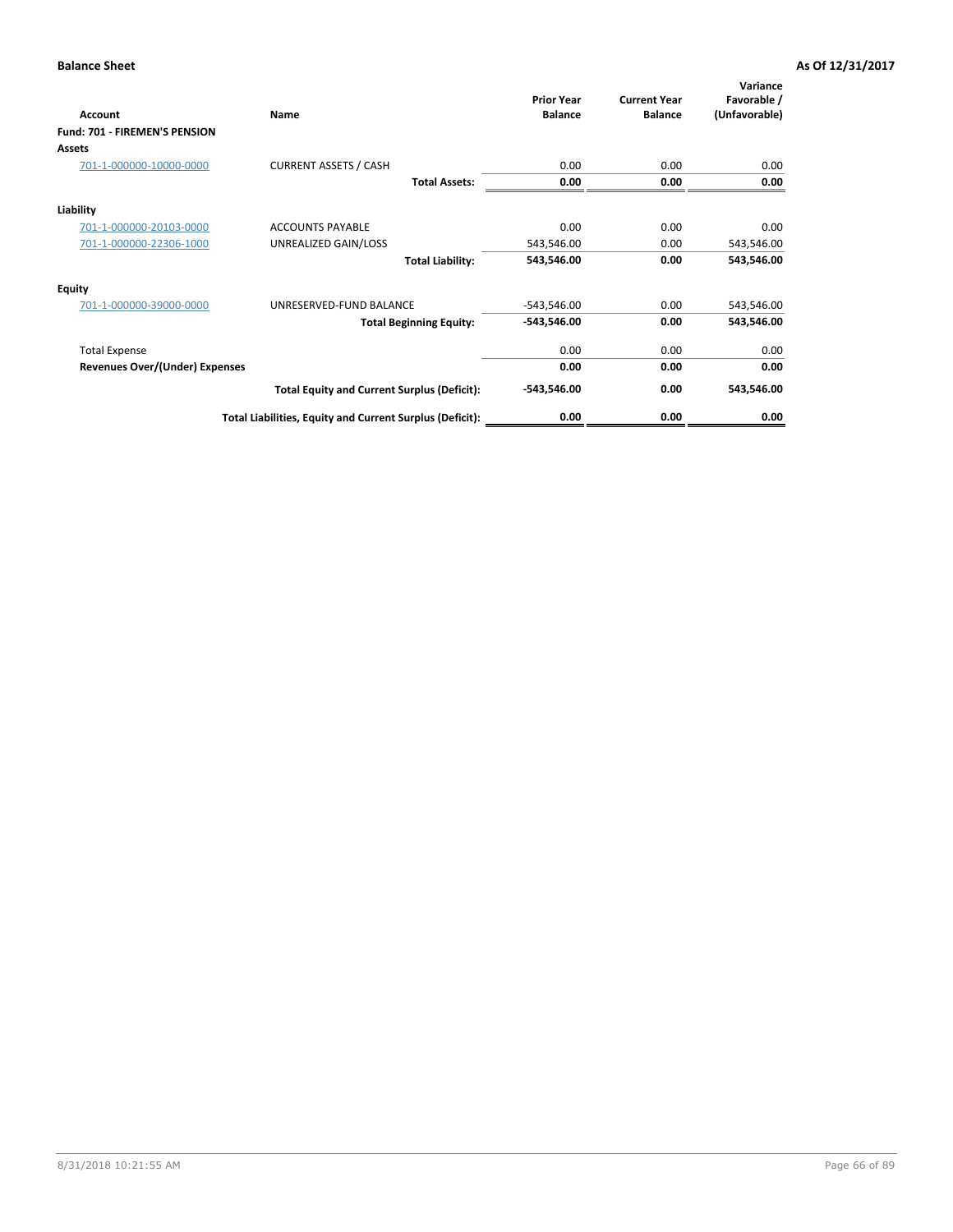|                                       |                                                          |                                     |                                       | Variance                     |
|---------------------------------------|----------------------------------------------------------|-------------------------------------|---------------------------------------|------------------------------|
| <b>Account</b>                        | <b>Name</b>                                              | <b>Prior Year</b><br><b>Balance</b> | <b>Current Year</b><br><b>Balance</b> | Favorable /<br>(Unfavorable) |
| <b>Fund: 800 - SPENCE FUND</b>        |                                                          |                                     |                                       |                              |
| Assets                                |                                                          |                                     |                                       |                              |
| 800-3-000000-10000-0000               | <b>CURRENT ASSETS / CASH</b>                             | $-148.38$                           | $-1,766.38$                           | $-1,618.00$                  |
| 800-3-000000-11507-0000               | <b>SPENCE ENDOWMENT</b>                                  | 71,373.37                           | 575.497.12                            | 504,123.75                   |
| 800-3-000000-11520-0000               | <b>CERTIFICATES OF DEPOSIT</b>                           | 494,000.00                          | 0.00                                  | $-494,000.00$                |
| 800-3-000000-11605-0000               | SPENCE ENDOWMENT                                         | 0.00                                | 0.00                                  | 0.00                         |
| 800-3-000000-13205-0000               | <b>INTEREST RECEIVABLE</b>                               | 1,337.43                            | 0.00                                  | $-1,337.43$                  |
|                                       | <b>Total Assets:</b>                                     | 566,562.42                          | 573,730.74                            | 7,168.32                     |
|                                       |                                                          |                                     |                                       |                              |
| Liability                             |                                                          |                                     |                                       |                              |
| 800-3-000000-20101-0000               | <b>ACCOUNTS PAYABLE</b>                                  | 0.00                                | 0.00                                  | 0.00                         |
| 800-3-000000-20102-0000               | <b>CREDIT CARD PAYABLE</b>                               | 0.00                                | 0.00                                  | 0.00                         |
| 800-3-000000-20103-0000               | <b>ACCRUED ACCOUNTS PAYABLE</b>                          | 0.00                                | 0.00                                  | 0.00                         |
| 800-3-000000-20139-0000               | <b>RETAINAGES PAYABLE</b>                                | 0.00                                | 0.00                                  | 0.00                         |
| 800-3-000000-21001-0000               | <b>GENERAL FUND / GENERAL FUND</b>                       | 0.00                                | 0.00                                  | 0.00                         |
| 800-3-000000-29300-0000               | <b>ENCUMBRANCE SUMMARY</b>                               | 0.00                                | 0.00                                  | 0.00                         |
| 800-3-000000-29400-0000               | RESERVED ACCOUNT / ENCUMBRANCES                          | 0.00                                | 0.00                                  | 0.00                         |
|                                       | <b>Total Liability:</b>                                  | 0.00                                | 0.00                                  | 0.00                         |
| Equity                                |                                                          |                                     |                                       |                              |
| 800-3-000000-39000-0000               | UNRESERVED-FUND BALANCE                                  | 566,627.77                          | 572,241.50                            | 5,613.73                     |
|                                       | <b>Total Beginning Equity:</b>                           | 566,627.77                          | 572,241.50                            | 5,613.73                     |
| <b>Total Revenue</b>                  |                                                          | 84.65                               | 1,639.24                              | 1,554.59                     |
| <b>Total Expense</b>                  |                                                          | 150.00                              | 150.00                                | 0.00                         |
| <b>Revenues Over/(Under) Expenses</b> |                                                          | $-65.35$                            | 1,489.24                              | 1,554.59                     |
|                                       | <b>Total Equity and Current Surplus (Deficit):</b>       | 566,562.42                          | 573,730.74                            | 7,168.32                     |
|                                       | Total Liabilities, Equity and Current Surplus (Deficit): | 566,562.42                          | 573,730.74                            | 7,168.32                     |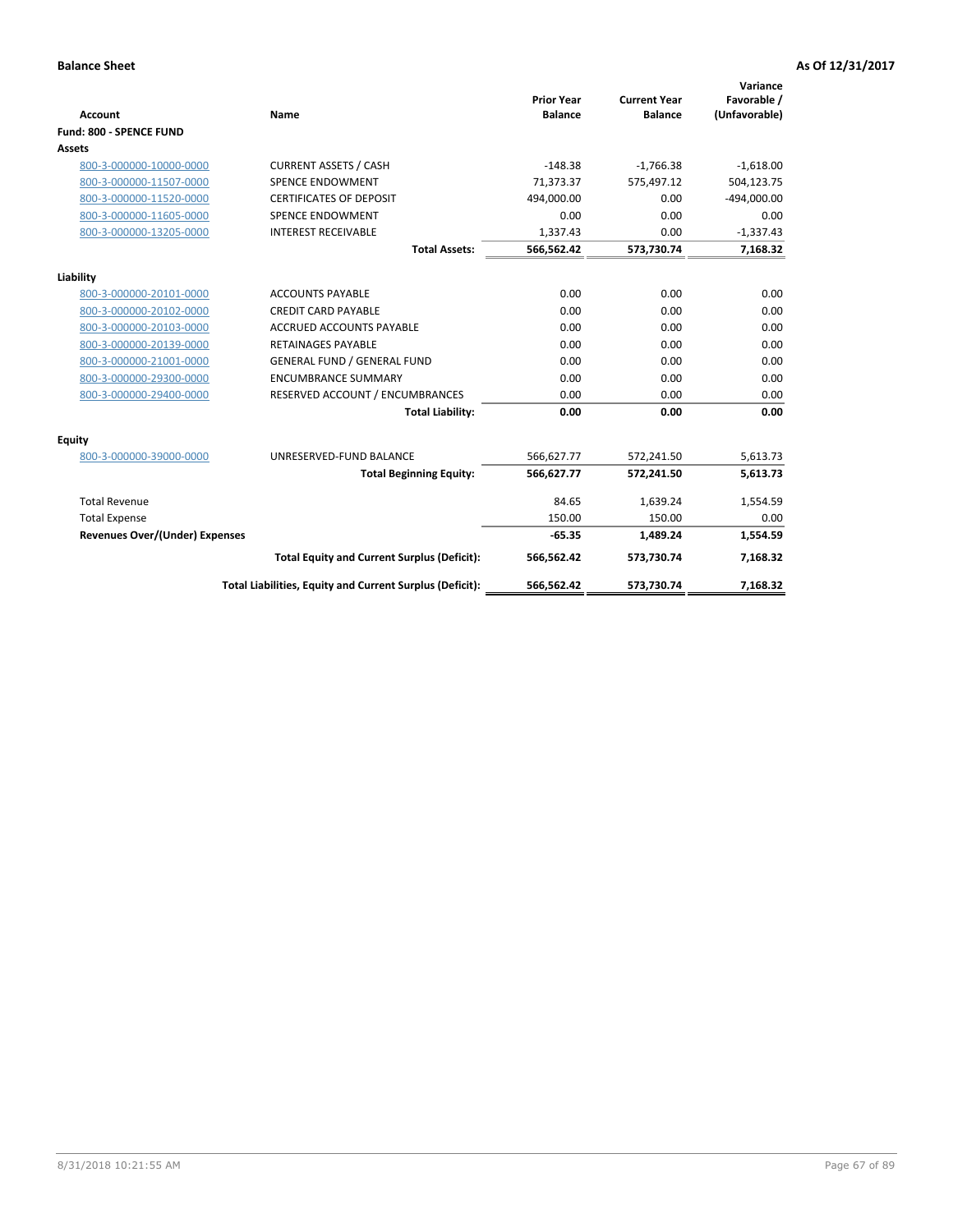|                                        |                                                          |                                     |                                       | Variance                     |
|----------------------------------------|----------------------------------------------------------|-------------------------------------|---------------------------------------|------------------------------|
| Account                                | Name                                                     | <b>Prior Year</b><br><b>Balance</b> | <b>Current Year</b><br><b>Balance</b> | Favorable /<br>(Unfavorable) |
| <b>Fund: 801 - JONES LIBRARY TRUST</b> |                                                          |                                     |                                       |                              |
| Assets                                 |                                                          |                                     |                                       |                              |
| 801-3-000000-10000-0000                | <b>CURRENT ASSETS / CASH</b>                             | 15,393.01                           | 15,424.47                             | 31.46                        |
| 801-3-000000-13201-0000                | MISC ACCTS RECEIVABLE                                    | 0.00                                | 0.00                                  | 0.00                         |
| 801-3-000000-13205-0000                | <b>INTEREST RECEIVABLE</b>                               | 0.00                                | 0.00                                  | 0.00                         |
|                                        | <b>Total Assets:</b>                                     | 15,393.01                           | 15,424.47                             | 31.46                        |
| Liability                              |                                                          |                                     |                                       |                              |
| 801-3-000000-20101-0000                | <b>ACCOUNTS PAYABLE</b>                                  | 0.00                                | 0.00                                  | 0.00                         |
| 801-3-000000-20102-0000                | <b>CREDIT CARD PAYABLE</b>                               | 0.00                                | 0.00                                  | 0.00                         |
| 801-3-000000-20103-0000                | <b>ACCRUED ACCOUNTS PAYABLE</b>                          | 0.00                                | 0.00                                  | 0.00                         |
|                                        | <b>Total Liability:</b>                                  | 0.00                                | 0.00                                  | 0.00                         |
| <b>Equity</b>                          |                                                          |                                     |                                       |                              |
| 801-3-000000-39000-0000                | UNRESERVED-FUND BALANCE                                  | 15,407.38                           | 15,424.19                             | 16.81                        |
|                                        | <b>Total Beginning Equity:</b>                           | 15,407.38                           | 15,424.19                             | 16.81                        |
| <b>Total Revenue</b>                   |                                                          | $-10.79$                            | 0.77                                  | 11.56                        |
| <b>Total Expense</b>                   |                                                          | 3.58                                | 0.49                                  | 3.09                         |
| <b>Revenues Over/(Under) Expenses</b>  |                                                          | $-14.37$                            | 0.28                                  | 14.65                        |
|                                        | <b>Total Equity and Current Surplus (Deficit):</b>       | 15,393.01                           | 15,424.47                             | 31.46                        |
|                                        | Total Liabilities, Equity and Current Surplus (Deficit): | 15,393.01                           | 15,424.47                             | 31.46                        |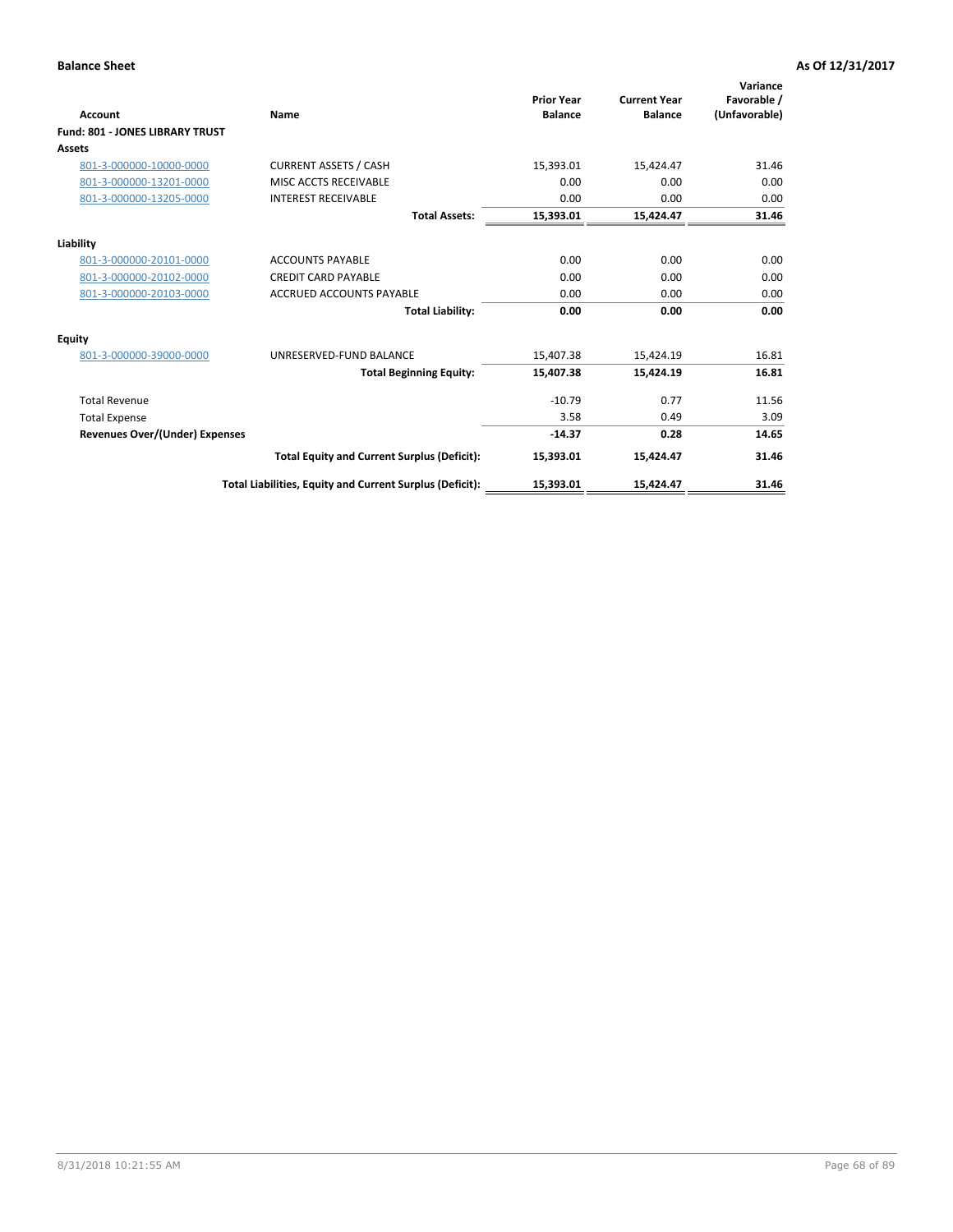| <b>Account</b>                              | Name                                                     | <b>Prior Year</b><br><b>Balance</b> | <b>Current Year</b><br><b>Balance</b> | Variance<br>Favorable /<br>(Unfavorable) |
|---------------------------------------------|----------------------------------------------------------|-------------------------------------|---------------------------------------|------------------------------------------|
| Fund: 803 - GREENVILLE BOARD OF DEVELOPMENT |                                                          |                                     |                                       |                                          |
| Assets                                      |                                                          |                                     |                                       |                                          |
| 803-3-000000-10000-0000                     | <b>CURRENT ASSETS / CASH</b>                             | 0.00                                | 0.00                                  | 0.00                                     |
| 803-3-000000-13201-0000                     | MISC ACCTS RECEIVABLE                                    | 0.00                                | 0.00                                  | 0.00                                     |
| 803-3-000000-13203-0000                     | NON-CURRENT ASSETS / PREPAYMENTS                         | 0.00                                | 0.00                                  | 0.00                                     |
|                                             | <b>Total Assets:</b>                                     | 0.00                                | 0.00                                  | 0.00                                     |
| Liability                                   |                                                          |                                     |                                       |                                          |
| 803-3-000000-20101-0000                     | <b>ACCOUNTS PAYABLE</b>                                  | 0.00                                | 0.00                                  | 0.00                                     |
| 803-3-000000-20102-0000                     | <b>ACCOUNTS PAYABLE</b>                                  | 0.00                                | 0.00                                  | 0.00                                     |
| 803-3-000000-20103-0000                     | ACCRUED ACCOUNTS PAYABLE                                 | 0.00                                | 0.00                                  | 0.00                                     |
| 803-3-000000-20139-0000                     | RETAINAGES PAYABLE                                       | 0.00                                | 0.00                                  | 0.00                                     |
| 803-3-000000-20141-0000                     | <b>TELEPHONE CLEARING</b>                                | 0.00                                | 0.00                                  | 0.00                                     |
| 803-3-000000-21400-0000                     | <b>ELECTRIC OPERATING FUND</b>                           | 0.00                                | 0.00                                  | 0.00                                     |
| 803-3-000000-22001-0000                     | <b>ACCRUED SALARIES/WAGES</b>                            | 0.00                                | 0.00                                  | 0.00                                     |
| 803-3-000000-22002-0000                     | <b>ACCRUED SALARIES/WAGES</b>                            | 0.00                                | 0.00                                  | 0.00                                     |
| 803-3-000000-26001-0000                     | <b>COMPENSATED ABSENCES PAY</b>                          | 0.00                                | 0.00                                  | 0.00                                     |
| 803-3-000000-29300-0000                     | <b>ENCUMBRANCE SUMMARY</b>                               | 0.00                                | 0.00                                  | 0.00                                     |
| 803-3-000000-29400-0100                     | RESERVED ACCOUNT / ENCUMBRANCES                          | 103,228.62                          | 0.00                                  | 103,228.62                               |
|                                             | <b>Total Liability:</b>                                  | 103,228.62                          | 0.00                                  | 103,228.62                               |
| <b>Equity</b>                               |                                                          |                                     |                                       |                                          |
| 803-3-000000-39000-0000                     | UNRESERVED-FUND BALANCE                                  | $-103,228.62$                       | 0.00                                  | 103,228.62                               |
|                                             | <b>Total Beginning Equity:</b>                           | $-103,228.62$                       | 0.00                                  | 103,228.62                               |
| <b>Total Revenue</b>                        |                                                          | 0.00                                | 0.00                                  | 0.00                                     |
| <b>Total Expense</b>                        |                                                          | 0.00                                | 0.00                                  | 0.00                                     |
| <b>Revenues Over/(Under) Expenses</b>       |                                                          | 0.00                                | 0.00                                  | 0.00                                     |
|                                             | <b>Total Equity and Current Surplus (Deficit):</b>       | $-103,228.62$                       | 0.00                                  | 103,228.62                               |
|                                             | Total Liabilities, Equity and Current Surplus (Deficit): | 0.00                                | 0.00                                  | 0.00                                     |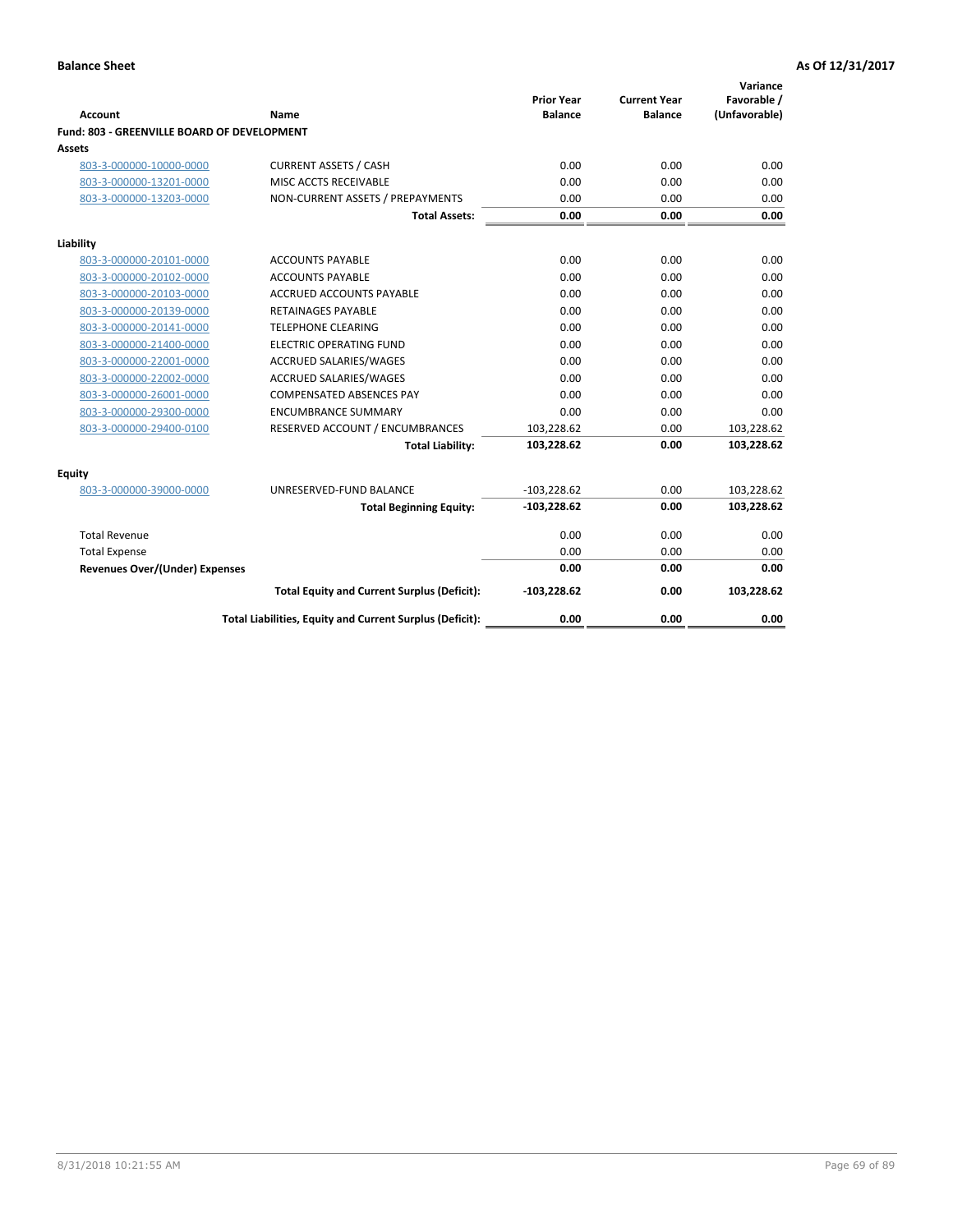| <b>Account</b>                        | Name                                                     | <b>Prior Year</b><br><b>Balance</b> | <b>Current Year</b><br><b>Balance</b> | Variance<br>Favorable /<br>(Unfavorable) |
|---------------------------------------|----------------------------------------------------------|-------------------------------------|---------------------------------------|------------------------------------------|
| <b>Fund: 807 - 4A-EDC</b>             |                                                          |                                     |                                       |                                          |
| <b>Assets</b>                         |                                                          |                                     |                                       |                                          |
| 807-3-000000-10000-0000               | <b>CURRENT ASSETS / CASH</b>                             | 0.00                                | 0.00                                  | 0.00                                     |
| 807-3-000000-13201-0000               | MISC ACCTS RECEIVABLE                                    | 0.00                                | 0.00                                  | 0.00                                     |
| 807-3-000000-16301-0000               | FIXED ASSETS / C W I P                                   | 0.00                                | 0.00                                  | 0.00                                     |
|                                       | <b>Total Assets:</b>                                     | 0.00                                | 0.00                                  | 0.00                                     |
| Liability                             |                                                          |                                     |                                       |                                          |
| 807-3-000000-20101-0000               | <b>ACCOUNTS PAYABLE</b>                                  | 0.00                                | 0.00                                  | 0.00                                     |
| 807-3-000000-20103-0000               | <b>ACCOUNTS PAYABLE</b>                                  | 0.00                                | 0.00                                  | 0.00                                     |
| 807-3-000000-20139-0000               | <b>RETAINAGES PAYABLE</b>                                | 0.00                                | 0.00                                  | 0.00                                     |
| 807-3-000000-26105-0000               | INV NET OF RELATED DEBT                                  | 305,846.00                          | 0.00                                  | 305,846.00                               |
| 807-3-000000-29300-0000               | <b>ENCUMBRANCE SUMMARY</b>                               | 0.00                                | 0.00                                  | 0.00                                     |
| 807-3-000000-29400-0100               | RESERVED ACCOUNT / ENCUMBRANCES                          | 18,078.76                           | 0.00                                  | 18,078.76                                |
| 807-3-495000-20180-0000               | <b>CURRENT DEBT</b>                                      | 0.00                                | 0.00                                  | 0.00                                     |
| 807-3-495000-26002-0000               | CA - LONG-TERM DEBT / AMT TO BE PROVIL                   | 0.00                                | 0.00                                  | 0.00                                     |
|                                       | <b>Total Liability:</b>                                  | 323,924.76                          | 0.00                                  | 323,924.76                               |
| Equity                                |                                                          |                                     |                                       |                                          |
| 807-3-000000-39000-0000               | UNRESERVED-FUND BALANCE                                  | $-323,924.76$                       | 0.00                                  | 323,924.76                               |
|                                       | <b>Total Beginning Equity:</b>                           | $-323,924.76$                       | 0.00                                  | 323,924.76                               |
| <b>Total Revenue</b>                  |                                                          | 0.00                                | 0.00                                  | 0.00                                     |
| <b>Total Expense</b>                  |                                                          | 0.00                                | 0.00                                  | 0.00                                     |
| <b>Revenues Over/(Under) Expenses</b> |                                                          | 0.00                                | 0.00                                  | 0.00                                     |
|                                       | <b>Total Equity and Current Surplus (Deficit):</b>       | $-323,924.76$                       | 0.00                                  | 323,924.76                               |
|                                       | Total Liabilities, Equity and Current Surplus (Deficit): | 0.00                                | 0.00                                  | 0.00                                     |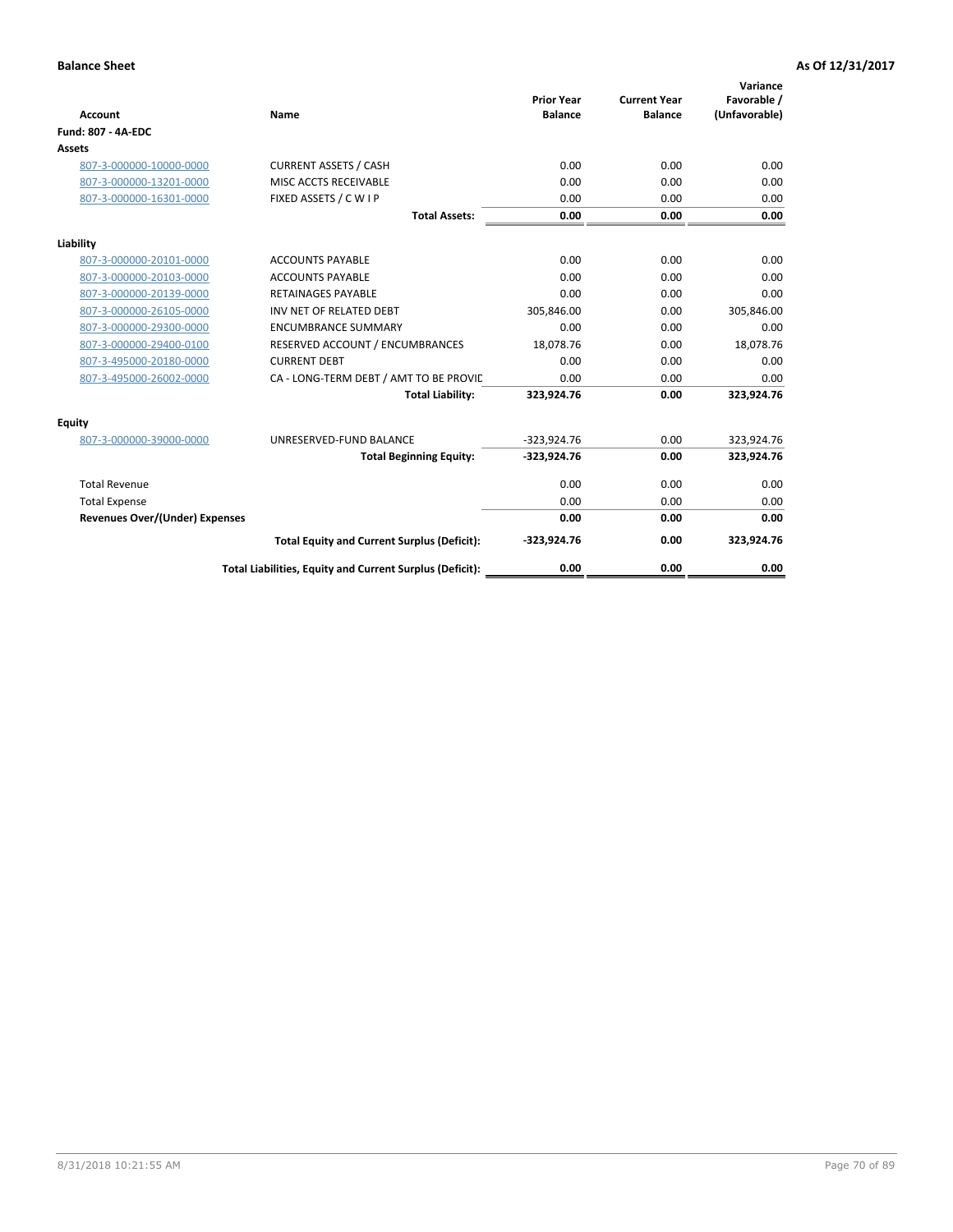|                                       |                                                          |                                     |                                       | Variance                     |
|---------------------------------------|----------------------------------------------------------|-------------------------------------|---------------------------------------|------------------------------|
| Account                               | Name                                                     | <b>Prior Year</b><br><b>Balance</b> | <b>Current Year</b><br><b>Balance</b> | Favorable /<br>(Unfavorable) |
| Fund: 809 - GREENVILLE IDC (L-3)      |                                                          |                                     |                                       |                              |
| <b>Assets</b>                         |                                                          |                                     |                                       |                              |
| 809-3-000000-10000-0000               | <b>CURRENT ASSETS / CASH</b>                             | 0.40                                | 0.40                                  | 0.00                         |
| 809-3-000000-13201-0000               | MISC ACCTS RECEIVABLE                                    | 0.00                                | 0.00                                  | 0.00                         |
|                                       | <b>Total Assets:</b>                                     | 0.40                                | 0.40                                  | 0.00                         |
| Liability                             |                                                          |                                     |                                       |                              |
| 809-3-000000-20101-0000               | <b>ACCOUNTS PAYABLE</b>                                  | 0.00                                | 0.00                                  | 0.00                         |
| 809-3-000000-20103-0000               | <b>ACCRUED ACCOUNTS PAYABLE</b>                          | 0.00                                | $-787.94$                             | 787.94                       |
| 809-3-000000-21001-0000               | <b>GENERAL FUND / GENERAL FUND</b>                       | 0.00                                | 0.00                                  | 0.00                         |
|                                       | <b>Total Liability:</b>                                  | 0.00                                | $-787.94$                             | 787.94                       |
| <b>Equity</b>                         |                                                          |                                     |                                       |                              |
| 809-3-000000-39000-0000               | UNRESERVED-FUND BALANCE                                  | 0.40                                | 0.40                                  | 0.00                         |
| 809-3-000000-39100-0000               | UNRESERVED-RET, EARNINGS                                 | 0.00                                | 0.00                                  | 0.00                         |
| 809-3-000000-39150-0000               | RESERVED-RET. EARNINGS                                   | 0.00                                | 0.00                                  | 0.00                         |
|                                       | <b>Total Beginning Equity:</b>                           | 0.40                                | 0.40                                  | 0.00                         |
| <b>Total Revenue</b>                  |                                                          | 1,430,292.81                        | 1,614,220.88                          | 183,928.07                   |
| <b>Total Expense</b>                  |                                                          | 1,430,292.81                        | 1,613,432.94                          | $-183,140.13$                |
| <b>Revenues Over/(Under) Expenses</b> |                                                          | 0.00                                | 787.94                                | 787.94                       |
|                                       | <b>Total Equity and Current Surplus (Deficit):</b>       | 0.40                                | 788.34                                | 787.94                       |
|                                       | Total Liabilities, Equity and Current Surplus (Deficit): | 0.40                                | 0.40                                  | 0.00                         |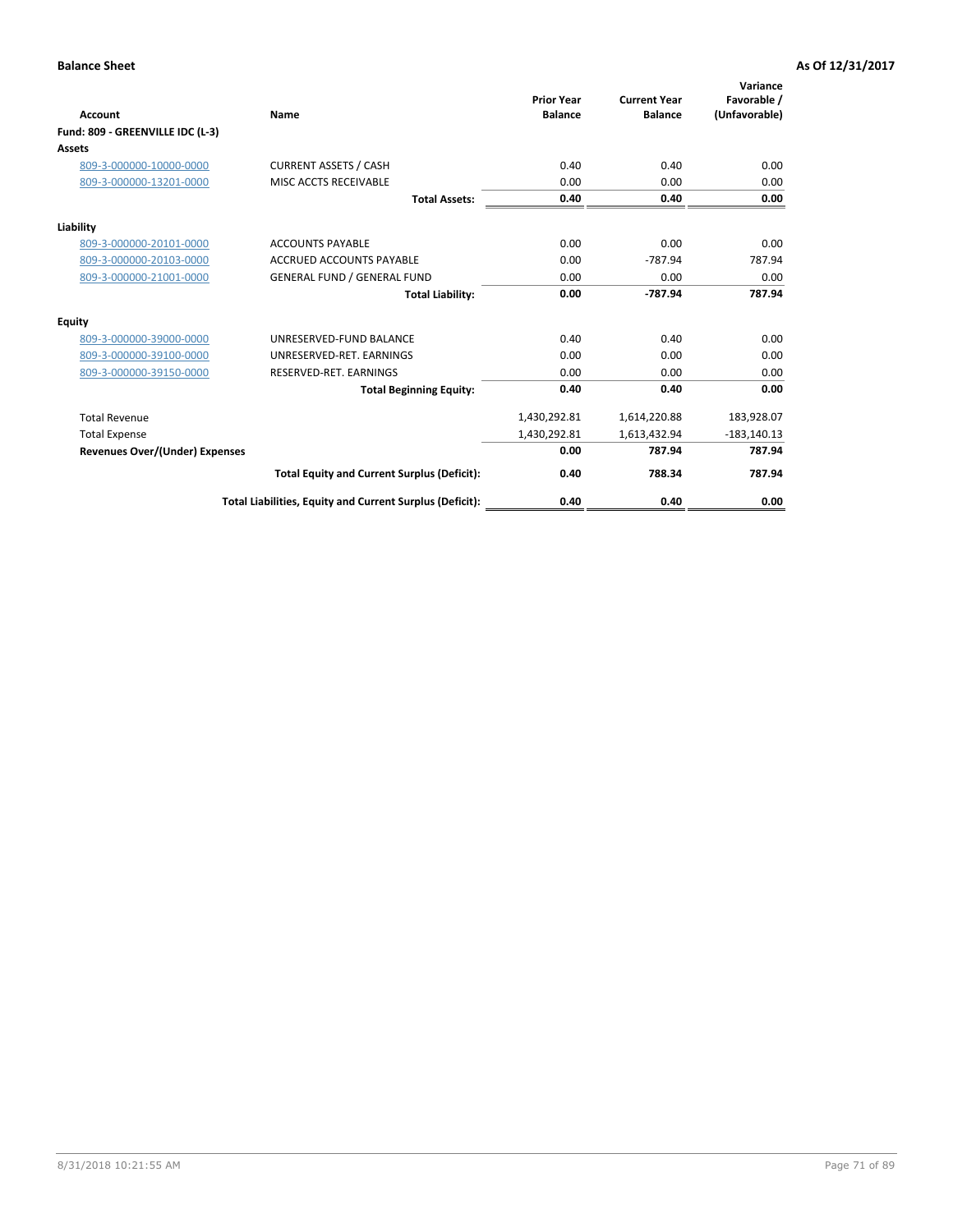| <b>Account</b>                                 | Name                                                     | <b>Prior Year</b><br><b>Balance</b> | <b>Current Year</b><br><b>Balance</b> | Variance<br>Favorable /<br>(Unfavorable) |
|------------------------------------------------|----------------------------------------------------------|-------------------------------------|---------------------------------------|------------------------------------------|
| <b>Fund: 810 - SEIZURE FUNDS - STATE RULES</b> |                                                          |                                     |                                       |                                          |
| Assets                                         |                                                          |                                     |                                       |                                          |
| 810-3-000000-10000-0000                        | <b>CURRENT ASSETS / CASH</b>                             | 328,430.04                          | 263,549.72                            | $-64,880.32$                             |
| 810-3-000000-13201-0000                        | MISC ACCTS RECEIVABLE                                    | 0.00                                | 0.00                                  | 0.00                                     |
| 810-3-000000-13202-1400                        | <b>EMPLOYEE ADVANCES</b>                                 | 0.00                                | 0.00                                  | 0.00                                     |
| 810-3-000000-13205-0000                        | <b>INTEREST RECEIVABLE</b>                               | 0.00                                | 0.00                                  | 0.00                                     |
| 810-3-000000-16201-0000                        | MACHINERY AND EQUIPMENT                                  | 0.00                                | 0.00                                  | 0.00                                     |
| 810-3-000000-16202-0000                        | ACCUMULATED DEPRECATION                                  | 0.00                                | 0.00                                  | 0.00                                     |
|                                                | <b>Total Assets:</b>                                     | 328,430.04                          | 263,549.72                            | $-64,880.32$                             |
|                                                |                                                          |                                     |                                       |                                          |
| Liability                                      |                                                          |                                     |                                       |                                          |
| 810-3-000000-20101-0000                        | <b>ACCOUNTS PAYABLE</b>                                  | 0.00                                | 0.00                                  | 0.00                                     |
| 810-3-000000-20102-0000                        | <b>CREDIT CARD PAYABLE</b>                               | 0.00                                | 0.00                                  | 0.00                                     |
| 810-3-000000-20103-0000                        | <b>ACCRUED ACCOUNTS PAYABLE</b>                          | 0.00                                | 0.00                                  | 0.00                                     |
| 810-3-000000-29300-0000                        | <b>ENCUMBRANCE SUMMARY</b>                               | 0.00                                | 0.00                                  | 0.00                                     |
| 810-3-000000-29400-0100                        | RESERVED ACCOUNT / ENCUMBRANCES                          | 0.00                                | 0.00                                  | 0.00                                     |
| 810-3-000000-92520-0600                        | RESERVED ACCOUNT/HB65 SIEZURES                           | 0.00                                | 0.00                                  | 0.00                                     |
|                                                | <b>Total Liability:</b>                                  | 0.00                                | 0.00                                  | 0.00                                     |
| <b>Equity</b>                                  |                                                          |                                     |                                       |                                          |
| 810-3-000000-39000-0000                        | UNRESERVED-FUND BALANCE                                  | 328,736.81                          | 262,591.46                            | $-66, 145.35$                            |
|                                                | <b>Total Beginning Equity:</b>                           | 328,736.81                          | 262,591.46                            | $-66, 145.35$                            |
| <b>Total Revenue</b>                           |                                                          | $-230.34$                           | 977.85                                | 1,208.19                                 |
| <b>Total Expense</b>                           |                                                          | 76.43                               | 19.59                                 | 56.84                                    |
| Revenues Over/(Under) Expenses                 |                                                          | $-306.77$                           | 958.26                                | 1,265.03                                 |
|                                                | <b>Total Equity and Current Surplus (Deficit):</b>       | 328,430.04                          | 263,549.72                            | $-64,880.32$                             |
|                                                | Total Liabilities, Equity and Current Surplus (Deficit): | 328,430.04                          | 263,549.72                            | $-64,880.32$                             |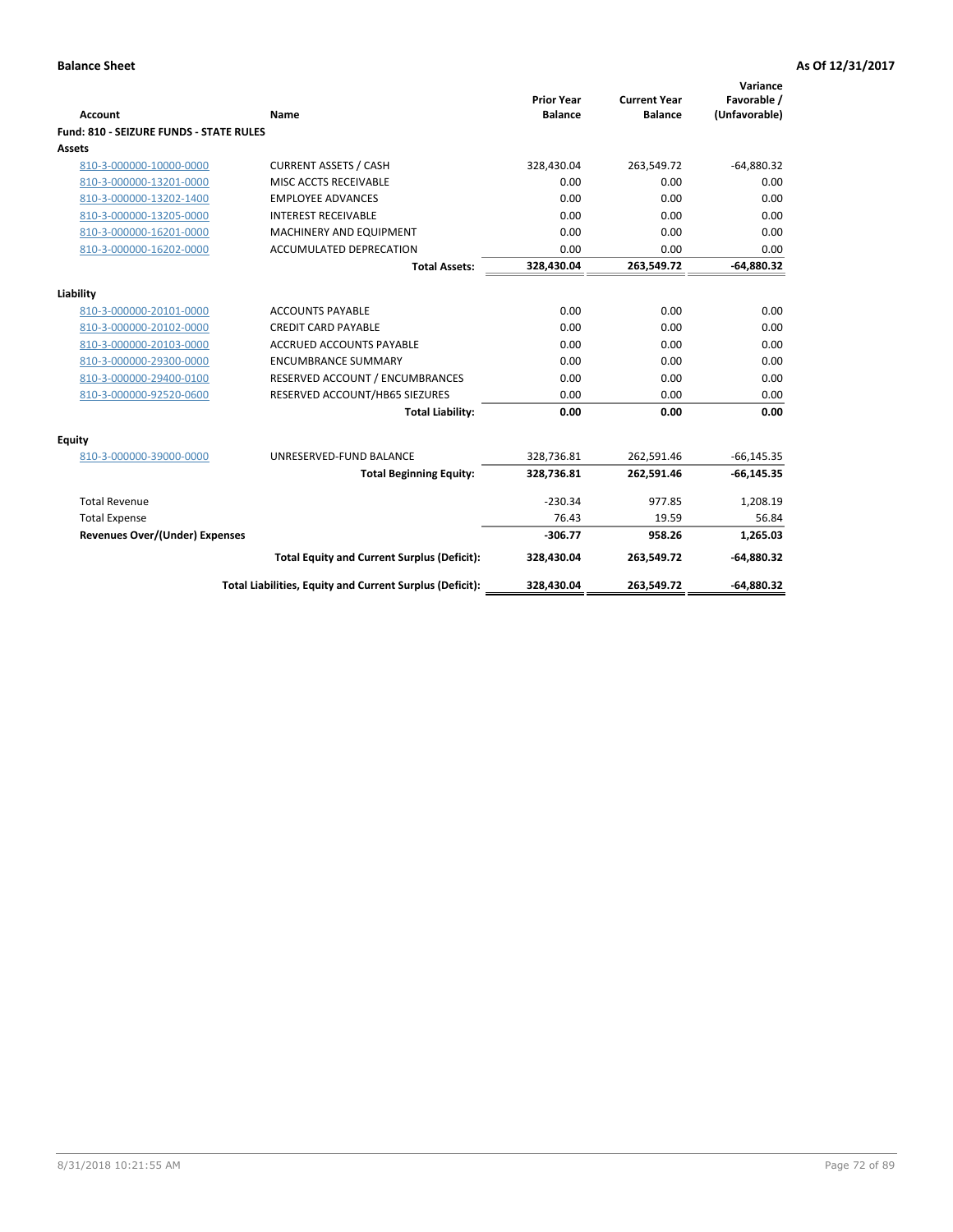| <b>Account</b>                        | Name                                                     | <b>Prior Year</b><br><b>Balance</b> | <b>Current Year</b><br><b>Balance</b> | Variance<br>Favorable /<br>(Unfavorable) |
|---------------------------------------|----------------------------------------------------------|-------------------------------------|---------------------------------------|------------------------------------------|
| Fund: 811 - SEIZURE FUNDS - FED RULES |                                                          |                                     |                                       |                                          |
| <b>Assets</b>                         |                                                          |                                     |                                       |                                          |
| 811-3-000000-10000-0000               | <b>CURRENT ASSETS / CASH</b>                             | 146,786.32                          | 156,641.55                            | 9,855.23                                 |
| 811-3-000000-13201-0000               | MISC ACCTS RECEIVABLE                                    | 0.00                                | 0.00                                  | 0.00                                     |
| 811-3-000000-13205-0000               | <b>INTEREST RECEIVABLE</b>                               | 0.00                                | 0.00                                  | 0.00                                     |
| 811-3-000000-16201-0000               | MACHINERY AND EQUIPMENT                                  | 0.00                                | 0.00                                  | 0.00                                     |
| 811-3-000000-16202-0000               | <b>ACCUMULATED DEPRECATION</b>                           | 0.00                                | 0.00                                  | 0.00                                     |
|                                       | <b>Total Assets:</b>                                     | 146,786.32                          | 156,641.55                            | 9,855.23                                 |
| Liability                             |                                                          |                                     |                                       |                                          |
| 811-3-000000-20101-0000               | <b>ACCOUNTS PAYABLE</b>                                  | 0.00                                | 0.00                                  | 0.00                                     |
| 811-3-000000-20102-0000               | <b>CREDIT CARD PAYABLE</b>                               | 0.00                                | 0.00                                  | 0.00                                     |
| 811-3-000000-20103-0000               | <b>ACCRUED ACCOUNTS PAYABLE</b>                          | 0.00                                | 0.00                                  | 0.00                                     |
| 811-3-000000-29300-0000               | <b>ENCUMBRANCE SUMMARY</b>                               | 0.00                                | 0.00                                  | 0.00                                     |
| 811-3-000000-29400-0100               | RESERVED ACCOUNT / ENCUMBRANCES                          | 0.00                                | 0.00                                  | 0.00                                     |
| 811-3-000000-92521-0700               | RESERVED ACCOUNT/FED SIEZURES                            | 0.00                                | 0.00                                  | 0.00                                     |
|                                       | <b>Total Liability:</b>                                  | 0.00                                | 0.00                                  | 0.00                                     |
| <b>Equity</b>                         |                                                          |                                     |                                       |                                          |
| 811-3-000000-39000-0000               | UNRESERVED-FUND BALANCE                                  | 139,835.09                          | 156,639.33                            | 16,804.24                                |
|                                       | <b>Total Beginning Equity:</b>                           | 139,835.09                          | 156,639.33                            | 16,804.24                                |
| <b>Total Revenue</b>                  |                                                          | 7,274.88                            | 7.86                                  | $-7,267.02$                              |
| <b>Total Expense</b>                  |                                                          | 323.65                              | 5.64                                  | 318.01                                   |
| <b>Revenues Over/(Under) Expenses</b> |                                                          | 6,951.23                            | 2.22                                  | $-6,949.01$                              |
|                                       | <b>Total Equity and Current Surplus (Deficit):</b>       | 146,786.32                          | 156,641.55                            | 9,855.23                                 |
|                                       | Total Liabilities, Equity and Current Surplus (Deficit): | 146,786.32                          | 156,641.55                            | 9,855.23                                 |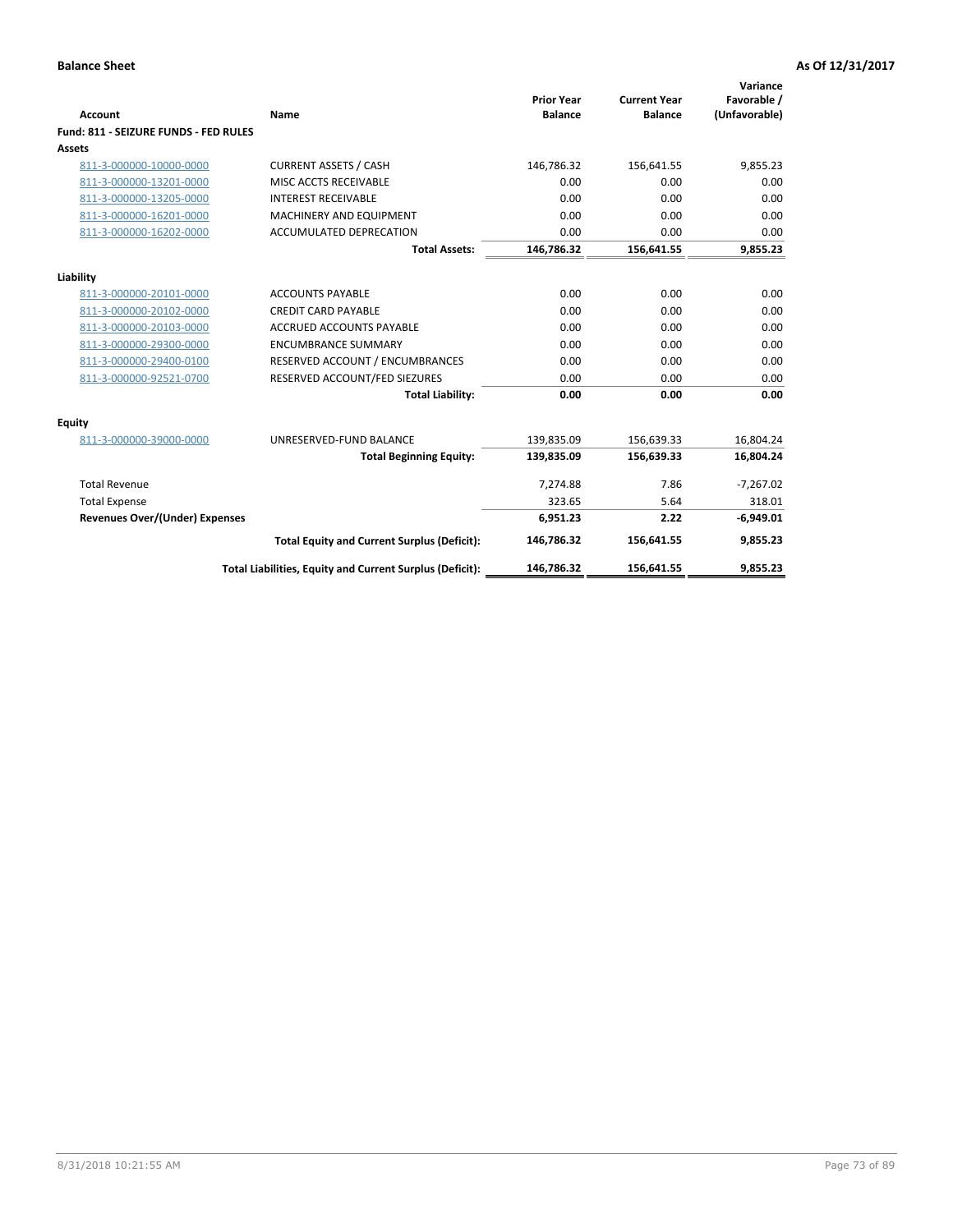| <b>Account</b>                                          | <b>Name</b>                                              | <b>Prior Year</b><br><b>Balance</b> | <b>Current Year</b><br><b>Balance</b> | Variance<br>Favorable /<br>(Unfavorable) |
|---------------------------------------------------------|----------------------------------------------------------|-------------------------------------|---------------------------------------|------------------------------------------|
| Fund: 820 - TIRZ FUND (Tax Increment Reinvestment Zone) |                                                          |                                     |                                       |                                          |
| Assets                                                  |                                                          |                                     |                                       |                                          |
| 820-3-000000-10000-0000                                 | <b>CURRENT ASSETS / CASH</b>                             | 1,050,180.04                        | 1,298,280.84                          | 248,100.80                               |
| 820-3-000000-13101-0000                                 | <b>TAX RECEIVABLE-CURRENT</b>                            | 295,085.03                          | $-19,293.45$                          | $-314,378.48$                            |
| 820-3-000000-13102-0000                                 | <b>TAXES REC-DELINQUENT</b>                              | 2,417.41                            | $-501.38$                             | $-2,918.79$                              |
| 820-3-000000-13103-0000                                 | ALLOW FOR UNCOLLECT TAXES                                | $-524.83$                           | $-1,375.55$                           | $-850.72$                                |
| 820-3-000000-13201-0000                                 | MISC ACCTS RECEIVABLE                                    | 0.00                                | 0.00                                  | 0.00                                     |
| 820-3-000000-13205-0000                                 | <b>INTEREST RECEIVABLE</b>                               | 0.00                                | 0.00                                  | 0.00                                     |
| 820-3-000000-13221-0000                                 | MISC A/R - PROPERTY TAXES                                | 1,330.38                            | 1,522.18                              | 191.80                                   |
|                                                         | <b>Total Assets:</b>                                     | 1,348,488.03                        | 1,278,632.64                          | $-69,855.39$                             |
| Liability                                               |                                                          |                                     |                                       |                                          |
| 820-3-000000-20101-0000                                 | <b>ACCOUNTS PAYABLE</b>                                  | 0.00                                | 0.00                                  | 0.00                                     |
| 820-3-000000-20103-0000                                 | <b>ACCRUED ACCOUNTS PAYABLE</b>                          | 0.00                                | 0.00                                  | 0.00                                     |
| 820-3-000000-20203-0000                                 | <b>DEFERRED TAX REVENUE</b>                              | 298,401.45                          | $-19,746.54$                          | 318,147.99                               |
| 820-3-000000-29300-0000                                 | <b>ENCUMBRANCE SUMMARY</b>                               | 0.00                                | 0.00                                  | 0.00                                     |
| 820-3-000000-29400-0100                                 | RESERVED ACCOUNT / ENCUMBRANCES                          | 0.00                                | 0.00                                  | 0.00                                     |
|                                                         | <b>Total Liability:</b>                                  | 298,401.45                          | $-19,746.54$                          | 318,147.99                               |
| Equity                                                  |                                                          |                                     |                                       |                                          |
| 820-3-000000-39000-0000                                 | UNRESERVED-FUND BALANCE                                  | 1,070,780.75                        | 1,268,317.16                          | 197,536.41                               |
| 820-3-000000-39100-0000                                 | UNRESERVED-RET. EARNINGS                                 | 0.00                                | 0.00                                  | 0.00                                     |
|                                                         | <b>Total Beginning Equity:</b>                           | 1,070,780.75                        | 1,268,317.16                          | 197,536.41                               |
| <b>Total Revenue</b>                                    |                                                          | 19,002.99                           | 30,107.81                             | 11,104.82                                |
| <b>Total Expense</b>                                    |                                                          | 39,697.16                           | 45.79                                 | 39,651.37                                |
| <b>Revenues Over/(Under) Expenses</b>                   |                                                          | $-20,694.17$                        | 30,062.02                             | 50,756.19                                |
|                                                         | <b>Total Equity and Current Surplus (Deficit):</b>       | 1,050,086.58                        | 1,298,379.18                          | 248,292.60                               |
|                                                         | Total Liabilities, Equity and Current Surplus (Deficit): | 1,348,488.03                        | 1,278,632.64                          | $-69,855.39$                             |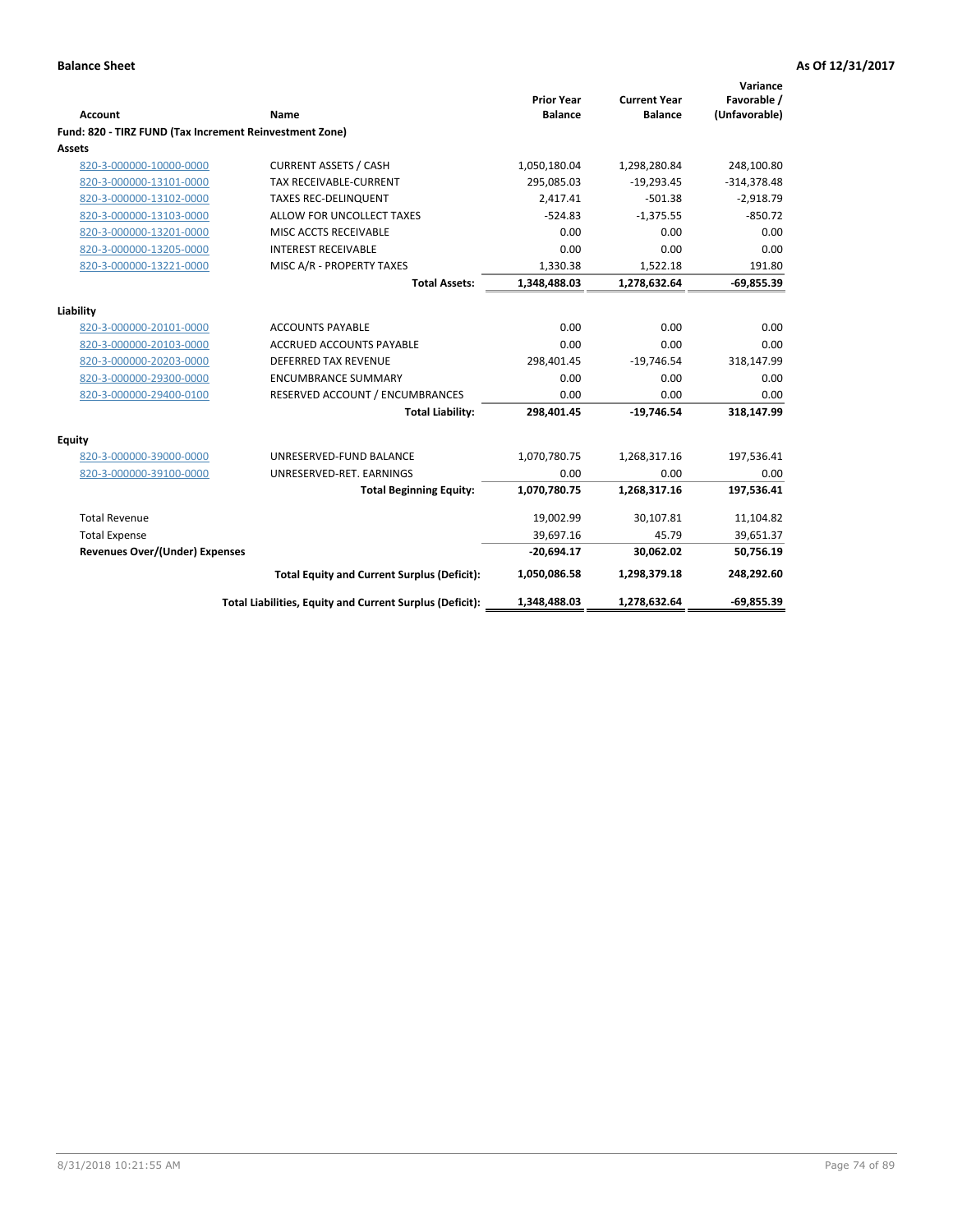| <b>Account</b>                           | Name                                                     | <b>Prior Year</b><br><b>Balance</b> | <b>Current Year</b><br><b>Balance</b> | Variance<br>Favorable /<br>(Unfavorable) |
|------------------------------------------|----------------------------------------------------------|-------------------------------------|---------------------------------------|------------------------------------------|
| Fund: 890 - GRNVL IDC (L-3) FIXED ASSETS |                                                          |                                     |                                       |                                          |
| <b>Assets</b>                            |                                                          |                                     |                                       |                                          |
| 890-3-000000-10000-0000                  | <b>CURRENT ASSETS / CASH</b>                             | $-0.18$                             | $-0.18$                               | 0.00                                     |
| 890-3-000000-16004-0000                  | FIXED ASSETS / BUILDINGS                                 | 0.00                                | 0.00                                  | 0.00                                     |
| 890-3-000000-16005-0000                  | <b>ACCUMULATED DEPRECIATION</b>                          | 0.00                                | 0.00                                  | 0.00                                     |
| 890-3-000000-16301-0000                  | FIXED ASSETS / C W I P                                   | 0.25                                | 0.25                                  | 0.00                                     |
|                                          | <b>Total Assets:</b>                                     | 0.07                                | 0.07                                  | 0.00                                     |
| Liability                                |                                                          |                                     |                                       |                                          |
| 890-3-000000-20101-0000                  | <b>ACCOUNTS PAYABLE</b>                                  | 0.00                                | 0.00                                  | 0.00                                     |
| 890-3-000000-27001-0000                  | <b>CONTRIBUTED CAPITAL</b>                               | 0.00                                | 0.00                                  | 0.00                                     |
| 890-3-000000-27101-0000                  | INVESTMENT IN GFA / GENERAL FUND                         | 0.00                                | 0.00                                  | 0.00                                     |
| 890-3-000000-27102-0000                  | <b>SPECIAL REVENUE FUNDS</b>                             | 0.00                                | 0.00                                  | 0.00                                     |
| 890-3-000000-27103-0000                  | <b>GENERAL CIP FUND</b>                                  | 0.00                                | 0.00                                  | 0.00                                     |
| 890-3-000000-27104-0000                  | PROPRIETARY FUNDS                                        | 0.07                                | 0.07                                  | 0.00                                     |
| 890-3-000000-27201-0000                  | CAFR USE / MUNICIPAL BUILDINGS                           | 0.00                                | 0.00                                  | 0.00                                     |
| 890-3-000000-27202-0000                  | CAFR USE / OTHER GENERAL GOVERNMEN                       | 0.00                                | 0.00                                  | 0.00                                     |
| 890-3-000000-27205-0000                  | CAFR USE / PUBLIC WORKS                                  | 0.00                                | 0.00                                  | 0.00                                     |
| 890-3-000000-27210-0000                  | CAFR USE / INVESTMENT IN GFA                             | 0.00                                | 0.00                                  | 0.00                                     |
| 890-3-000000-27301-0000                  | DONATIONS/GRANTS                                         | 0.00                                | 0.00                                  | 0.00                                     |
|                                          | <b>Total Liability:</b>                                  | 0.07                                | 0.07                                  | 0.00                                     |
| Equity                                   |                                                          |                                     |                                       |                                          |
| 890-3-000000-39000-0000                  | UNRESERVED-FUND BALANCE                                  | 0.00                                | 0.00                                  | 0.00                                     |
|                                          | <b>Total Beginning Equity:</b>                           | 0.00                                | 0.00                                  | 0.00                                     |
| <b>Total Expense</b>                     |                                                          | 0.00                                | 0.00                                  | 0.00                                     |
| <b>Revenues Over/(Under) Expenses</b>    |                                                          | 0.00                                | 0.00                                  | 0.00                                     |
|                                          | <b>Total Equity and Current Surplus (Deficit):</b>       | 0.00                                | 0.00                                  | 0.00                                     |
|                                          | Total Liabilities, Equity and Current Surplus (Deficit): | 0.07                                | 0.07                                  | 0.00                                     |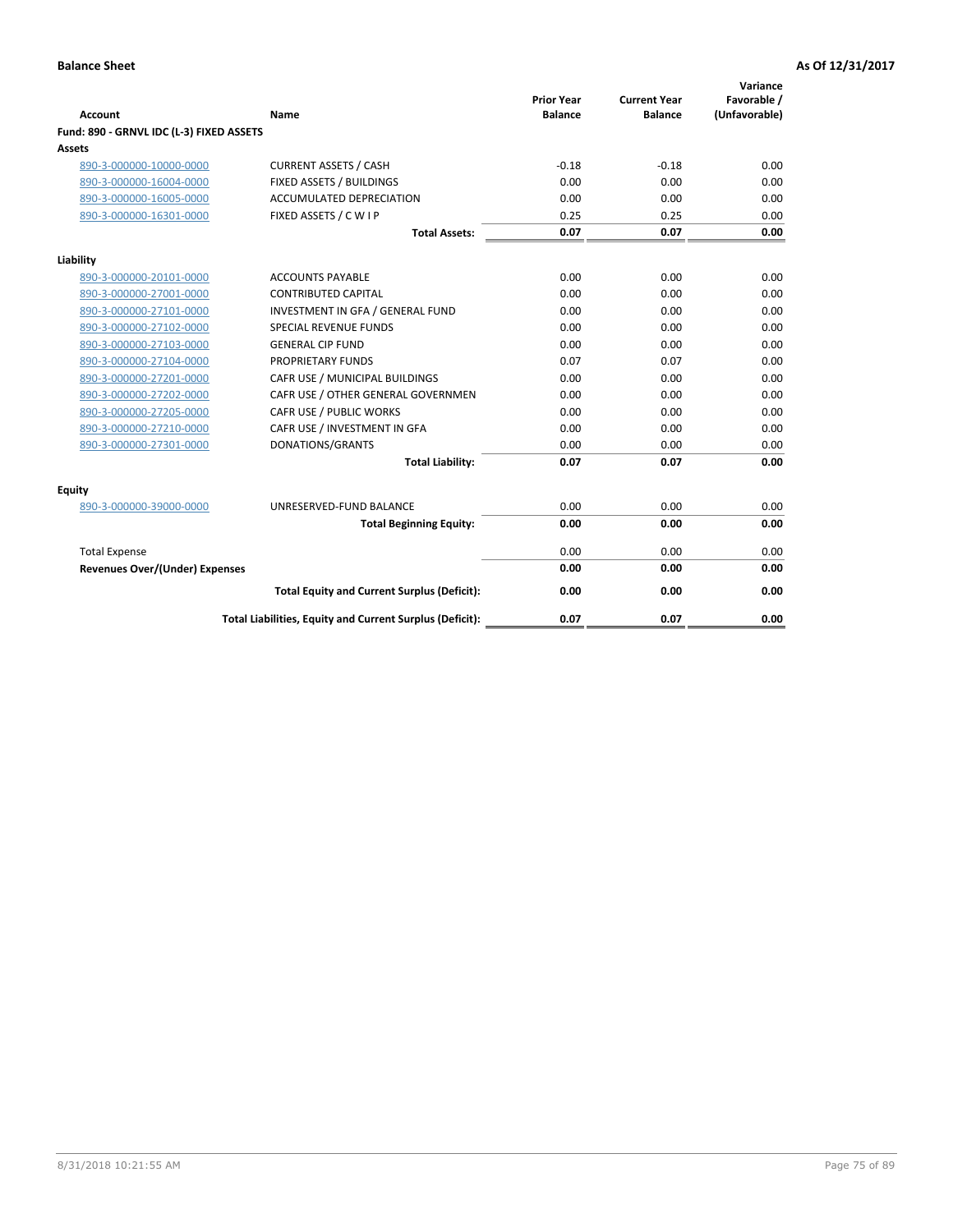|                                                    |                                                                 |                       |                               | Variance                         |
|----------------------------------------------------|-----------------------------------------------------------------|-----------------------|-------------------------------|----------------------------------|
|                                                    |                                                                 | <b>Prior Year</b>     | <b>Current Year</b>           | Favorable /                      |
| <b>Account</b>                                     | Name                                                            | <b>Balance</b>        | <b>Balance</b>                | (Unfavorable)                    |
| Fund: 899 - POOLED CASH                            |                                                                 |                       |                               |                                  |
| Assets                                             |                                                                 |                       |                               |                                  |
| 899-8-000000-10000-0000                            | <b>CURRENT ASSETS / CASH</b><br><b>CHASE OUTBOUND OPERATING</b> | 0.00                  | 0.00                          | 0.00                             |
| 899-8-000000-10101-0000                            | CHASE INBOUND OPERATING                                         | $-266,534.34$         | $-1,314,931.15$               | $-1,048,396.81$                  |
| 899-8-000000-10102-0000<br>899-8-000000-10103-0000 | OPERATING ACCOUNT / CLAIMS ACCOUNT                              | 17,848,512.21<br>0.00 | 9,655,781.46<br>$-600,000.00$ | $-8,192,730.75$<br>$-600,000.00$ |
| 899-8-000000-10105-0000                            | CHASE BANK / SAVINGS - 3003113077                               | 1,539,102.43          | 1,541,418.96                  | 2,316.53                         |
| 899-8-000000-10106-0000                            | CHASE BANK / SAVINGS - 2911913371                               | 1,613,623.57          | 1,616,052.22                  | 2,428.65                         |
| 899-8-000000-10107-0000                            | CHASE TASC FLEX SPENDING                                        | 0.00                  | 7,844.30                      | 7,844.30                         |
| 899-8-000000-10401-0000                            | <b>CURRENT ASSETS / INTERNAL CLEARING</b>                       | 0.00                  | 705.36                        | 705.36                           |
| 899-8-000000-10402-0000                            | <b>CREDIT CARD CLEARING</b>                                     | 0.00                  | 0.00                          | 0.00                             |
| 899-8-000000-10403-0000                            | <b>NET BILL PAYMENTS</b>                                        | 0.00                  | 0.00                          | 0.00                             |
| 899-8-000000-11101-0000                            | TX CLASS / OPERATING                                            | 0.00                  | 1,003,271.29                  | 1,003,271.29                     |
| 899-8-000000-11201-0000                            | LOGIC INVESTMENTS / OPERATING                                   | 1,008,980.27          | 1,020,803.16                  | 11,822.89                        |
| 899-8-000000-11401-0000                            | <b>TEXSTAR ACCT - OPERATING</b>                                 | 0.00                  | 0.01                          | 0.01                             |
| 899-8-000000-11601-0000                            | TEXPOOL ACCT - OPERATING                                        | 1,005,957.70          | 1,015,719.39                  | 9,761.69                         |
| 899-8-000000-11801-0000                            | TX GEN TERM OPERATING                                           | 0.00                  | 15,697,417.65                 | 15,697,417.65                    |
| 899-8-000000-12001-0000                            | AMERICAN NATIONAL OPERATING                                     | 0.00                  | 0.00                          | 0.00                             |
| 899-8-000000-12002-0000                            | PFM ACCT OPERATING                                              | 18,186,168.70         | 16,811,022.36                 | $-1,375,146.34$                  |
| 899-8-000000-12003-0000                            | TREASURIES - CITY ONLY                                          | 0.00                  | 0.00                          | 0.00                             |
| 899-8-000000-12301-0000                            | <b>BOND PROCEEDS / PURCHASED INTEREST</b>                       | 0.00                  | 0.00                          | 0.00                             |
| 899-8-000000-13205-0000                            | <b>INTEREST RECEIVABLE</b>                                      | 42,723.87             | 71,866.26                     | 29,142.39                        |
| 899-8-000000-14100-0000                            | DUE FROM FUND 100                                               | $-15,024.47$          | $-67.94$                      | 14,956.53                        |
| 899-8-000000-14101-0000                            | DUE FROM FUND 101                                               | 0.00                  | 0.00                          | 0.00                             |
| 899-8-000000-14102-0000                            | DUE FROM FUND 102                                               | 0.00                  | 0.00                          | 0.00                             |
| 899-8-000000-14103-0000                            | DUE FROM FUND 103                                               | 0.00                  | 0.00                          | 0.00                             |
| 899-8-000000-14110-0000                            | DUE FROM FUND 110                                               | 0.00                  | 0.00                          | 0.00                             |
| 899-8-000000-14111-0000                            | DUE FROM FUND 111                                               | 0.00                  | 0.00                          | 0.00                             |
| 899-8-000000-14112-0000                            | DUE FROM FUND 112                                               | 0.00                  | 0.00                          | 0.00                             |
| 899-8-000000-14113-0000                            | DUE FROM FUND 113<br>DUE FROM FUND 114                          | 0.00                  | 0.00<br>0.00                  | 0.00<br>0.00                     |
| 899-8-000000-14114-0000<br>899-8-000000-14115-0000 | DUE FROM FUND 115                                               | 0.00<br>0.00          | 0.00                          | 0.00                             |
| 899-8-000000-14116-0000                            | DUE FROM FUND 116                                               | 0.00                  | 0.00                          | 0.00                             |
| 899-8-000000-14117-0000                            | DUE FROM FUND 117                                               | 0.00                  | 0.00                          | 0.00                             |
| 899-8-000000-14118-0000                            | DUE FROM FUND 118                                               | 0.00                  | 0.00                          | 0.00                             |
| 899-8-000000-14119-0000                            | DUE FROM FUND 119                                               | 0.00                  | 0.00                          | 0.00                             |
| 899-8-000000-14120-0000                            | DUE FROM FUND 120                                               | 0.00                  | 0.00                          | 0.00                             |
| 899-8-000000-14121-0000                            | DUE FROM FUND 121                                               | 0.00                  | 0.00                          | 0.00                             |
| 899-8-000000-14122-0000                            | DUE FROM FUND 122                                               | 0.00                  | 0.00                          | 0.00                             |
| 899-8-000000-14123-0000                            | DUE FROM FUND 123                                               | 0.00                  | 0.00                          | 0.00                             |
| 899-8-000000-14124-0000                            | DUE FROM FUND 124                                               | 0.00                  | 0.00                          | 0.00                             |
| 899-8-000000-14125-0000                            | DUE FROM FUND 125                                               | 0.00                  | 0.00                          | 0.00                             |
| 899-8-000000-14126-0000                            | DUE FROM FUND 126                                               | 0.00                  | 0.00                          | 0.00                             |
| 899-8-000000-14140-0000                            | DUE FROM FUND 140                                               | 0.00                  | 0.00                          | 0.00                             |
| 899-8-000000-14160-0000                            | DUE FROM FUND 160                                               | 0.00                  | 0.00                          | 0.00                             |
| 899-8-000000-14161-0000                            | DUE FROM FUND 161                                               | 0.00                  | 0.00                          | 0.00                             |
| 899-8-000000-14162-0000                            | DUE FROM FUND 162                                               | 0.00                  | 0.00                          | 0.00                             |
| 899-8-000000-14163-0000                            | DUE FROM FUND 163                                               | 0.00                  | 0.00                          | 0.00                             |
| 899-8-000000-14164-0000                            | DUE FROM FUND 164                                               | 0.00                  | 0.00                          | 0.00                             |
| 899-8-000000-14165-0000                            | DUE FROM FUND 165                                               | 0.00                  | 0.00                          | 0.00                             |
| 899-8-000000-14170-0000<br>899-8-000000-14171-0000 | DUE FROM FUND 170<br>DUE FROM FUND 171                          | 0.00<br>0.00          | 0.00<br>0.00                  | 0.00<br>0.00                     |
| 899-8-000000-14172-0000                            | DUE FROM FUND 172                                               | 0.00                  | 0.00                          | 0.00                             |
| 899-8-000000-14173-0000                            | DUE FROM FUND 173                                               | 0.00                  | 0.00                          | 0.00                             |
| 899-8-000000-14174-0000                            | DUE FROM FUND 174                                               | 0.00                  | 0.00                          | 0.00                             |
| 899-8-000000-14175-0000                            | DUE FROM FUND 175                                               | 0.00                  | 0.00                          | 0.00                             |
| 899-8-000000-14176-0000                            | DUE FROM FUND 176                                               | 0.00                  | 0.00                          | 0.00                             |
| 899-8-000000-14177-0000                            | DUE FROM FUND 177                                               | 0.00                  | 0.00                          | 0.00                             |
| 899-8-000000-14190-0000                            | DUE FROM FUND 190                                               | 0.00                  | 0.00                          | 0.00                             |
|                                                    |                                                                 |                       |                               |                                  |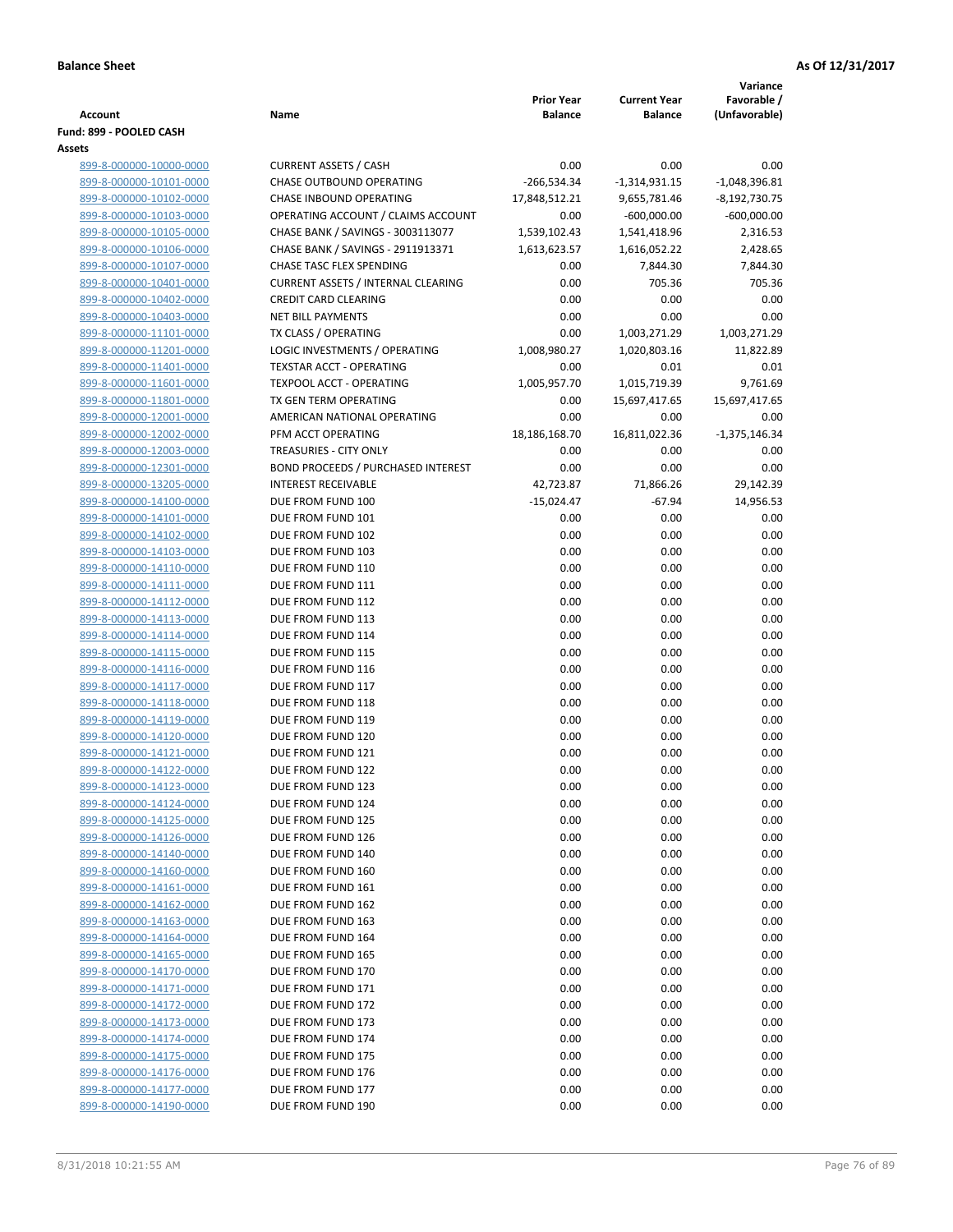|                         |                                               |                                     |                                | Variance                         |
|-------------------------|-----------------------------------------------|-------------------------------------|--------------------------------|----------------------------------|
| <b>Account</b>          | Name                                          | <b>Prior Year</b><br><b>Balance</b> | <b>Current Year</b><br>Balance | Favorable /<br>(Unfavorable)     |
| 899-8-000000-14192-0000 | DUE FROM FUND 192                             | $-62,617.53$                        | 0.00                           | 62,617.53                        |
| 899-8-000000-14200-0000 | DUE FROM FUND 200                             | 0.00                                | $-40.25$                       | $-40.25$                         |
| 899-8-000000-14210-0000 | DUE FROM FUND 210                             | 0.00                                | 0.00                           | 0.00                             |
| 899-8-000000-14211-0000 | DUE FROM FUND 211                             | 0.00                                | 0.00                           | 0.00                             |
| 899-8-000000-14212-0000 | DUE FROM FUND 212                             | 0.00                                | 0.00                           | 0.00                             |
| 899-8-000000-14216-0000 | DUE FROM FUND 216                             | 0.00                                | 1,373.27                       | 1,373.27                         |
| 899-8-000000-14217-0000 | DUE FROM FUND 217                             | 0.00                                | 0.00                           | 0.00                             |
| 899-8-000000-14300-0000 | DUE FROM FUND 300                             | 0.00                                | 0.00                           | 0.00                             |
| 899-8-000000-14320-0000 | DUE FROM FUND 320                             | 0.00                                | 0.00                           | 0.00                             |
| 899-8-000000-14360-0000 | DUE FROM FUND 360                             | 0.00                                | 0.00                           | 0.00                             |
| 899-8-000000-14361-0000 | DUE FROM FUND 361                             | 0.00                                | 0.00                           | 0.00                             |
| 899-8-000000-14400-0000 | DUE FROM FUND 400                             | 0.00                                | 0.00                           | 0.00                             |
| 899-8-000000-14500-0000 | DUE FROM FUND 500                             | 0.00                                | 0.00                           | 0.00                             |
| 899-8-000000-14561-0000 | DUE FROM FUND 561                             | 0.00                                | 0.00                           | 0.00                             |
| 899-8-000000-14601-0000 | DUE FROM FUND 601                             | 0.00                                | 885.07                         | 885.07                           |
| 899-8-000000-14602-0000 | DUE FROM FUND 602                             | $-2,600.09$                         | $-500.09$                      | 2,100.00                         |
| 899-8-000000-14604-0000 | DUE FROM FUND 604                             | 0.00                                | 0.00                           | 0.00                             |
| 899-8-000000-14660-0000 | DUE FROM FUND 660                             | $-5.419.72$                         | 2,072.61                       | 7,492.33                         |
| 899-8-000000-14800-0000 | DUE FROM FUND 800                             | 0.00                                | 0.00                           | 0.00                             |
| 899-8-000000-14801-0000 | DUE FROM FUND 801                             | 0.00                                | 0.00                           | 0.00                             |
| 899-8-000000-14802-0000 | DUE FROM FUND 802                             | 0.00                                | 0.00                           | 0.00                             |
| 899-8-000000-14803-0000 | DUE FROM FUND 803                             | 0.00                                | 0.00                           | 0.00                             |
| 899-8-000000-14807-0000 | DUE FROM FUND 807                             | 0.00                                | 0.00                           | 0.00                             |
| 899-8-000000-14809-0000 | DUE FROM FUND 809                             | 0.00                                | 0.00                           | 0.00                             |
| 899-8-000000-14810-0000 | DUE FROM FUND 810                             | 0.00                                | 0.00                           | 0.00                             |
| 899-8-000000-14811-0000 | DUE FROM FUND 811                             | 0.00                                | 0.00                           | 0.00                             |
| 899-8-000000-14820-0000 | DUE FROM TIRZ FUND                            | 0.00                                | 0.00                           | 0.00                             |
| 899-8-000000-14890-0000 | DUE FROM GRNVL IDC (L-3) FIXED ASSETS         | 0.00                                | 0.00                           | 0.00                             |
| 899-8-000000-14910-0000 | DUE FROM FUND 910                             | 100,655.06                          | $-222.00$                      | $-100,877.06$                    |
| 899-8-000000-14911-0000 | DUE FROM FUND 911                             | 0.00                                | 0.00                           | 0.00                             |
| 899-8-000000-14912-0000 | DUE FROM FUND 912                             | 0.00                                | 0.00                           | 0.00                             |
| 899-8-000000-14913-0000 | DUE FROM FUND 913                             | 0.00                                | 0.00                           | 0.00                             |
| 899-8-000000-14916-0000 | DUE FROM FUND 916                             | 0.00                                | 0.00                           | 0.00                             |
| 899-8-000000-14950-0000 | DUE FROM FUND 950                             | 0.00                                | 0.00                           | 0.00                             |
| 899-8-000000-91011-1001 | <b>BANK OF AMERICA</b>                        | 0.00                                | 0.00                           | 0.00                             |
|                         | <b>Total Assets:</b>                          | 40,993,527.66                       | 46,530,471.94                  | 5,536,944.28                     |
|                         |                                               |                                     |                                |                                  |
| Liability               |                                               |                                     |                                |                                  |
| 899-8-000000-20101-0000 | <b>ACCOUNTS PAYABLE</b>                       | 14,993.25                           | 3,500.67                       | 11,492.58                        |
| 899-8-000000-20102-0000 | <b>CREDIT CARD PAYABLE</b>                    | 0.00                                | 0.00                           | 0.00                             |
| 899-8-000000-21040-0000 | DUE TO OTHER FUNDS<br><b>Total Liability:</b> | 40,978,534.43<br>40,993,527.68      | 46,526,971.31<br>46,530,471.98 | $-5,548,436.88$<br>-5,536,944.30 |
|                         |                                               |                                     |                                |                                  |
| <b>Equity</b>           |                                               |                                     |                                |                                  |
| 899-3-000000-39000-0000 | UNRESERVED-FUND BALANCE                       | $-0.02$                             | $-0.04$                        | $-0.02$                          |
| 899-8-000000-14362-0000 | DUE FROM FUND 362                             | 0.00                                | 0.00                           | 0.00                             |
| 899-8-000000-39200-0101 | EQUITY IN POOLED CASH                         | 0.00                                | 0.00                           | 0.00                             |
| 899-8-000000-39200-0110 | EQUITY IN POOLED CASH                         | 0.00                                | 0.00                           | 0.00                             |
| 899-8-000000-39200-0111 | EQUITY IN POOLED CASH                         | 0.00                                | 0.00                           | 0.00                             |
| 899-8-000000-39200-0112 | EQUITY IN POOLED CASH                         | 0.00                                | 0.00                           | 0.00                             |
| 899-8-000000-39200-0190 | EQUITY IN POOLED CASH                         | 0.00                                | 0.00                           | 0.00                             |
| 899-8-000000-39200-0201 | EQUITY IN POOLED CASH                         | 0.00                                | 0.00                           | 0.00                             |
| 899-8-000000-39200-0202 | EQUITY IN POOLED CASH                         | 0.00                                | 0.00                           | 0.00                             |
| 899-8-000000-39200-0203 | EQUITY IN POOLED CASH                         | 0.00                                | 0.00                           | 0.00                             |
| 899-8-000000-39200-0204 | EQUITY IN POOLED CASH                         | 0.00                                | 0.00                           | 0.00                             |
| 899-8-000000-39200-0205 | EQUITY IN POOLED CASH                         | 0.00                                | 0.00                           | 0.00                             |
| 899-8-000000-39200-0206 | EQUITY IN POOLED CASH                         | 0.00                                | 0.00                           | 0.00                             |
| 899-8-000000-39200-0207 | EQUITY IN POOLED CASH                         | 0.00                                | 0.00                           | 0.00                             |
| 899-8-000000-39200-0208 | EQUITY IN POOLED CASH                         | 0.00                                | 0.00                           | 0.00                             |
| 899-8-000000-39200-0209 | EQUITY IN POOLED CASH                         | 0.00                                | 0.00                           | 0.00                             |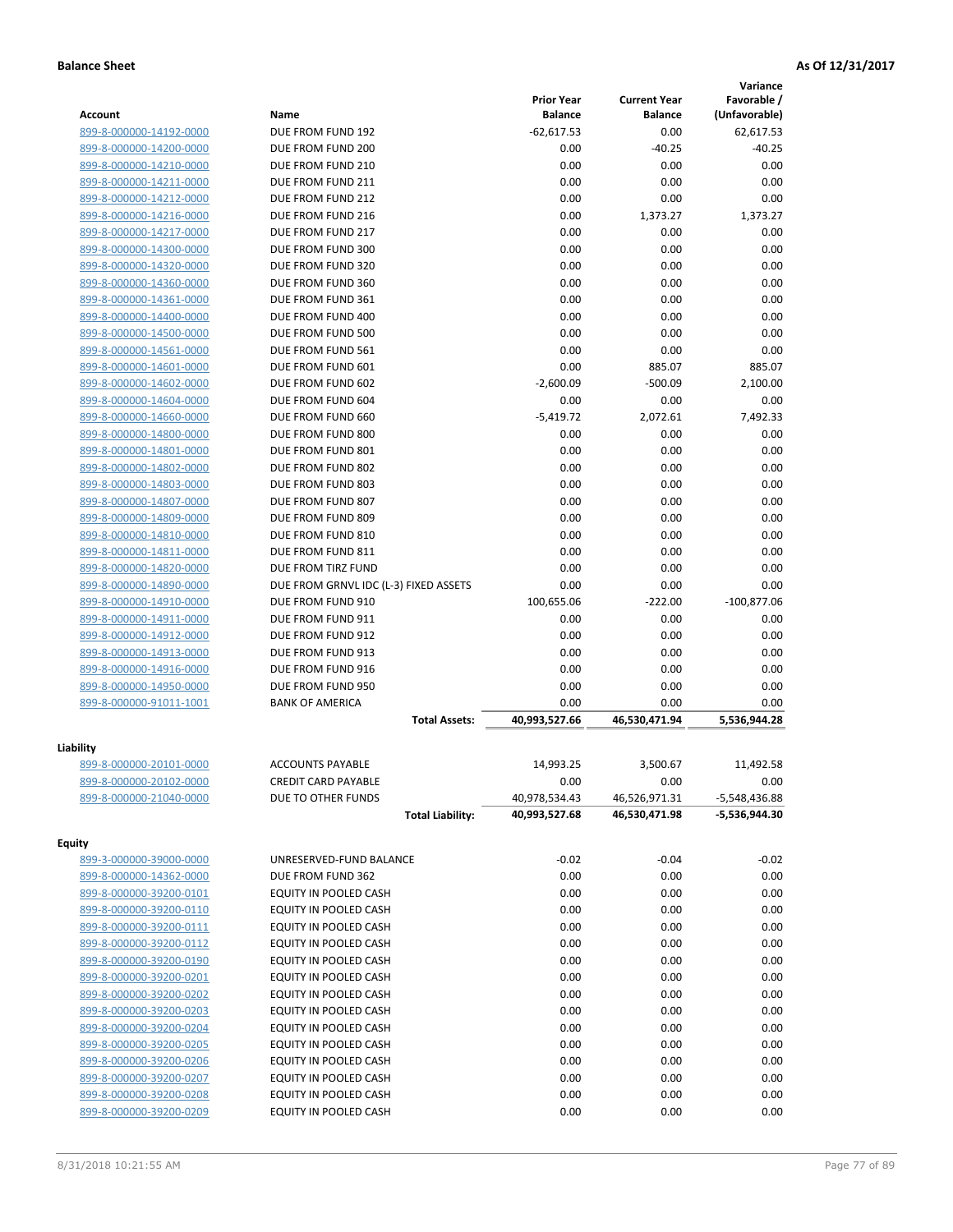**Variance**

| Account                 | Name                         | <b>Prior Year</b><br><b>Balance</b> | <b>Current Year</b><br><b>Balance</b> | Favorable /<br>(Unfavorable) |
|-------------------------|------------------------------|-------------------------------------|---------------------------------------|------------------------------|
| 899-8-000000-39200-0210 | EQUITY IN POOLED CASH        | 0.00                                | 0.00                                  | 0.00                         |
| 899-8-000000-39200-0211 | EQUITY IN POOLED CASH        | 0.00                                | 0.00                                  | 0.00                         |
| 899-8-000000-39200-0212 | EQUITY IN POOLED CASH        | 0.00                                | 0.00                                  | 0.00                         |
| 899-8-000000-39200-0213 | EQUITY IN POOLED CASH        | 0.00                                | 0.00                                  | 0.00                         |
| 899-8-000000-39200-0214 | <b>EQUITY IN POOLED CASH</b> | 0.00                                | 0.00                                  | 0.00                         |
| 899-8-000000-39200-0215 | EQUITY IN POOLED CASH        | 0.00                                | 0.00                                  | 0.00                         |
| 899-8-000000-39200-0216 | EQUITY IN POOLED CASH        | 0.00                                | 0.00                                  | 0.00                         |
| 899-8-000000-39200-0217 | EQUITY IN POOLED CASH        | 0.00                                | 0.00                                  | 0.00                         |
| 899-8-000000-39200-0218 | EQUITY IN POOLED CASH        | 0.00                                | 0.00                                  | 0.00                         |
| 899-8-000000-39200-0219 | EQUITY IN POOLED CASH        | 0.00                                | 0.00                                  | 0.00                         |
| 899-8-000000-39200-0220 | EQUITY IN POOLED CASH        | 0.00                                | 0.00                                  | 0.00                         |
| 899-8-000000-39200-0221 | EQUITY IN POOLED CASH        | 0.00                                | 0.00                                  | 0.00                         |
| 899-8-000000-39200-0222 | EQUITY IN POOLED CASH        | 0.00                                | 0.00                                  | 0.00                         |
| 899-8-000000-39200-0223 | EQUITY IN POOLED CASH        | 0.00                                | 0.00                                  | 0.00                         |
| 899-8-000000-39200-0224 | EQUITY IN POOLED CASH        | 0.00                                | 0.00                                  | 0.00                         |
| 899-8-000000-39200-0225 | EQUITY IN POOLED CASH        | 0.00                                | 0.00                                  | 0.00                         |
| 899-8-000000-39200-0226 | EQUITY IN POOLED CASH        | 0.00                                | 0.00                                  | 0.00                         |
| 899-8-000000-39200-0227 | EQUITY IN POOLED CASH        | 0.00                                | 0.00                                  | 0.00                         |
| 899-8-000000-39200-0228 | EQUITY IN POOLED CASH        | 0.00                                | 0.00                                  | 0.00                         |
| 899-8-000000-39200-0229 | EQUITY IN POOLED CASH        | 0.00                                | 0.00                                  | 0.00                         |
| 899-8-000000-39200-0231 | EQUITY IN POOLED CASH        | 0.00                                | 0.00                                  | 0.00                         |
| 899-8-000000-39200-0232 | EQUITY IN POOLED CASH        | 0.00                                | 0.00                                  | 0.00                         |
| 899-8-000000-39200-0233 | EQUITY IN POOLED CASH        | 0.00                                | 0.00                                  | 0.00                         |
| 899-8-000000-39200-0234 | EQUITY IN POOLED CASH        | 0.00                                | 0.00                                  | 0.00                         |
| 899-8-000000-39200-0235 | <b>EQUITY IN POOLED CASH</b> | 0.00                                | 0.00                                  | 0.00                         |
| 899-8-000000-39200-0236 | EQUITY IN POOLED CASH        | 0.00                                | 0.00                                  | 0.00                         |
| 899-8-000000-39200-0241 | EQUITY IN POOLED CASH        | 0.00                                | 0.00                                  | 0.00                         |
| 899-8-000000-39200-0247 | EQUITY IN POOLED CASH        | 0.00                                | 0.00                                  | 0.00                         |
| 899-8-000000-39200-0250 | EQUITY IN POOLED CASH        | 0.00                                | 0.00                                  | 0.00                         |
| 899-8-000000-39200-0251 | EQUITY IN POOLED CASH        | 0.00                                | 0.00                                  | 0.00                         |
| 899-8-000000-39200-0252 | EQUITY IN POOLED CASH        | 0.00                                | 0.00                                  | 0.00                         |
| 899-8-000000-39200-0253 | EQUITY IN POOLED CASH        | 0.00                                | 0.00                                  | 0.00                         |
| 899-8-000000-39200-0254 | EQUITY IN POOLED CASH        | 0.00                                | 0.00                                  | 0.00                         |
| 899-8-000000-39200-0301 | EQUITY IN POOLED CASH        | 0.00                                | 0.00                                  | 0.00                         |
| 899-8-000000-39200-0302 | <b>EQUITY IN POOLED CASH</b> | 0.00                                | 0.00                                  | 0.00                         |
| 899-8-000000-39200-0401 | EQUITY IN POOLED CASH        | 0.00                                | 0.00                                  | 0.00                         |
| 899-8-000000-39200-0402 | EQUITY IN POOLED CASH        | 0.00                                | 0.00                                  | 0.00                         |
| 899-8-000000-39200-0403 | <b>EQUITY IN POOLED CASH</b> | 0.00                                | 0.00                                  | 0.00                         |
| 899-8-000000-39200-0405 | <b>EQUITY IN POOLED CASH</b> | 0.00                                | 0.00                                  | 0.00                         |
| 899-8-000000-39200-0406 | EQUITY IN POOLED CASH        | 0.00                                | 0.00                                  | 0.00                         |
| 899-8-000000-39200-0410 | EQUITY IN POOLED CASH        | 0.00                                | 0.00                                  | 0.00                         |
| 899-8-000000-39200-0411 | EQUITY IN POOLED CASH        | 0.00                                | 0.00                                  | 0.00                         |
| 899-8-000000-39200-0501 | EQUITY IN POOLED CASH        | 0.00                                | 0.00                                  | 0.00                         |
| 899-8-000000-39200-0502 | EQUITY IN POOLED CASH        | 0.00                                | 0.00                                  | 0.00                         |
| 899-8-000000-39200-0503 | EQUITY IN POOLED CASH        | 0.00                                | 0.00                                  | 0.00                         |
| 899-8-000000-39200-0504 | EQUITY IN POOLED CASH        | 0.00                                | 0.00                                  | 0.00                         |
| 899-8-000000-39200-0505 | EQUITY IN POOLED CASH        | 0.00                                | 0.00                                  | 0.00                         |
| 899-8-000000-39200-0506 | EQUITY IN POOLED CASH        | 0.00                                | 0.00                                  | 0.00                         |
| 899-8-000000-39200-0507 | EQUITY IN POOLED CASH        | 0.00                                | 0.00                                  | 0.00                         |
| 899-8-000000-39200-0511 | EQUITY IN POOLED CASH        | 0.00                                | 0.00                                  | 0.00                         |
| 899-8-000000-39200-0513 | <b>EQUITY IN POOLED CASH</b> | 0.00                                | 0.00                                  | 0.00                         |
| 899-8-000000-39200-0521 | EQUITY IN POOLED CASH        | 0.00                                | 0.00                                  | 0.00                         |
| 899-8-000000-39200-0522 | EQUITY IN POOLED CASH        | 0.00                                | 0.00                                  | 0.00                         |
| 899-8-000000-39200-0523 | EQUITY IN POOLED CASH        | 0.00                                | 0.00                                  | 0.00                         |
| 899-8-000000-39200-0601 | EQUITY IN POOLED CASH        | 0.00                                | 0.00                                  | 0.00                         |
| 899-8-000000-39200-0602 | EQUITY IN POOLED CASH        | 0.00                                | 0.00                                  | 0.00                         |
| 899-8-000000-39200-0603 | EQUITY IN POOLED CASH        | 0.00                                | 0.00                                  | 0.00                         |
| 899-8-000000-39200-0604 | EQUITY IN POOLED CASH        | 0.00                                | 0.00                                  | 0.00                         |
| 899-8-000000-39200-0702 | EQUITY IN POOLED CASH        | 0.00                                | 0.00                                  | 0.00                         |
|                         |                              |                                     |                                       |                              |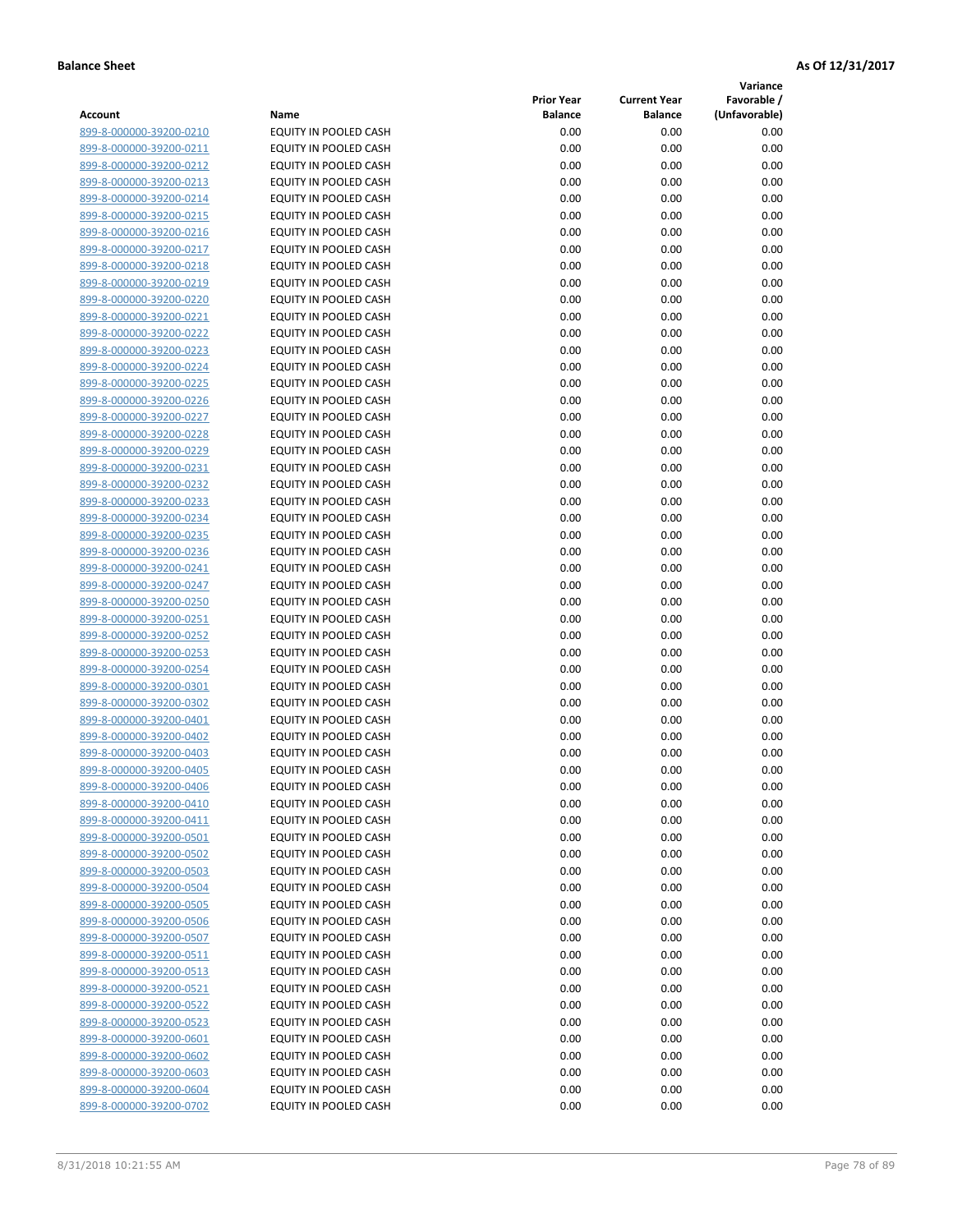| <b>Account</b>                        | Name                                                     | <b>Prior Year</b><br><b>Balance</b> | <b>Current Year</b><br><b>Balance</b> | Variance<br>Favorable /<br>(Unfavorable) |
|---------------------------------------|----------------------------------------------------------|-------------------------------------|---------------------------------------|------------------------------------------|
| 899-8-000000-39200-0703               | <b>EQUITY IN POOLED CASH</b>                             | 0.00                                | 0.00                                  | 0.00                                     |
| 899-8-000000-39200-0704               | <b>EQUITY IN POOLED CASH</b>                             | 0.00                                | 0.00                                  | 0.00                                     |
| 899-8-000000-39200-0705               | <b>EQUITY IN POOLED CASH</b>                             | 0.00                                | 0.00                                  | 0.00                                     |
| 899-8-000000-39200-0706               | EQUITY IN POOLED CASH                                    | 0.00                                | 0.00                                  | 0.00                                     |
| 899-8-000000-39200-0707               | EQUITY IN POOLED CASH                                    | 0.00                                | 0.00                                  | 0.00                                     |
| 899-8-000000-39200-0708               | <b>EQUITY IN POOLED CASH</b>                             | 0.00                                | 0.00                                  | 0.00                                     |
| 899-8-000000-39200-0710               | <b>EQUITY IN POOLED CASH</b>                             | 0.00                                | 0.00                                  | 0.00                                     |
| 899-8-000000-39200-0721               | <b>EQUITY IN POOLED CASH</b>                             | 0.00                                | 0.00                                  | 0.00                                     |
| 899-8-000000-39200-0722               | <b>EQUITY IN POOLED CASH</b>                             | 0.00                                | 0.00                                  | 0.00                                     |
| 899-8-000000-39200-0723               | EQUITY IN POOLED CASH                                    | 0.00                                | 0.00                                  | 0.00                                     |
| 899-8-000000-39200-0731               | <b>EQUITY IN POOLED CASH</b>                             | 0.00                                | 0.00                                  | 0.00                                     |
| 899-8-000000-39200-0825               | EQUITY IN POOLED CASH                                    | 0.00                                | 0.00                                  | 0.00                                     |
| 899-8-000000-39200-0901               | EQUITY IN POOLED CASH                                    | 0.00                                | 0.00                                  | 0.00                                     |
| 899-8-000000-39200-0902               | EQUITY IN POOLED CASH                                    | 0.00                                | 0.00                                  | 0.00                                     |
| 899-8-000000-39200-0903               | <b>EQUITY IN POOLED CASH</b>                             | 0.00                                | 0.00                                  | 0.00                                     |
| 899-8-000000-39200-0904               | <b>EQUITY IN POOLED CASH</b>                             | 0.00                                | 0.00                                  | 0.00                                     |
| 899-8-000000-39200-0905               | EQUITY IN POOLED CASH                                    | 0.00                                | 0.00                                  | 0.00                                     |
| 899-8-000000-39200-0909               | EQUITY IN POOLED CASH                                    | 0.00                                | 0.00                                  | 0.00                                     |
| 899-8-000000-39200-0910               | <b>EQUITY IN POOLED CASH</b>                             | 0.00                                | 0.00                                  | 0.00                                     |
| 899-8-000000-39200-0960               | <b>EQUITY IN POOLED CASH</b>                             | 0.00                                | 0.00                                  | 0.00                                     |
| 899-8-000000-39200-9999               | EQUITY IN POOLED CASH                                    | 0.00                                | 0.00                                  | 0.00                                     |
|                                       | <b>Total Beginning Equity:</b>                           | $-0.02$                             | $-0.04$                               | $-0.02$                                  |
| <b>Total Revenue</b>                  |                                                          | 0.00                                | 0.00                                  | 0.00                                     |
| <b>Revenues Over/(Under) Expenses</b> |                                                          | 0.00                                | 0.00                                  | 0.00                                     |
|                                       | <b>Total Equity and Current Surplus (Deficit):</b>       | $-0.02$                             | $-0.04$                               | $-0.02$                                  |
|                                       | Total Liabilities, Equity and Current Surplus (Deficit): | 40,993,527.66                       | 46,530,471.94                         | 5,536,944.28                             |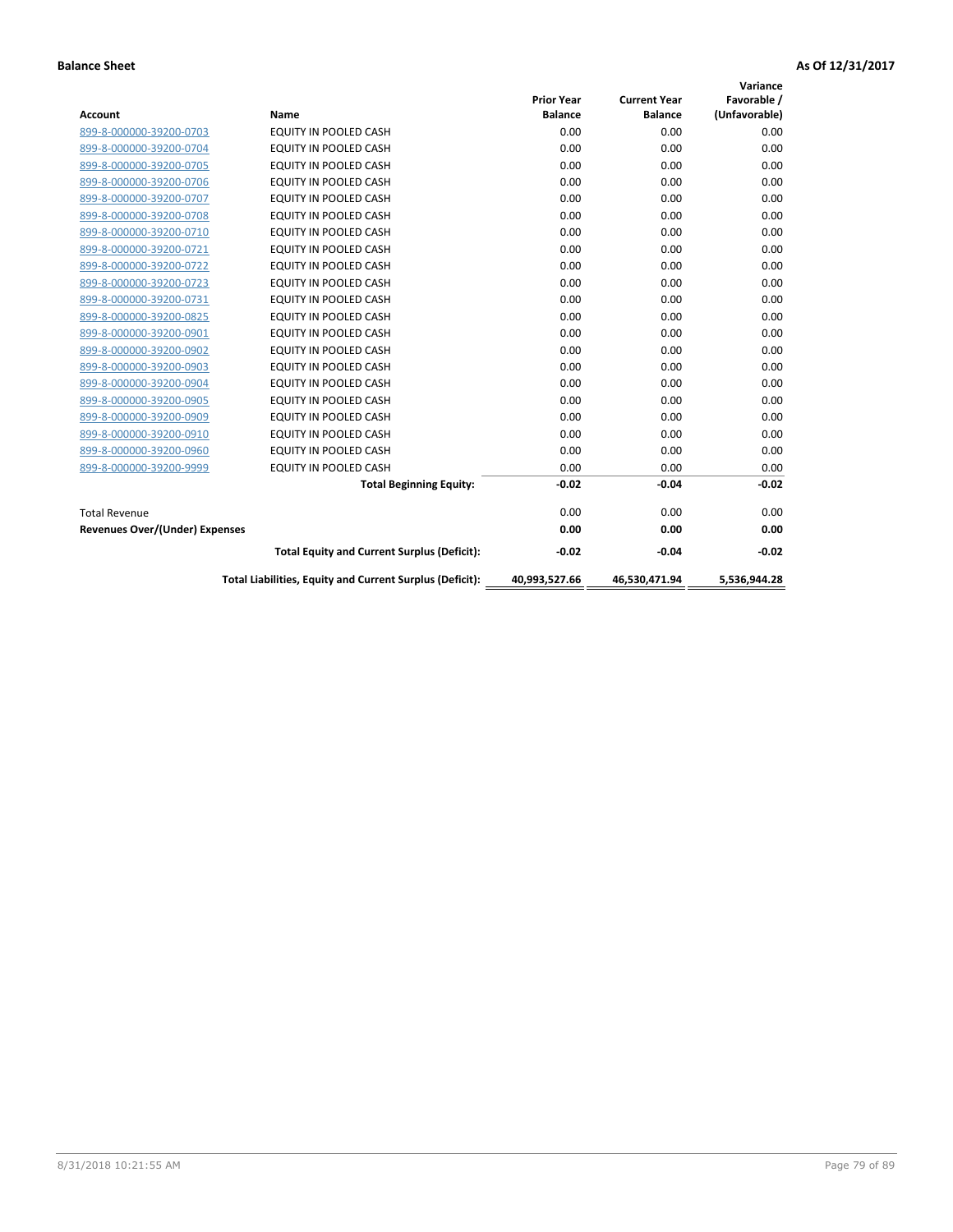|                                                    |                                              |                                     |                                       | Variance                     |
|----------------------------------------------------|----------------------------------------------|-------------------------------------|---------------------------------------|------------------------------|
| <b>Account</b>                                     | Name                                         | <b>Prior Year</b><br><b>Balance</b> | <b>Current Year</b><br><b>Balance</b> | Favorable /<br>(Unfavorable) |
| <b>Fund: 910 - ELECTRIC OPERATING FUND</b>         |                                              |                                     |                                       |                              |
| Assets                                             |                                              |                                     |                                       |                              |
| 910-9-000000-10000-1300                            | <b>CASH</b>                                  | 12,057,834.13                       | 11,607,678.30                         | $-450, 155.83$               |
| 910-9-000000-10209-1300                            | <b>ADMIN PETTY CASH</b>                      | 658.89                              | 658.89                                | 0.00                         |
| 910-9-000000-10308-1300                            | <b>GEUS SERVICE CENTER CHANGE</b>            | 849.90                              | 849.90                                | 0.00                         |
| 910-9-000000-10309-1300                            | <b>GEUS DOWNTOWN CHANGE</b>                  | 1,650.00                            | 1,650.00                              | 0.00                         |
| 910-9-000000-12190-1810                            | DEFERRED ISSUANCE COSTS 2001                 | 0.00                                | 0.00                                  | 0.00                         |
| 910-9-000000-12191-1810                            | DEFERRED ISSUANCE COST 2008 ENGINE PR        | 0.00                                | 0.00                                  | 0.00                         |
| 910-9-000000-12192-1810                            | DEFERRED ISSUANCE COSTS 2010 BOA ENGI        | 0.00                                | 0.00                                  | 0.00                         |
| 910-9-000000-12193-1810                            | DEFERRED ISSUANCE COSTS 2010 SCRUBBEI        | 0.00                                | 0.00                                  | 0.00                         |
| 910-9-000000-12194-1810                            | DEFERRED ISSUANCE COSTS 2010 TMPA DEI        | 0.00                                | 0.00                                  | 0.00                         |
| 910-9-000000-12201-1810                            | <b>BOND DISCOUNT</b>                         | 124,995.74                          | 113,851.33                            | $-11,144.41$                 |
| 910-9-000000-13000-1420                            | <b>CUSTOMER ACCOUNTS RECEIVABLE</b>          | 1,861,413.59                        | 1,928,136.23                          | 66,722.64                    |
| 910-9-000000-13001-1420                            | NON CURRENT CUSTOMER ACCTS RECEIVAE          | 439,122.81                          | 485,500.71                            | 46,377.90                    |
| 910-9-000000-13002-1440                            | ALLOWANCE FOR UNCOLLECTABLE                  | $-486,011.78$                       | $-554,203.11$                         | $-68,191.33$                 |
| 910-9-000000-13003-1422                            | UNBILLED YEAR-END ACCRUAL                    | 3,919,838.73                        | 4,061,587.22                          | 141,748.49                   |
| 910-9-000000-13009-1423                            | FUEL ADJUSTMENT - UNDER/OVER                 | -240,024.36                         | 630,529.35                            | 870,553.71                   |
| 910-9-000000-13011-1420                            | <b>AMP RECEIVABLE</b>                        | $-30,110.88$                        | $-44,261.28$                          | $-14,150.40$                 |
| 910-9-000000-13066-1421                            | AMPY CUSTOMER ACCOUNTS RECEIVABLE            | 0.00                                | 0.00                                  | 0.00                         |
| 910-9-000000-13067-1421                            | AMPY ARREARS ACCOUNTS RECEIVABLE             | $-4,506.94$                         | $-3,685.26$                           | 821.68                       |
| 910-9-000000-13068-1421                            | AMPY Customers Left With Balance A/R         | 40,713.32                           | 48,790.01                             | 8,076.69                     |
| 910-9-000000-13201-1430                            | MISCELLANEOUS ACCOUNTS RECEIVABLE            | 0.00                                | 0.00                                  | 0.00                         |
| 910-9-000000-13205-1710                            | <b>INTEREST RECEIVABLE</b><br>PREPAYMENTS    | 0.00<br>0.00                        | 0.00<br>0.00                          | 0.00<br>0.00                 |
| 910-9-000000-13290-1650<br>910-9-000000-13291-1651 | TMPA SCRUBBER PREPAYMENT                     | 7,546,370.58                        | 7,228,628.58                          | $-317,742.00$                |
| 910-9-000000-13293-1653                            | TMPA FIXED COSTS PREPAYMENT                  | 29,232,949.64                       | 28,026,838.14                         | $-1,206,111.50$              |
| 910-9-000000-13294-1654                            | TMPA DEMAND COSTS ESCROW                     | 0.00                                | 0.00                                  | 0.00                         |
| 910-9-000000-13297-1657                            | <b>ERCOT CRR PREPAYMENTS</b>                 | 86,127.54                           | 52,818.35                             | $-33,309.19$                 |
| 910-9-000000-13299-1655                            | <b>ERCOT COLLATERAL</b>                      | 111,550.00                          | 111,550.00                            | 0.00                         |
| 910-9-000000-14001-1461                            | DUE FROM COG - GENERAL FUND                  | 0.00                                | 0.00                                  | 0.00                         |
| 910-9-000000-14402-1469                            | DUE FROM DEBT SERVICE FUND                   | 4,625,445.97                        | 4,625,445.97                          | 0.00                         |
| 910-9-000000-14501-1467                            | DUE FROM GBOD                                | 0.00                                | 0.00                                  | 0.00                         |
| 910-9-000000-14916-1469                            | DUE FROM FUND 916                            | 0.00                                | 0.00                                  | 0.00                         |
| 910-9-000000-14999-1910                            | DUE FROM 906                                 | 0.00                                | 0.00                                  | 0.00                         |
| 910-9-000000-15900-1540                            | <b>INVENTORY</b>                             | 2,338,363.62                        | 2,593,697.66                          | 255,334.04                   |
| 910-9-000000-15901-1541                            | <b>GEUS UNLEADED GASOLINE</b>                | $-149.48$                           | $-604.57$                             | $-455.09$                    |
| 910-9-000000-15902-1542                            | <b>GEUS DIESEL GASOLINE</b>                  | 2,773.01                            | 1,974.46                              | $-798.55$                    |
| 910-9-000000-15903-1543                            | <b>INVENTORY - SUBSTATION</b>                | 7,771.80                            | 7,771.80                              | 0.00                         |
| 910-9-000000-15909-1510                            | STEAM PLANT FUEL OIL INVENTORY               | 581,217.38                          | 579,780.55                            | $-1,436.83$                  |
| 910-9-000000-16301-1070                            | <b>CWIP</b>                                  | 0.00                                | 72,260.35                             | 72,260.35                    |
| 910-9-000000-17501-1860                            | <b>EMPLOYEE CONTRIBUTIONS</b>                | 457,380.00                          | 457,380.00                            | 0.00                         |
| 910-9-000000-17504-1860                            | <b>INVESTMENT RETURN</b>                     | 2,134,124.00                        | 2,134,124.00                          | 0.00                         |
| 910-9-000000-17508-1860                            | <b>EXPERIENCE DIFFERENCE- OUTFLOW</b>        | 43,240.00                           | 43,240.00                             | 0.00                         |
| 910-9-000000-17509-1860                            | <b>EXPERIENCE DIFFERENCE - INFLOW</b>        | 0.00                                | 0.00                                  | 0.00                         |
| 910-9-000000-17520-1860                            | <b>ASSUMPTION CHANGES</b>                    | 567,066.00                          | 567,066.00                            | 0.00                         |
| 910-9-000000-19000-3100                            | STEAM - LAND                                 | 117,340.90                          | 117,340.90                            | 0.00                         |
| 910-9-000000-19001-3110                            | STEAM PLANT - STRUCTURES                     | 1,082,096.04                        | 1,082,096.04                          | 0.00                         |
| 910-9-000000-19002-3120                            | STEAM PLANT - BOILER PLANT EQUIPMENT         | 4,865,386.86                        | 4,886,434.29                          | 21,047.43                    |
| 910-9-000000-19003-3130                            | STEAM PLANT - ENGINES                        | 0.00                                | 0.00                                  | 0.00                         |
| 910-9-000000-19004-3140                            | STEAM PLANT - GENERATORS                     | 9,067,106.70                        | 9,067,106.70                          | 0.00                         |
| 910-9-000000-19005-3150                            | STEAM PLANT - ACCESSORY ELECTRIC EQUIF       | 1,066,062.56                        | 990,833.75                            | $-75,228.81$                 |
| 910-9-000000-19006-3160                            | STEAM PLANT - MISC POWER PLANT EQUIPI        | 12,912.88                           | 12,912.88                             | 0.00                         |
| 910-9-000000-19100-3400                            | <b>ENGINE PLANT - LAND</b>                   | 43,850.00                           | 43,850.00                             | 0.00                         |
| 910-9-000000-19101-3410                            | <b>ENGINE PLANT - STRUCTURES</b>             | 4,655,874.20                        | 4,655,874.20                          | 0.00                         |
| 910-9-000000-19101-3411                            | <b>ENGINE PLANT - STRUCTURES</b>             | 0.00                                | 0.00                                  | 0.00                         |
| 910-9-000000-19104-3440                            | <b>ENGINE PLANT - ENGINE PLANT GENERATOF</b> | 28,654,263.02                       | 28,633,940.73                         | $-20,322.29$                 |
| 910-9-000000-19105-3450                            | ENGINE PLANT - ACCESSORY ELECTRIC EQUI       | 216,217.48                          | 216,217.48                            | 0.00                         |
| 910-9-000000-19106-3460                            | ENGINE PLANT - MISCELLANEOUS POWER P         | 24,458.10                           | 24,458.10                             | 0.00                         |
| 910-9-000000-19204-3442                            | ENGINE PLANT - RENEWABLE GENERATORS          | 245,000.01                          | 245,000.01                            | 0.00                         |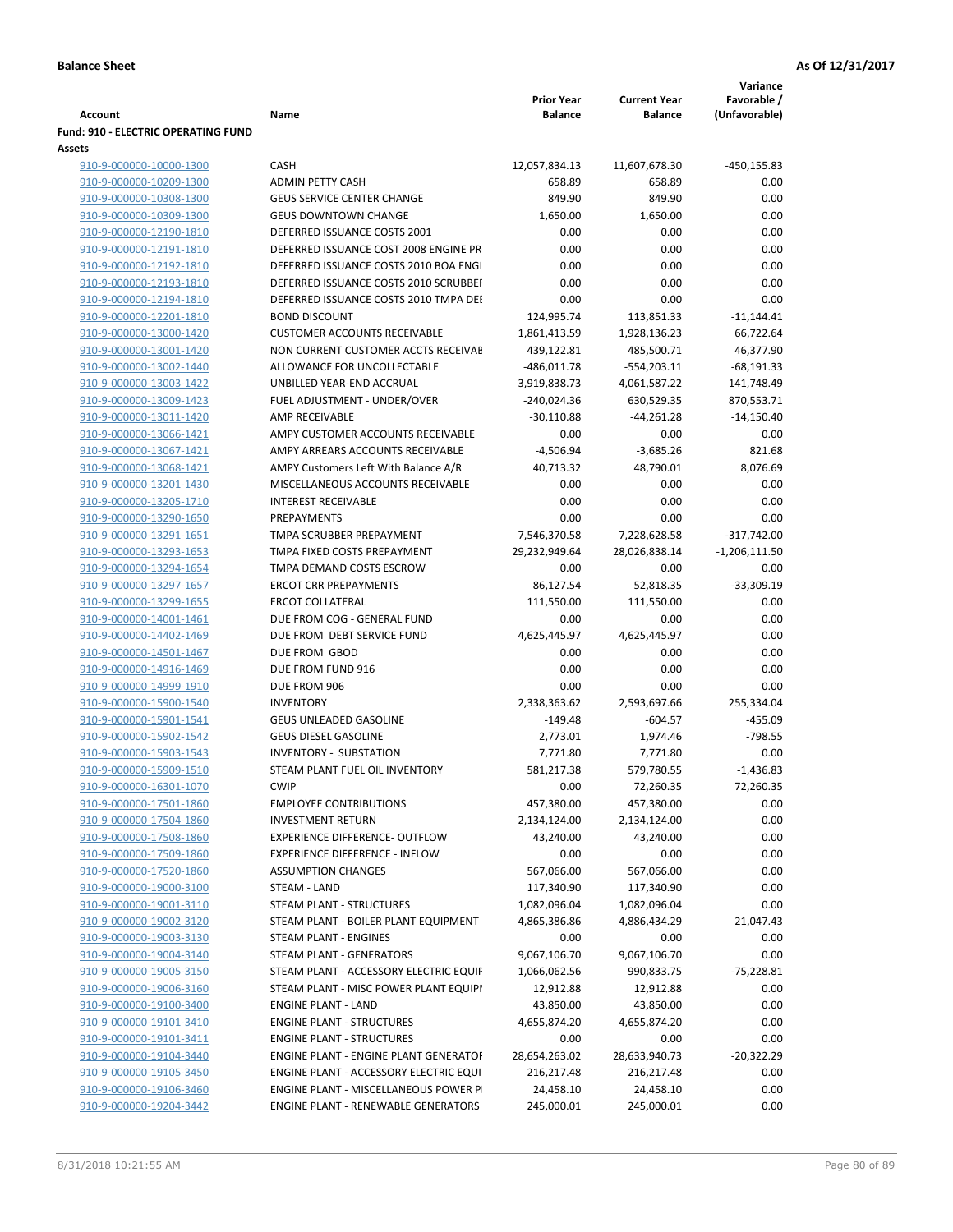|                                                    |                                                  |                                     |                                       | Variance                     |
|----------------------------------------------------|--------------------------------------------------|-------------------------------------|---------------------------------------|------------------------------|
| <b>Account</b>                                     | Name                                             | <b>Prior Year</b><br><b>Balance</b> | <b>Current Year</b><br><b>Balance</b> | Favorable /<br>(Unfavorable) |
| 910-9-000000-19301-3500                            | <b>TRANSMISSION - LAND</b>                       | 53,501.21                           | 53,501.21                             | 0.00                         |
| 910-9-000000-19302-3530                            | TRANSMISSION - SUBSTATIONS                       | 5,699,742.99                        | 5,714,413.54                          | 14,670.55                    |
| 910-9-000000-19303-3572                            | TRANSMISSION - TMPA LINES                        | 1,156,631.80                        | 1,156,631.80                          | 0.00                         |
| 910-9-000000-19304-3571                            | TRANSMISSION - GEUS LINES                        | 3,661,064.79                        | 3,709,927.39                          | 48,862.60                    |
| 910-9-000000-19401-3600                            | <b>DISTRIBUTION - LAND</b>                       | 218,418.15                          | 218,418.15                            | 0.00                         |
| 910-9-000000-19402-3620                            | <b>DISTRIBUTION - SUBSTATIONS</b>                | 6,010,987.00                        | 6,166,201.55                          | 155,214.55                   |
| 910-9-000000-19403-3640                            | <b>DISTRIBUTION - POLES</b>                      | 4,360,010.49                        | 4,441,832.25                          | 81,821.76                    |
| 910-9-000000-19404-3650                            | DISTRIBUTION - OH CONDUCTOR & DEVICES            | 3,596,762.98                        | 3,789,682.68                          | 192,919.70                   |
| 910-9-000000-19405-3660                            | DISTRIBUTION - UNDERGROUND CONDUIT               | 1,515,741.11                        | 1,627,405.55                          | 111,664.44                   |
| 910-9-000000-19406-3670                            | DISTRIBUTION - UG CONDUCTOR & DEVICES            | 2,942,593.48                        | 2,988,077.35                          | 45,483.87                    |
| 910-9-000000-19407-3680                            | <b>DISTRIBUTION - TRANSFORMERS</b>               | 4,349,000.32                        | 4,298,515.53                          | $-50,484.79$                 |
| 910-9-000000-19408-3690                            | DISTRIBUTION - SERVICE CONNECTIONS               | 601,984.40                          | 588,547.03                            | $-13,437.37$                 |
| 910-9-000000-19409-3700                            | <b>DISTRIBUTION - METERS</b>                     | 1,873,933.82                        | 1,892,735.62                          | 18,801.80                    |
| 910-9-000000-19410-3710                            | DISTRIBUTION - VAPOR LIGHTS                      | 86,117.21                           | 87,306.38                             | 1,189.17                     |
| 910-9-000000-19411-3750                            | DISTRIBUTION - STREET LIGHTS & SIGNALS           | 92,156.68                           | 93,927.69                             | 1,771.01                     |
| 910-9-000000-19501-3890                            | <b>GENERAL - LAND</b>                            | 110,503.10                          | 110,503.10                            | 0.00                         |
| 910-9-000000-19502-3900                            | <b>GENERAL - STRUCTURES</b>                      | 5,945,156.47                        | 5,945,156.47                          | 0.00                         |
| 910-9-000000-19503-3910                            | <b>GENERAL - FURNITURE &amp; OFFICE EQUIPMEN</b> | 583,464.65                          | 540,997.72                            | $-42,466.93$                 |
| 910-9-000000-19504-3941                            | <b>GENERAL - METER READING ASSETS</b>            | 38,482.00                           | 38,482.00                             | 0.00                         |
| 910-9-000000-19505-3911                            | <b>GENERAL - CUSTOMER SERVICE EQUIPMENT</b>      | 11,750.00                           | 11,750.00                             | 0.00                         |
| 910-9-000000-19506-3914                            | <b>GENERAL - BILLING EQUIPMENT</b>               | 0.00                                | 0.00                                  | 0.00                         |
| 910-9-000000-19507-3915                            | <b>GENERAL - CASHIERING EQUIPMENT</b>            | 7,033.54                            | 7,033.54                              | 0.00                         |
| 910-9-000000-19508-3920                            | <b>GENERAL - TRANSPORTATION EQUIPMENT</b>        | 2,472,187.38                        | 2,561,103.63                          | 88,916.25                    |
| 910-9-000000-19509-3930                            | <b>GENERAL - WAREHOUSE EQUIPMENT</b>             | 69,324.02                           | 69,324.02                             | 0.00                         |
| 910-9-000000-19510-3940                            | <b>GENERAL - TOOLS</b>                           | 13,918.37                           | 13,918.37                             | 0.00                         |
| 910-9-000000-19511-3950                            | <b>GENERAL - LABORATORY EQUIPMENT</b>            | 336,291.99                          | 336,291.99                            | 0.00                         |
| 910-9-000000-19512-3960                            | <b>GENERAL - POWER OPERATED EQUIPMENT</b>        | 343,749.03                          | 349,755.28                            | 6,006.25                     |
| 910-9-000000-19513-3970                            | <b>GENERAL - COMMUNICATIONS EQUIPMENT</b>        | 47,808.65                           | 47,808.65                             | 0.00                         |
| 910-9-000000-19514-3980                            | <b>GENERAL - MISCELLANEOUS EQUIPMENT</b>         | 0.00                                | 0.00                                  | 0.00                         |
| 910-9-000000-19999-1080                            | ACCUMULATED DEPRECIATION                         | -40,495,017.48                      | -42,390,504.18                        | $-1,895,486.70$              |
|                                                    | <b>Total Assets:</b>                             | 121,174,520.11                      | 119,223,862.97                        | $-1,950,657.14$              |
| Liability                                          |                                                  |                                     |                                       |                              |
| 910-9-000000-20101-2320                            | <b>ACCOUNTS PAYABLE</b>                          | 100,655.06                          | $-222.00$                             | 100,877.06                   |
| 910-9-000000-20102-2321                            | <b>CREDIT CARD PAYABLE</b>                       | $-7,272.36$                         | $-7,886.41$                           | 614.05                       |
| 910-9-000000-20103-2322                            | <b>ACCRUED ACCOUNTS PAYABLE</b>                  | 0.00                                | 0.00                                  | 0.00                         |
| 910-9-000000-20139-2323                            | <b>RETAINAGES PAYABLE</b>                        | 0.00                                | 0.00                                  | 0.00                         |
| 910-9-000000-20141-0000                            | <b>TELEPHONE CLEARING</b>                        | 0.00                                | 0.00                                  | 0.00                         |
| 910-9-000000-20142-0000                            | <b>ESCROW</b>                                    | 0.00                                | 0.00                                  | 0.00                         |
| 910-9-000000-20815-2410                            | SALES TAX PAYABLE - IN THE CITY                  | 66,250.84                           | 65,084.01                             | 1,166.83                     |
| 910-9-000000-20816-2411                            | SALES TAX PAYABLE - OUT OF CITY                  | 3,215.75                            | 3,634.17                              | $-418.42$                    |
| 910-9-000000-21001-2341                            | DUE TO COG - GEN FUND                            | 0.00                                | 0.00                                  | 0.00                         |
| 910-9-000000-21406-2329                            | <b>DUE TO 906</b>                                | 0.00                                | 0.00                                  | 0.00                         |
| 910-9-000000-21507-2347                            | DUE TO GBOD                                      | 0.00                                | 0.00                                  | 0.00                         |
| 910-9-000000-22001-2327                            | SALARIES PAYABLE                                 | 293,173.93                          | 311,677.92                            | $-18,503.99$                 |
| 910-9-000000-22002-2328                            | PTO PAYABLE                                      | 448,558.72                          | 488,765.12                            | $-40,206.40$                 |
| 910-9-000000-23011-2211                            | <b>REVENUE BONDS</b>                             | 475,000.00                          | 490,000.00                            | $-15,000.00$                 |
| 910-9-000000-24000-2350                            | <b>CUSTOMER DEPOSITS</b>                         | 2,169,659.45                        | 2,384,366.96                          | $-214,707.51$                |
| 910-9-000000-24014-2359                            | <b>CUSTOMER DEPOSITS / AMPY EQUIPMENT</b>        | 102,468.33                          | 109,034.23                            | -6,565.90                    |
| 910-9-000000-24015-2350                            | <b>AMP RESERVE</b>                               | $-30,110.88$                        | $-44,261.28$                          | 14,150.40                    |
| 910-9-000000-25069-2530                            | PREPAID ELECTRICITY - AMPY                       | 392,413.75                          | $-65,167.08$                          | 457,580.83                   |
| 910-9-000000-26001-2283                            | <b>OBLIGATION FOR COMPENSATED ABSENCES</b>       | 404,816.69                          | 448,710.12                            | -43,893.43                   |
| 910-9-000000-26102-2210                            | REVENUE BONDS PAYABLE                            | 38,288,000.00                       | 37,798,000.00                         | 490,000.00                   |
| 910-9-000000-26107-2250                            | PREMIUM ON 2010 ISSUE<br>SCRUBBER DEBT - 2010    | 203,298.46                          | 188,365.62                            | 14,932.84                    |
| 910-9-000000-26108-2250<br>910-9-000000-26109-2250 | PREMIUM ON SCRUBBER                              | 10,395,000.00<br>172,831.89         | 10,395,000.00<br>160,136.91           | 0.00<br>12,694.98            |
| 910-9-000000-26110-2250                            |                                                  |                                     |                                       |                              |
|                                                    |                                                  |                                     |                                       |                              |
| 910-9-000000-26111-2250                            | TMPA DEBT - 2010<br>PREMIUM ON TMPA DEBT         | 20,640,000.00<br>342,781.61         | 20,640,000.00<br>317,603.37           | 0.00<br>25,178.24            |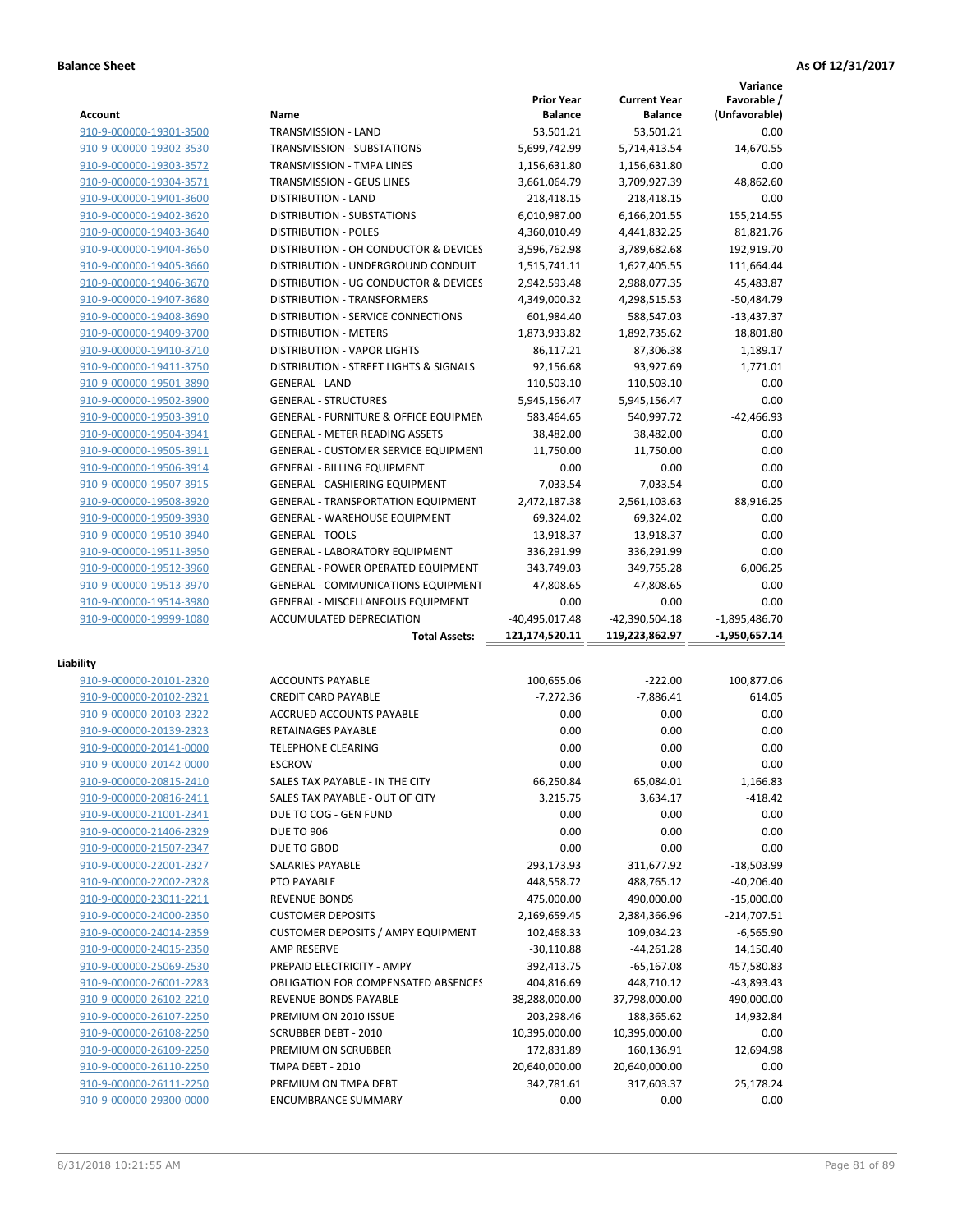| <b>Account</b>                        | Name                                                     | <b>Prior Year</b><br><b>Balance</b> | <b>Current Year</b><br><b>Balance</b> | Variance<br>Favorable /<br>(Unfavorable) |
|---------------------------------------|----------------------------------------------------------|-------------------------------------|---------------------------------------|------------------------------------------|
| 910-9-000000-29400-0100               | <b>RESERVED ACCOUNT / ENCUMBRANCES</b>                   | 0.00                                | 0.00                                  | 0.00                                     |
| 910-9-000000-29999-2283               | <b>NET PENSION LIABILITY</b>                             | 3,606,302.00                        | 3,606,302.00                          | 0.00                                     |
|                                       | <b>Total Liability:</b>                                  | 78,067,043.24                       | 77,289,143.66                         | 777,899.58                               |
| Equity                                |                                                          |                                     |                                       |                                          |
| 910-9-000000-39100-2160               | UNRESERVED RETAINED EARNINGS                             | 43,006,089.64                       | 40,416,193.05                         | -2,589,896.59                            |
| 910-9-000000-39500-4210               | <b>NET POSITION - PENSION</b>                            | $-3,070.00$                         | $-3,070.00$                           | 0.00                                     |
|                                       | <b>Total Beginning Equity:</b>                           | 43,003,019.64                       | 40,413,123.05                         | -2,589,896.59                            |
| <b>Total Revenue</b>                  |                                                          | 11,049,368.54                       | 12,666,210.83                         | 1,616,842.29                             |
| <b>Total Expense</b>                  |                                                          | 10,944,911.31                       | 11,144,614.57                         | $-199,703.26$                            |
| <b>Revenues Over/(Under) Expenses</b> |                                                          | 104,457.23                          | 1,521,596.26                          | 1,417,139.03                             |
|                                       | <b>Total Equity and Current Surplus (Deficit):</b>       | 43,107,476.87                       | 41,934,719.31                         | $-1,172,757.56$                          |
|                                       | Total Liabilities, Equity and Current Surplus (Deficit): | 121,174,520.11                      | 119,223,862.97                        | $-1,950,657.14$                          |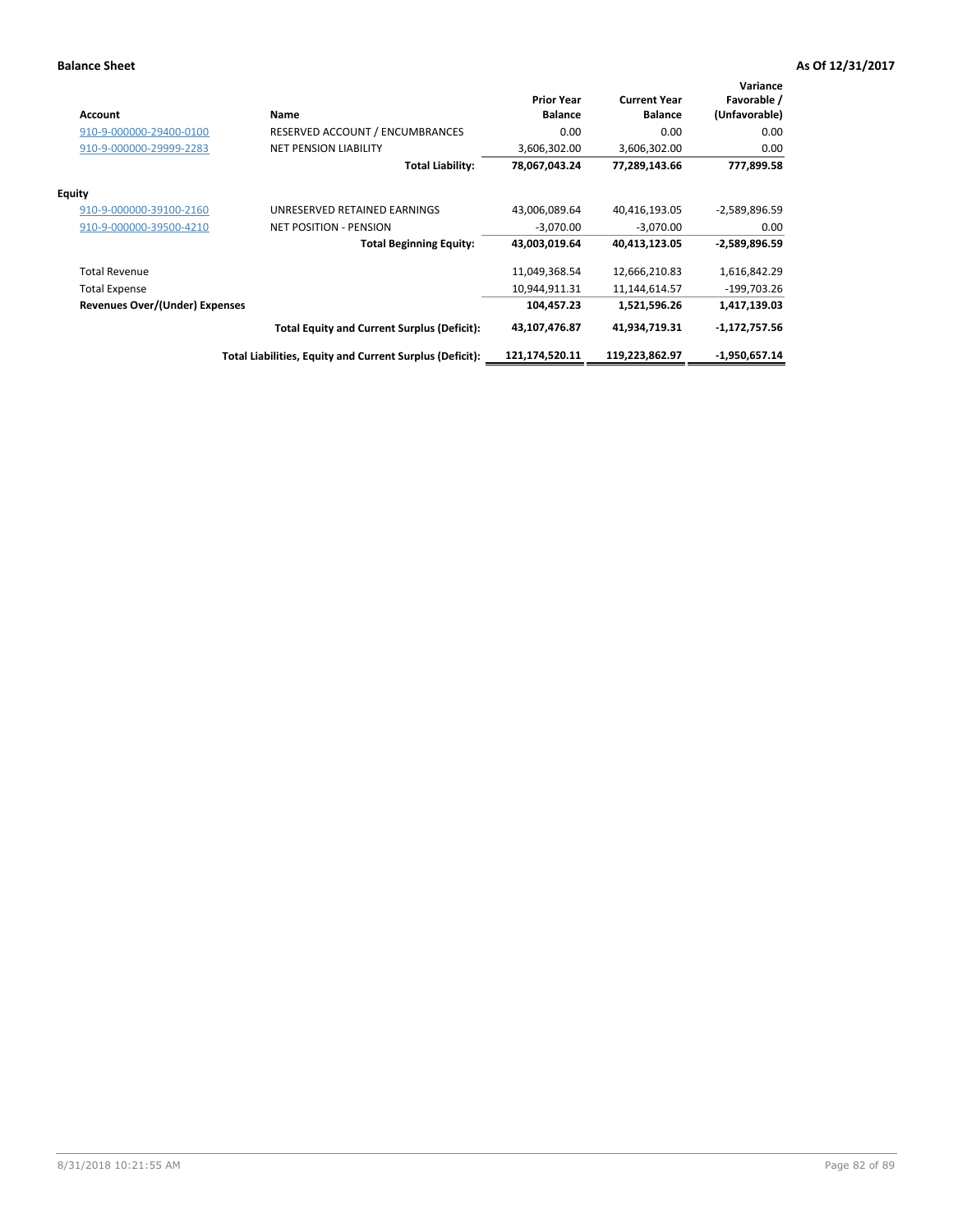| <b>Account</b>                             | <b>Name</b>                                              | <b>Prior Year</b><br><b>Balance</b> | <b>Current Year</b><br><b>Balance</b> | Variance<br>Favorable /<br>(Unfavorable) |
|--------------------------------------------|----------------------------------------------------------|-------------------------------------|---------------------------------------|------------------------------------------|
| <b>Fund: 911 - ELECTRIC DEBT REDUCTION</b> |                                                          |                                     |                                       |                                          |
| Assets                                     |                                                          |                                     |                                       |                                          |
| 911-9-000000-10000-1300                    | CASH                                                     | 3,021,715.97                        | 3,027,955.16                          | 6,239.19                                 |
| 911-9-000000-12002-0000                    | <b>GOVERNMENT OBLIGATIONS / AGENCIES</b>                 | 0.00                                | 0.00                                  | 0.00                                     |
| 911-9-000000-13201-1430                    | MISCELLANEOUS ACCOUNTS RECEIVABLE                        | 0.00                                | 0.00                                  | 0.00                                     |
| 911-9-000000-13205-1710                    | <b>INTEREST RECEIVABLE</b>                               | 0.00                                | 0.00                                  | 0.00                                     |
|                                            | <b>Total Assets:</b>                                     | 3,021,715.97                        | 3,027,955.16                          | 6,239.19                                 |
| Liability                                  |                                                          |                                     |                                       |                                          |
| 911-9-000000-20101-0000                    | <b>ACCOUNTS PAYABLE</b>                                  | 0.00                                | 0.00                                  | 0.00                                     |
| 911-9-000000-20103-0100                    | <b>ACCRUED ACCOUNTS PAYABLE</b>                          | 0.00                                | 0.00                                  | 0.00                                     |
| 911-9-000000-Z2430-0000                    | RESERVED ACCOUNT / ENCUMBRANCE SUM                       | 0.00                                | 0.00                                  | 0.00                                     |
| 911-9-000000-Z2520-0100                    | RESERVED ACCOUNT / ENCUMBRANCES                          | 0.00                                | 0.00                                  | 0.00                                     |
|                                            | <b>Total Liability:</b>                                  | 0.00                                | 0.00                                  | 0.00                                     |
| Equity                                     |                                                          |                                     |                                       |                                          |
| 911-9-000000-39100-2160                    | UNRESERVED RETAINED EARNINGS                             | 3,024,538.46                        | 3,027,912.28                          | 3,373.82                                 |
|                                            | <b>Total Beginning Equity:</b>                           | 3,024,538.46                        | 3,027,912.28                          | 3,373.82                                 |
| <b>Total Revenue</b>                       |                                                          | $-2,822.49$                         | 42.88                                 | 2,865.37                                 |
| <b>Total Expense</b>                       |                                                          | 0.00                                | 0.00                                  | 0.00                                     |
| <b>Revenues Over/(Under) Expenses</b>      |                                                          | $-2,822.49$                         | 42.88                                 | 2,865.37                                 |
|                                            | <b>Total Equity and Current Surplus (Deficit):</b>       | 3,021,715.97                        | 3,027,955.16                          | 6,239.19                                 |
|                                            | Total Liabilities, Equity and Current Surplus (Deficit): | 3,021,715.97                        | 3,027,955.16                          | 6,239.19                                 |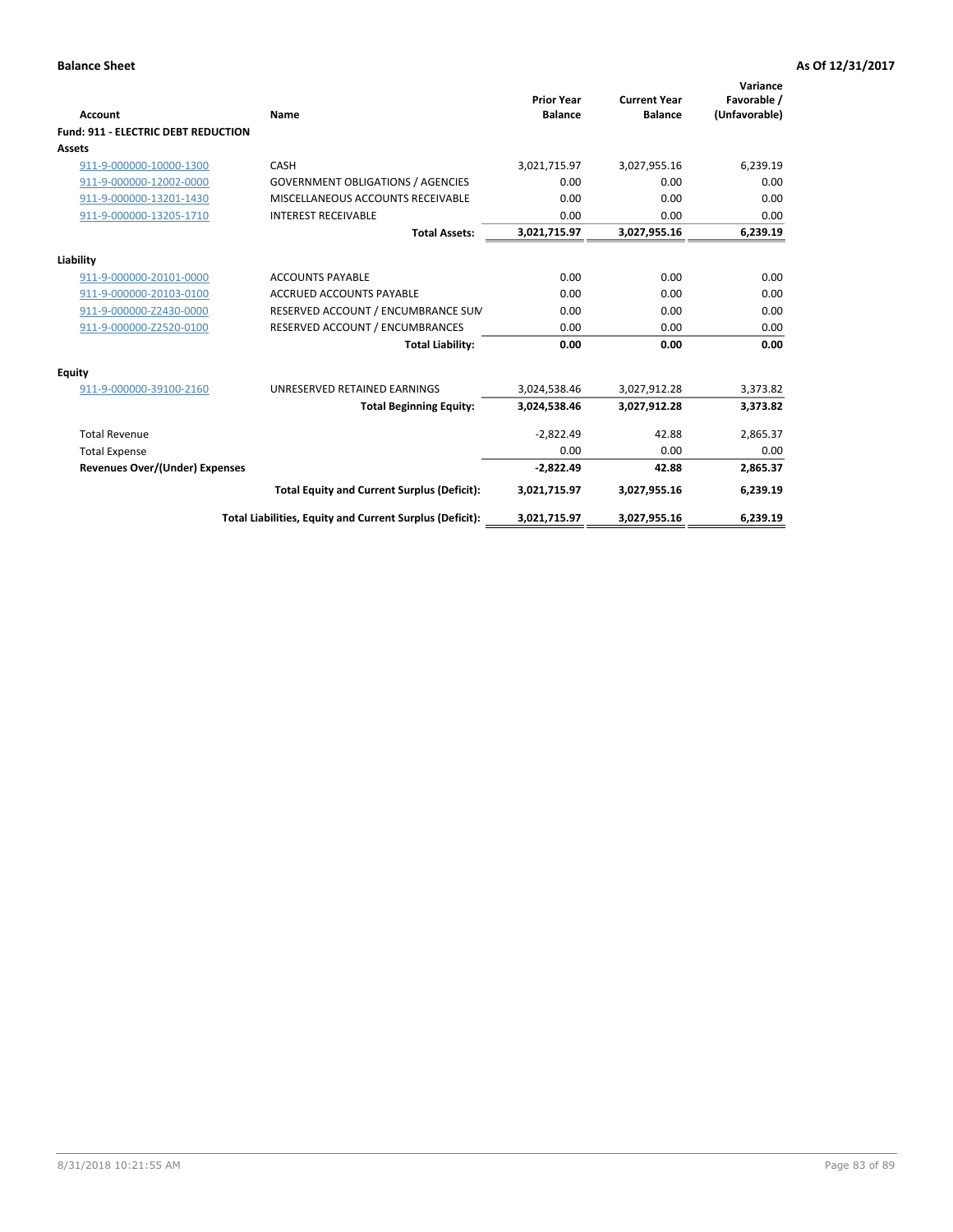| <b>Account</b>                           | <b>Name</b>                                              | <b>Prior Year</b><br><b>Balance</b> | <b>Current Year</b><br><b>Balance</b> | Variance<br>Favorable /<br>(Unfavorable) |
|------------------------------------------|----------------------------------------------------------|-------------------------------------|---------------------------------------|------------------------------------------|
| <b>Fund: 912 - ELECTRIC DEBT SERVICE</b> |                                                          |                                     |                                       |                                          |
| <b>Assets</b>                            |                                                          |                                     |                                       |                                          |
| 912-9-000000-10000-1300                  | CASH                                                     | 3,003,680.08                        | 3,019,271.04                          | 15,590.96                                |
| 912-9-000000-11504-1301                  | RESERVE FUND - 2008 BOND ISSUE                           | 1,138,178.05                        | 1,148,656.35                          | 10,478.30                                |
| 912-9-000000-11506-1301                  | RESERVE FUND - 2010 BOND ISSUE                           | 3,326,019.56                        | 3,356,673.53                          | 30,653.97                                |
| 912-9-000000-11515-1301                  | RESERVE FUND - 2015 BOND ISSUE                           | 138,806.53                          | 138,013.48                            | $-793.05$                                |
| 912-9-000000-11516-1301                  | <b>RESERVE FUND - 2015 TAXABLE BONDS</b>                 | 44,502.66                           | 44,895.27                             | 392.61                                   |
| 912-9-000000-13205-1710                  | <b>INTEREST RECEIVABLE</b>                               | 0.00                                | 0.00                                  | 0.00                                     |
|                                          | <b>Total Assets:</b>                                     | 7,651,186.88                        | 7,707,509.67                          | 56,322.79                                |
| Liability                                |                                                          |                                     |                                       |                                          |
| 912-9-000000-20101-2320                  | <b>ACCOUNTS PAYABLE</b>                                  | 0.00                                | 0.00                                  | 0.00                                     |
| 912-9-000000-20107-2370                  | <b>ACCRUED INTEREST PAYABLE</b>                          | 452,359.83                          | 493.091.66                            | $-40,731.83$                             |
| 912-9-000000-21400-2999                  | DUE TO GEUS 910 - ELECTRIC OPERATING                     | 4,625,445.97                        | 4,625,445.97                          | 0.00                                     |
| 912-9-000000-Z2430-0000                  | <b>ENCUMBRANCE SUMMARY</b>                               | 0.00                                | 0.00                                  | 0.00                                     |
| 912-9-000000-Z2520-0100                  | RESERVED ACCOUNT / ENCUMBRANCES                          | 0.00                                | 0.00                                  | 0.00                                     |
|                                          | <b>Total Liability:</b>                                  | 5,077,805.80                        | 5,118,537.63                          | $-40,731.83$                             |
| <b>Equity</b>                            |                                                          |                                     |                                       |                                          |
| 912-9-000000-39100-2150                  | SEMI RESERVED RETAINED EARNINGS                          | 1,613,381.08                        | 1,633,772.04                          | 20,390.96                                |
|                                          | <b>Total Beginning Equity:</b>                           | 1,613,381.08                        | 1,633,772.04                          | 20,390.96                                |
| <b>Total Revenue</b>                     |                                                          | 960,000.00                          | 960,000.00                            | 0.00                                     |
| <b>Total Expense</b>                     |                                                          | 0.00                                | 4,800.00                              | $-4,800.00$                              |
| <b>Revenues Over/(Under) Expenses</b>    |                                                          | 960,000.00                          | 955,200.00                            | $-4,800.00$                              |
|                                          | <b>Total Equity and Current Surplus (Deficit):</b>       | 2,573,381.08                        | 2,588,972.04                          | 15,590.96                                |
|                                          | Total Liabilities, Equity and Current Surplus (Deficit): | 7,651,186.88                        | 7,707,509.67                          | 56,322.79                                |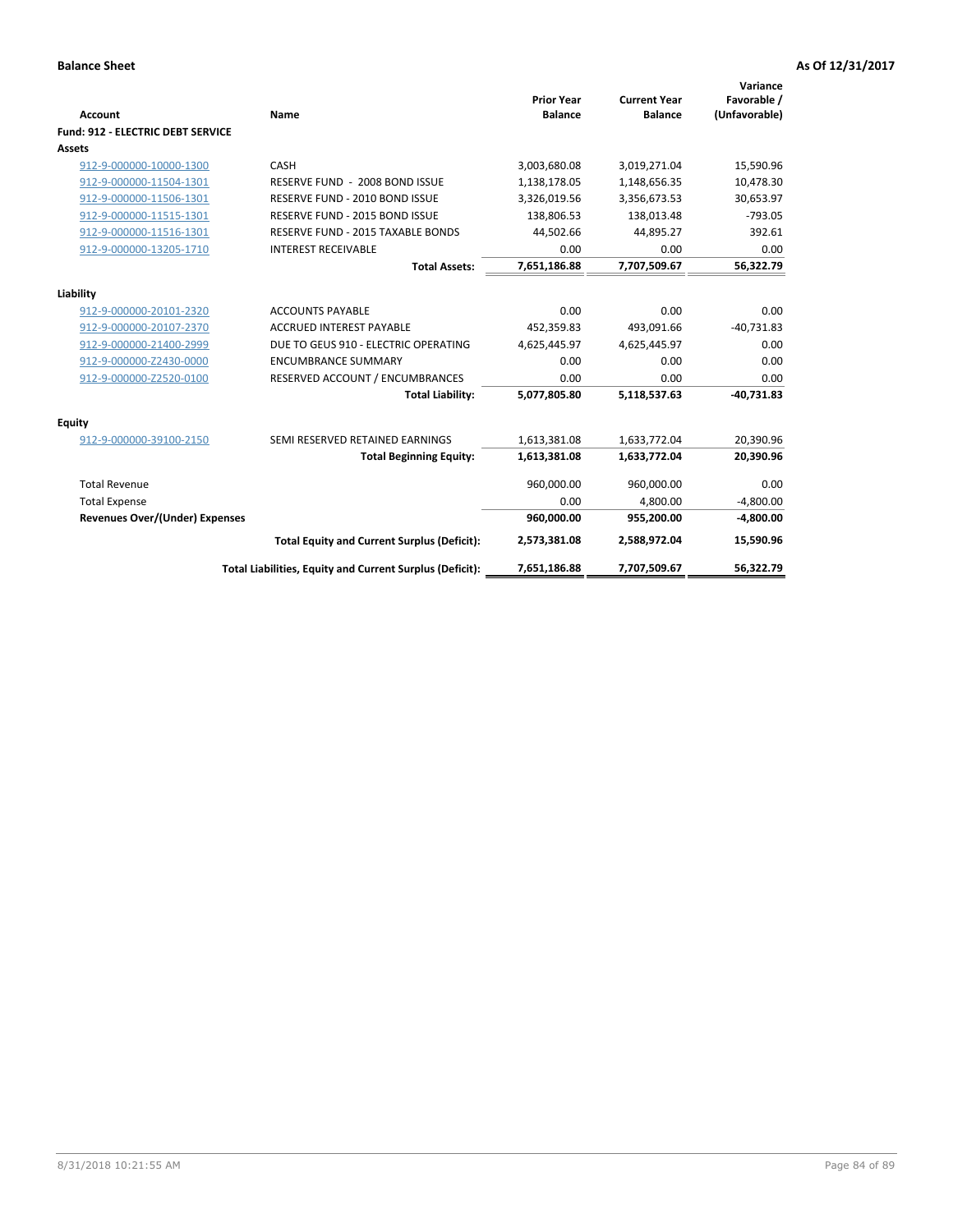| <b>Account</b>                                | Name                                                     | <b>Prior Year</b><br><b>Balance</b> | <b>Current Year</b><br><b>Balance</b> | Variance<br>Favorable /<br>(Unfavorable) |
|-----------------------------------------------|----------------------------------------------------------|-------------------------------------|---------------------------------------|------------------------------------------|
| <b>Fund: 913 - ELECTRIC CONSTRUCTION FUND</b> |                                                          |                                     |                                       |                                          |
| <b>Assets</b>                                 |                                                          |                                     |                                       |                                          |
| 913-9-000000-10000-1300                       | CASH                                                     | 100,831.83                          | 101,040.02                            | 208.19                                   |
| 913-9-000000-13201-1430                       | MISCELLANEOUS ACCOUNTS RECEIVABLE                        | 0.00                                | 0.00                                  | 0.00                                     |
| 913-9-000000-13205-1710                       | <b>INTEREST RECEIVABLE</b>                               | 0.00                                | 0.00                                  | 0.00                                     |
|                                               | <b>Total Assets:</b>                                     | 100,831.83                          | 101,040.02                            | 208.19                                   |
| Liability                                     |                                                          |                                     |                                       |                                          |
| 913-9-000000-20101-2320                       | <b>ACCOUNTS PAYABLE</b>                                  | 0.00                                | 0.00                                  | 0.00                                     |
| 913-9-000000-20102-2321                       | <b>CREDIT CARD PAYABLE</b>                               | 0.00                                | 0.00                                  | 0.00                                     |
| 913-9-000000-20103-0000                       | <b>ACCRUED ACCOUNTS PAYABLE</b>                          | 0.00                                | 0.00                                  | 0.00                                     |
| 913-9-000000-29300-0000                       | <b>ENCUMBRANCE SUMMARY</b>                               | 0.00                                | 0.00                                  | 0.00                                     |
| 913-9-000000-29400-0100                       | RESERVED ACCOUNT / ENCUMBRANCES                          | 0.00                                | 0.00                                  | 0.00                                     |
|                                               | <b>Total Liability:</b>                                  | 0.00                                | 0.00                                  | 0.00                                     |
| <b>Equity</b>                                 |                                                          |                                     |                                       |                                          |
| 913-9-000000-39100-2160                       | SEMI RESERVED RETAINED EARNINGS                          | 100,926.02                          | 101,038.59                            | 112.57                                   |
|                                               | <b>Total Beginning Equity:</b>                           | 100,926.02                          | 101,038.59                            | 112.57                                   |
| <b>Total Revenue</b>                          |                                                          | $-94.19$                            | 1.43                                  | 95.62                                    |
| <b>Total Expense</b>                          |                                                          | 0.00                                | 0.00                                  | 0.00                                     |
| <b>Revenues Over/(Under) Expenses</b>         |                                                          | $-94.19$                            | 1.43                                  | 95.62                                    |
|                                               | <b>Total Equity and Current Surplus (Deficit):</b>       | 100,831.83                          | 101,040.02                            | 208.19                                   |
|                                               | Total Liabilities, Equity and Current Surplus (Deficit): | 100,831.83                          | 101,040.02                            | 208.19                                   |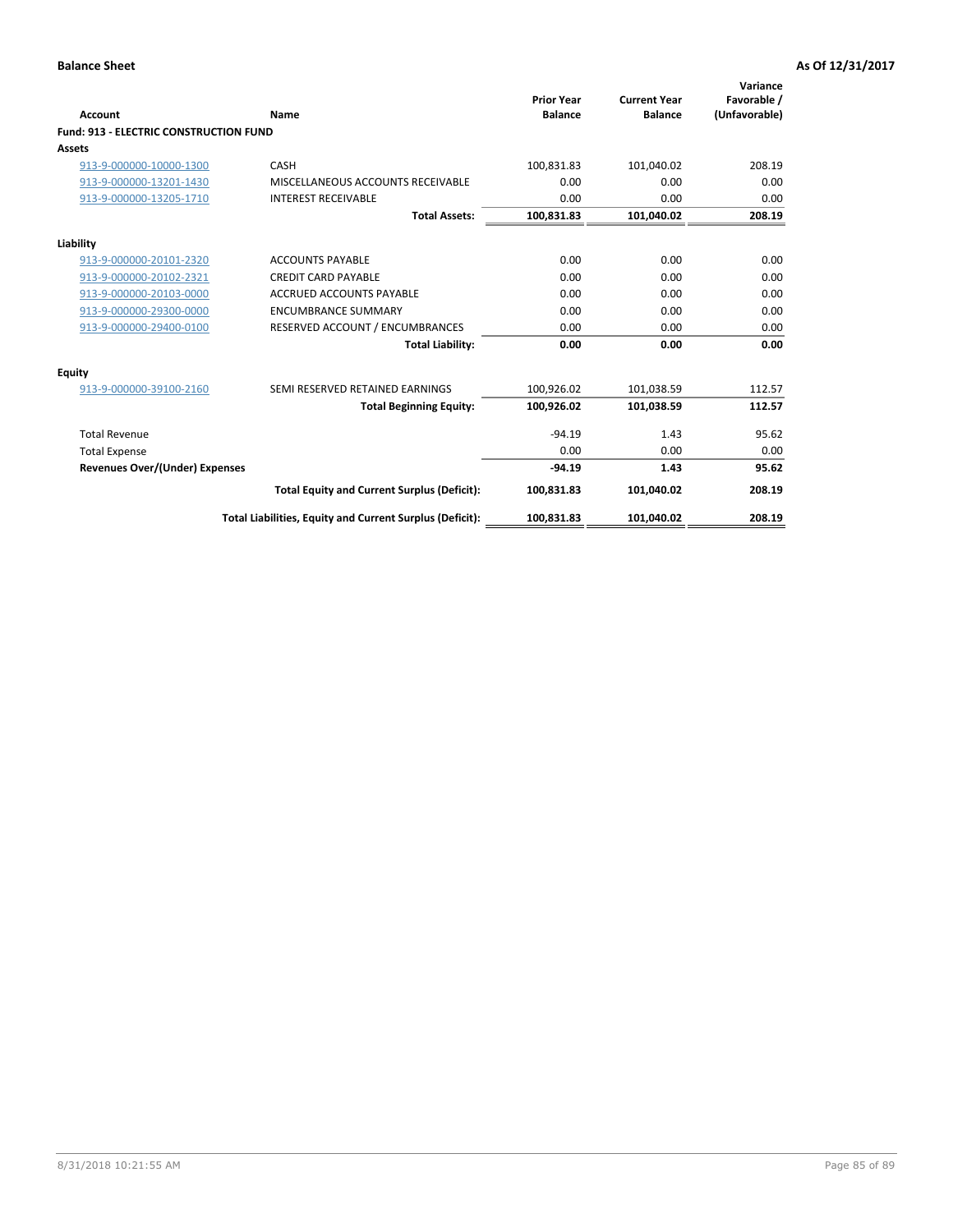| Account                               | Name                                                     | <b>Prior Year</b><br><b>Balance</b> | <b>Current Year</b><br><b>Balance</b> | Variance<br>Favorable /<br>(Unfavorable) |
|---------------------------------------|----------------------------------------------------------|-------------------------------------|---------------------------------------|------------------------------------------|
| Fund: 916 - 08 ENGINE BOND PROCEEDS   |                                                          |                                     |                                       |                                          |
| Assets                                |                                                          |                                     |                                       |                                          |
| 916-9-000000-10000-1300               | CASH                                                     | 0.00                                | 0.00                                  | 0.00                                     |
| 916-9-000000-12189-0000               | 08 ENGINE BOND PROCEEDS                                  | 0.00                                | 0.00                                  | 0.00                                     |
| 916-9-000000-13201-1430               | MISCELLANOEUS ACCOUNTS RECEIVABLE                        | 0.00                                | 0.00                                  | 0.00                                     |
| 916-9-000000-13205-1710               | <b>INTEREST RECEIVABLE</b>                               | 0.00                                | 0.00                                  | 0.00                                     |
| 916-9-000000-Z1030-1202               | 2008 GEUS REVENUE BOND - TEXAS TERM                      | 0.00                                | 0.00                                  | 0.00                                     |
| 916-9-000000-Z1030-1401               | 2008 GEUS REVENUE BOND - PFM                             | 0.00                                | 0.00                                  | 0.00                                     |
| 916-9-000000-Z1030-1402               | 2009 GEUS REVENUE BOND - PFM                             | 0.00                                | 0.00                                  | 0.00                                     |
| 916-9-000000-Z1030-3123               | 2009 GEUS REVENUE BOND - TEXAS TERM                      | 0.00                                | 0.00                                  | 0.00                                     |
|                                       | <b>Total Assets:</b>                                     | 0.00                                | 0.00                                  | 0.00                                     |
| Liability                             |                                                          |                                     |                                       |                                          |
| 916-9-000000-20101-2320               | <b>ACCOUNTS PAYABLE</b>                                  | 0.00                                | 0.00                                  | 0.00                                     |
| 916-9-000000-20139-2323               | <b>RETAINAGES PAYABLE</b>                                | 0.00                                | 0.00                                  | 0.00                                     |
| 916-9-000000-21401-2330               | DUE TO ELECTRIC OPERATING                                | 0.00                                | 0.00                                  | 0.00                                     |
| 916-9-000000-29300-0000               | <b>ENCUMBRANCE SUMMARY</b>                               | 0.00                                | 0.00                                  | 0.00                                     |
| 916-9-000000-29400-0100               | RESERVED ACCOUNT / ENCUMBRANCES                          | 0.00                                | 0.00                                  | 0.00                                     |
|                                       | <b>Total Liability:</b>                                  | 0.00                                | 0.00                                  | 0.00                                     |
| Equity                                |                                                          |                                     |                                       |                                          |
| 916-9-000000-39100-2150               | <b>RESERVED RETAINED EARNINGS</b>                        | 0.00                                | 0.00                                  | 0.00                                     |
|                                       | <b>Total Beginning Equity:</b>                           | 0.00                                | 0.00                                  | 0.00                                     |
| <b>Total Revenue</b>                  |                                                          | 0.00                                | 0.00                                  | 0.00                                     |
| <b>Total Expense</b>                  |                                                          | 0.00                                | 0.00                                  | 0.00                                     |
| <b>Revenues Over/(Under) Expenses</b> |                                                          | 0.00                                | 0.00                                  | 0.00                                     |
|                                       | <b>Total Equity and Current Surplus (Deficit):</b>       | 0.00                                | 0.00                                  | 0.00                                     |
|                                       | Total Liabilities, Equity and Current Surplus (Deficit): | 0.00                                | 0.00                                  | 0.00                                     |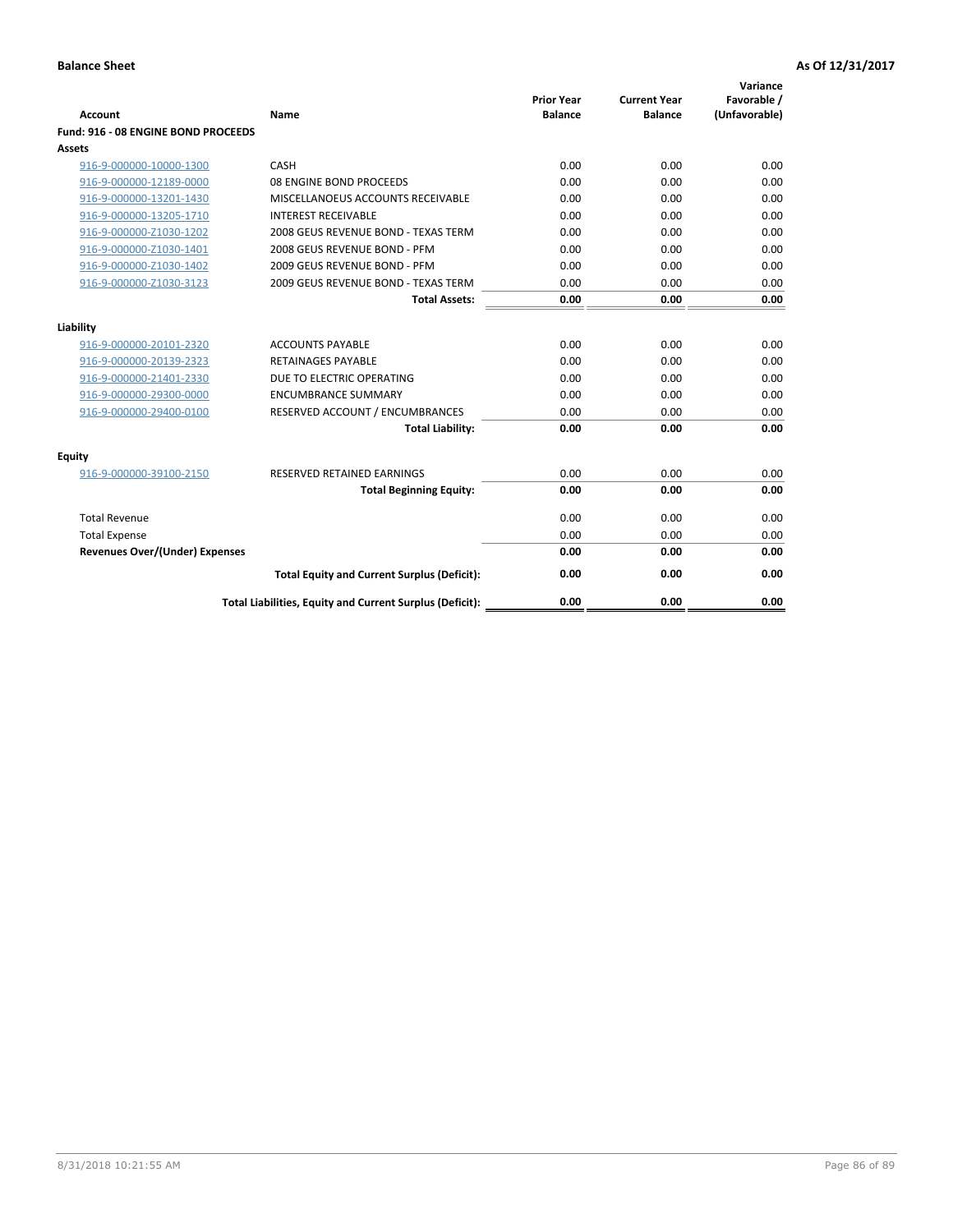| <b>Account</b>                                     | Name                                           | <b>Prior Year</b><br><b>Balance</b> | <b>Current Year</b><br><b>Balance</b> | Variance<br>Favorable /<br>(Unfavorable) |
|----------------------------------------------------|------------------------------------------------|-------------------------------------|---------------------------------------|------------------------------------------|
| Fund: 950 - CABLE / INTERNET                       |                                                |                                     |                                       |                                          |
| Assets                                             |                                                |                                     |                                       |                                          |
| 950-9-000000-10000-1300                            | CASH                                           | 937,784.27                          | 1,052,073.96                          | 114,289.69                               |
| 950-9-000000-13000-1420                            | <b>CUSTOMER ACCOUNTS RECEIVABLE</b>            | 231,032.88                          | 239,073.67                            | 8,040.79                                 |
| 950-9-000000-13001-1420                            | NON CURRENT CUSTOMER ACCTS RECEIVAE            | 210,092.53                          | 250,408.12                            | 40,315.59                                |
| 950-9-000000-13002-1440                            | ALLOWANCE FOR UNCOLLECTABLE                    | $-173,526.51$                       | $-186,953.66$                         | $-13,427.15$                             |
| 950-9-000000-13003-1421                            | UNBILLED YEAR-END ACCRUAL                      | 453,890.27                          | 444,091.98                            | $-9,798.29$                              |
| 950-9-000000-13201-1430                            | MISCELLANEOUS ACCOUNTS RECEIVABLE              | 0.00                                | 0.00                                  | 0.00                                     |
| 950-9-000000-13205-1710<br>950-9-000000-15801-1540 | <b>INTEREST RECEIVABLE</b><br><b>INVENTORY</b> | 0.00<br>177,365.63                  | 0.00<br>200,645.54                    | 0.00<br>23,279.91                        |
| 950-9-000000-16301-1070                            | <b>CWIP</b>                                    | 0.00                                | 13,937.94                             | 13,937.94                                |
| 950-9-000000-17501-1860                            | <b>EMPLOYEE CONTRIBUTIONS</b>                  | 65,340.00                           | 65,340.00                             | 0.00                                     |
| 950-9-000000-17504-1860                            | <b>INVESTMENT RETURN</b>                       | 304,875.00                          | 304,875.00                            | 0.00                                     |
| 950-9-000000-17508-1860                            | <b>EXPERIENCE DIFFERENCE- OUTFLOW</b>          | 6,177.00                            | 6,177.00                              | 0.00                                     |
| 950-9-000000-17509-1860                            | <b>EXPERIENCE DIFFERENCE - INFLOW</b>          | 0.00                                | 0.00                                  | 0.00                                     |
| 950-9-000000-17520-1860                            | <b>ASSUMPTION CHANGES</b>                      | 81,009.00                           | 81,009.00                             | 0.00                                     |
| 950-9-000000-18001-5110                            | HEADEND, TRUNK & DISTRIBUTION SYSTEM           | 9,813,629.64                        | 9,898,485.39                          | 84,855.75                                |
| 950-9-000000-18002-5111                            | <b>HEADEND EQUIPMENT</b>                       | 1,290,975.52                        | 1,339,980.56                          | 49,005.04                                |
| 950-9-000000-18003-5120                            | <b>DROPS</b>                                   | 3,201,165.34                        | 2,810,572.22                          | -390,593.12                              |
| 950-9-000000-18101-5130                            | <b>CUSTOMER PREMISES EQUIPMENT</b>             | 1,234,540.00                        | 1,267,770.00                          | 33,230.00                                |
| 950-9-000000-18102-5140                            | PRODUCTION EQUIPMENT                           | 69,984.90                           | 69,984.90                             | 0.00                                     |
| 950-9-000000-18201-5210                            | CENTRAL INTERNET EQUIPMENT                     | 422,769.46                          | 422,769.46                            | 0.00                                     |
| 950-9-000000-18202-5220                            | <b>CUSTOMER INTERFACE EQUIPMENT</b>            | 230,582.09                          | 256,575.29                            | 25,993.20                                |
| 950-9-000000-18301-5000                            | <b>FIBER OPTICS</b>                            | 744,208.60                          | 744,208.60                            | 0.00                                     |
| 950-9-000000-18501-5901                            | <b>STRUCTURES &amp; IMPROVEMENTS</b>           | 608,729.19                          | 608,729.19                            | 0.00                                     |
| 950-9-000000-18502-5910                            | <b>FURNITURE &amp; OFFICE EQUIPMENT</b>        | 137,419.19                          | 137,419.19                            | 0.00                                     |
| 950-9-000000-18503-5920                            | <b>TRANSPORTATION EQUIPMENT</b>                | 373,895.50                          | 373,895.50                            | 0.00                                     |
| 950-9-000000-18504-5950                            | LABORATORY EQUIPMENT                           | 163,348.67                          | 163,348.67                            | 0.00                                     |
| 950-9-000000-18505-5960                            | POWER OPERATED EQUIPMENT                       | 5,500.00                            | 5,500.00                              | 0.00                                     |
| 950-9-000000-18506-5980                            | MISCELLANEOUS EQUIPMENT                        | 0.00                                | 0.00                                  | 0.00                                     |
| 950-9-000000-18999-1080                            | ACCUMULATED DEPRECIATION                       | $-10,600,059.27$                    | $-10,996,400.95$                      | $-396,341.68$                            |
|                                                    | <b>Total Assets:</b>                           | 9,990,728.90                        | 9,573,516.57                          | -417,212.33                              |
| Liability                                          |                                                |                                     |                                       |                                          |
| 950-9-000000-20101-2320                            | <b>ACCOUNTS PAYABLE</b>                        | 0.00                                | 0.00                                  | 0.00                                     |
| 950-9-000000-20102-2321                            | <b>CREDIT CARD PAYABLE</b>                     | 7,272.36                            | 7,886.41                              | $-614.05$                                |
| 950-9-000000-20103-2322                            | ACCRUED ACCOUNTS PAYABLE                       | 0.00                                | 0.00                                  | 0.00                                     |
| 950-9-000000-20815-2410                            | SALES TAX PAYABLE - IN THE CITY                | 31,463.15                           | 29.402.85                             | 2,060.30                                 |
| 950-9-000000-20816-2411                            | SALES TAX PAYABLE - OUT OF CITY                | 0.00                                | 0.00                                  | 0.00                                     |
| 950-9-000000-21001-1101                            | DUE TO COG - GEN FUND                          | 0.00                                | 0.00                                  | 0.00                                     |
| 950-9-000000-21507-2347                            | DUE TO GBOD                                    | 0.00                                | 0.00                                  | 0.00                                     |
| 950-9-000000-22001-2327                            | SALARIES PAYABLE                               | 43,791.74                           | 45,167.97                             | $-1,376.23$                              |
| 950-9-000000-22002-2328                            | PTO PAYABLE                                    | 58,535.74                           | 59,949.64                             | $-1,413.90$                              |
| 950-9-000000-24000-2350                            | <b>CUSTOMER DEPOSITS</b>                       | 12,442.27                           | 11,442.27                             | 1,000.00                                 |
| 950-9-000000-26001-2283                            | <b>OBLIGATION FOR COMPENSATED ABSENCES</b>     | 13,908.37                           | 20,920.81                             | $-7,012.44$                              |
| 950-9-000000-29300-0000                            | <b>ENCUMBRANCE SUMMARY</b>                     | 0.00                                | 0.00                                  | 0.00                                     |
| 950-9-000000-29400-0100                            | RESERVED ACCOUNT / ENCUMBRANCES                | 0.00                                | 0.00                                  | 0.00                                     |
| 950-9-000000-29999-2283                            | NET PENSION LIABILITY                          | 515,186.00                          | 515,186.00                            | 0.00                                     |
|                                                    | <b>Total Liability:</b>                        | 682,599.63                          | 689,955.95                            | -7,356.32                                |
| Equity                                             |                                                |                                     |                                       |                                          |
| 950-9-000000-39100-2160                            | UNRESERVED RETAINED EARNINGS                   | 9,128,980.69                        | 8,586,520.47                          | -542,460.22                              |
| 950-9-000000-39500-4210                            | <b>NET POSITION - PENSION</b>                  | $-438.00$                           | $-438.00$                             | 0.00                                     |
|                                                    | <b>Total Beginning Equity:</b>                 | 9,128,542.69                        | 8,586,082.47                          | -542,460.22                              |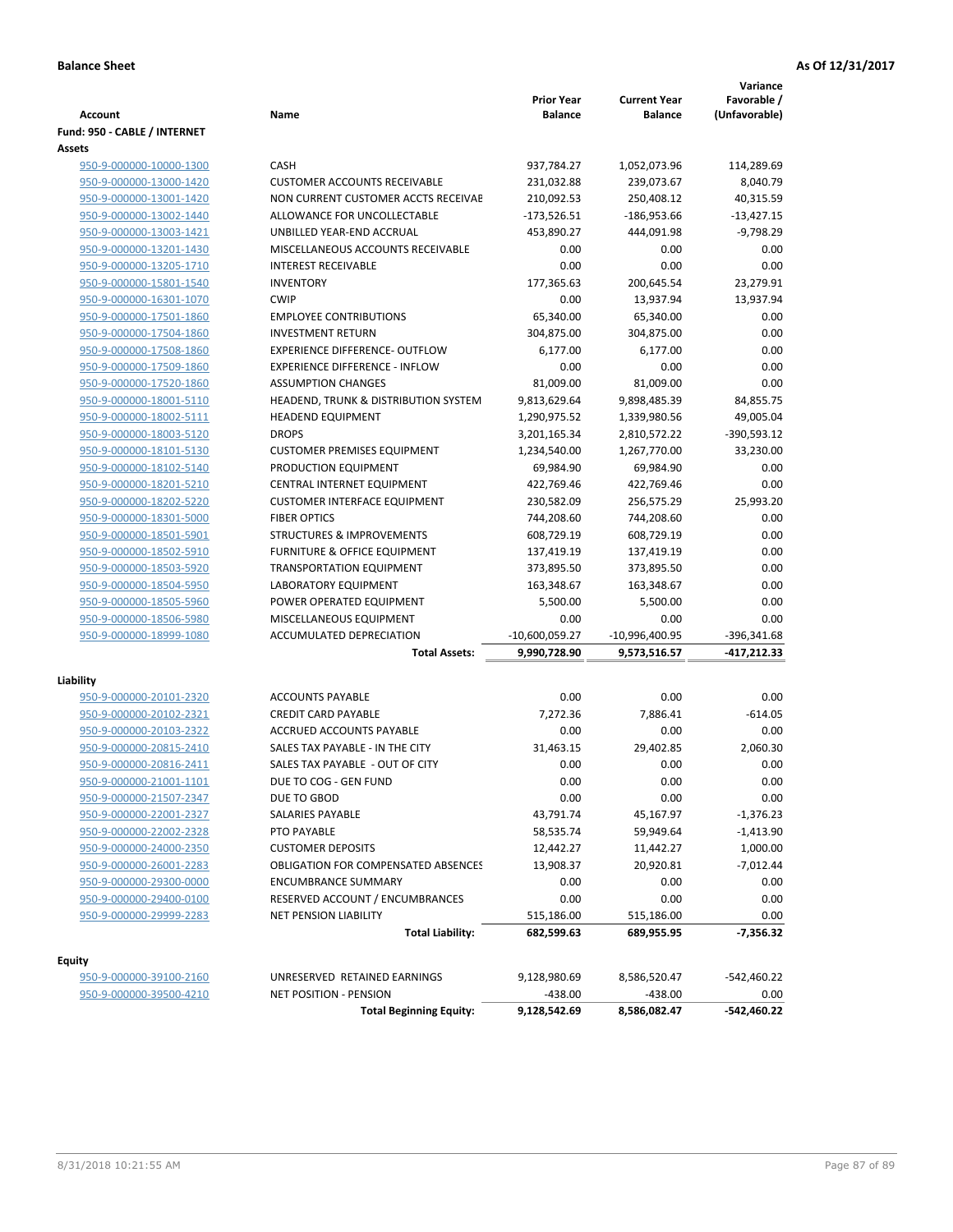| <b>Account</b>                        | <b>Name</b>                                              | <b>Prior Year</b><br><b>Balance</b> | <b>Current Year</b><br><b>Balance</b> | Variance<br>Favorable /<br>(Unfavorable) |
|---------------------------------------|----------------------------------------------------------|-------------------------------------|---------------------------------------|------------------------------------------|
| <b>Total Revenue</b>                  |                                                          | 1,513,014.78                        | 1,484,302.75                          | $-28.712.03$                             |
| <b>Total Expense</b>                  |                                                          | 1,333,428.20                        | 1,186,824.60                          | 146,603.60                               |
| <b>Revenues Over/(Under) Expenses</b> |                                                          | 179,586.58                          | 297.478.15                            | 117,891.57                               |
|                                       | <b>Total Equity and Current Surplus (Deficit):</b>       | 9.308.129.27                        | 8,883,560.62                          | $-424.568.65$                            |
|                                       | Total Liabilities, Equity and Current Surplus (Deficit): | 9,990,728.90                        | 9,573,516.57                          | $-417.212.33$                            |